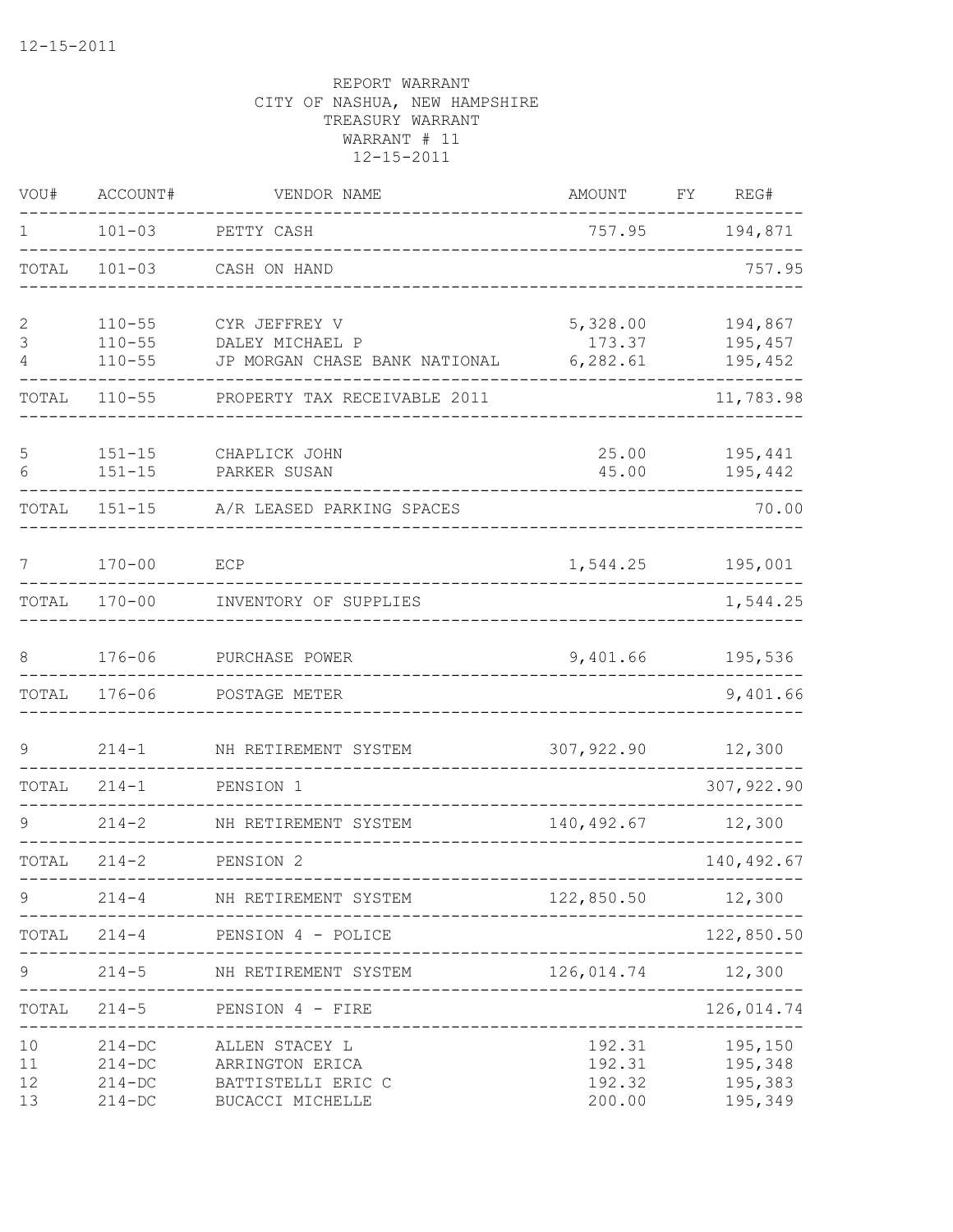| VOU#  | ACCOUNT#   | VENDOR NAME                                             | AMOUNT FY REG#<br>______________ |               |
|-------|------------|---------------------------------------------------------|----------------------------------|---------------|
| 14    | $214 - DC$ | CARON CHRISTINE M                                       | 152.95                           | 195,152       |
| 15    | $214 - DC$ | COTE KEITH                                              | 192.31                           | 195,028       |
| 16    | $214 - DC$ | DAVIDSON PATRICIA                                       | 190.00                           | 195,050       |
| 17    | $214 - DC$ | DEHAYOS JERALYN M                                       | 192.31                           | 195,154       |
| 18    | $214 - DC$ | GRACE ROBERT                                            | 192.31                           | 195,384       |
| 19    | $214 - DC$ | HAMILTON TINA                                           | 100.00                           | 195,158       |
| 20    | $214 - DC$ | MCINTOSH LORI                                           | 192.31                           | 195,417       |
| 21    | $214 - DC$ | MENARD PAUL                                             | 192.31                           | 195,029       |
| 22    | $214-DC$   | MOBLEY ARCHIE S III                                     | 70.00                            | 195,421       |
| 23    | $214 - DC$ | STANSFIELD JILL                                         | 192.32                           | 195,537       |
| 24    | $214 - DC$ | WOOD TODD<br>_________________________________          |                                  | 46.16 195,385 |
|       |            | TOTAL 214-DC DEPENDENT CARE DEDUCTION                   |                                  | 2,489.92      |
|       |            | 25 214-FS BENEFIT STRATEGIES INC 10,627.64 12,307       |                                  |               |
|       |            | TOTAL 214-FS FLEXIBLE SPENDING-MEDICAL                  |                                  | 10,627.64     |
|       |            | 26 214-K PROTECTIVE LIFE INSURANCE COMP 47.08 12,309    |                                  |               |
|       |            | TOTAL 214-K KEMPER TERM LIFE INSURANCE                  |                                  | 47.08         |
|       |            | 27 214-SL SUN LIFE ASSURANCE COMPANY OF 3,627.18 12,308 |                                  |               |
|       |            | TOTAL 214-SL BPW GROUP INS-SUN LIFE                     |                                  | 3,627.18      |
|       |            | 28 214-W BOSTON MUTUAL LIFE INSURANCE 11,541.88 12,306  |                                  |               |
|       |            | TOTAL 214-W WHOLE LIFE DEDUCTION                        |                                  | 11,541.88     |
| 29    |            | 255-00 STATE OF NH-MV                                   | 37,881.80                        | 12,276        |
| 30    | $255 - 00$ | STATE OF NH-MV                                          | 25,418.39                        | 12,277        |
| 31    | $255 - 00$ | STATE OF NH-MV                                          | 26, 267.45                       | 12,279        |
| 32    | $255 - 00$ | STATE OF NH-MV                                          | 25,416.28                        | 12,283        |
| 33    | $255 - 00$ | STATE OF NH-MV                                          | 13,905.70                        | 12,285        |
| 34    | $255 - 00$ | STATE OF NH-MV                                          | 11,911.96                        | 12,289        |
| 35    | $255 - 00$ | STATE OF NH-MV                                          | 14,587.75                        | 12,291        |
| 36    | $255 - 00$ | STATE OF NH-MV                                          | 10,018.32                        | 12,292        |
| 37    | $255 - 00$ | STATE OF NH-MV                                          | 11,699.24                        | 12,293        |
| 38    | $255 - 00$ | STATE OF NH-MV                                          | 8,947.30                         | 12,297        |
| 39    | $255 - 00$ | STATE OF NH-MV                                          | 13,186.04                        | 12,305        |
| TOTAL | $255 - 00$ | STATE MVR                                               |                                  | 199,240.23    |
| 40    | $255 - 05$ | STATE OF NH                                             | 57.75                            | 195,617       |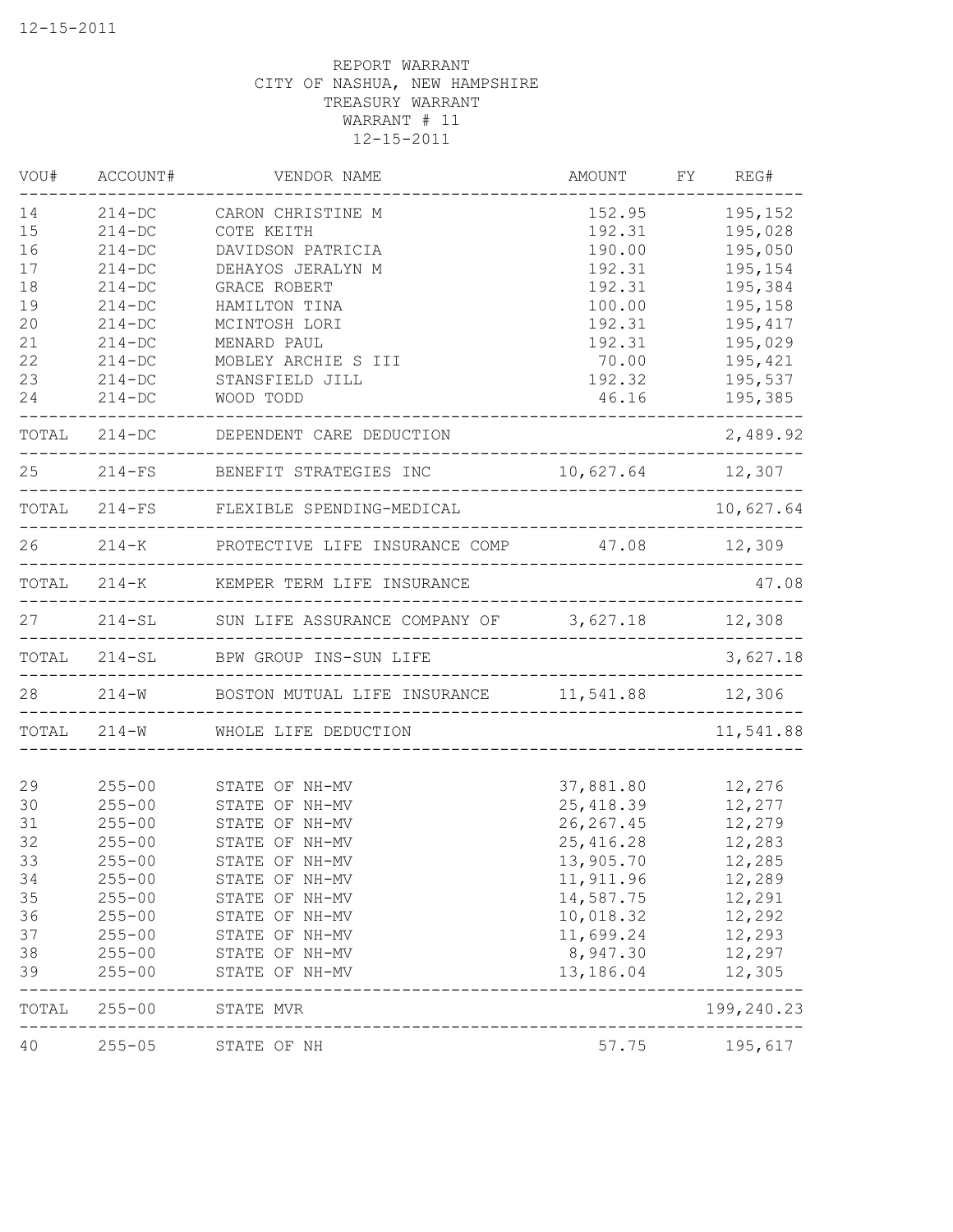|        | VOU# ACCOUNT# | VENDOR NAME                                 | AMOUNT FY REG# |                   |
|--------|---------------|---------------------------------------------|----------------|-------------------|
|        |               | TOTAL 255-05 STATE OF NH-FBI FINGERPRNT FEE |                | 57.75             |
|        |               |                                             |                |                   |
| 41     |               | 257-00 DELONG STEVEN                        |                | 119.20 195,476    |
| 42     | $257 - 00$    | DIPIETRO CYNTHIA                            | 10.00          | 195,474           |
| 43     | $257 - 00$    | DODD SANDY                                  | 327.20         | 195,479           |
| $4\,4$ | $257 - 00$    | FORBES KRISTINE                             | 35.00          | 195,478           |
| 45     | $257 - 00$    | HANSON CHARLES                              | 863.60         | 195,487           |
| 46     | $257 - 00$    | LYONS DAVID                                 | 10.00          | 195,488           |
| 47     | $257 - 00$    | MACKAY VERNON                               | 54.00          | 195,485           |
| 48     | $257 - 00$    | MELANSON POLYANA                            | 32.00          | 195,472           |
| 49     | $257 - 00$    | NASH CONSTRUCTION                           | 10.00          | 195,465           |
| 50     | $257 - 00$    | NASHUA SOUP KITCHEN & SHELTER               | 31.60          | 195,486           |
| 51     | $257 - 00$    | NICHOLS BRIAN                               | 45.00          | 195,469           |
| 52     | $257 - 00$    | OSENGO RONALD                               | 15.00          | 195,475           |
| 53     | $257 - 00$    | PENNICHUCK WATER                            | 8.00           | 195,477           |
| 54     | $257 - 00$    | POLANECZKY MICHAEL                          | 204.20         | 195,467           |
| 55     | $257 - 00$    | POLLARD JENNIFER TRELA                      | 56.20          | 195,481           |
| 56     | $257 - 00$    | RAMIREZ ADOLFO                              | 71.60          | 195,470           |
| 57     | $257 - 00$    | RICHARDS SP                                 | 660.00         | 195,482           |
| 58     | $257 - 00$    | RINALDI EDWARD                              |                | 35.00 195,484     |
| 59     | $257 - 00$    | SAWYER JOAN                                 |                | 28.00 195,471     |
| 60     | $257 - 00$    | SREKAKOLAPU SRINVAS                         | 10.00 195,468  |                   |
| 61     |               | 257-00 ST LAURENT CINDY                     | 32.00 195,480  |                   |
| 62     | $257 - 00$    | STEPHENS ANDREW                             |                | 100.20    195,473 |
| 63     | $257 - 00$    | TODIS LEE                                   |                | 157.76 195,483    |
| 64     | $257 - 00$    | WILMOT DAVID                                | 35.00          | 195,466           |
|        |               | TOTAL 257-00 MV REFUND PENDING              |                | 2,950.56          |
| 65     |               | 258-00 ROWE LAUREN                          | 35.00          | 195,433           |
|        | TOTAL 258-00  | TVB REFUND PENDING                          |                | 35.00             |
|        |               |                                             |                |                   |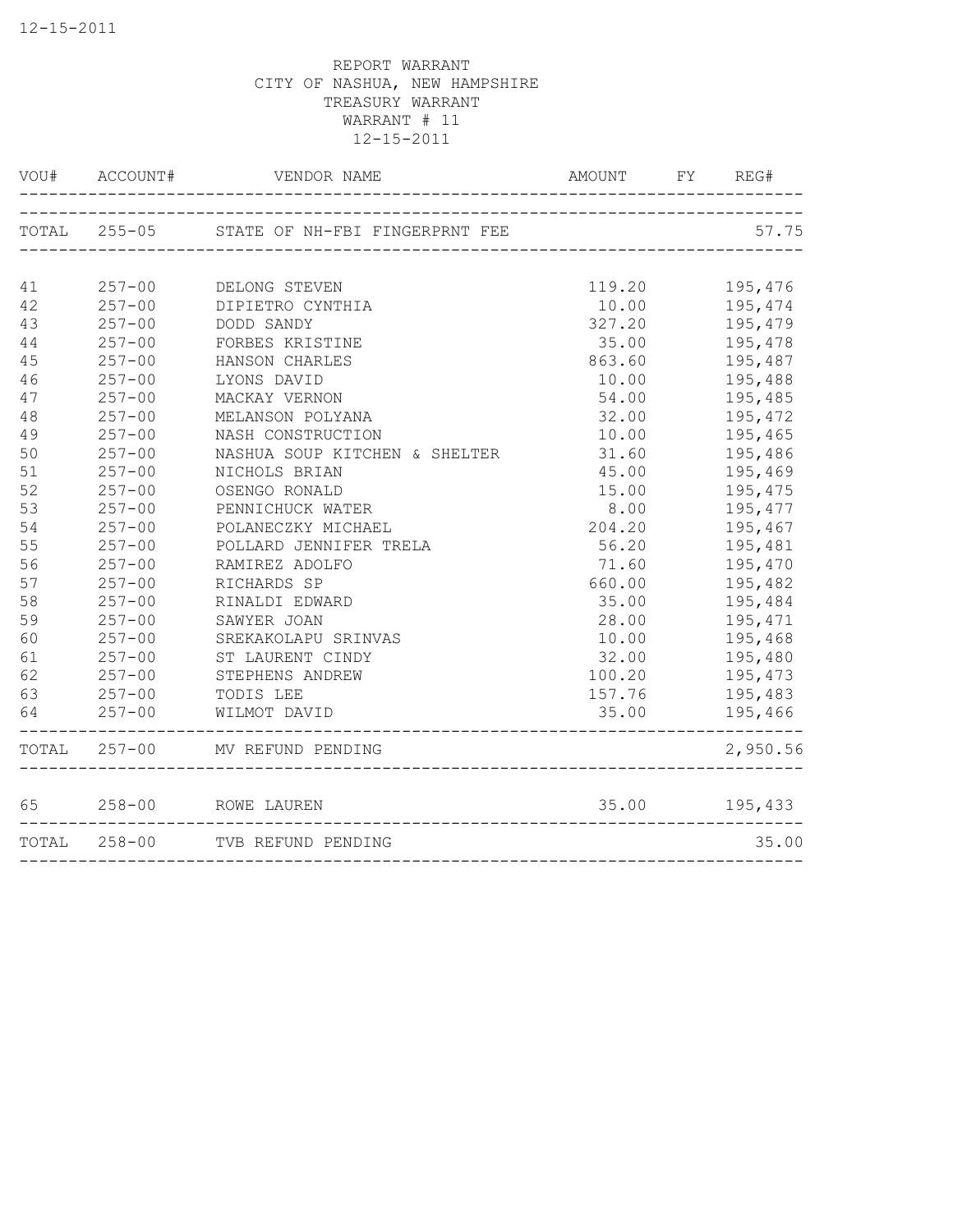| VOU#  | ACCOUNT#      | VENDOR NAME                    | AMOUNT     | FY | REG#      |
|-------|---------------|--------------------------------|------------|----|-----------|
| 66    | 305-32005     | PUBLIC SERVICE OF NEW HAMPSHIR | 213.20     |    | 194,873   |
| 67    | 305-33005     | PENNICHUCK WATER               | 18.87      |    | 195,601   |
| 68    | 305-34015     | NATIONAL GRID                  | 21.23      |    | 194,874   |
| 69    | 305-59100     | NEXTEL COMMUNICATIONS          | 20.45      |    | 195,591   |
| 70    | 305-59286     | COLLINS JOHN                   | 50.00      |    | 195,052   |
| 71    | 305-59286     | JEYNES MIKE                    | 250.00     |    | 195,169   |
| 72    | 305-59286     | KING TOM                       | 50.00      |    | 195,139   |
| 73    | 305-59286     | MCLEAN JIM                     | 275.00     |    | 195,034   |
| 74    | 305-59286     | O'NEIL TIM                     | 250.00     |    | 195,035   |
| 75    | 305-59286     | WALLENT LOUISE                 | 50.00      |    | 195,159   |
| 76    | 305-74092     | <b>JOHNSON PETER</b>           | 609.75     |    | 195,538   |
| 77    | 305-96900     | BARBIZON LIGHT O NEW ENGLAND I | 17, 112.84 |    | 195,398   |
| 78    | 305-96900     | LIPSY JONATHAN M               | 1,200.00   |    | 195,460   |
| 80    | 305-96900     | WOODBURY SCOTT                 | 1,000.00   |    | 194,869   |
| 79    | 305-96900     | WOODBURY SCOTT                 | 2,950.00   |    | 195,419   |
| TOTAL | 305           | SRF - CIVIC & COMM ACTIVITIES  |            |    | 24,071.34 |
|       |               |                                |            |    |           |
| 81    | 308-31050     | NEXTEL COMMUNICATIONS          | 33.68      |    | 195,591   |
| 82    | $308 - 38$    | DYE DONNA                      | 234.33     |    | 195,211   |
| 83    | $308 - 40$    | HARVARD PILGRIM HEALTH CARE    | 126,075.00 |    | 12,302    |
| 84    | 308-59400     | ANTHEM BLUE CROSS BLUE SHIELD  | 59,063.37  |    | 12,301    |
| 85    | 308-59400     | HARVARD PILGRIM HEALTH CARE    | 12,520.87  |    | 12,302    |
| 86    | 308-59400     | NORTHEAST DELTA                | 6,728.16   |    | 12,287    |
| 87    | 308-59402     | ANTHEM BLUE CROSS BLUE SHIELD  | 45, 447.66 |    | 12,301    |
| 88    | 308-59402     | HARVARD PILGRIM HEALTH CARE    | 17,074.11  |    | 12,302    |
| 89    | 308-59402     | NORTHEAST DELTA                | 3,903.36   |    | 12,287    |
| 90    | $308 - 64040$ | COMPUTER SCIENCE CORP          | 14,812.50  |    | 195,456   |
| 91    | 308-83004     | VISION SERVICE PLAN            | 2,655.00   |    | 195,610   |
| 92    | 308-83010     | ANTHEM BLUE CROSS BLUE SHIELD  | 82,882.27  |    | 12,286    |
| 93    | 308-83010     | ANTHEM BLUE CROSS BLUE SHIELD  | 36, 419.41 |    | 12,301    |
| 93    | 308-83011     | ANTHEM BLUE CROSS BLUE SHIELD  | 232.33     |    | 12,301    |
| 94    | 308-83012     | ANTHEM BLUE CROSS BLUE SHIELD  | 219,750.86 |    | 12,286    |
| 95    | 308-83012     | ANTHEM BLUE CROSS BLUE SHIELD  | 229,860.91 |    | 12,301    |
| 96    | 308-83013     | ANTHEM BLUE CROSS BLUE SHIELD  | 184,710.51 |    | 12,286    |
| 97    | 308-83013     | ANTHEM BLUE CROSS BLUE SHIELD  | 259,058.50 |    | 12,301    |
| 98    | 308-83016     | HARVARD PILGRIM HEALTH CARE    | 33,713.64  |    | 12,288    |
| 99    | 308-83016     | HARVARD PILGRIM MEDICARE ENHAN | 30,626.56  |    | 12,302    |
| 100   | 308-83017     | HARVARD PILGRIM HEALTH CARE    | 78,365.68  |    | 12,288    |
| 101   | 308-83017     | HARVARD PILGRIM MEDICARE ENHAN | 82,652.49  |    | 12,302    |
| 102   | 308-83018     | ANTHEM BLUE CROSS BLUE SHIELD  | 30,839.05  |    | 12,286    |
| 103   | 308-83018     | ANTHEM BLUE CROSS BLUE SHIELD  | 51,491.96  |    | 12,301    |
| 104   | 308-83019     | ANTHEM BLUE CROSS BLUE SHIELD  | 48,628.66  |    | 12,286    |
| 105   | 308-83019     | ANTHEM BLUE CROSS BLUE SHIELD  | 29,735.53  |    | 12,301    |
| 106   | 308-83020     | NORTHEAST DELTA                | 10,535.55  |    | 12,287    |
| 107   | 308-83020     | NORTHEAST DELTA                | 21,010.92  |    | 12,304    |
| 108   | 308-83021     | NORTHEAST DELTA                | 5,812.59   |    | 12,287    |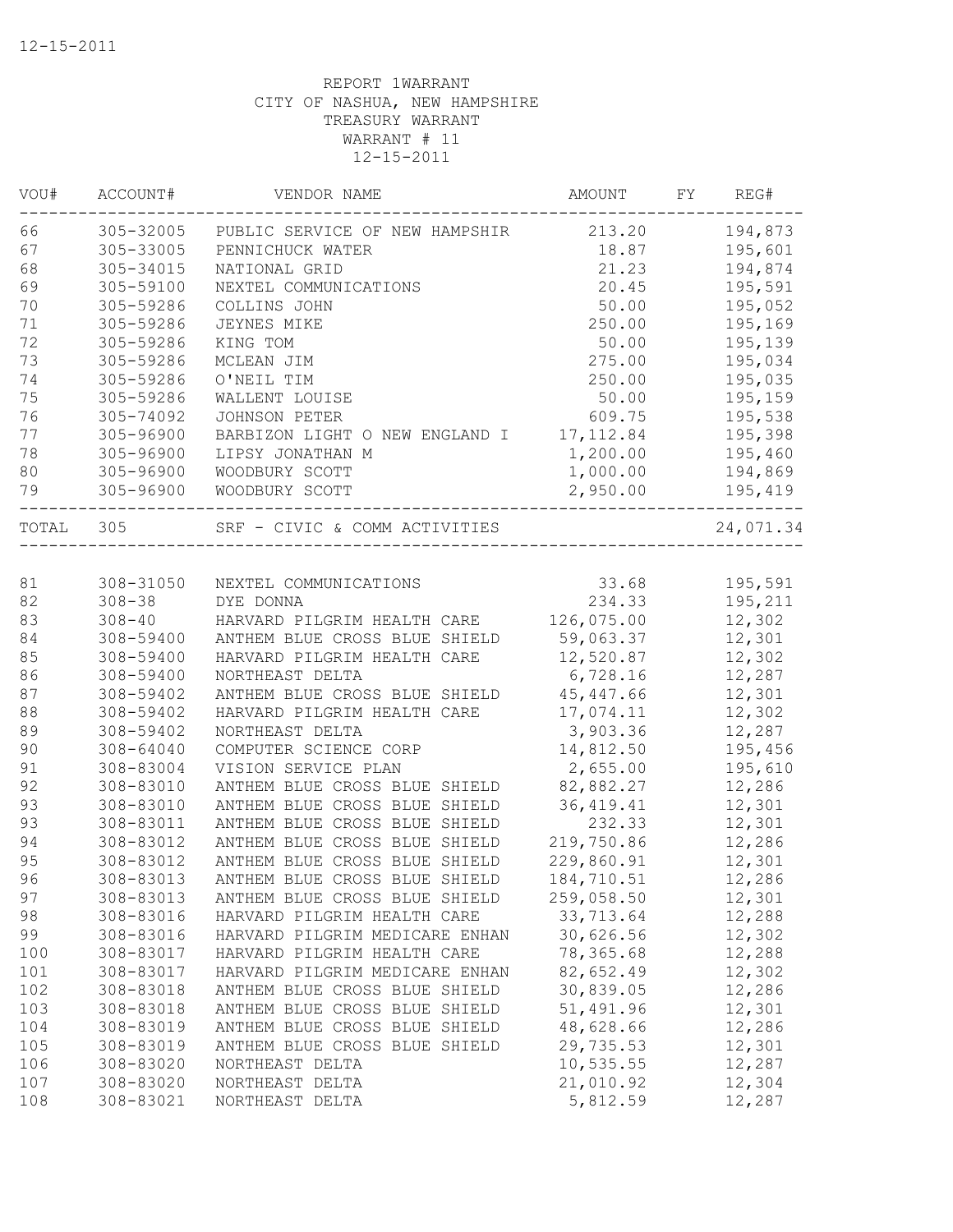| VOU# | ACCOUNT#  | VENDOR NAME                    | AMOUNT     | FY | REG#    |
|------|-----------|--------------------------------|------------|----|---------|
| 109  | 308-83021 | NORTHEAST DELTA                | 8,460.50   |    | 12,304  |
| 110  | 308-83022 | LYONS SUSAN                    | 93.68      |    | 195,068 |
| 111  | 308-83022 | NORTHEAST DELTA                | 174,663.68 |    | 12,287  |
| 112  | 308-83025 | FRED C CHURCH INSURANCE        | 6,063.00   |    | 12,284  |
| 113  | 308-83028 | BENEFIT STRATEGIES INC         | 325.00     |    | 12,290  |
| 114  | 308-83030 | ITT HARTFORD                   | 14,765.32  |    | 12,303  |
| 114  | 308-83031 | ITT HARTFORD                   | 17,609.26  |    | 12,303  |
| 115  | 308-83041 | CULLENCOLLIMORE PLLC           | 4,375.00   |    | 195,128 |
| 116  | 308-83052 | DARTMOUTH-HITCHCOCK CLINIC     | 159.00     |    | 195,101 |
| 117  | 308-83053 | AMOSKEAG ANESTHESIA PLLC       | 750.00     |    | 195,408 |
| 118  | 308-83053 | APPLE NASHUA LLC               | 8,372.00   |    | 194,932 |
| 119  | 308-83053 | ASSOCIATED RADIOLOGISTS PA     | 61.00      |    | 195,053 |
| 120  | 308-83053 | BIGELOW CHIROPRACTIC CTR PLLC  | 280.00     |    | 195,341 |
| 121  | 308-83053 | DARTMOUTH-HITCHCOCK CLINIC     | 276.00     |    | 195,101 |
| 122  | 308-83053 | ELLIOT HOSPITAL                | 1,600.00   |    | 195,060 |
| 123  | 308-83053 | FIRST SCRIPT NETWORK SERVICES  | 161.31     |    | 195,013 |
| 124  | 308-83053 | FOUR SEASONS ORTHOPAEDIC CTR P | 3,153.00   |    | 195,084 |
| 125  | 308-83053 | GOFFSTOWN PHYSICAL THERAPY     | 160.00     |    | 195,057 |
| 126  | 308-83053 | GREATER NASHUA EMERGENCY PHYS  | 138.00     |    | 195,070 |
| 127  | 308-83053 | INJURED WORKERS PHARMACY LLC   | 197.83     |    | 195,350 |
| 128  | 308-83053 | NASHUA ANESTHESIA PARTNERS     | 1,540.00   |    | 195,085 |
| 129  | 308-83053 | NASHUA RADIOLOGY PA            | 40.00      |    | 195,054 |
| 130  | 308-83053 | OPT-ORTHOPEDIC PHYSICAL THERAP | 575.00     |    | 194,931 |
| 131  | 308-83053 | PAIN SOLUTIONS PLLC            | 300.00     |    | 194,972 |
| 132  | 308-83053 | SO NH REGIONAL MEDICAL CENTER  | 2,521.94   |    | 195,055 |
| 133  | 308-83053 | ST JOSEPH BUSINESS & HEALTH    | 639.00     |    | 194,977 |
| 134  | 308-83053 | ST JOSEPH'S HOSPITAL           | 3,025.25   |    | 194,926 |
| 135  | 308-83053 | STONERIVER PHARMACY SOLUTIONS  | 478.72     |    | 195,075 |
| 136  | 308-83054 | CONCORD ORTHOPAEDICS PA        | 115.00     |    | 194,985 |
| 137  | 308-83054 | CPTE-NASHUA                    | 3,150.00   |    | 194,922 |
| 138  | 308-83054 | DARTMOUTH-HITCHCOCK CLINIC     | 1,207.11   |    | 195,101 |
| 139  | 308-83054 | DEBT MANAGEMENT INC            | 482.00     |    | 195,461 |
| 140  | 308-83054 | JA HERNER CHIROPRACTIC PLLC    | 330.00     |    | 195,389 |
| 141  | 308-83054 | MERIDIAN RESOURCE COMPANY      | 771.35     |    | 195,015 |
| 142  | 308-83054 | NUTFIELD ANESTHESIA ASSOCIATES | 70.00      |    | 195,425 |
| 143  | 308-83054 | OCCUPATIONAL HEALTH CTRS SOUTH | 243.60     |    | 194,982 |
| 144  | 308-83054 | OPT-ORTHOPEDIC PHYSICAL THERAP | 430.00     |    | 194,931 |
| 145  | 308-83054 | STONE MONIKA                   | 34.75      |    | 195,390 |
| 146  | 308-83054 | STONERIVER PHARMACY SOLUTIONS  | 810.43     |    | 195,075 |
| 147  | 308-83055 | ATLANTIC INVESTIGATION SERVICE | 512.00     |    | 195,007 |
| 148  | 308-83055 | CULLENCOLLIMORE PLLC           | 501.00     |    | 195,128 |
| 149  | 308-83055 | DEVINE MILLIMET & BRANCH PA    | 265.08     |    | 195,058 |
| 150  | 308-83055 | POLIVY KENNETH DR              | 735.00     |    | 195,063 |
| 151  | 308-83055 | YOUNG VALERIE J                | 215.60     |    | 195,459 |
| 152  | 308-83063 | MARVELL PLATE GLASS INC        | 1,535.57   |    | 195,078 |
| 153  | 308-83064 | CULLENCOLLIMORE PLLC           | 156.50     |    | 195,128 |
| 154  | 308-83064 | NASHUA COLLISION CENTER INC    | 1,755.63   |    | 195,077 |
| 155  | 308-83064 | NORTHERN BUS SALES INC         | 7,357.54   |    | 195,400 |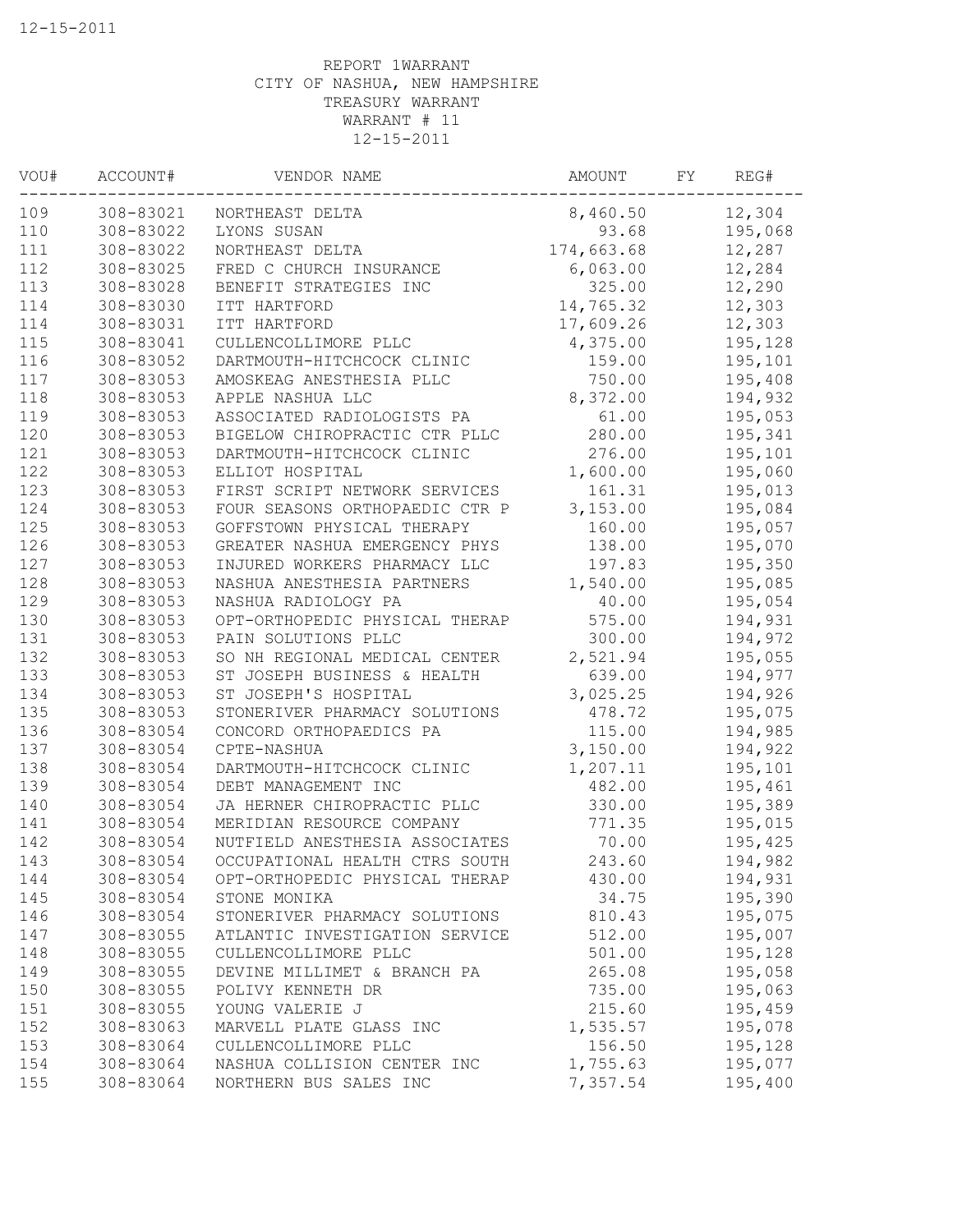| VOU#      | ACCOUNT#           | VENDOR NAME                                           | AMOUNT    | FY | REG#         |
|-----------|--------------------|-------------------------------------------------------|-----------|----|--------------|
| 156       | 308-83070          | TREASURER STATE OF NH                                 | 100.00    |    | 195,642      |
| 156       | 308-83073          | TREASURER STATE OF NH                                 | 50.00     |    | 195,642      |
| 157       | 308-83075          | LOMBARD DANIEL F                                      | 850.95    |    | 195,440      |
| 158       | 308-83075          | SPAULDING JUDITH                                      | 362.00    |    | 195,432      |
| 159       | 308-83076          | FRED C CHURCH INSURANCE                               | 60,547.33 |    | 12,284       |
| 160       | 308-83084          | JACKSON LEWIS LLP                                     | 8,717.25  |    | 195,397      |
| 161       | 308-91005          | DUGAS ROSS                                            | 48.84     |    | 195,540      |
| 162       | 308-91005          | LIBERTY WENDY                                         | 44.65     |    | 195,539      |
| 163       | 308-91005          | VEINO DIANE                                           | 35.15     |    | 195,541      |
| TOTAL 308 |                    | SRF - INSURANCE                                       |           |    | 2,067,093.28 |
|           |                    |                                                       |           |    |              |
|           |                    | 232,803 3092-49075 COSTA FRUIT & PRODUCE CO INC 56.84 |           |    | 195,401      |
|           | 232,804 3092-49075 | MANSFIELD PAPER CO INC                                | 388.93    |    | 195,360      |
|           |                    | 232,805 3092-49085 M SAUNDERS INC                     | 7,934.17  |    | 195,251      |
| TOTAL 309 |                    | FY12 FRESH FRUIT & VEG GRANT                          |           |    | 8,379.94     |
|           |                    |                                                       |           |    |              |
|           | 232,806 3097-41015 | RALPH PAULE                                           | 16.99     |    | 195,177      |
|           | 232,807 3097-41015 | STAPLES BUSINESS ADVANTAGE                            | 395.96    |    | 195,111      |
|           | 232,808 3097-43005 | UNITED PARCEL SERVICE                                 | 48.51     |    | 195,168      |
|           | 232,809 3097-49075 | BLUE RIBBON MAINTENANCE SUPPLI                        | 619.27    |    | 195,212      |
|           | 232,810 3097-49075 | <b>ECOLAB</b>                                         | 422.78    |    | 195,195      |
|           | 232,811 3097-49075 | MANSFIELD PAPER CO INC                                | 8,778.73  |    | 195,360      |
|           | 232,812 3097-49085 | BOSTON PIE INC                                        | 735.30    |    | 195,365      |
|           | 232,813 3097-49085 | COCA-COLA BOTTLING COMPANY                            | 2,942.00  |    | 195,199      |
|           | 232,814 3097-49085 | COSTA FRUIT & PRODUCE CO INC                          | 11,009.89 |    | 195,401      |
|           | 232,814 3097-49085 | COSTA FRUIT & PRODUCE CO INC                          | 28,309.07 |    | 195,402      |
|           | 232,815 3097-49085 | FANTINI BAKING CO., INC.                              | 4,661.79  |    | 195,284      |
|           | 232,815 3097-49085 | FANTINI BAKING CO., INC.                              | 1,207.95  |    | 195,285      |
|           | 232,816 3097-49085 | GARELICK FARMS LLC                                    | 21,323.72 |    | 195,049      |
|           | 232,817 3097-49085 | GILL'S PIZZA CO.                                      | 11,000.10 |    | 195,266      |
|           | 232,818 3097-49085 | GREAT STATE BEVERAGES INC                             | 537.31    |    | 195,234      |
|           | 232,819 3097-49085 | M SAUNDERS INC                                        | 821.50    |    | 195,251      |
|           | 232,819 3097-49085 | M SAUNDERS INC                                        | 8,839.33  |    | 195,252      |
|           | 232,819 3097-49085 | M SAUNDERS INC                                        | 1,320.65  |    | 195,253      |
|           | 232,820 3097-49085 | MCKEE FOODS CORP                                      | 1,623.04  |    | 194,987      |
|           | 232,821 3097-49085 | NEW ENGLAND ICE CREAM CORP                            | 3,666.61  |    | 195,276      |
|           | 232,822 3097-49085 | ORIGINAL CRISPY PIZZA CRUST CO                        | 8,168.34  |    | 195,017      |
|           | 232,823 3097-49085 | OTIS SPUNKMEYER INC                                   | 225.18    |    | 195,189      |
|           | 232,824 3097-64335 | NORTHEAST FOOD SVC EQUIPMENT &                        | 394.75    |    | 194,920      |
|           | 232,825 3097-707   | <b>DUPREY HEATHER</b>                                 | 19.20     |    | 195,524      |
|           | 232,826 3097-707   | JONES DARRIN                                          | 24.75     |    | 195,523      |
|           | 232,827 3097-74092 | AFFILIATED HVAC SERVICES LLC                          | 2,418.00  |    | 195,221      |
|           | 232,828 3097-74092 | BASSETT SERVICES CORPORATION                          | 211.70    |    | 195,223      |
|           | 232,829 3097-74092 | CUES INC                                              | 548.14    |    | 195,082      |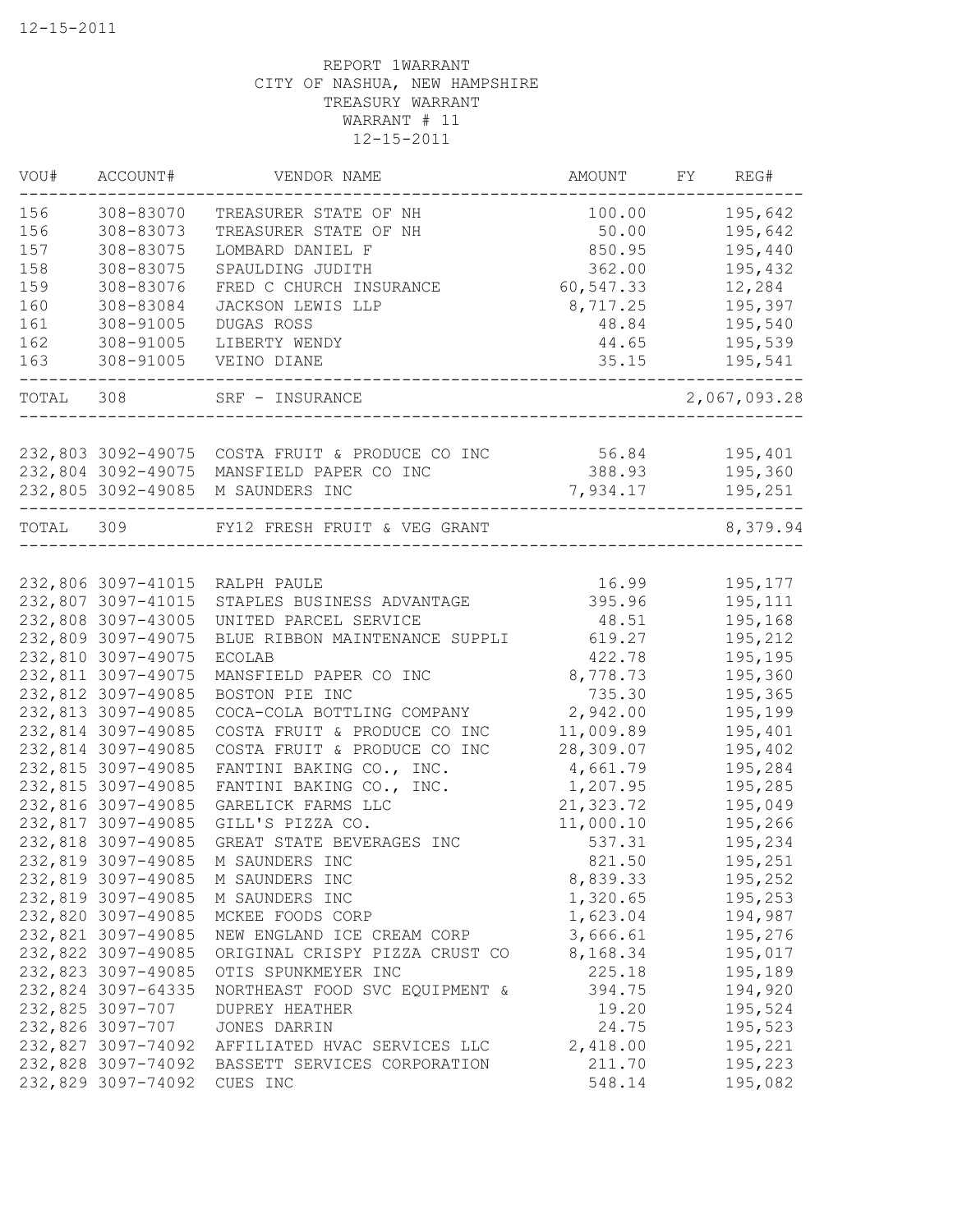|           | VOU# ACCOUNT#                          | VENDOR NAME                                        | AMOUNT           | FY REG#            |
|-----------|----------------------------------------|----------------------------------------------------|------------------|--------------------|
|           | 232,830 3097-74092                     | GRANITE STATE SEWER & DRAIN CL                     | 175.00           | 195,175            |
|           | 232,831 3097-74092                     | HOBART SERVICE                                     | 169.00           | 194,912            |
|           | 232,832 3097-74092                     | MARVELL PLATE GLASS INC                            | 141.54           | 195,078            |
|           | 3097-82025                             | NH RETIREMENT SYSTEM                               | 6,048.58         | 12,300             |
|           | 232,833 3097-91005                     | AXNE EVA                                           | 66.46            | 195,225            |
|           | 232,834 3097-91005                     | KIMBELL JEANETTE                                   | 63.69            | 195,202            |
|           | 232,835 3097-91005                     | RALPH PAULE                                        | 58.42            | 195,177            |
|           | 232,836 3097-91005                     | SLOSEK ODETTE                                      | 78.95            | 195,188            |
| TOTAL 309 |                                        | SRF - FOOD SERVICES                                |                  | 127,092.20         |
|           | 232,837 3117-78007 BEST FORD           |                                                    | 42.44 194,903    |                    |
|           |                                        | 232,838 3117-78007 MACMULKIN CHEVROLET INC         | 127.65           | 195,343            |
|           | TOTAL 311                              | ----------------------------<br>DRIVER'S EDUCATION |                  | 170.09             |
|           |                                        |                                                    |                  |                    |
| 165       | 312-43005                              | PRINTGRAPHICS OF MAINE                             | 800.00           | 12,278             |
| 166       | 312-43005                              | PRINTGRAPHICS OF MAINE                             | 800.00           | 12,294             |
| 167       | $312 - 46025$                          | BEN'S UNIFORMS                                     | 565.00           | 195,380            |
| 168       | 312-59100                              | CINTAS DOCUMENT MANAGEMENT                         | 35.00            | 195,294            |
| 169       | 312-705                                | D & R TOWING INC                                   | 630.00           | 195,357            |
| 170       |                                        | 312-705 QUICK RESPONSE TOWING LLC                  | 535.00           | 195,079            |
| 171       | 312-94005                              | LAFLEUR LINDA                                      | 39.46            | 195,542            |
| TOTAL     | 312                                    | SRF - FINANCIAL SERVICES                           |                  | 3,404.46           |
|           |                                        |                                                    |                  |                    |
|           | 232,839 3122-49050                     | ROGERS MICHELLE                                    | 127.71           | 195,309            |
|           | 232,840 3122-49075<br>232,841 3122-705 | MARKET BASKET<br>CHAMBERS MARGARET                 | 312.86<br>105.00 | 195,011<br>195,529 |
|           | 232,842 3122-705                       | DWYER BRENDA                                       | 70.00            | 195,527            |
|           |                                        |                                                    |                  |                    |
| TOTAL     | 312                                    | ADULT ED/CONTINUING ED                             |                  | 615.57             |
|           |                                        |                                                    |                  |                    |
|           |                                        | 232,843 3212-64192 PRO AV SYSTEMS INC              | 1,199.58         | 195,295            |
| TOTAL     | 321                                    | ADULT ED/COLLEGE TRANSITIONS                       |                  | 1,199.58           |
|           |                                        | 232,844 3247-46040 NASHUA HIGH SCHOOL SOUTH        | 341.83           | 195,543            |
|           |                                        | 3247-705 NASHUA SCHOOL DISTRICT #42                | 450.00           | 12,280             |
| TOTAL     | 324                                    | ATHLETICS REVENUE FUND                             |                  | 791.83             |
|           |                                        |                                                    |                  |                    |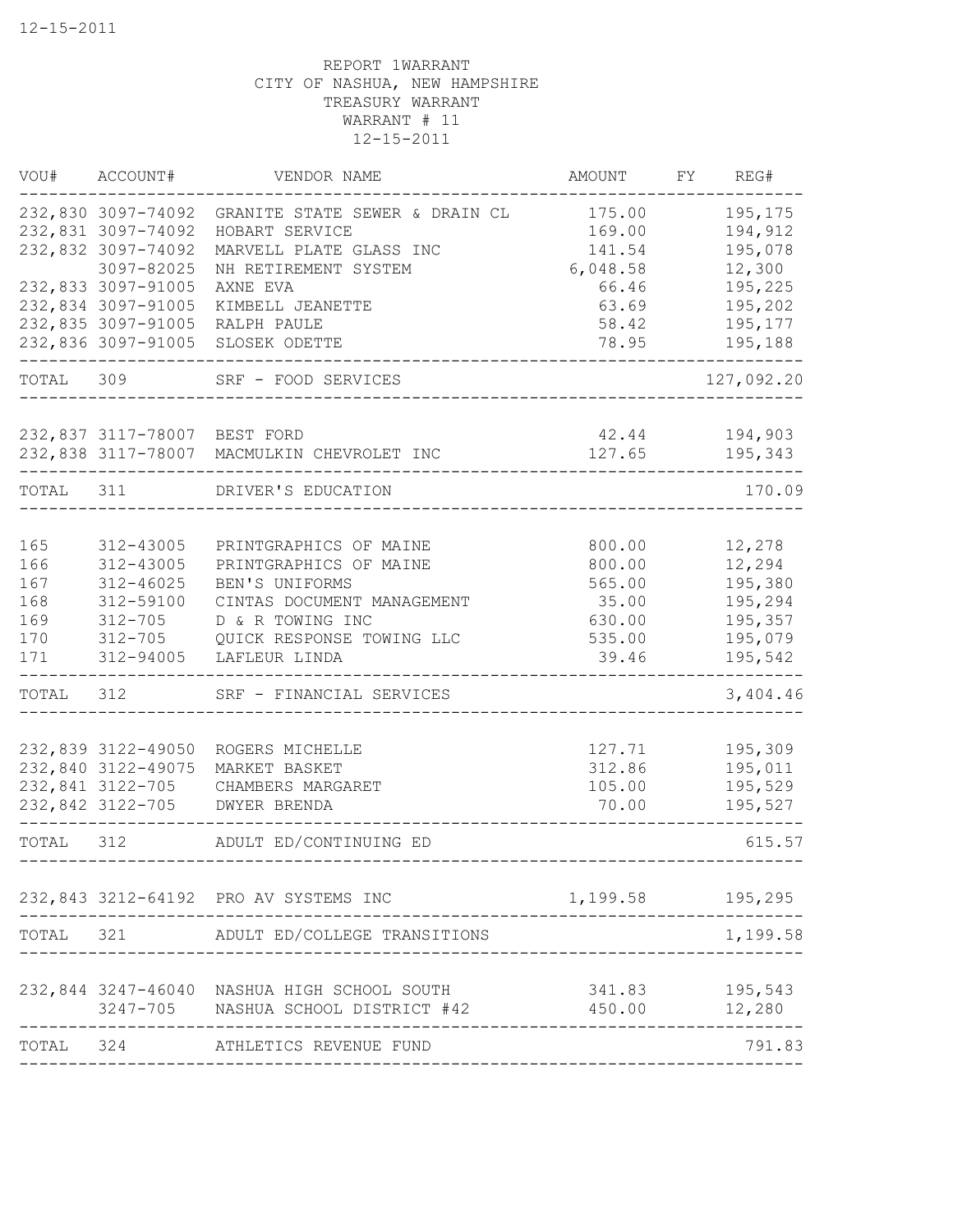| VOU#  | ACCOUNT#           | VENDOR NAME                                   | AMOUNT        | FY REG#    |
|-------|--------------------|-----------------------------------------------|---------------|------------|
|       |                    | 3262-82025 NH RETIREMENT SYSTEM               | 499.79 12,300 |            |
| TOTAL | 326                | NH ALTERNATE ASSESS COACH                     |               | 499.79     |
| 174   | 331-01500          | LAW WAREHOUSE INC                             | 416.67        | 194,974    |
| 175   | 331-01500          | LITCHFIELD VANTAGE LLC                        | 1,583.33      | 195,544    |
| 176   | 331-01500          | PUBLIC SERVICE OF NEW HAMPSHIR                | 193.00        | 195,590    |
| 177   | 331-45220          | BATTERIES PLUS                                | 233.80        | 195,121    |
| 178   | $331 - 64305$      | BEST BUY BUSINESS ADVANTAGE AC                | 207.42        | 195,508    |
| 179   | 331-82030          | NH RETIREMENT SYSTEM                          | 11,750.80     | 12,300     |
| 180   | 331-94005          | PROFESSIONAL PHOTOGRAPHIC CERT                | 1,285.00      | 195,630    |
| TOTAL | 331                | SRF - POLICE DEPARTMENT                       |               | 15,670.02  |
| 181   | 332-64192          | EVOLVE TECHNOLOGIES CORPORATIO 295.79 195,137 |               |            |
| 182   | 332-64192          | KBK INNOVATIONS INC                           | 13,826.89     | 194,870    |
| TOTAL | 332                | SRF - FIRE DEPARTMENT                         |               | 14, 122.68 |
| 183   | 341-31045          | NEXTEL COMMUNICATIONS                         | 77.70         | 195,591    |
| 183   | 341-31050          | NEXTEL COMMUNICATIONS                         | 79.98         | 195,591    |
| 184   | 341-91025          | CONLEY ASHLEY                                 | 83.57         | 195,145    |
| 185   | 341-91025          | PETTY CASH                                    | 104.99        | 195,545    |
| 186   | 341-91030          | NACCHO                                        | 500.00        | 195,650    |
| 187   | 341-94025          | PETTY CASH                                    | 31.85         | 195,545    |
| TOTAL | 341                | SRF - COMMUNITY SERVICES                      |               | 878.09     |
| 188   | 342-41015          | STAPLES ADVANTAGE                             | 41.66         | 195,143    |
| 189   | 342-59133          | STERICYCLE INC                                | 51.16         | 194,884    |
| 190   | 342-91025          | PETTY CASH                                    | 62.83         | 195,545    |
| TOTAL | 342                | SRF - COMMUNITY HEALTH                        |               | 155.65     |
|       |                    |                                               |               |            |
|       | 232,845 3440-49075 | AC MOORE INC                                  | 388.94        | 195,232    |
|       | 232,846 3440-49075 | DITOLLA-SLOZAK MARIE                          | 44.40         | 195,497    |
|       | 232,847 3440-49075 | GARELICK FARMS LLC                            | 131.61        | 195,049    |
|       | 232,848 3440-49075 | M SAUNDERS INC                                | 82.85         | 195,253    |
|       | 232,849 3440-49075 | MARKET BASKET                                 | 242.80        | 195,011    |
|       | 232,850 3440-49075 | MOTHER & CHILD LLC                            | 76.25         | 195,526    |
|       | 232,851 3440-49075 | NEW ENGLAND ICE CREAM CORP                    | 500.05        | 195,276    |
|       | 232,852 3440-49075 | PERFECT ENTERTAINMENT                         | 211.75        | 195,534    |
|       | 232,853 3440-55020 | FIRST STUDENT INC                             | 130.50        | 195,218    |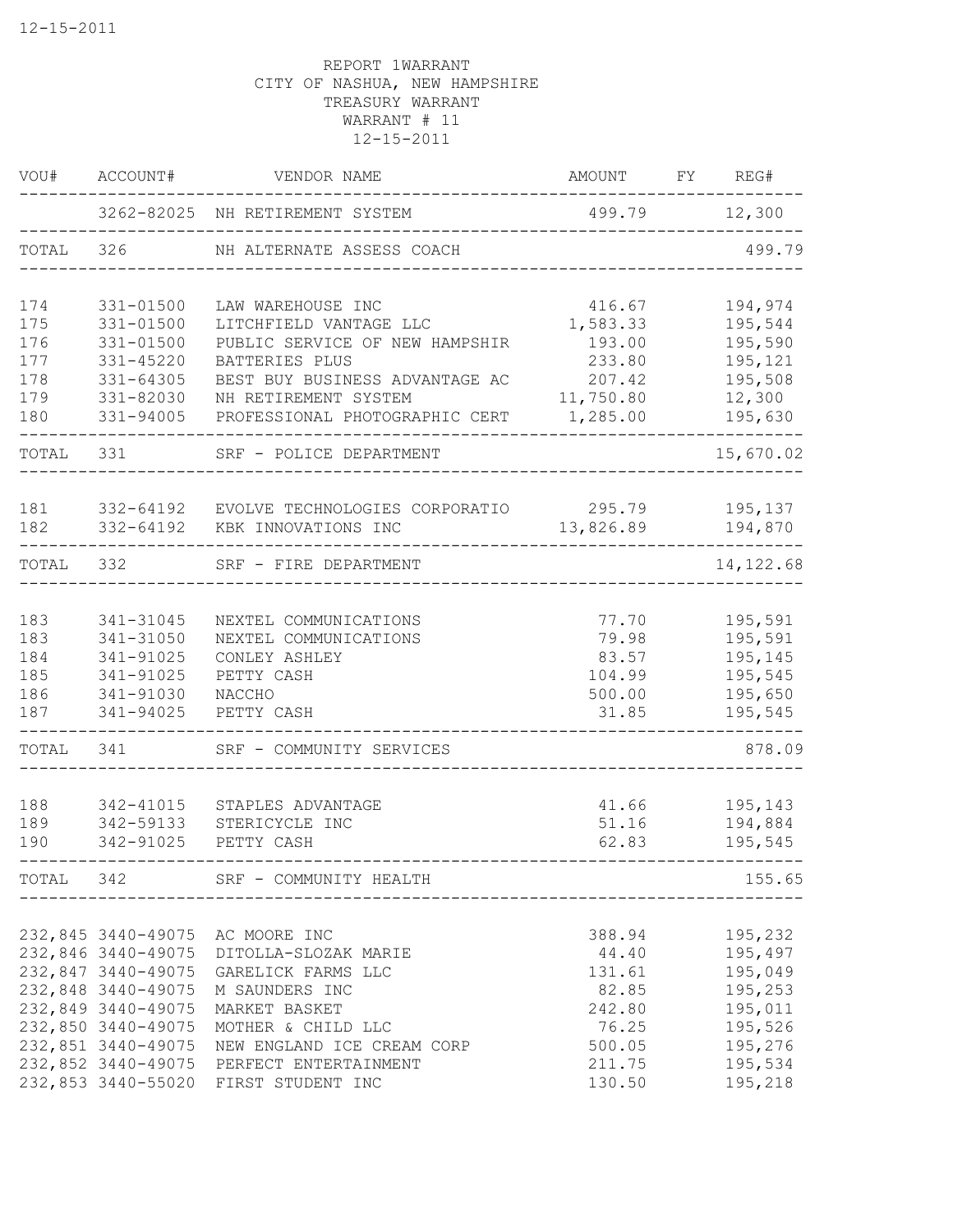|           | VOU# ACCOUNT#                                                                                                                                  | VENDOR NAME<br>---------------------                                                                                                                         | AMOUNT FY REG#                                                     |                                                                          |
|-----------|------------------------------------------------------------------------------------------------------------------------------------------------|--------------------------------------------------------------------------------------------------------------------------------------------------------------|--------------------------------------------------------------------|--------------------------------------------------------------------------|
|           |                                                                                                                                                | TOTAL 344 AFTER SCHOOL PROGRAM                                                                                                                               | ---------------------------------                                  | 1,809.15                                                                 |
|           |                                                                                                                                                | 3452-82025 NH RETIREMENT SYSTEM                                                                                                                              | 1, 212.22 12, 300                                                  |                                                                          |
|           |                                                                                                                                                | TOTAL 345 TITLE IV 21ST CENT ELEM                                                                                                                            | ______________________                                             | 1,212.22                                                                 |
|           | 232,854 3462-49075<br>232,855 3462-49075<br>232,856 3462-49075<br>232,857 3462-49075<br>232,858 3462-49075<br>232,859 3462-53103<br>3462-82025 | AC MOORE INC<br>BULLUCK SHERI<br>GARELICK FARMS LLC<br>MARKET BASKET<br>NEW ENGLAND ICE CREAM CORP<br>BOYS & GIRLS CLUB OF GREATER N<br>NH RETIREMENT SYSTEM | 198.11<br>23.30<br>68.44<br>166.66<br>379.20<br>1,000.00<br>177.12 | 195,232<br>195,519<br>195,049<br>195,011<br>195,276<br>194,923<br>12,300 |
| TOTAL 346 |                                                                                                                                                | TITLE IV 21ST CENT MIDDLE                                                                                                                                    |                                                                    | 2,012.83                                                                 |
|           |                                                                                                                                                | 3468-82025 NH RETIREMENT SYSTEM<br>232,860 3468-91040 LEONAS KATE                                                                                            | 224.42                                                             | 956.42 12,300<br>195,514                                                 |
| TOTAL 346 |                                                                                                                                                | SMALLER LEARNING COMMUNITY                                                                                                                                   |                                                                    | 1,180.84                                                                 |
|           | 232,861 3501-91040<br>232,862 3501-91040<br>232,863 3501-91040<br>232,864 3501-91040<br>232,865 3501-91040                                     | AUTHENTIC EDUCATION<br>CONRAD MARK<br>O'DONNELL DANIEL<br>SOLUTION TREE INC<br>VALERI JANET                                                                  | 4,096.00<br>61.58<br>1,015.74<br>3,045.00<br>53.28                 | 195,322<br>195,186<br>195,200<br>195,353<br>195,204                      |
| TOTAL 350 |                                                                                                                                                | TITLE IIA QUALITY TEACHERS                                                                                                                                   | --------------------------                                         | .<br>8,271.60                                                            |
|           |                                                                                                                                                | 3502-82025 NH RETIREMENT SYSTEM                                                                                                                              | 2,835.73                                                           | 12,300                                                                   |
|           |                                                                                                                                                | TOTAL 350 TITLE IIA HQT                                                                                                                                      |                                                                    | 2,835.73                                                                 |
| 192       |                                                                                                                                                | 352-59020 PETTY CASH<br>193 352-686 PAINTER SCOTT                                                                                                            |                                                                    | 96.84 195,547<br>9.60 195,546                                            |
|           |                                                                                                                                                | TOTAL 352 SRF - PARKS AND RECREATION                                                                                                                         |                                                                    | 106.44                                                                   |
|           |                                                                                                                                                | 232,866 3532-49035 BARNES & NOBLE INC<br>232,867 3532-64192 PRO AV SYSTEMS INC                                                                               | 139.00<br>86.42                                                    | 194,880<br>195,295                                                       |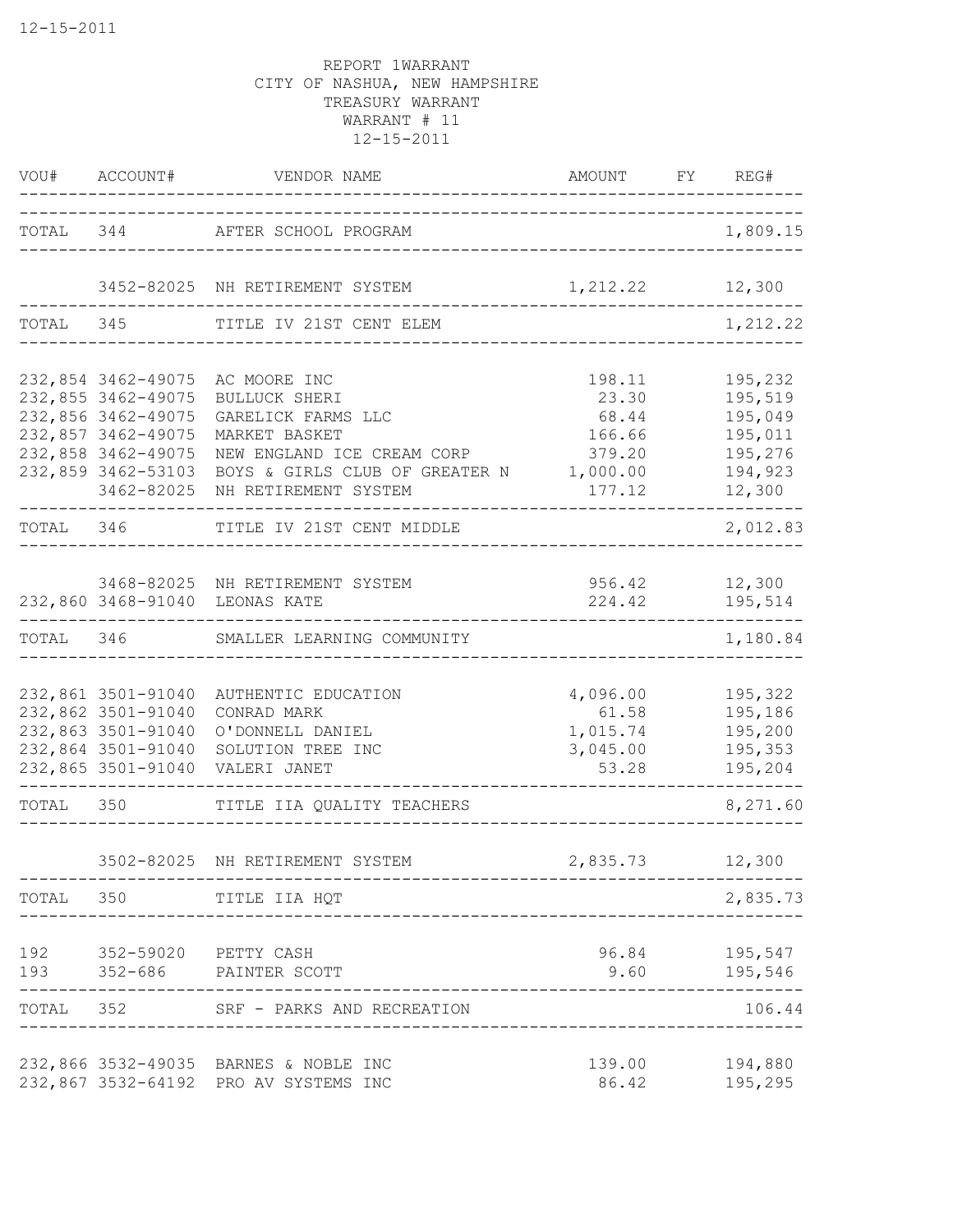|                                                                                           | VOU# ACCOUNT#                                                                                                                                                   | VENDOR NAME<br>. _ _ _ _ _ _ _ _ _ _ _ _ _ _ _                                                                                                                                                                                                                                                                                                                                      | AMOUNT FY<br>________________________________                                                                                                                       | REG#                                                                                                                                            |
|-------------------------------------------------------------------------------------------|-----------------------------------------------------------------------------------------------------------------------------------------------------------------|-------------------------------------------------------------------------------------------------------------------------------------------------------------------------------------------------------------------------------------------------------------------------------------------------------------------------------------------------------------------------------------|---------------------------------------------------------------------------------------------------------------------------------------------------------------------|-------------------------------------------------------------------------------------------------------------------------------------------------|
| TOTAL                                                                                     | 353                                                                                                                                                             | ADULT BASIC ED DIPLOMA PROGRAM                                                                                                                                                                                                                                                                                                                                                      |                                                                                                                                                                     | 225.42                                                                                                                                          |
|                                                                                           |                                                                                                                                                                 | 232,868 3657-49050 STITCHES & SCREENS                                                                                                                                                                                                                                                                                                                                               |                                                                                                                                                                     | 1,340.00 195,245                                                                                                                                |
| TOTAL 365                                                                                 |                                                                                                                                                                 | NHS - PAW SHOP                                                                                                                                                                                                                                                                                                                                                                      |                                                                                                                                                                     | 1,340.00                                                                                                                                        |
| 194                                                                                       |                                                                                                                                                                 | 371-53100 NCM DEMOLITION & REMEDIATION L 123,000.00 195,436                                                                                                                                                                                                                                                                                                                         |                                                                                                                                                                     |                                                                                                                                                 |
|                                                                                           | TOTAL 371                                                                                                                                                       | SRF - COMMUNITY DEVELOPMENT                                                                                                                                                                                                                                                                                                                                                         |                                                                                                                                                                     | 123,000.00                                                                                                                                      |
| 195                                                                                       |                                                                                                                                                                 | 373-53075 CHISHOLM DEBORA A                                                                                                                                                                                                                                                                                                                                                         |                                                                                                                                                                     | 1,080.00 194,973                                                                                                                                |
| TOTAL 373                                                                                 |                                                                                                                                                                 | SRF - ECONOMIC DEVELOPMENT                                                                                                                                                                                                                                                                                                                                                          |                                                                                                                                                                     | 1,080.00                                                                                                                                        |
| 196<br>197<br>198<br>199<br>200<br>201<br>202<br>203<br>204<br>205<br>TOTAL<br>206<br>207 | 374-07045<br>374-07164<br>374-07254<br>374-07282<br>374-07340<br>374-07340<br>374-08034<br>374-53075<br>374-53075<br>374-59212<br>374<br>375-45050<br>375-45220 | SMITH BRUCE AND P M MACKAY & S<br>JOHNSON'S ELECTRIC INC<br>BRIDGES DOMESTIC VIOLENCE SUPP<br>COMMUNITY INTEGRATION SERVICES<br>HILLSBOROUGH COUNTY TREASURER<br>TELEGRAPH PUBLISHING COMPANY<br>QUIRK GM PARTS DEPOT<br>CUOCO & CORMIER ENGINEERING AS<br>GULLIVER MICHAEL<br>WESTON & SAMPSON CMR INC<br>SRF - URBAN PROGRAMS<br>WESLEYAN UNIVERSITY LIBRARY-<br>SSI TECHNOLOGIES | 25,000.00<br>925.00<br>20,000.00<br>1,068.88<br>109.76<br>146.80<br>144.88<br>3, 477.51<br>10.00<br>86,443.00<br>-------------------------------<br>12.00<br>522.00 | 195,548<br>194,952<br>195,549<br>195,407<br>195,368<br>195,369<br>195,045<br>195,066<br>195,394<br>194,943<br>137, 325.83<br>195,631<br>195,623 |
| 208                                                                                       | 375-45220                                                                                                                                                       | TELEVEND SERVICES INC<br>209 375-45903 NEW HAMPSHIRE STATE LIBRARY 850.00 195,646<br>210 375-45903 PROQUEST LLC<br>---------------------------                                                                                                                                                                                                                                      | 225.80<br>5,358.00 194,894                                                                                                                                          | 195,428                                                                                                                                         |
| -------------                                                                             |                                                                                                                                                                 | TOTAL 375 SRF - PUBLIC LIBRARIES                                                                                                                                                                                                                                                                                                                                                    | ---------------------------------                                                                                                                                   | 6,967.80                                                                                                                                        |
|                                                                                           |                                                                                                                                                                 | 232,869 3762-49035 BARNES & NOBLE INC<br>232,870 3762-49035 CROWDER LUCIE<br>232,871 3762-49035 KOLAR CATHERINE<br>232,872 3762-49035 NORTHEAST FOUNDATION FOR CHILD<br>232,873 3762-49035 SCHOLASTIC BOOK CLUBS INC<br>232,874 3762-49050 BUREAU OF EDUCATION & RESEARCH                                                                                                           | 304.50<br>212.19<br>1,053.95<br>46.00<br>108.00                                                                                                                     | 194,880<br>16.00 195,228<br>195,525<br>195,206<br>194,983<br>195,268                                                                            |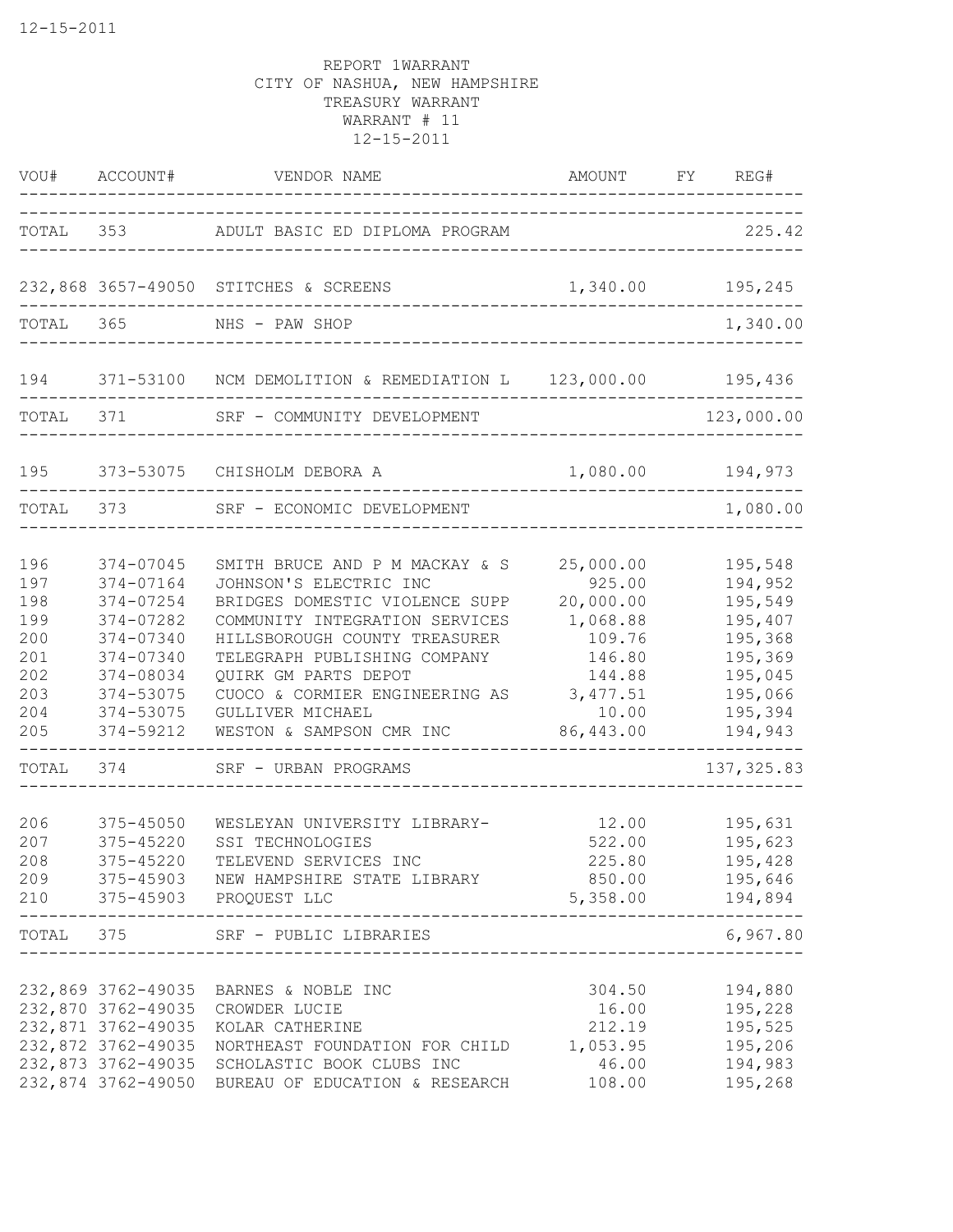|           | VOU# ACCOUNT#      | VENDOR NAME                            | AMOUNT           | FY REG#   |
|-----------|--------------------|----------------------------------------|------------------|-----------|
|           | 232,875 3762-49050 | CHISHOLM JUNE                          | 8.90             | 195,178   |
|           | 232,876 3762-49050 | CROWDER LUCIE                          | 311.22           | 195,228   |
|           | 232,877 3762-49050 | FRANKLIN COVEY                         | 1,000.00         | 195,502   |
|           | 232,878 3762-49050 | HM RECEIVABLES CO LLC                  | 1,344.24         | 195,337   |
|           | 232,879 3762-49050 | MICHAUD CYNTHIA                        | 305.09           | 195,182   |
|           | 232,880 3762-49050 | STAPLES BUSINESS ADVANTAGE             | 91.96            | 195,072   |
|           | 232,881 3762-49075 | LAKESHORE LEARNING MATERIALS           | 80.44            | 194,966   |
|           | 232,882 3762-49075 | MARKERBOARD PEOPLE                     | 94.95            | 195,198   |
|           | 232,883 3762-49075 | RODRIGUEZ DOROTHY                      | 111.11           | 195,509   |
|           | 232,884 3762-49075 | SCHOOL SPECIALTY INC                   | 5.85             | 195,197   |
|           | 232,885 3762-49075 | STAPLES BUSINESS ADVANTAGE             | 58.33            | 195,072   |
|           | 232,886 3762-53101 | BLUNT STEVE                            | 200.00           | 195,229   |
|           | 3762-82025         | NH RETIREMENT SYSTEM                   | 4,282.41         | 12,300    |
|           | 232,887 3762-94010 | SCHOLASTIC MAGAZINES                   | 1,826.40         | 195,025   |
|           | 232,888 3762-94030 | LESLEY UNIVERSITY                      | 790.00           | 195,220   |
|           | 232,889 3762-94030 | MCINTYRE MAURA                         | 69.81            | 194,962   |
|           | 232,890 3762-94030 | SOLUTION TREE INC                      | 1,827.00         | 195,353   |
|           | 232,891 3762-95010 | TIME FOR KIDS                          | 1,611.90         | 195,657   |
| TOTAL 376 |                    | TITLE IA                               |                  | 15,760.25 |
|           |                    | 232,892 3771-91040 SOLUTION TREE INC   | 3,654.00 195,353 |           |
|           |                    | TOTAL 377 TITLE III ENHANCING ENG LANG |                  | 3,654.00  |
|           |                    |                                        |                  |           |
| 212       | 378-09031          | LOOMIS                                 | 158.27           | 195,416   |
| 213       | 378-09061          | CINTAS #016                            | 86.30            | 195,420   |
| 214       | 378-09061          | DEPENDABLE LOCK SERVICE INC            | 78.00            | 195,110   |
| 215       | 378-09061          | GAGNON'S ELECTRICAL SERVICE IN         | 90.00            | 195,067   |
| 216       | 378-09061          | MAYNARD & LESIEUR INCORPORATED         | 170.00           | 195,364   |
| 217       | 378-09061          | NEXTEL COMMUNICATIONS                  | 1,046.22         | 195,591   |
| 218       | 378-09071          | CITY OF NASHUA/TAX COLLECTOR'S         | 182.93           | 195,550   |
| 219       | 378-09071          | GLOBAL MONTELLO GROUP CORP             | 33,987.60        | 195,621   |
| 220       | 378-09081          | MAYNARD & LESIEUR INCORPORATED         | 695.52           | 195,364   |
| 221       | 378-09091          | DEPENDABLE LOCK SERVICE INC            | 24.00            | 195,110   |
| 222       | 378-09091          | FASTENAL COMPANY                       | 17.75            | 195,043   |
| 223       | 378-09091          | GILLIG LLC                             | 476.09           | 195,062   |
| 224       | 378-09091          | GRAINGER                               | 360.74           | 194,936   |
| 225       | 378-09091          | HOME DEPOT CREDIT SERVICES             | 152.22           | 195,596   |
| 226       | 378-09091          | NAPA AUTO PARTS                        | 546.02           | 195,086   |
| 227       | 378-09091          | NORTHERN BUS SALES INC                 | 54.56            | 194,981   |
| 228       | 378-09091          | RYDER FLEET PRODUCTS.COM INC           | 121.00           | 195,088   |
| 229       | 378-09091          | STAPLES ADVANTAGE                      | 135.47           | 195,143   |
| 230       | 378-09101          | PSNH                                   | 1,211.35         | 195,634   |
| 231       | 378-09102          | PUBLIC SERVICE OF NEW HAMPSHIR         | 788.84           | 194,873   |
| 232       | 378-09104          | PSNH                                   | 228.03           | 195,634   |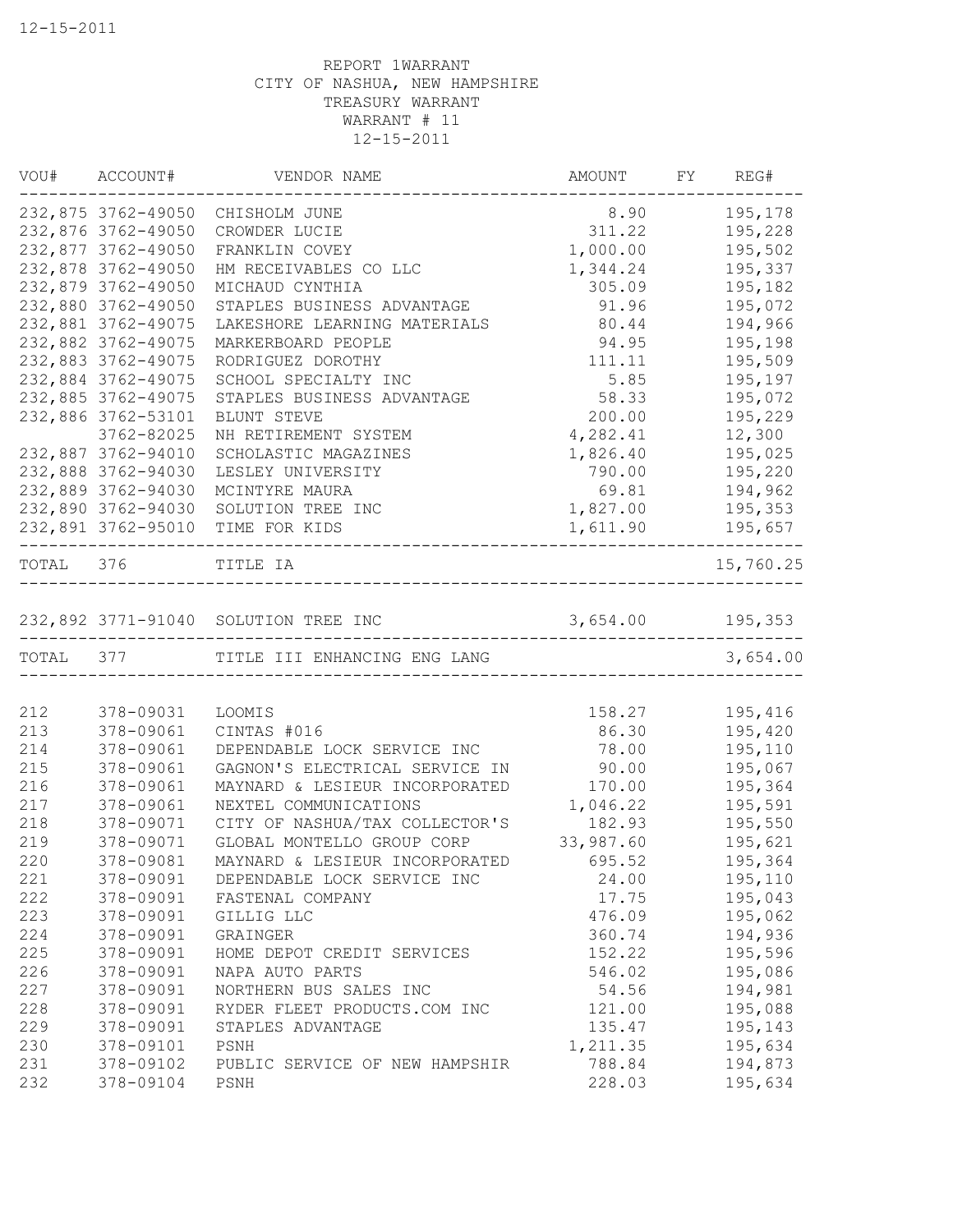| VOU#      | ACCOUNT#           | VENDOR NAME                     | AMOUNT     | FY REG#       |
|-----------|--------------------|---------------------------------|------------|---------------|
| 233       | 378-09112          | NATIONAL GRID                   | 78.55      | 194,874       |
| 233       | 378-09115          | NATIONAL GRID                   | 213.50     | 194,874       |
| 234       | 378-09120          | PENNICHUCK WATER                | 142.47     | 195,601       |
| 234       | 378-09125          | PENNICHUCK WATER                | 69.21      | 195,601       |
| 235       | 378-09133          | FAIRPOINT COMMUNICATIONS        | 253.25     | 195,620       |
| 236       | 378-09230          | FIRST TRANSIT INC               | 123,940.58 | 195,588       |
| 237       | 378-09261          | PREMIER SOUTHERN TICKET CO      | 518.64     | 194,892       |
| 238       | 378-09261          | PURE WATERS OF NEW ENGLAND LLC  | 31.50      | 195,048       |
| TOTAL 378 |                    | TRANSPORTATION                  |            | 165,858.61    |
|           |                    |                                 |            |               |
|           | 232,893 3902-53102 | CONNOLLY DONNA                  | 450.00     | 195,504       |
|           | 232,894 3902-53102 | HASBROUCK TARA L                | 450.00     | 195,334       |
|           | 232,895 3902-53102 | INTERSECT INC                   | 697.50     | 195,267       |
|           | 232,896 3902-55035 | FIRST STUDENT INC               | 104.40     | 195,218       |
|           | 232,897 3902-64045 | COMPUTER HUT OF N E INC         | 6, 297.75  | 195,378       |
|           | 232,898 3902-64192 | MOORE MEDICAL LLC               | 700.00     | 195,096       |
|           | 232,899 3902-64192 | NASCO                           | 346.88     | 195,374       |
|           | 232,900 3902-64192 | NORTHEAST FOOD SVC EQUIPMENT &  | 1,761.50   | 194,920       |
| TOTAL 390 |                    | VOC ED SECONDARY PERKINS        |            | 10,808.03     |
|           |                    |                                 |            |               |
|           | 232,901 3927-49050 | A & E ROASTERY                  | 183.90     | 195,503       |
|           | 232,902 3927-49050 | GENERAL LINEN SERVICE INC       | 218.28     | 195,339       |
|           | 232,903 3927-49050 | HANNAFORD                       | 356.02     | 195,126       |
|           | 232,904 3927-49050 | MANSFIELD PAPER CO INC          | 279.12     | 195,360       |
|           | 232,905 3927-49050 | MARKET BASKET                   | 45.39      | 195,011       |
|           | 232,906 3927-49050 | NORTHCENTER FOODSERVICES LLC    | 3,080.47   | 195,222       |
|           | 232,907 3927-53100 | D A BUCCI & SONS INC            | 27.00      | 194,917       |
| TOTAL 392 |                    | CULINARY ARTS                   |            | 4,190.18      |
|           | 232,908 3930-91040 | HANDWRITING WITHOUT TEARS       | 930.00     | 195,491       |
|           |                    | TOTAL 393 ARRA IDEA PRESCHOOL   |            | 930.00        |
|           |                    |                                 |            |               |
|           |                    | 3937-82025 NH RETIREMENT SYSTEM |            | 149.03 12,300 |
|           | TOTAL 393 DAY CARE |                                 |            | 149.03        |
|           |                    | 3951-82025 NH RETIREMENT SYSTEM |            | 291.39 12,300 |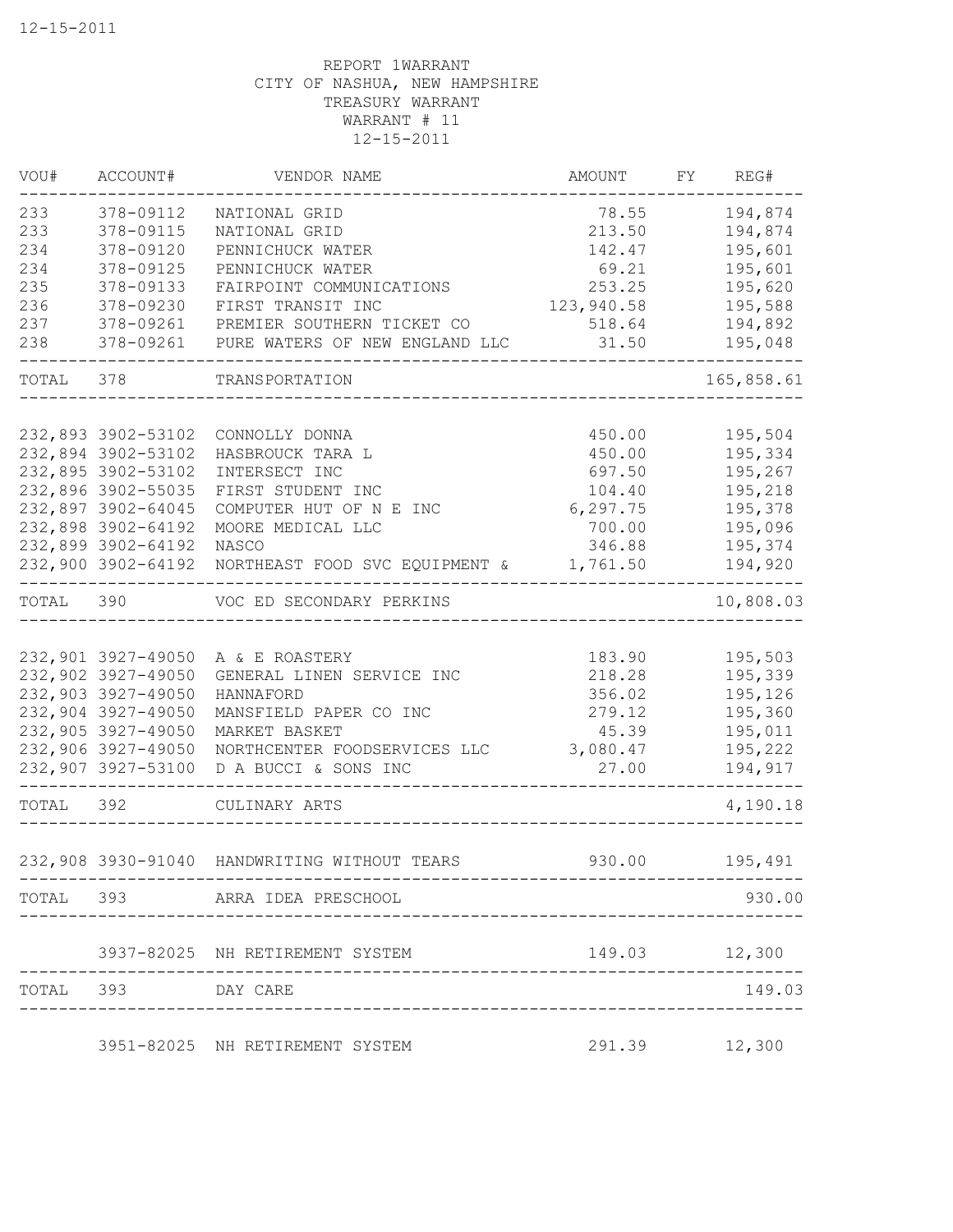| VOU# ACCOUNT#                                                   | VENDOR NAME<br>______________________                                                                                                                                                                             | AMOUNT FY REG#                                      |                                                               |
|-----------------------------------------------------------------|-------------------------------------------------------------------------------------------------------------------------------------------------------------------------------------------------------------------|-----------------------------------------------------|---------------------------------------------------------------|
|                                                                 | TOTAL 395 IDEA B SPECIAL EDUCATION                                                                                                                                                                                |                                                     | 291.39                                                        |
|                                                                 |                                                                                                                                                                                                                   |                                                     |                                                               |
| 232,910 3952-53109<br>232, 911 3952-53109<br>232,912 3952-53109 | 232,909 3952-53109 BOLICK TERESA DBA BOLICK TERES<br>CARROLL CENTER FOR THE BLIND (<br>HAMILTON JEANNA<br>LAVINE HOLLY<br>232,913 3952-53109 REGENCY NURSING CARE LLC 2,278.00<br>3952-82025 NH RETIREMENT SYSTEM | 2,650.00<br>1,949.96<br>25.00<br>75.00<br>15,298.73 | 195,174<br>195,275<br>195,520<br>195,340<br>195,517<br>12,300 |
|                                                                 | TOTAL 395 IDEA B SPECIAL EDUCATION                                                                                                                                                                                |                                                     | 22, 276.69                                                    |
|                                                                 | 3962-82025 NH RETIREMENT SYSTEM                                                                                                                                                                                   | 384.88 12,300                                       |                                                               |
|                                                                 | TOTAL 396 IDEA PRESCHOOL                                                                                                                                                                                          |                                                     | 384.88                                                        |
|                                                                 | 232,914 3977-53109 INTERIM HEALTHCARE OF THE NORT 1,404.00                                                                                                                                                        |                                                     | 195,041                                                       |
|                                                                 | TOTAL 397 SPECIAL ED LOCAL                                                                                                                                                                                        |                                                     | 1,404.00                                                      |
|                                                                 |                                                                                                                                                                                                                   |                                                     |                                                               |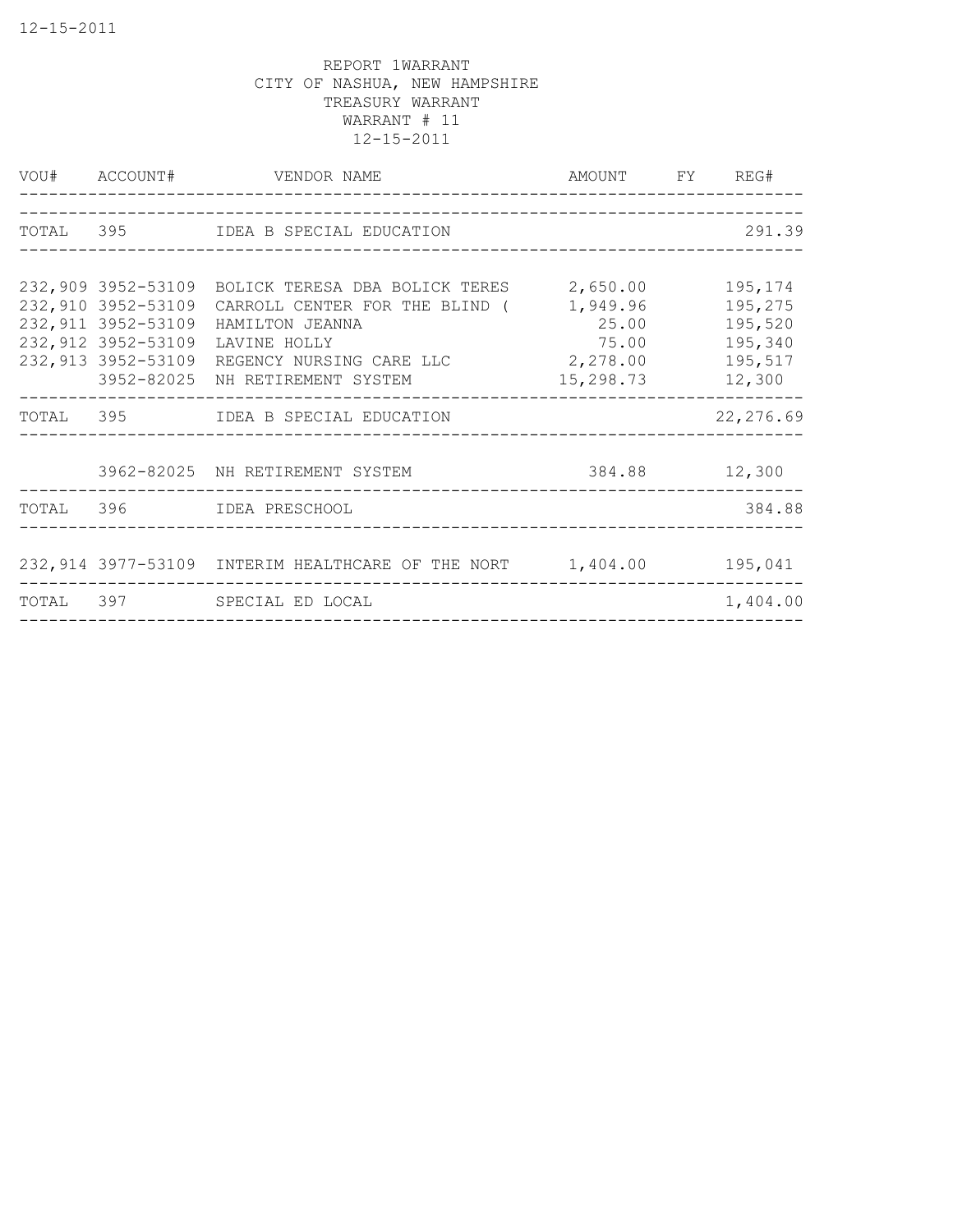|                   |             | VOU# ACCOUNT# VENDOR NAME                                           | AMOUNT FY REG#    |                                     |
|-------------------|-------------|---------------------------------------------------------------------|-------------------|-------------------------------------|
|                   |             | 240  412-162  HILLSBOROUGH COUNTY TREASURER  116.40  195,368        |                   |                                     |
|                   |             | TOTAL 412-16 FINANCIAL SERVICES<br>INT & COST ON REDEMPTION         |                   | 116.40                              |
|                   |             | 241 413-203 TREASURER STATE OF NH                                   | 2,622.00 195,606  |                                     |
|                   |             | TOTAL 413-20 CITY CLERK'S OFFICE<br>MARRIAGE LICENSES               |                   | 2,622.00                            |
|                   |             | 241 413-303 TREASURER STATE OF NH                                   | 17,776.00 195,606 |                                     |
|                   |             | TOTAL 413-30 CITY CLERK'S OFFICE<br>CERTIFIED COPIES                |                   | 17,776.00                           |
| 242<br>243<br>244 | $452 - 329$ | 452-329 ELLIOTT BRIAN<br>MCLENDON WILLIAM<br>452-329 METCALF ANDREA | 10.00<br>20.00    | 20.00 195,463<br>195,462<br>195,346 |
| TOTAL             |             | 452-32 PARKS AND RECREATION<br>BASKETBALL                           |                   | 50.00                               |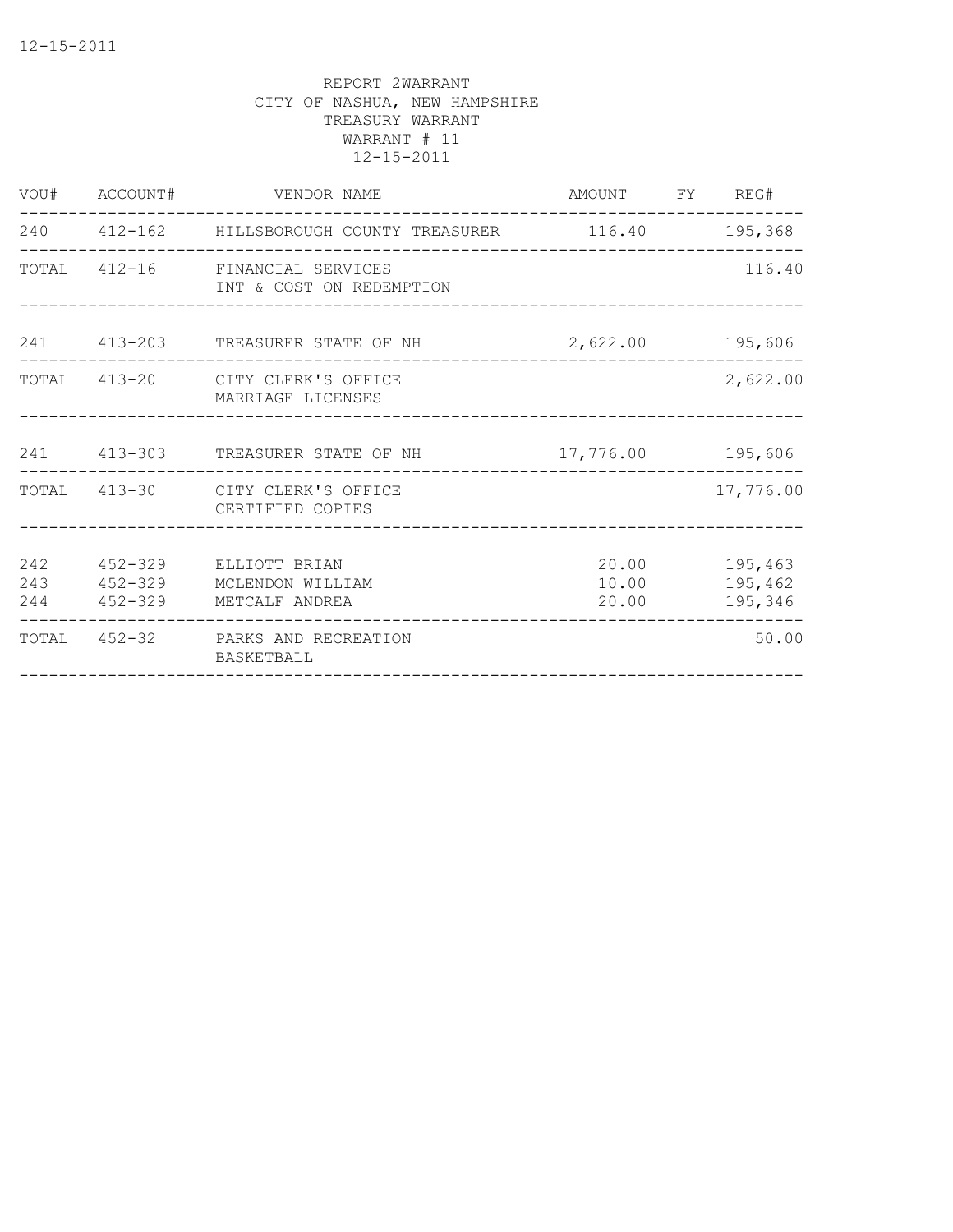| VOU#                                   | ACCOUNT#                                                          | VENDOR NAME                                                                                                                                                      | AMOUNT                                                                        | REG#<br>FY                                                |
|----------------------------------------|-------------------------------------------------------------------|------------------------------------------------------------------------------------------------------------------------------------------------------------------|-------------------------------------------------------------------------------|-----------------------------------------------------------|
| 245                                    |                                                                   | 501-98029 SAM'S CLUB DIRECT                                                                                                                                      | 59.92                                                                         | 195,605                                                   |
| TOTAL                                  | 501                                                               | MAYOR'S OFFICE                                                                                                                                                   |                                                                               | 59.92                                                     |
| 246<br>247                             | 502-49025<br>$502 - 41015$                                        | MATTHEW BENDER & CO INC<br>STAPLES ADVANTAGE                                                                                                                     | 203.60<br>59.87                                                               | 195,652<br>195,143                                        |
| TOTAL                                  | 502                                                               | LEGAL DEPARTMENT                                                                                                                                                 |                                                                               | 263.47                                                    |
| 248<br>248<br>249                      | $503 - 41015$<br>503-59100<br>503-66025                           | ANCO SIGNS & STAMPS INC<br>ANCO SIGNS & STAMPS INC<br>US BANCORP EQUIPMENT FINANCE I                                                                             | 25.50<br>160.90<br>150.40                                                     | 195,065<br>195,065<br>195,633                             |
| TOTAL                                  | 503                                                               | BOARD OF ALDERMEN                                                                                                                                                |                                                                               | 336.80                                                    |
| 250<br>251<br>252                      | 505-81019<br>505-81007<br>505-81129                               | GREATER NASHUA COUNCIL ON ALCO<br>NASHUA EDUCATION FOUNDATION<br>TOLLES STREET MISSION                                                                           | 4,687.50<br>500.00<br>1,776.75                                                | 194,955<br>195,551<br>194,866                             |
| TOTAL                                  | 505                                                               | CIVIC & COMM. ACTIVITIES                                                                                                                                         |                                                                               | 6,964.25                                                  |
| 253<br>254                             | 506-31005<br>506-31005                                            | BAYRING COMMUNICATIONS<br>PAETEC COMMUNICATIONS INC                                                                                                              | 2,497.69<br>600.00                                                            | 195,618<br>195,583                                        |
| TOTAL                                  | 506                                                               | TELECOMMUNICATIONS                                                                                                                                               |                                                                               | 3,097.69                                                  |
| 255<br>256<br>256<br>256<br>256<br>256 | $507 - 82040$<br>507-82020<br>507-82025<br>507-82030<br>507-82035 | NEW HAMPSHIRE RETIREMENT SYSTE<br>NH RETIREMENT SYSTEM<br>NH RETIREMENT SYSTEM<br>NH RETIREMENT SYSTEM<br>NH RETIREMENT SYSTEM<br>507-82040 NH RETIREMENT SYSTEM | 135.85<br>244,447.42<br>91,035.12<br>200, 445.30<br>473,093.48<br>76, 172. 74 | 194,868<br>12,300<br>12,300<br>12,300<br>12,300<br>12,300 |
| TOTAL                                  | 507 PENSIONS                                                      | ---------------------------                                                                                                                                      |                                                                               | 1,085,329.91                                              |
| 257<br>257                             |                                                                   | 508-83100 STATE OF NH UC<br>508-83101 STATE OF NH UC                                                                                                             | 7,144.00                                                                      | 195,645<br>15,012.39 195,645                              |
| TOTAL                                  | 508                                                               | INSURANCE-EMPLOYEE BENEFITS                                                                                                                                      |                                                                               | 22, 156.39                                                |
| 258                                    | 512-52010                                                         | MELANSON HEATH & COMPANY PC                                                                                                                                      | 20,000.00                                                                     | 194,980                                                   |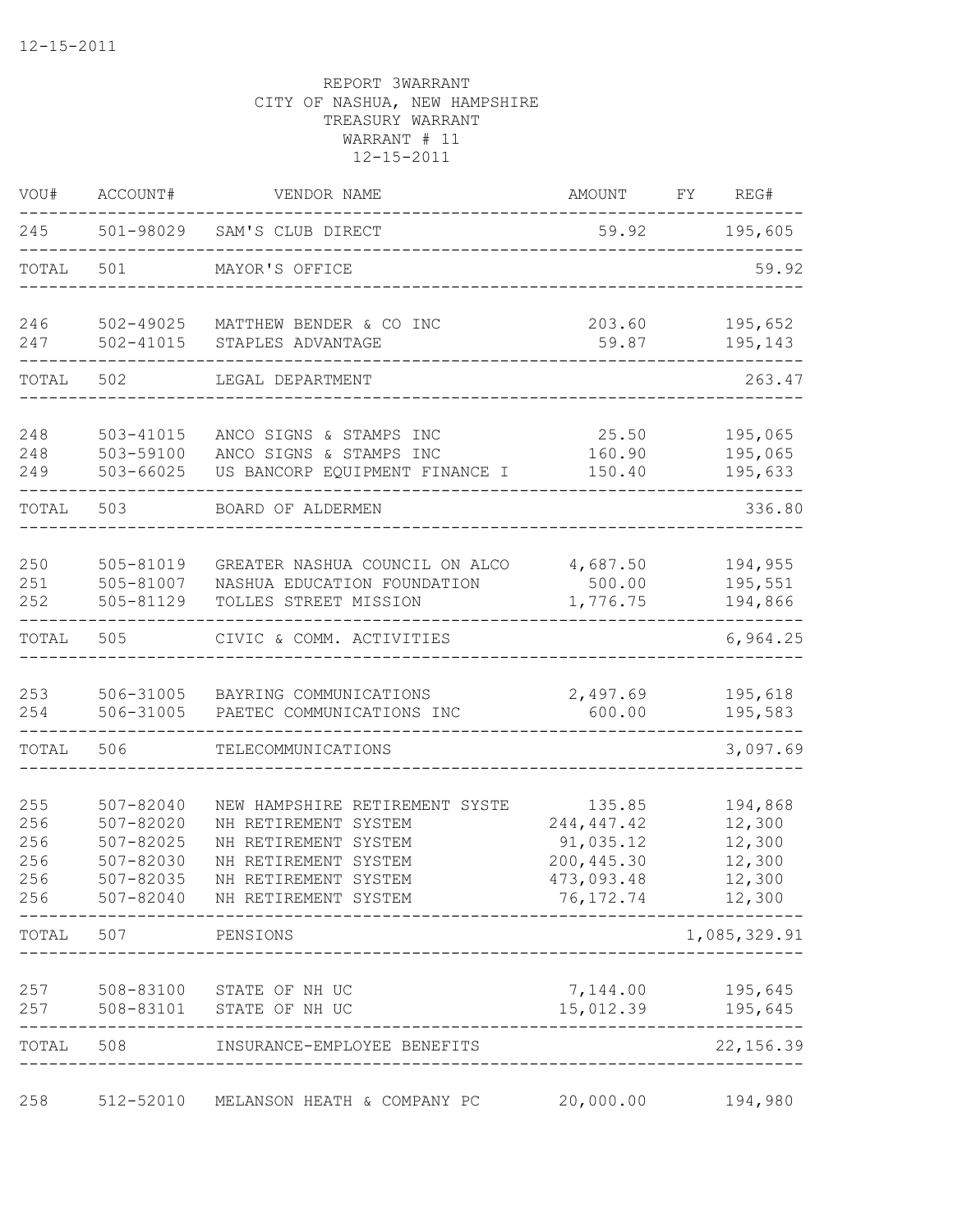| VOU#  | ACCOUNT#               | VENDOR NAME                                    | AMOUNT          | FY. | REG#               |
|-------|------------------------|------------------------------------------------|-----------------|-----|--------------------|
| 259   | 512-59266              | NH DEPT OF SAFETY                              | 25.00           |     | 194,876            |
| 260   | 512-43005              | PRINTGRAPHICS OF MAINE                         | 800.00          |     | 12,278             |
| 261   | 512-43005              | PRINTGRAPHICS OF MAINE                         | 800.00          |     | 12,294             |
| 262   | $512 - 66025$          | US BANCORP EQUIPMENT FINANCE I                 | 26.55           |     | 195,633            |
| TOTAL | 512                    | FINANCIAL SERVICES                             |                 |     | 21,651.55          |
| 263   | 513-43005              | HUDSON MICROIMAGING                            | 20.45           |     | 195,118            |
| 263   | 513-59095              | HUDSON MICROIMAGING                            | 2,256.25        |     | 195,118            |
| 264   | 513-91005              | PIECUCH PATRICIA                               | 547.21          |     | 195,552            |
| 264   | 513-94005              | PIECUCH PATRICIA                               | 310.50          |     | 195,552            |
| TOTAL | 513                    | CITY CLERK'S OFFICE                            |                 |     | 3, 134.41          |
| 265   |                        |                                                |                 |     |                    |
| 266   | 516-72010<br>516-41015 | CONWAY OFFICE PRODUCTS LLC<br>PITNEY BOWES INC | 52.00<br>263.82 |     | 194,970<br>195,594 |
| 267   | 516-54011              | TELEGRAPH PUBLISHING COMPANY                   | 110.10          |     | 195,369            |
| 267   | 516-54016              | TELEGRAPH PUBLISHING COMPANY                   | 197.40          |     | 195,369            |
| TOTAL | 516                    | PURCHASING DEPARTMENT                          |                 |     | 623.32             |
|       |                        |                                                |                 |     |                    |
| 268   | 517-75160              | ALI PLUMBING SERVICES                          | 435.00          |     | 195,170            |
| 269   | 517-75901              | B & S LOCKSMITH INC                            | 21.90           |     | 195,037            |
| 270   | 517-59135              | BAIN PEST CONTROL SERVICE INC                  | 75.00           |     | 195,375            |
| 271   | 517-75105              | HUFF & GAUTHIER INC                            | 90.00           |     | 195,131            |
| 272   | 517-75023              | J LAWRENCE HALL INC                            | 120.00          |     | 195,388            |
| 273   | 517-75023              | M & M ELECTRICAL SUPPLY CO INC                 | 111.25          |     | 195,354            |
| 274   | 517-75023              | NASHUA WALLPAPER & PAINT CO                    | 905.00          |     | 195,008            |
| 275   | 517-34015              | NATIONAL GRID                                  | 584.97          |     | 194,874            |
| 276   | 517-31050              | NEXTEL COMMUNICATIONS                          | 68.21           |     | 195,591            |
| 277   | 517-33005              | PENNICHUCK WATER                               | 20.70           |     | 195,601            |
| 278   | 517-32005              | PSNH                                           | 2,752.69        |     | 195,634            |
| TOTAL | 517                    | BUILDING MAINT - CITY ADMIN                    |                 |     | 5,184.72           |
| 279   | 519-45125              | ARIVA DISTRIBUTION INC                         | 10.66           |     | 195,424            |
| 280   | 519-95005              | <b>IAAO</b>                                    | 175.00          |     | 195,648            |
| 281   | 519-95005              | NNEREN                                         | 54.00           |     | 195,632            |
| 282   | 519-91005              | TURGISS GARY W                                 | 70.49           |     | 195,332            |
| TOTAL | 519                    | ASSESSORS                                      |                 |     | 310.15             |
| 283   |                        | 520-59100 ALL STATE FIRE EQUIPMENT             | 563.80          |     | 195,283            |
|       |                        |                                                |                 |     |                    |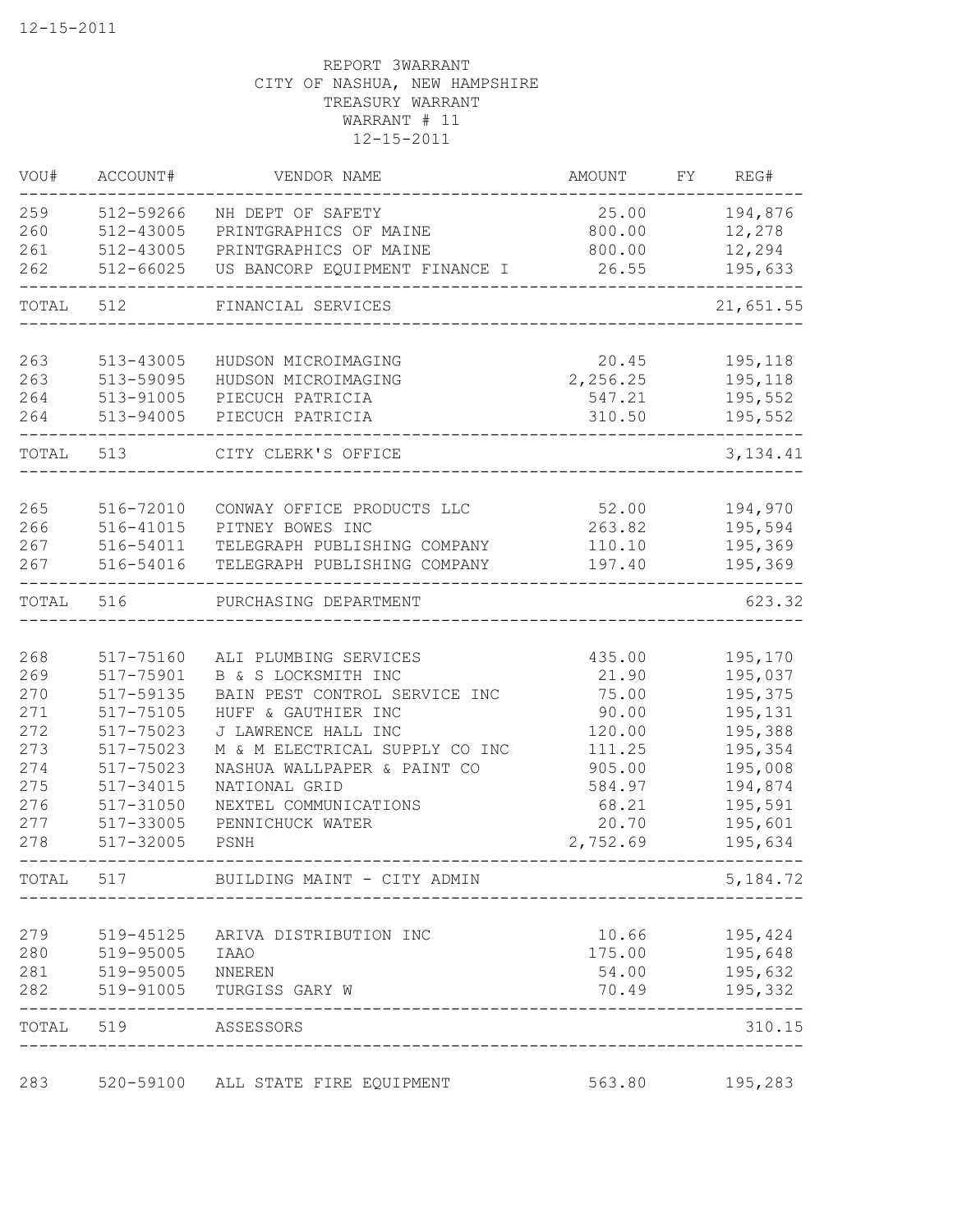| VOU#       | ACCOUNT#               | VENDOR NAME                    | AMOUNT         | FY | REG#               |
|------------|------------------------|--------------------------------|----------------|----|--------------------|
| 284<br>285 | 520-32005<br>520-41015 | PSNH<br>STAPLES ADVANTAGE      | 515.45<br>6.49 |    | 195,634<br>195,143 |
| TOTAL      | 520                    | HUNT BUILDING                  |                |    | 1,085.74           |
|            |                        |                                |                |    |                    |
| 286        | 522-74035              | BUSINESS SOFTWARE INC          | 6,615.00       |    | 194,877            |
| 287        | 522-74035              | INFORMATION MANAGEMENT CORP    | 21,990.00      |    | 194,964            |
| 288        | $522 - 31050$          | NEXTEL COMMUNICATIONS          | 99.33          |    | 195,591            |
| 289        | 522-74035              | QLESS INC                      | 950.00         |    | 195,377            |
| TOTAL      | 522                    | INFORMATION TECHNOLOGY         |                |    | 29,654.33          |
| 290        | 524-64045              | DELL MARKETING LP              | 75.99          |    | 194,959            |
| 290        | 524-64057              | DELL MARKETING LP              | 2,185.00       |    | 194,959            |
| TOTAL      | 524                    | COMPUTERS - CITYWIDE           |                |    | 2,260.99           |
|            |                        |                                |                |    |                    |
| 291        | 531-53056              | AAA CREDIT SCREENING SERV LLC  | 30.00          |    | 194,901            |
| 292        | $531 - 47010$          | AIRGAS EAST                    | 530.00         |    | 195,651            |
| 293        | $531 - 46040$          | ALBERT JOSHUA                  | 41.93          |    | 195,555            |
| 294        | $531 - 46040$          | ALL SPORTS HEROES UNIFORMS,    | 231.49         |    | 194,963            |
| 295        | $531 - 44005$          | ALPHAGRAPHICS                  | 150.48         |    | 195,002            |
| 296        | 531-53075              | AMERICAN ARBITRATION ASSOC     | 225.00         |    | 195,615            |
| 297        | 531-53070              | ANIMAL HOSPITAL OF NASHUA INC  | 140.64         |    | 195,071            |
| 298        | 531-59100              | BAER ALEXANDRA                 | 305.00         |    | 195,018            |
| 299        | $531 - 46040$          | BELANGER AARON                 | 83.98          |    | 195,554            |
| 300        | $531 - 42000$          | BELLETETES INC                 | 10.13          |    | 194,995            |
| 301        | $531 - 46040$          | BEN'S UNIFORMS                 | 1,731.76       |    | 195,380            |
| 301        | $531 - 46045$          | BEN'S UNIFORMS                 | 165.00         |    | 195,380            |
| 302        | 531-49075              | BEST BUY BUSINESS ADVANTAGE AC | 129.42         |    | 195,508            |
| 303        | 531-78007              | BEST FORD                      | 230.16         |    | 194,903            |
| 304        | $531 - 46040$          | BROOKS NICOLE                  | 249.12         |    | 195,556            |
| 305        | 531-59100              | CANAL ART & FRAMING/SAMANTHA T | 117.00         |    | 195,269            |
| 306        | 531-78007              | CARPARTS OF NASHUA             | 487.02         |    | 194,902            |
| 307        | 531-42000              | CENTRAL PAPER PRODUCTS CO      | 300.24         |    | 195,135            |
| 308        | 531-31025              | CINFO PETER                    | 45.96          |    | 195,553            |
| 309        | 531-31025              | COMCAST                        | 179.43         |    | 195,609            |
| 310        | 531-78075              | DAVE ILLG'S COLLISION REPAIR C | 150.00         |    | 195,392            |
| 311        | 531-78007              | DEPENDABLE LOCK SERVICE INC    | 126.00         |    | 195,110            |
| 312        | 531-31025              | FAIRPOINT COMMUNICATIONS       | 87.26          |    | 195,619            |
| 313        | 531-48015              | FLEET SERVICES                 | 1,214.57       |    | 195,031            |
| 314        | 531-78075              | FREDDIE'S TRANSMISSION SERVICE | 392.10         |    | 194,956            |
| 315        | 531-41015              | GRANITE STATE STAMPS INC       | 17.97          |    | 195,107            |
| 316        | 531-78007              | GRAPPONE AUTOMOTIVE GROUP      | 9.27           |    | 195,040            |
| 317        | 531-42000              | HOME DEPOT CREDIT SERVICES     | 118.52         |    | 195,613            |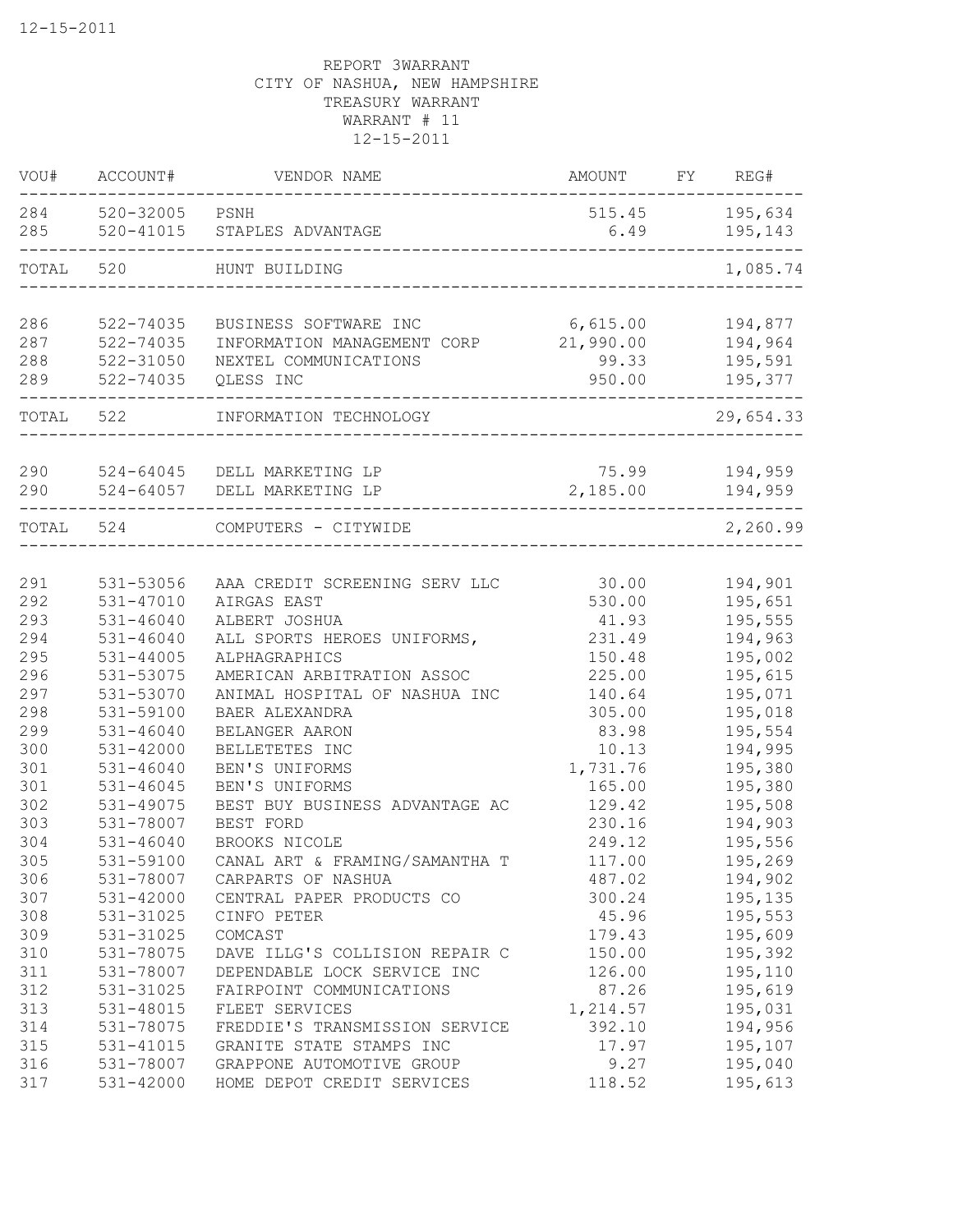| VOU#  | ACCOUNT#      | VENDOR NAME                    | AMOUNT    | FY | REG#      |
|-------|---------------|--------------------------------|-----------|----|-----------|
| 317   | 531-75023     | HOME DEPOT CREDIT SERVICES     | 167.36    |    | 195,613   |
| 318   | 531-41015     | LUCAS OFFICE SYSTEMS INC       | 68.87     |    | 194,971   |
| 319   | 531-78007     | MAC MULKIN CHEVROLET INC       | 11.61     |    | 195,359   |
| 320   | 531-49075     | MATTHEW BENDER & CO INC        | 99.89     |    | 195,116   |
| 321   | 531-59100     | METRO PCS WIRELESS INC         | 110.00    |    | 195,438   |
| 322   | 531-59100     | MIDCITY BODY & FRAME INC       | 167.00    |    | 195,455   |
| 323   | 531-59100     | NASHUA MILLYARD ASSOCIATES INC | 489.13    |    | 194,950   |
| 324   | 531-64192     | NASHUA OUTDOOR POWER EQUIPMENT | 202.81    |    | 195,004   |
| 325   | 531-34015     | NATIONAL GRID                  | 1,347.58  |    | 194,874   |
| 326   | 531-34015     | NATIONAL GRID                  | 90.77     |    | 194,875   |
| 327   | 531-78007     | NORTHERN FOREIGN CAR PARTS INC | 828.80    |    | 195,403   |
| 328   | 531-78007     | NYTECH SUPPLY CO               | 82.25     |    | 194,915   |
| 329   | 531-33005     | PENNICHUCK WATER               | 579.52    |    | 195,601   |
| 330   | 531-32035     | PSNH                           | 125.94    |    | 195,634   |
| 331   | 531-32005     | PUBLIC SERVICE OF NEW HAMPSHIR | 10,683.71 |    | 194,873   |
| 331   | 531-32035     | PUBLIC SERVICE OF NEW HAMPSHIR | 362.44    |    | 194,873   |
| 332   | $531 - 45005$ | RILEY'S SPORT SHOP INC         | 586.80    |    | 194,893   |
| 333   | 531-34015     | SHATTUCK MALONE OIL CO         | 1,000.30  |    | 195,578   |
| 334   | 531-69025     | SNAP ON TOOLS                  | 60.30     |    | 194,924   |
| 335   | 531-31025     | ST ONGE JOSHUA                 | 45.96     |    | 195,557   |
| 336   | 531-41005     | STAPLES ADVANTAGE              | 324.29    |    | 195,143   |
| 336   | 531-41015     | STAPLES ADVANTAGE              | 1,062.99  |    | 195,143   |
| 337   | 531-46030     | STARPACKER                     | 60.00     |    | 195,120   |
| 338   | 531-31035     | STATE OF NEW HAMPSHIRE         | 1,125.00  |    | 195,592   |
| 338   | 531-74145     | STATE OF NEW HAMPSHIRE         | 45.00     |    | 195,592   |
| 339   | 531-78075     | STATEWIDE COLLISION LLC        | 1,145.60  |    | 194,979   |
| 340   | 531-94005     | STREET CRIMES D/B/A            | 1,180.00  |    | 195,622   |
| 341   | 531-64080     | TSSI                           | 225.50    |    | 195,458   |
| 342   | 531-43005     | UNITED PARCEL SERVICE          | 42.79     |    | 195,653   |
| 343   | 531-31025     | VERIZON WIRELESS               | 1,212.27  |    | 195,612   |
| TOTAL | 531           | POLICE DEPARTMENT              |           |    | 31,033.93 |
|       |               |                                |           |    |           |
| 344   |               | 532-46015 AGAN WAYNE           | 400.38    |    | 194,988   |
| 345   | 532-45175     | AIRGAS EAST                    | 224.64    |    | 195,651   |
| 346   | 532-46030     | ALEC'S SHOE STORE INC          | 299.90    |    | 194,984   |
| 347   | 532-78095     | AUTOFAIR FORD INC              | 569.52    |    | 195,316   |
| 348   | 532-78100     | BATTERIES PLUS                 | 158.98    |    | 195,121   |
| 348   | 532-79045     | BATTERIES PLUS                 | 107.46    |    | 195,121   |
| 349   | 532-75023     | BELLETETES INC                 | 5.97      |    | 194,995   |
| 349   | 532-78100     | BELLETETES INC                 | 12.00     |    | 194,995   |
| 350   | 532-69025     | BERGERON PROTECTIVE CLOTHING   | 180.65    |    | 195,136   |
| 351   | 532-75180     | CHICK BEAULIEU, INC            | 2,010.00  |    | 195,138   |
| 352   | 532-94010     | CONWAY RICHARD                 | 260.00    |    | 195,059   |
| 353   | 532-53025     | COOPER JAMES                   | 772.50    |    | 194,883   |
| 354   | 532-64192     | DIVERS COVE                    | 112.50    |    | 194,978   |
| 355   | 532-95010     | FIRE ENGINEERING               | 21.00     |    | 195,593   |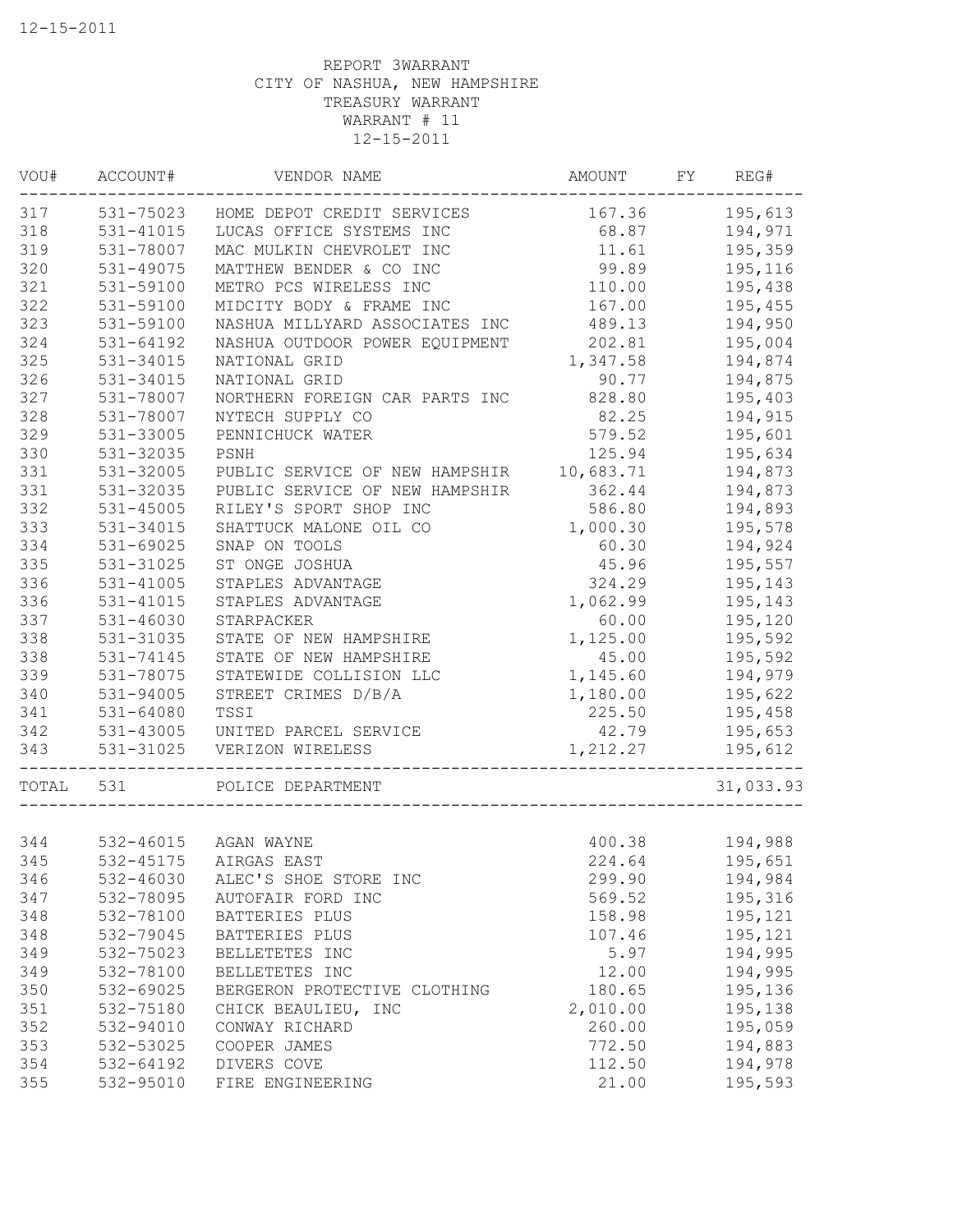| VOU#  | ACCOUNT#               | VENDOR NAME                            | AMOUNT               | FY | REG#               |
|-------|------------------------|----------------------------------------|----------------------|----|--------------------|
| 356   | 532-63005              | FLETCHER'S APPLIANCE                   | 1,298.00             |    | 194,940            |
| 357   | 532-78075              | GREENFIELD INDUSTRIES INC              | 95.00                |    | 195,272            |
| 358   | 532-53025              | GUERRETTE DANIEL                       | 950.00               |    | 195,418            |
| 359   | 532-75160              | HARRY W WELLS & SON INC                | 99.90                |    | 195,242            |
| 360   | 532-75023              | HOME DEPOT CREDIT SERVICES             | 151.17               |    | 195,596            |
| 361   | 532-74020              | INFORMATION MANAGEMENT CORP            | 1,500.00             |    | 195,658            |
| 362   | 532-75160              | J LAWRENCE HALL INC                    | 858.00               |    | 195,388            |
| 363   | 532-78007              | JACK YOUNG COMPANY, INC                | 195.35               |    | 195,129            |
| 364   | 532-59135              | JP PEST SERVICES                       | 170.00               |    | 194,992            |
| 365   | 532-75105              | M & M ELECTRICAL SUPPLY CO INC         | 431.76               |    | 195,354            |
| 366   | 532-78065              | MAYNARD & LESIEUR INCORPORATED         | 161.00               |    | 195,364            |
| 367   | 532-78075              | MIKE'S CUSTOM KANVAS                   | 200.00               |    | 194,904            |
| 368   | 532-78100              | MINUTEMAN TRUCKS INC                   | 71.59                |    | 195,033            |
| 369   | 532-47005              | MOORE MEDICAL LLC                      | 170.95               |    | 195,096            |
| 369   | 532-47010              | MOORE MEDICAL LLC                      | 937.10               |    | 195,096            |
| 370   | 532-64165              | NASHUA OUTDOOR POWER EQUIPMENT         | 201.35               |    | 195,004            |
| 371   | 532-34015              | NATIONAL GRID                          | 705.08               |    | 194,874            |
| 372   | 532-34015              | NATIONAL GRID                          | 376.15               |    | 194,875            |
| 373   | 532-95005              | NEAFM                                  | 25.00                |    | 195,607            |
| 374   | 532-42005              | NEW ENGLAND PAPER & SUPPLY             | 259.02               |    | 195,021            |
| 374   | 532-42010              | NEW ENGLAND PAPER & SUPPLY             | 36.79                |    | 195,021            |
| 374   | 532-42020              | NEW ENGLAND PAPER & SUPPLY             | 180.16               |    | 195,021            |
| 375   | 532-31040              | NEXTEL COMMUNICATIONS                  | 293.85               |    | 195,591            |
| 376   | 532-46030              | NORTHEAST RESCUE SYSTEMS               | 11,979.32            |    | 195,125            |
| 377   | 532-33005              | PENNICHUCK WATER                       | 672.88               |    | 195,601            |
| 378   | 532-79005              | POWER & TEL                            | 3, 217.75            |    | 195,351            |
| 379   | 532-32005              | PSNH                                   | 6,893.90             |    | 195,634            |
| 380   | 532-78007              | SANEL AUTO PARTS CO                    | 55.73                |    | 195,000            |
| 380   | 532-78100              | SANEL AUTO PARTS CO                    | 37.38                |    | 195,000            |
| 381   | 532-41005              | STAPLES ADVANTAGE                      | 64.86                |    | 195,143            |
| 381   | 532-41015              | STAPLES ADVANTAGE                      | 136.54               |    | 195,143            |
| 382   | 532-75130              | TOTAL AIR SUPPLY INC                   | 43.51                |    | 195,064            |
| 383   | 532-59100              | TRUE BLUE CLEANERS                     | 209.45               |    | 195,032            |
| 384   | 532-43005              | UNITED PARCEL SERVICE                  | 14.79                |    | 195,653            |
| 385   | 532-64192              | W S DARLEY & CO                        | 62.46                |    | 195,091            |
| 386   | 532-78020              | YANKEE TRUCKS                          | 34.95                |    | 194,911            |
| 386   |                        | 532-78075 YANKEE TRUCKS                | 515.70               |    | 194,911            |
| TOTAL | 532                    | FIRE DEPARTMENT                        |                      |    | 38, 441.94         |
| 387   |                        | 533-33010 PENNICHUCK WATER             | 219,467.96 195,601   |    |                    |
| TOTAL | 533                    | WATER SUPPLY (PUBLIC HYDRANTS)         |                      |    | 219,467.96         |
| 388   |                        |                                        |                      |    |                    |
| 389   | 534-32020<br>534-32020 | PSNH<br>PUBLIC SERVICE OF NEW HAMPSHIR | 323.73<br>61, 433.85 |    | 195,634<br>194,873 |
|       |                        |                                        |                      |    |                    |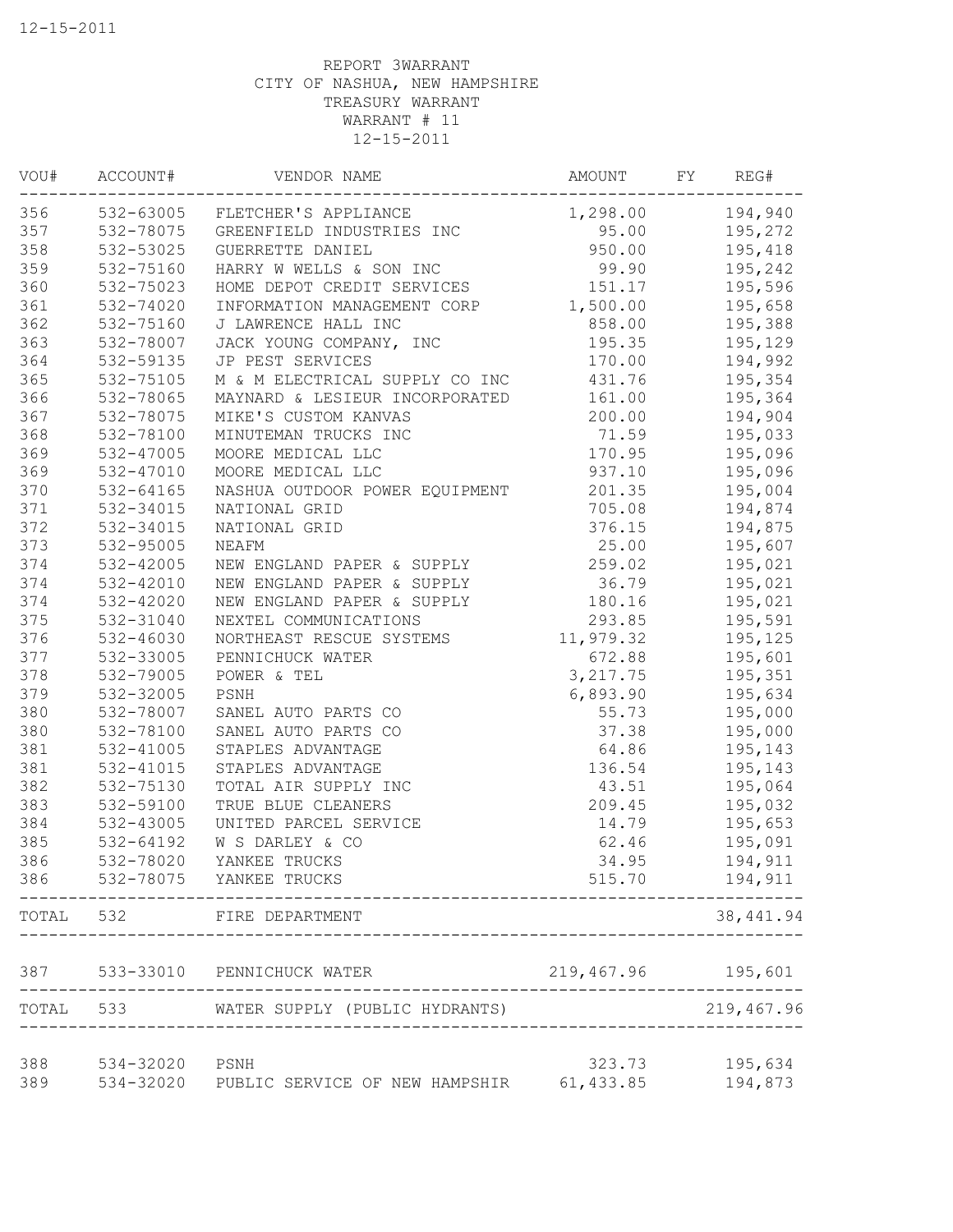| VOU#                            | ACCOUNT#                                                      | VENDOR NAME<br>--------                                                                                                                                               | AMOUNT                                        | FY | REG#                                                |
|---------------------------------|---------------------------------------------------------------|-----------------------------------------------------------------------------------------------------------------------------------------------------------------------|-----------------------------------------------|----|-----------------------------------------------------|
| TOTAL                           | 534                                                           | STREET LIGHTING                                                                                                                                                       |                                               |    | 61,757.58                                           |
| 390                             | 535-94025                                                     | KATES JUSTIN                                                                                                                                                          | 391.83                                        |    | 195,558                                             |
| TOTAL                           | 535                                                           | EMERGENCY MANAGEMENT                                                                                                                                                  |                                               |    | 391.83                                              |
| 391<br>392<br>393               | 536-35015<br>536-32035<br>536-74092                           | ENERGYNORTH PROPANE<br>PSNH<br>SOUTHWORTH MILTON INC                                                                                                                  | 2,410.81<br>270.11<br>454.53                  |    | 195,597<br>195,634<br>194,916                       |
| TOTAL                           | 536                                                           | CITYWIDE COMMUNICATIONS                                                                                                                                               |                                               |    | 3, 135.45                                           |
| 394<br>395                      | 541-91015<br>541-34005                                        | PETTY CASH<br>SHATTUCK MALONE OIL CO                                                                                                                                  | 57.17<br>2,660.20                             |    | 195,559<br>195,578                                  |
| TOTAL                           | 541                                                           | COMMUNITY SERVICES DIVISION                                                                                                                                           |                                               |    | 2,717.37                                            |
| 396<br>397<br>398<br>399<br>400 | 542-59100<br>542-31050<br>542-47010<br>542-91005<br>542-91005 | AMERICAN ACADEMY OF<br>NEXTEL COMMUNICATIONS<br>NH MEDICAL/DENTAL SUPPLY LLC/D<br>PETTY CASH<br>PORRES LUIS                                                           | 216.00<br>32.68<br>1,325.00<br>16.88<br>61.61 |    | 195,577<br>195,591<br>194,997<br>195,559<br>195,014 |
| TOTAL                           | 542                                                           | COMMUNITY HEALTH                                                                                                                                                      |                                               |    | 1,652.17                                            |
| 401<br>402<br>403<br>404        | 543-74080<br>543-31050<br>543-91005<br>543-53025              | MILLIPORE CORPORATION<br>NEXTEL COMMUNICATIONS<br>PRICE HOWARD<br>TREASURER STATE OF NH                                                                               | 527.22<br>12.67<br>72.18<br>756.60            |    | 194,951<br>195,591<br>195,020<br>195,603            |
|                                 |                                                               | TOTAL 543 ENVIRONMENTAL HEALTH DEPT.                                                                                                                                  |                                               |    | 1,368.67                                            |
|                                 |                                                               | 405 544-91005 MARTINEZ VICTOR                                                                                                                                         |                                               |    | 28.86 195,415                                       |
|                                 |                                                               | TOTAL 544 WELFARE ADMINISTRATION                                                                                                                                      | ____________________________                  |    | 28.86                                               |
| 406<br>407<br>408<br>409        |                                                               | 545-97020 188 CONCORD ST LLC DBA LILLIAN 1,036.00 195,051<br>545-97020 23-25 TEMPLE ST REALTY LLC<br>545-97020 28-34 RR SQUARE LLC<br>545-97020 CANTERBURY APARTMENTS | 845.00 195,061                                |    | 742.04 194,914<br>500.00 194,899                    |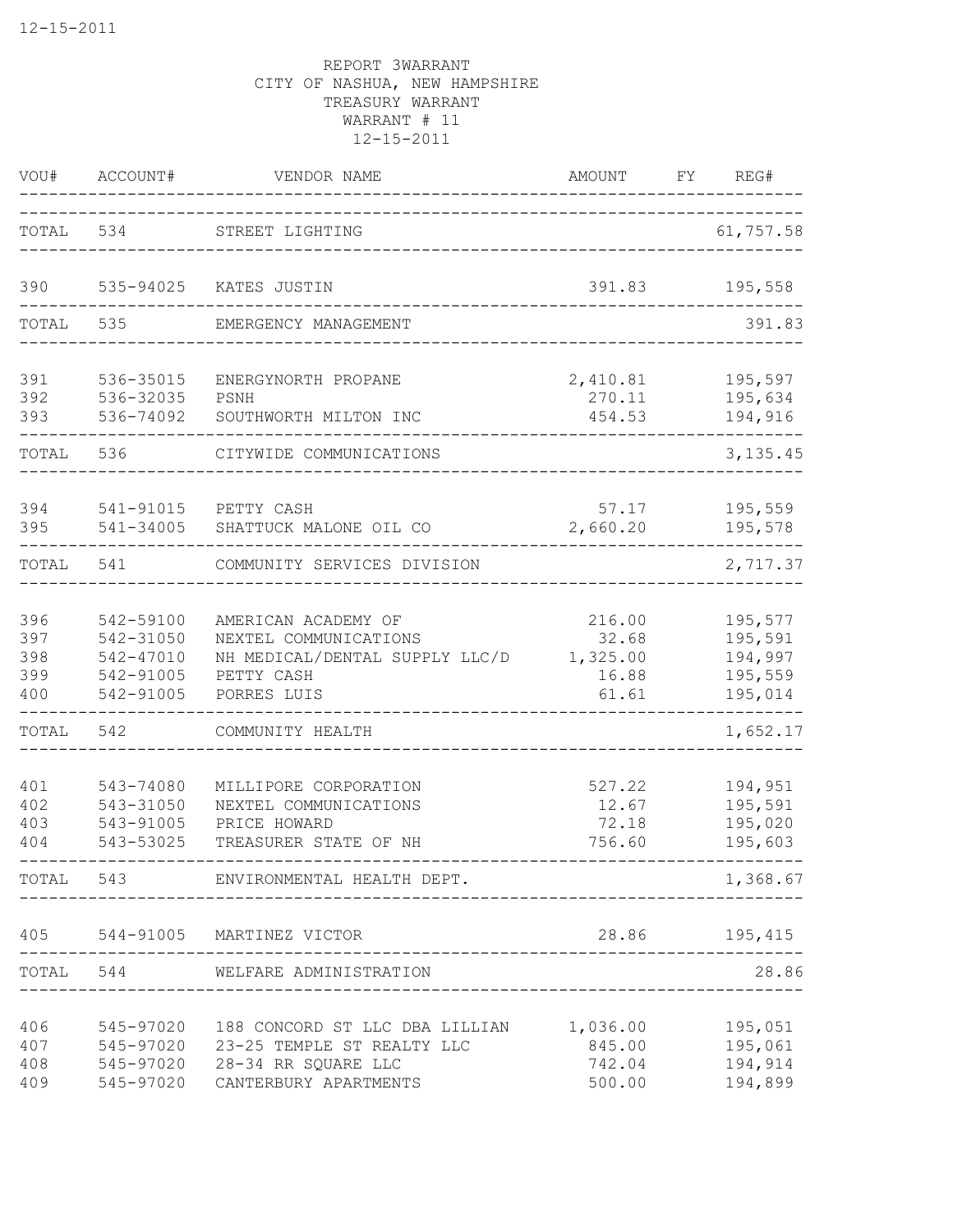| WOU#  | ACCOUNT#      | VENDOR NAME                    | AMOUNT    | FY | REG#       |
|-------|---------------|--------------------------------|-----------|----|------------|
| 410   |               | 545-97020 CASIMIR PLACE LP     | 1,000.00  |    | 195,012    |
| 411   | 545-97020     | CAYMAN REALTY LLC              | 920.00    |    | 194,957    |
| 412   | 545-97020     | CENTRAL REALTY                 | 400.00    |    | 195,019    |
| 413   | 545-97020     | CONSTANT NORMAND               | 850.00    |    | 194,886    |
| 414   | 545-97020     | COPPIN MASTER PLASTERING CO    | 863.59    |    | 195,162    |
| 415   | 545-97020     | COTE ALICE                     | 365.00    |    | 194,921    |
| 416   | 545-97020     | COUNTRY BARN MOTEL             | 266.00    |    | 194,996    |
| 417   | 545-97020     | CREMATION SOCIETY OF NH        | 750.00    |    | 194,999    |
| 418   | 545-97020     | DION CECILE                    | 493.28    |    | 195,164    |
| 419   | 545-97015     | EASTERN PROPANE GAS INC        | 359.90    |    | 195,649    |
| 420   | 545-97020     | ENG NATHAN                     | 300.00    |    | 195,149    |
| 421   | 545-97020     | FIRST LEDGE STREET ASSOCIATES  | 284.00    |    | 195,156    |
| 422   | 545-97020     | GAUTHIER REALTY/CONNIE GAUTHIE | 425.38    |    | 195,133    |
| 423   | 545-97020     | GP NASHUA LIMITED PARTNERSHIP  | 888.00    |    | 194,934    |
| 424   | 545-97020     | GULZAR-E-RAZIA LLC             | 525.00    |    | 195,148    |
| 425   | 545-97020     | HAMEL PAULINE                  | 380.00    |    | 195,165    |
| 426   | 545-97020     | HART BERNARD                   | 485.37    |    | 194,918    |
| 427   | 545-97020     | HILSKE DANIELLE                | 900.97    |    | 195,163    |
| 428   | 545-97020     | JUNGKMAN ROBERT O              | 755.00    |    | 195,097    |
| 429   | 545-97020     | LAMERAND ENTERPRISES/KYLE LAME | 360.00    |    | 195,087    |
| 430   | 545-97020     | LSB ASSOCIATES I LTD PRC       | 1,335.63  |    | 194,946    |
| 431   | 545-97020     | LTA INVESTMENTS LLC            | 1,160.00  |    | 195,039    |
| 432   | 545-97020     | MENA ANOTNIO                   | 700.00    |    | 195,153    |
| 433   | 545-97020     | MOTEL 6                        | 3,542.58  |    | 195,090    |
| 434   | 545-97020     | NASHUA HOUSING AUTHORITY       | 1,045.40  |    | 195,095    |
| 435   | 545-97015     | NATIONAL GRID                  | 74.98     |    | 195,656    |
| 436   | 545-97020     | PAQUIN EDWARD                  | 1,015.00  |    | 194,900    |
| 437   | 545-97015     | PENNICHUCK WATER WORKS INC     | 149.94    |    | 195,598    |
| 438   | 545-97020     | PEPI VICTOR A                  | 850.00    |    | 195,023    |
| 439   | 545-97020     | PETERS RON                     | 600.00    |    | 194,879    |
| 440   | 545-97020     | PRA PROPERTIES LTD PARTNERSHIP | 277.96    |    | 195,105    |
| 441   | 545-97015     | PSNH                           | 762.04    |    | 195,639    |
| 442   | 545-97020     | RAY VANCE E                    | 327.00    |    | 195,157    |
| 443   | 545-97020     | SENA PROPERTY MANAGEMENT LLC   | 675.00    |    | 195,160    |
| 444   | 545-97020     | TREMBLAY LISE                  | 530.31    |    | 195,151    |
| 445   | 545-97020     | URQUHART DIANE                 | 650.00    |    | 194,937    |
| 446   | 545-97020     | VACHON LINDA                   | 461.14    |    | 195,073    |
| 447   | 545-97020     | VILLAGE AT KESSLER FARMS       | 610.00    |    | 195,166    |
| 448   | 545-97015     | WINGATE'S PHARMACY INC         | 10,785.66 |    | 195,579    |
| TOTAL | 545           | WELFARE COSTS                  |           |    | 40, 247.17 |
|       |               |                                |           |    |            |
| 449   | $551 - 95005$ | ASCE                           | 235.00    |    | 195,589    |
| 450   | 551-59100     | JAN-PRO CLEANING SYSTEMS NORTH | 665.00    |    | 195,387    |
| 451   | $551 - 95010$ | MCGRAW HILL CONSTRUCTION ENR   | 69.00     |    | 195,614    |
| 452   | 551-49075     | MINUTEMAN PRESS OF NASHUA      | 180.52    |    | 194,993    |
| 453   | 551-34015     | NATIONAL GRID                  | 76.43     |    | 194,874    |
|       |               |                                |           |    |            |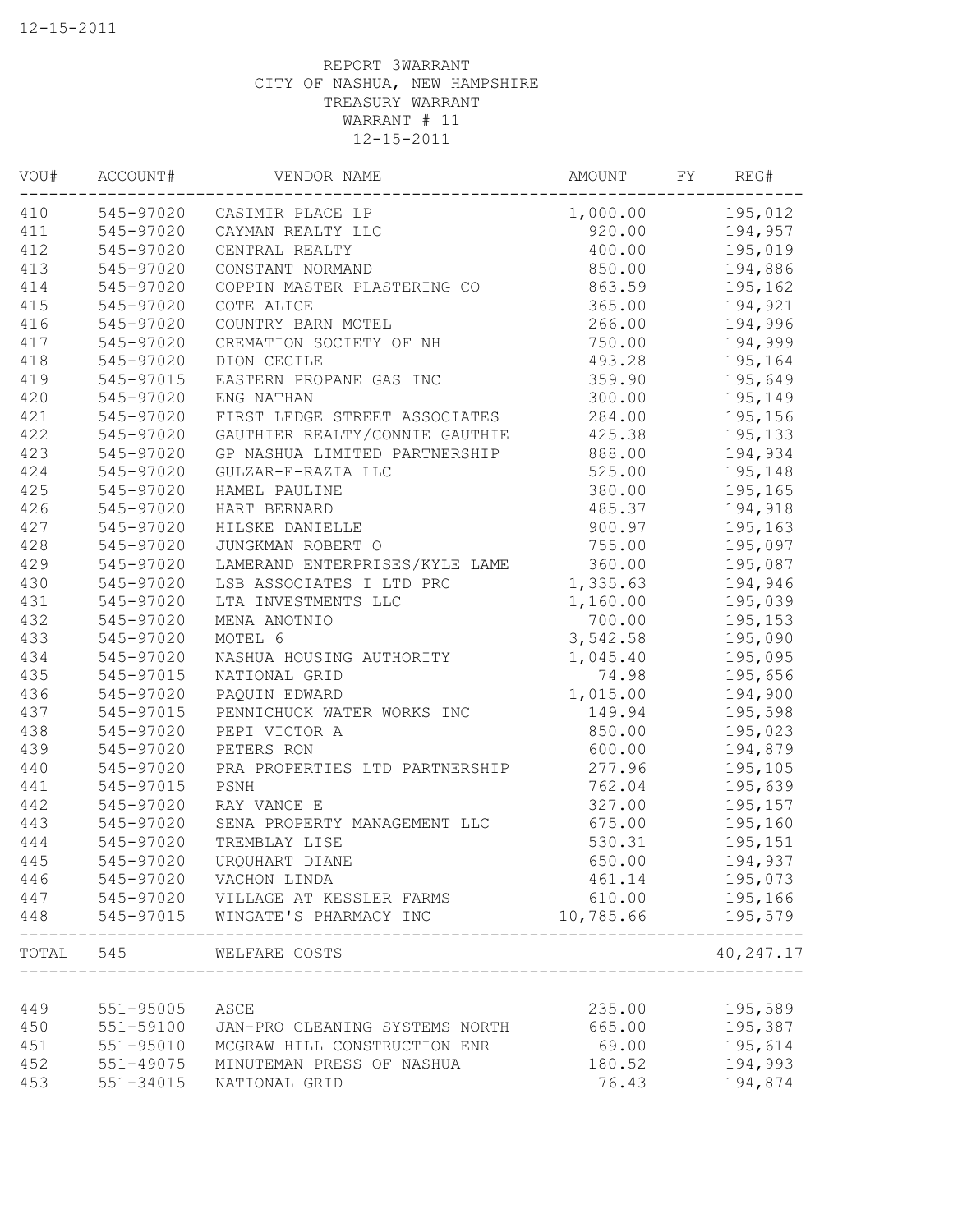| VOU#      | ACCOUNT#      | VENDOR NAME                    | AMOUNT   | FY | REG#               |
|-----------|---------------|--------------------------------|----------|----|--------------------|
| 454       | 551-31050     | NEXTEL COMMUNICATIONS          | 168.96   |    | 195,591            |
| 455       | 551-33005     | PENNICHUCK WATER               | 69.21    |    | 195,601            |
| 456       | 551-32005     | PUBLIC SERVICE OF NEW HAMPSHIR | 767.52   |    | 194,873            |
| 457       | 551-41015     | STAPLES ADVANTAGE              | 124.89   |    | 195,143            |
| 458       | 551-59100     | TWIN CITY LOCK & KEY           | 1,240.00 |    | 195,047            |
| 459       | 551-66020     | US BANCORP EQUIPMENT FINANCE I | 198.72   |    | 195,633            |
| TOTAL 551 |               | PUBLIC WORKS DIV & ENGINEERING |          |    | 3,795.25           |
| 460       | 552-59140     | AMERICAN RED CROSS             | 54.00    |    | 195,647            |
| 461       | 552-75021     | BELLETETES INC                 | 65.87    |    | 194,995            |
| 462       | 552-75021     | BOT-L-GAS INCORPORATED         | 100.00   |    | 195,366            |
| 463       | 552-78007     | CARPARTS OF NASHUA             | 71.63    |    | 194,902            |
| 464       | 552-59020     | CULINARY ARTS                  | 4,999.49 |    | 194,891            |
| 465       | 552-46005     | DAVIS RICHARD                  | 82.00    |    | 195,560            |
| 466       | 552-48015     | DENNIS K BURKE INC             | 2,496.77 |    | 195,654            |
| 467       | 552-78100     | DICK RAYMOND INC               | 94.95    |    | 195,367            |
| 468       | 552-75021     | F W WEBB COMPANY               | 36.38    |    | 194,948            |
| 469       | 552-75022     | FIMBEL PAUNET CORPORATION      | 256.00   |    | 195,103            |
| 470       | 552-75021     | GATE CITY FENCE CO INC         | 325.00   |    | 194,976            |
| 471       | $552 - 46045$ | HOME DEPOT CREDIT SERVICES     | 112.69   |    | 195,596            |
| 471       | 552-75021     | HOME DEPOT CREDIT SERVICES     | 265.18   |    | 195,596            |
| 471       | 552-75022     | HOME DEPOT CREDIT SERVICES     | 108.57   |    | 195,596            |
| 471       | 552-75135     | HOME DEPOT CREDIT SERVICES     | 27.96    |    | 195,596            |
| 472       | 552-75021     | HUDSON SMALL ENGINE            | 76.00    |    | 194,986            |
| 473       | 552-75022     | JAN-PRO CLEANING SYSTEMS NORTH | 300.00   |    | 195,387            |
| 474       | 552-75022     | JOHNSON'S ELECTRIC INC         | 106.13   |    | 194,952            |
| 474       | 552-75040     | JOHNSON'S ELECTRIC INC         | 635.60   |    | 194,952            |
| 475       | 552-78100     | LIBERTY INTN'L TRUCKS OF NH LL | 2,062.68 |    | 195,362            |
| 476       | 552-75022     | M & M ELECTRICAL SUPPLY CO INC | 35.58    |    | 195,354            |
| 477       | 552-45285     | MARSHALL SIGNS INC             | 100.00   |    | 195,381            |
| 478       | 552-46005     | MAZUR EDWARD                   | 119.99   |    | 195,561            |
| 479       | 552-78007     | NAPA AUTO PARTS                | 73.58    |    | 195,086            |
| 479       | 552-78100     | NAPA AUTO PARTS                | 167.40   |    | 195,086            |
| 480       | 552-75021     | NASHUA FARMERS EXCHANGE INC    | 214.50   |    | 195,376            |
| 481       | 552-75021     | NASHUA OUTDOOR POWER EQUIPMENT | 81.80    |    | 195,004            |
| 482       | 552-34015     | NATIONAL GRID                  | 292.16   |    | 194,875            |
| 483       | 552-31050     | NEXTEL COMMUNICATIONS          | 201.97   |    | 195,591            |
| 484       | 552-33005     | PENNICHUCK WATER               | 554.79   |    | 195,601            |
| 484       | 552-33040     | PENNICHUCK WATER               | 692.38   |    | 195,601            |
| 484       | 552-33045     | PENNICHUCK WATER               | 517.71   |    | 195,601            |
| 485       | 552-32005     | PSNH                           | 1,246.14 |    | 195,634            |
| 485       | 552-32005     |                                | 5,056.14 |    | 195,635            |
| 485       | 552-32005     | PSNH                           | 100.73   |    |                    |
| 485       | 552-32030     | PSNH<br>PSNH                   | 329.57   |    | 195,636<br>195,634 |
| 485       | 552-32030     | PSNH                           | 1,841.04 |    | 195,635            |
| 485       | 552-32030     | PSNH                           | 1,141.34 |    | 195,636            |
|           |               |                                |          |    |                    |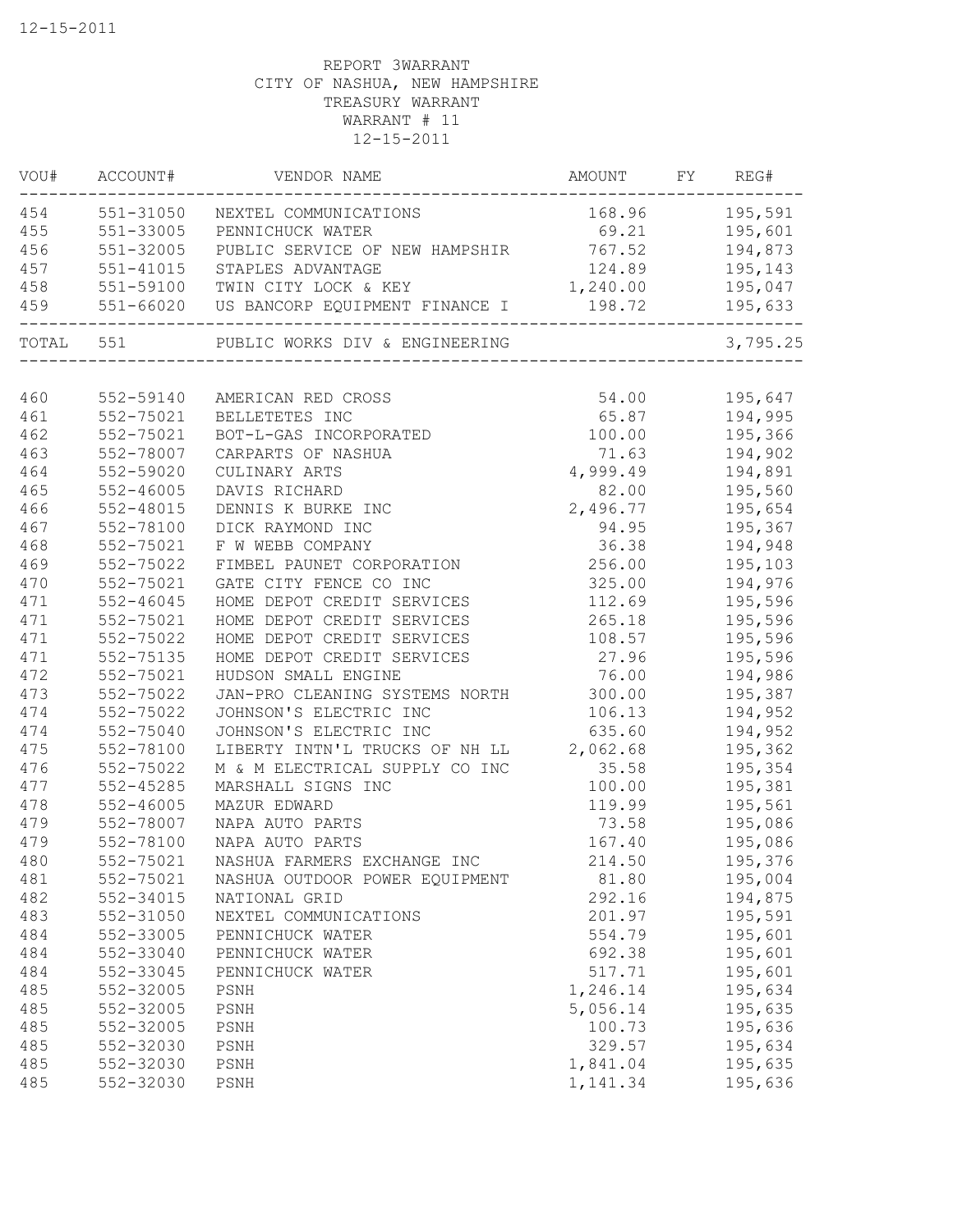| VOU#  | ACCOUNT#  | VENDOR NAME                    | AMOUNT   | FY | REG#      |
|-------|-----------|--------------------------------|----------|----|-----------|
| 486   | 552-32040 | PUBLIC SERVICE OF NEW HAMPSHIR | 5,109.44 |    | 194,873   |
| 487   |           | 552-59020 RIBAUDO ANNA         | 100.00   |    | 195,411   |
| 488   |           | 552-78007 SANEL AUTO PARTS CO  | 123.88   |    | 195,000   |
| 489   |           | 552-41015 STAPLES ADVANTAGE    | 59.50    |    | 195,143   |
|       | TOTAL 552 | PARKS AND RECREATION           |          |    | 30,436.54 |
|       |           |                                |          |    |           |
| 490   | 553-75130 | ARROW EQUIPMENT INC            | 820.75   |    | 195,104   |
| 491   | 553-49075 | BELLETETES INC                 | 88.07    |    | 194,995   |
| 491   | 553-75023 | BELLETETES INC                 | 110.29   |    | 194,995   |
| 492   | 553-45060 | BLUE TARP FINANCIAL, INC       | 593.60   |    | 195,624   |
| 493   | 553-45015 | BROX INDUSTRIES INC            | 1,206.75 |    | 194,925   |
| 493   | 553-45025 | BROX INDUSTRIES INC            | 50.00    |    | 194,925   |
| 493   | 553-45030 | BROX INDUSTRIES INC            | 285.17   |    | 194,925   |
| 493   | 553-45190 | BROX INDUSTRIES INC            | 870.06   |    | 194,925   |
| 494   | 553-45015 | CONTINENTAL PAVING INC         | 1,898.41 |    | 195,370   |
| 494   | 553-45025 | CONTINENTAL PAVING INC         | 102.28   |    | 195,370   |
| 495   | 553-69025 | CORNWELL TOOLS                 | 14.95    |    | 195,115   |
| 496   | 553-45060 | CORRIVEAU ROUTHIER INC         | 313.98   |    | 195,356   |
| 497   | 553-59105 | JAN-PRO CLEANING SYSTEMS NORTH | 620.00   |    | 195,387   |
| 498   | 553-59160 | LAKEVIEW MATERIALS & TRUCKING  | 1,924.00 |    | 194,878   |
| 499   | 553-34015 | NATIONAL GRID                  | 1,571.05 |    | 194,874   |
| 500   | 553-31050 | NEXTEL COMMUNICATIONS          | 139.77   |    | 195,591   |
| 501   | 553-31050 | NORTHEAST PAGING/UCOM          | 338.40   |    | 195,410   |
| 502   | 553-33005 | PENNICHUCK WATER               | 414.97   |    | 195,601   |
| 503   | 553-59100 | PRECISION WEATHER FORECASTING  | 1,195.00 |    | 195,454   |
| 504   | 553-32005 | PUBLIC SERVICE OF NEW HAMPSHIR | 2,574.03 |    | 194,873   |
| 505   | 553-48005 | SHATTUCK MALONE OIL CO         | 1,278.22 |    | 195,578   |
| 506   | 553-59150 | STANLEY CONVERGENT SECURITY SO | 25.00    |    | 195,127   |
| 507   | 553-41015 | STAPLES ADVANTAGE              | 254.44   |    | 195,143   |
| 508   | 553-98021 | TJ'S DELI                      | 216.52   |    | 194,882   |
| 509   | 553-46045 | UNIFIRST CORPORATION           | 882.22   |    | 195,109   |
| 510   | 553-43005 | UNITED PARCEL SERVICE          | 25.51    |    | 195,653   |
| TOTAL | 553       | STREET DEPARTMENT              |          |    | 17,813.44 |
|       |           |                                |          |    |           |
| 511   | 555-42010 | BANNER SYSTEMS OF MASSACHUSETT | 66.28    |    | 195,352   |
| 512   | 555-45107 | BLUE TARP FINANCIAL, INC       | 41.34    |    | 195,624   |
| 512   | 555-75023 | BLUE TARP FINANCIAL, INC       | 7.18     |    | 195,624   |
| 513   | 555-34015 | ENERGYNORTH PROPANE            | 1,735.94 |    | 195,597   |
| 514   | 555-45288 | HIGHWAY TECH                   | 885.00   |    | 194,991   |
| 515   | 555-59105 | JAN-PRO CLEANING SYSTEMS NORTH | 235.00   |    | 195,387   |
| 516   | 555-74170 | MARLIN CONTROLS INC            | 1,265.00 |    | 195,044   |
| 517   | 555-31050 | NEXTEL COMMUNICATIONS          | 223.41   |    | 195,591   |
| 518   | 555-45285 | PERMA-LINE CORP OF NEW ENGLAND | 182.15   |    | 194,910   |
| 519   | 555-32025 | PSNH                           | 1,469.14 |    | 195,636   |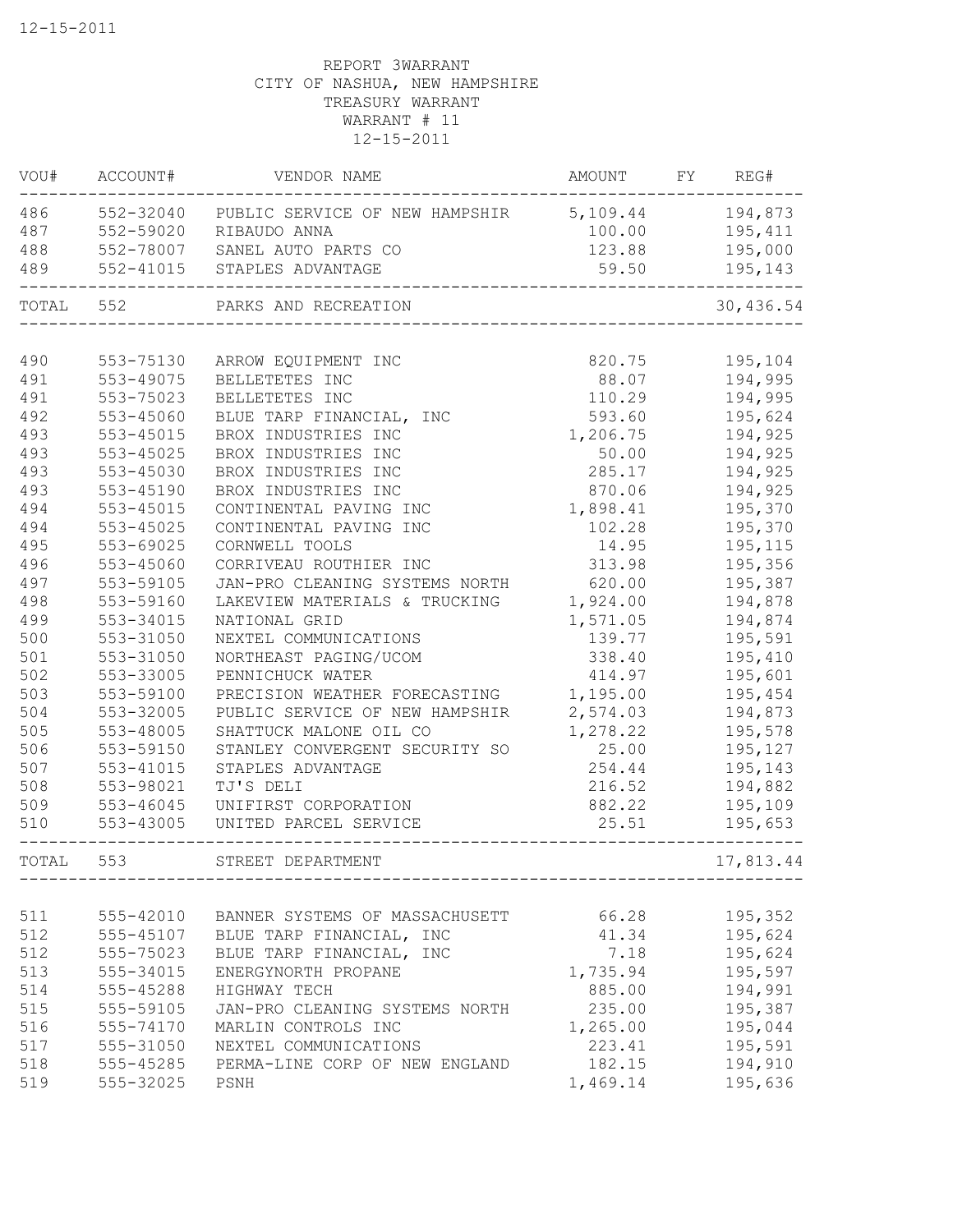| VOU#       | ACCOUNT#                   | VENDOR NAME                                          | <b>AMOUNT</b>    | FY REG#            |
|------------|----------------------------|------------------------------------------------------|------------------|--------------------|
|            | 519   555-32025   PSNH     |                                                      | 1,729.15 195,637 |                    |
| TOTAL      | 555                        | TRAFFIC DEPARTMENT                                   |                  | 7,839.59           |
| 520<br>521 | $557 - 46045$<br>557-49075 | BISSON DOUG<br>BLUE TARP FINANCIAL, INC              | 110.00<br>92.76  | 195,464<br>195,624 |
| 522        | 557-49075                  | HOME DEPOT CREDIT SERVICES                           | 104.28           | 195,596            |
| 523        | 557-59100                  | LOOMIS                                               | 30.05            | 195,416            |
| 524        | 557-78140                  | NAPA AUTO PARTS                                      | 14.98            | 195,086            |
| 525<br>525 | 557-32005<br>557-32005     | PSNH<br>PSNH                                         | 355.36<br>287.14 | 195,637<br>195,638 |
| TOTAL      | 557                        | PARKING LOTS                                         |                  | 994.57             |
|            |                            |                                                      |                  |                    |
| 526<br>527 | 561-78007<br>561-74085     | CARPARTS OF NASHUA<br>NASHUA OUTDOOR POWER EQUIPMENT | 13.27<br>40.00   | 194,902<br>195,004 |
| 528        | 561-33005                  | PENNICHUCK WATER                                     | 561.22           | 195,601            |
| 529        | 561-32005                  | PSNH                                                 | 88.47            | 195,638            |
| TOTAL      | 561                        | EDGEWOOD CEMETERY                                    |                  | 702.96             |
| 530        |                            | 562-75023 PELLERIN MICHAEL R                         | 800.00           | 195,453            |
| TOTAL      | 562                        | SUBURBAN CEMETERIES                                  |                  | 800.00             |
|            |                            |                                                      |                  |                    |
| 531        | 563-75023                  | HOME DEPOT CREDIT SERVICES                           | 94.50            | 195,596            |
| 532        | 563-74085                  | NASHUA OUTDOOR POWER EQUIPMENT                       | 58.17            | 195,004            |
| 533<br>534 | 563-32005<br>563-78007     | PSNH<br>SANEL AUTO PARTS CO                          | 208.89<br>39.11  | 195,638<br>195,000 |
| TOTAL      | 563                        | WOODLAWN CEMETERY                                    |                  | 400.67             |
| 535        |                            | 571-41015 STAPLES ADVANTAGE                          | 397.87           | 195,143            |
|            |                            | 536 571-62025 US BANCORP EQUIPMENT FINANCE I         | 364.19           | 195,633            |
| TOTAL      | 571                        | COMMUNITY DEVELOPMENT                                |                  | 762.06             |
| 537        |                            | 572-49025 THE ECONOMIST                              | 109.00           | 195,611            |
| TOTAL 572  |                            | PLANNING DEPARTMENT                                  |                  | 109.00             |
|            |                            |                                                      |                  |                    |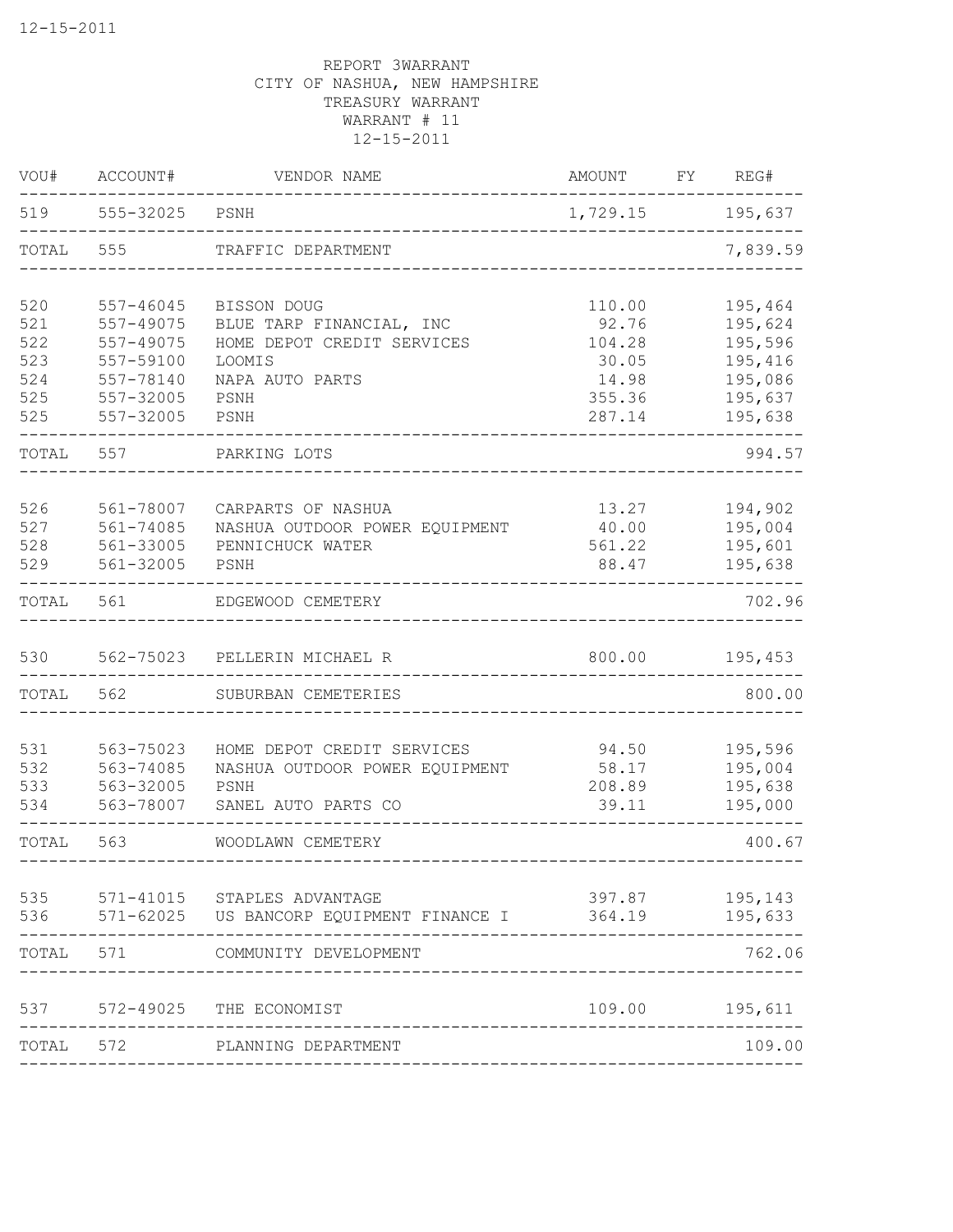|       | VOU# ACCOUNT# | VENDOR NAME                                             | AMOUNT    | FY | REG#      |
|-------|---------------|---------------------------------------------------------|-----------|----|-----------|
|       |               | 538 573-94005 MILLYARD COMMUNICATIONS INC 30.00 195,038 |           |    |           |
|       | TOTAL 573     | ECONOMIC DEVELOPMENT                                    |           |    | 30.00     |
| 539   | 575-45220     | ALPHAGRAPHICS                                           | 76.20     |    | 195,002   |
| 540   | 575-45904     | AMERICAN LIBRARY ASSOCIATION                            | 65.00     |    | 195,584   |
| 541   | 575-45050     | BAKER & TAYLOR                                          | 1,197.20  |    | 194,944   |
| 541   | 575-45050     | BAKER & TAYLOR                                          | 2,125.19  |    | 194,945   |
| 542   | 575-45085     | BAKER & TAYLOR ENTERTAINMENT                            | 427.51    |    | 194,938   |
| 542   | 575-45315     | BAKER & TAYLOR ENTERTAINMENT                            | 1,372.80  |    | 194,938   |
| 543   | 575-45050     | CENTER POINT LARGE PRINT                                | 52.40     |    | 194,929   |
| 544   | 575-45904     | <b>EBSCO</b>                                            | 19,301.57 |    | 195,371   |
| 545   | 575-45050     | GALE                                                    | 49.49     |    | 195,093   |
| 546   | $575 - 45220$ | GAYLORD BROS INC                                        | 530.00    |    | 195,372   |
| 547   | 575-57010     | GFI SOFTWARE SALES LTD                                  | 277.50    |    | 195,122   |
| 548   | 575-75023     | GRAINGER                                                | 203.18    |    | 195,123   |
| 549   | $575 - 45050$ | INGRAM LIBRARY SERVICES INC                             | 278.53    |    | 195,134   |
| 550   | 575-45050     | LERNER PUBLISHING GROUP                                 | 2,103.21  |    | 195,099   |
| 551   | 575-45220     | MARKS BRUCE                                             | 135.96    |    | 195,009   |
| 552   | 575-45050     | MATTHEW BENDER & CO INC                                 | 68.89     |    | 195,652   |
| 553   | 575-45085     | MICROMARKETING LLC                                      | 69.70     |    | 194,994   |
| 554   | $575 - 45050$ | NADA APPRAISAL GUIDES                                   | 205.00    |    | 195,581   |
| 555   | 575-34015     | NATIONAL GRID                                           | 601.39    |    | 194,874   |
| 556   | 575-31040     | NEXTEL COMMUNICATIONS                                   | 13.24     |    | 195,591   |
| 557   | 575-95005     | <b>NHLA</b>                                             | 485.00    |    | 195,604   |
| 558   | 575-43005     | PITNEY BOWES GLOBAL FINANCIAL                           | 286.44    |    | 195,625   |
| 559   | 575-32005     | PUBLIC SERVICE OF NEW HAMPSHIR                          | 5, 144.79 |    | 194,873   |
| 560   | 575-45085     | RANDOM HOUSE INC                                        | 207.40    |    | 195,147   |
| 561   | 575-45085     | RECORDED BOOKS LLC                                      | 181.20    |    | 195,112   |
| 562   | 575-45050     | SIMON & SCHUSTER                                        | 35.22     |    | 194,939   |
| 563   | 575-41015     | STAPLES ADVANTAGE                                       | 316.53    |    | 195,143   |
| 564   | 575-45050     | WORLD BOOK SCHOOL & LIBRARY                             | 799.00    |    | 195,106   |
| 565   | 575-45904     | WORLD JOURNAL                                           | 200.00    |    | 195,600   |
| TOTAL | 575           | PUBLIC LIBRARIES                                        |           |    | 36,809.54 |
|       |               |                                                         |           |    |           |
| 566   | 576-94005     | NH BUILDING OFFICIALS ASSN                              | 1,225.00  |    | 195,599   |
| 566   | 576-95005     | NH BUILDING OFFICIALS ASSN                              | 320.00    |    | 195,599   |
| 567   | 576-95005     | NH BUILDING OFFICIALS SUPPORT                           | 50.00     |    | 195,628   |
| 568   | 576-91005     | TRACY WILLIAM                                           | 144.85    |    | 195,562   |
| TOTAL | 576           | BUILDING DEPARTMENT                                     |           |    | 1,739.85  |
| 569   | 577-31050     | NEXTEL COMMUNICATIONS                                   | 41.78     |    | 195,591   |
| 569   | 577-31065     | NEXTEL COMMUNICATIONS                                   | 79.98     |    | 195,591   |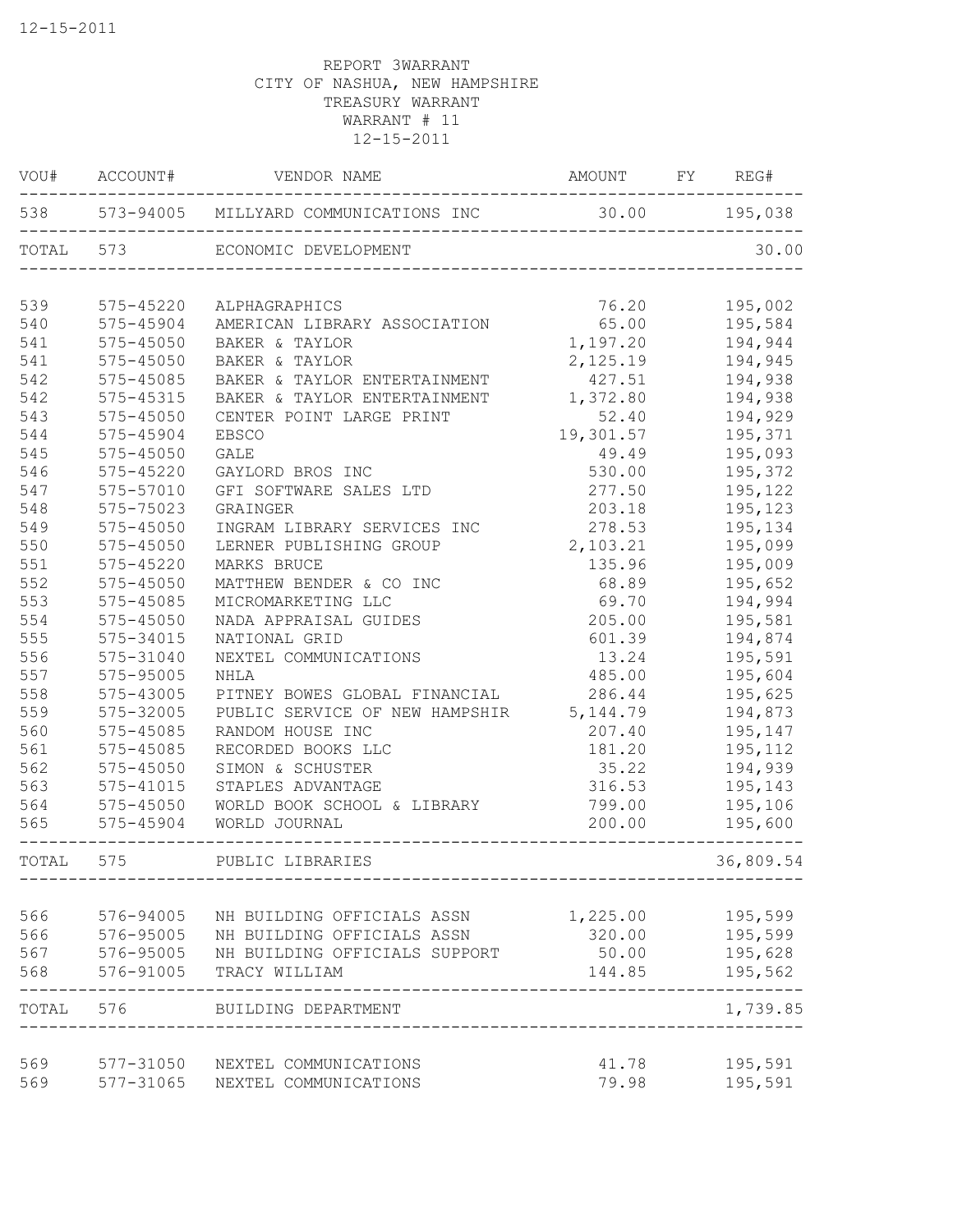|                    | VOU# ACCOUNT# VENDOR NAME AND AMOUNT FY REG# |           |         |
|--------------------|----------------------------------------------|-----------|---------|
|                    | TOTAL 577 CODE ENFORCEMENT                   |           | 121.76  |
|                    |                                              |           |         |
| 232,915 581-49050  | AC MOORE INC                                 | 20.18     | 194,965 |
| 232,916 581-42110  | ALARMAX DISTRIBUTORS INC                     | 825.00    | 195,171 |
| 232, 917 581-72065 | ALTERNATIVE COMMUNICATIONS SER               | 382.75    | 195,083 |
| 232,918 581-91005  | ALVES ARELINDA                               | 30.39     | 195,311 |
| 232,919 581-91005  | ANASTAS ROBERT                               | 25.95     | 195,363 |
| 232,920 581-41015  | ANCO SIGNS & STAMPS INC                      | 128.95    | 195,586 |
| 232,921 581-49050  | ANDERSON'S AWARDS/RECOGNITION                | 157.75    | 195,492 |
| 232,922 581-59130  | APFELBERG MICHAEL                            | 85.00     | 195,336 |
| 232, 923 581-74092 | APPLE COMPUTER INC                           | 100.00    | 195,224 |
| 232,924 581-59130  | AREL ANDRE                                   | 85.00     | 195,076 |
| 232,925 581-49050  | B & H PHOTO VIDEO PRO AUDIO                  | 360.45    | 194,888 |
| 232,926 581-49075  | B & S LOCKSMITH INC                          | 719.99    | 195,037 |
| 232,927 581-91005  | BAGLEY MARCIA                                | 200.50    | 195,317 |
| 232,928 581-74092  | BAILEY DAVID                                 | 70.00     | 194,935 |
| 232,929 581-49050  | BARNES & NOBLE INC                           | 95.80     | 194,880 |
| 232,930 581-31005  | BAYRING COMMUNICATIONS                       | 2, 274.18 | 195,670 |
| 232,931 581-91005  | BEALS DOUGLAS E                              | 9.99      | 195,395 |
| 232,932 581-59130  | BEGLEY TIMOTHY J                             | 85.00     | 194,907 |
| 232,933 581-49050  | BELLETETES INC                               | 67.33     | 194,995 |
| 232,933 581-49075  | BELLETETES INC                               | 238.40    | 194,995 |
| 232,934 581-59130  | BESSERER MICHAEL                             | 110.00    | 195,361 |
| 232,935 581-41015  | BETTY MILLS CO INC                           | 231.61    | 195,282 |
| 232,936 581-49075  | BLUETARP FINANCIAL INC                       | 2.16      | 195,499 |
| 232,937 581-59130  | BONTATIBUS MICHAEL                           | 60.00     | 195,312 |
| 232,938 581-56030  | BOYS & GIRLS CLUB OF GREATER N 2,563.00      |           | 194,923 |
| 232,939 581-49050  | BRAINPOP LLC                                 | 495.00    | 195,249 |
| 232,940 581-49050  | BRODHEAD GARRETT                             | 775.76    | 195,326 |
| 232,941 581-91005  | BROWN LYNNE                                  | 6.66      | 195,243 |
| 232,942 581-49050  | BURMAX CO INC                                | 1,000.30  | 195,248 |
| 232,943 581-49050  | C B SULLIVAN COMPANY INC                     | 500.00    | 195,257 |
| 232,944 581-91005  | CALABRIA PAUL                                | 26.64     | 195,516 |
| 232,945 581-91005  | CALDWELL KERRY                               | 26.42     | 195,280 |
| 232,946 581-91005  | CALHOUN RANDY                                | 247.08    | 195,183 |
| 232,947 581-55015  | CANFIELD BRAD                                | 999.00    | 195,246 |
| 232,948 581-42130  | CAPP INC                                     | 7,115.00  | 195,155 |
| 232,949 581-49075  | CARD TECH ID                                 | 260.86    | 195,406 |
| 232,950 581-55018  | CARING HANDS TRANSPORTATION LL               | 6,800.00  | 195,307 |
| 232,951 581-49050  | CARPARTS OF NASHUA                           | 22.28     | 195,355 |
| 232,952 581-49050  | CARTRIDGE WORLD NASHUA                       | 541.83    | 195,291 |
| 232,953 581-74092  | CDW GOVERNMENT INC                           | 287.04    | 195,192 |
| 232,954 581-84030  | CEDARCREST INC                               | 89.14     | 194,895 |
| 232,955 581-42010  | CENTRAL PAPER PRODUCTS CO                    | 14,530.94 | 195,373 |
| 232,955 581-42020  | CENTRAL PAPER PRODUCTS CO                    | 2,074.00  | 195,373 |
| 232,956 581-59130  | CHAGNON MARK                                 | 240.00    | 195,530 |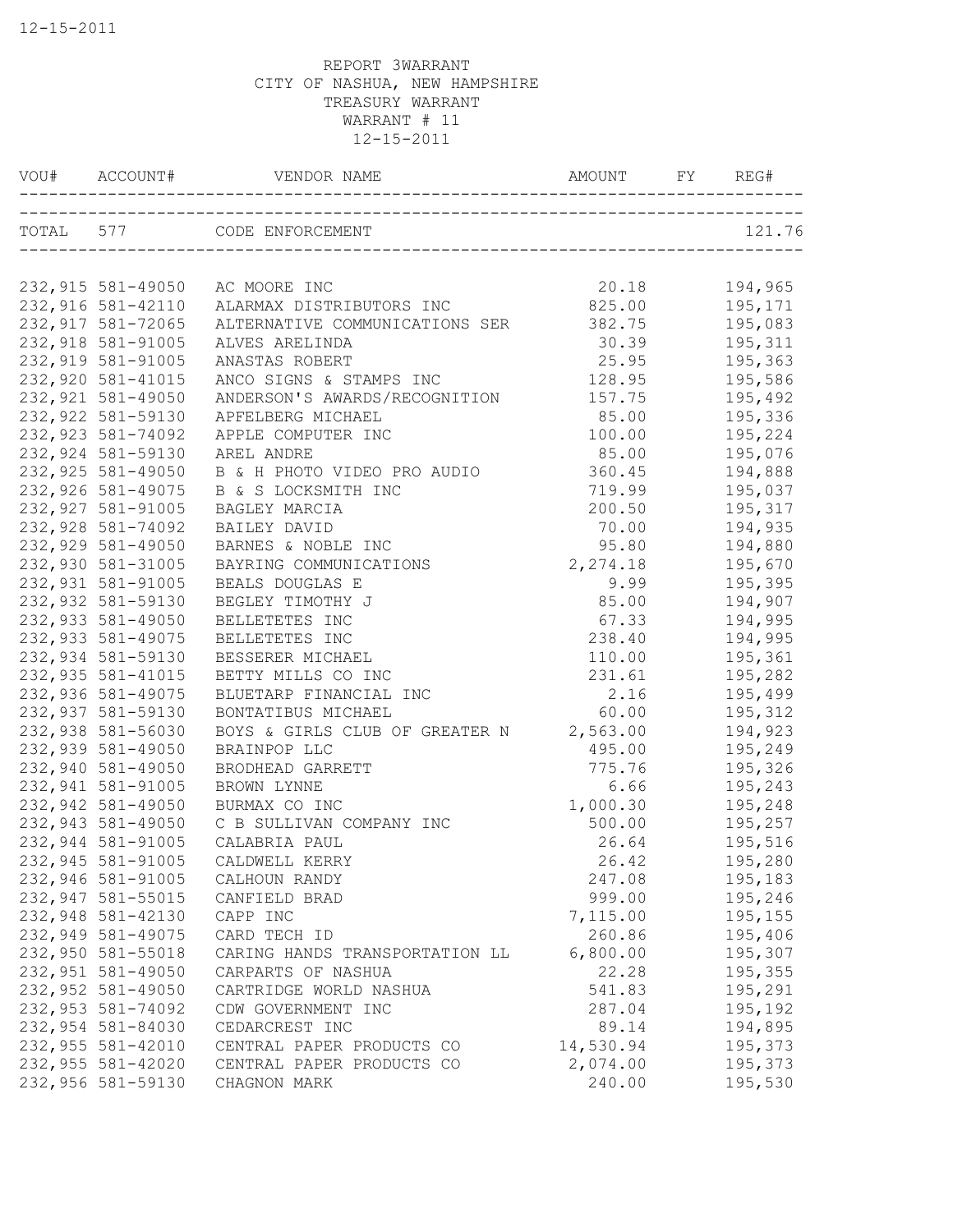| VOU# | ACCOUNT#          | VENDOR NAME                    | AMOUNT      | FY | REG#    |
|------|-------------------|--------------------------------|-------------|----|---------|
|      | 232,957 581-49075 | CHMURA SUSAN                   | 104.57      |    | 195,214 |
|      | 232,958 581-53103 | CLARK ASSOCIATES/DEBRA P CLARK | 32, 203. 25 |    | 194,930 |
|      | 232,959 581-43005 | CMRS-POC                       | 2,000.00    |    | 195,660 |
|      | 232,960 581-91005 | COCHRANE DONALD                | 91.02       |    | 195,324 |
|      | 232,961 581-59130 | COLLINS DRUGAN COLLEEN         | 130.00      |    | 195,304 |
|      | 232,962 581-49050 | COLLINS EDUCATION ASSOCIATES L | 112.00      |    | 195,259 |
|      | 232,963 581-53103 | COMPASSIONATE STAFFING LLC     | 607.50      |    | 195,016 |
|      | 232,964 581-49050 | COMPUTER HUT OF N E INC        | 49.98       |    | 195,378 |
|      | 232,964 581-49110 | COMPUTER HUT OF N E INC        | 129.95      |    | 195,378 |
|      | 232,965 581-94010 | CONLEY VALERIE                 | 1,600.00    |    | 195,535 |
|      | 232,966 581-91005 | CONRAD MARK                    | 259.57      |    | 195,186 |
|      | 232,967 581-49035 | CONTINENTAL PRESS INC          | 1,829.07    |    | 194,933 |
|      | 232,968 581-42130 | CONTROL TECHNOLOGIES INC       | 171.11      |    | 195,161 |
|      | 232,969 581-44005 | COPY SHOP                      | 2,185.92    |    | 194,968 |
|      | 232,970 581-55015 | CRATEAU SALLY                  | 671.78      |    | 195,490 |
|      | 232,971 581-49050 | CRYSTAL PRODUCTIONS            | 69.88       |    | 195,391 |
|      | 232,972 581-49050 | CRYSTAL ROCK BOTTLED WATER     | 105.59      |    | 195,310 |
|      | 232,973 581-64045 | CUSTOM COMPUTER SPECIALIST INC |             |    | 195,130 |
|      | 232,973 581-74092 | CUSTOM COMPUTER SPECIALIST INC | 8,000.00    |    | 195,130 |
|      | 232,974 581-49030 | DEMCO INC                      | 299.84      |    | 194,942 |
|      | 232,975 581-59130 | DEPINTO FRANK                  | 80.00       |    | 195,330 |
|      | 232,976 581-91005 | DICHARD ALLAN                  | 158.04      |    | 195,496 |
|      | 232,977 581-59130 | DICHARD RICHARD                | 60.00       |    | 195,098 |
|      | 232,978 581-91005 | DIMARIA JENNIFER               | 38.07       |    | 195,299 |
|      | 232,979 581-91005 | DONOVAN DANIEL                 | 27.81       |    | 195,494 |
|      | 232,980 581-45410 | DUMAIS DICK                    | 270.00      |    | 195,671 |
|      | 232,981 581-49035 | DYNAMIC MEASUREMENT GROUP INC  | 362.50      |    | 195,281 |
|      | 232,982 581-31005 | EARTHLINK BUSINESS             | 5,680.70    |    | 195,675 |
|      | 232,983 581-53101 | EDUCATION INC                  | 1,163.75    |    | 195,240 |
|      | 232,984 581-95005 | EDUCATION WEEK                 | 39.00       |    | 195,674 |
|      | 232,985 581-49050 | EDUCATIONAL TESTING SRV        | 172.50      |    | 195,254 |
|      | 232,986 581-49050 | EPS/SCHOOLSPECIALTY INTERVENTI | 580.00      |    | 195,498 |
|      | 232,987 581-91005 | ESSON VIRGINIA                 | 14.65       |    | 195,196 |
|      | 232,988 581-49050 | ETA CUISENAIRE                 | 137.70      |    | 195,217 |
|      | 232,989 581-42130 | F W WEBB COMPANY               | 1,217.21    |    | 194,948 |
|      | 232,990 581-31005 | FAIR POINT COMMUNICATIONS INC  | 52.26       |    | 195,663 |
|      | 232,991 581-31005 | FAIRPOINT COMMUNICATIONS INC   | 28.53       |    | 195,662 |
|      | 232,992 581-31005 | FAIRPOINT COMMUNICATIONS INC   | 36.28       |    | 195,664 |
|      | 232,993 581-34015 | FAIRPOINT COMMUNICATIONS INC   | 28.53       |    | 195,666 |
|      | 232,994 581-34015 | FAIRPOINT COMMUNICATIONS INC   | 31.50       |    | 195,667 |
|      | 232,995 581-34015 | FAIRPOINT COMMUNICATIONS INC   | 28.53       |    | 195,668 |
|      | 232,996 581-31005 | FAIRPOINT COMMUNICATIONS INC   | 28.53       |    | 195,669 |
|      | 232,997 581-59130 | FARIA RYAN                     | 60.00       |    | 195,505 |
|      | 232,998 581-91005 | FARRENKOPF RICHARD             | 80.48       |    | 195,263 |
|      | 232,999 581-49075 | FASTENAL CO                    | 10.12       |    | 194,913 |
|      | 233,000 581-55005 | FIRST STUDENT INC              | 1,244.97    |    | 195,218 |
|      | 233,000 581-55015 | FIRST STUDENT INC              | 50,249.55   |    | 195,218 |
|      | 233,000 581-55025 | FIRST STUDENT INC              | 7,953.12    |    | 195,218 |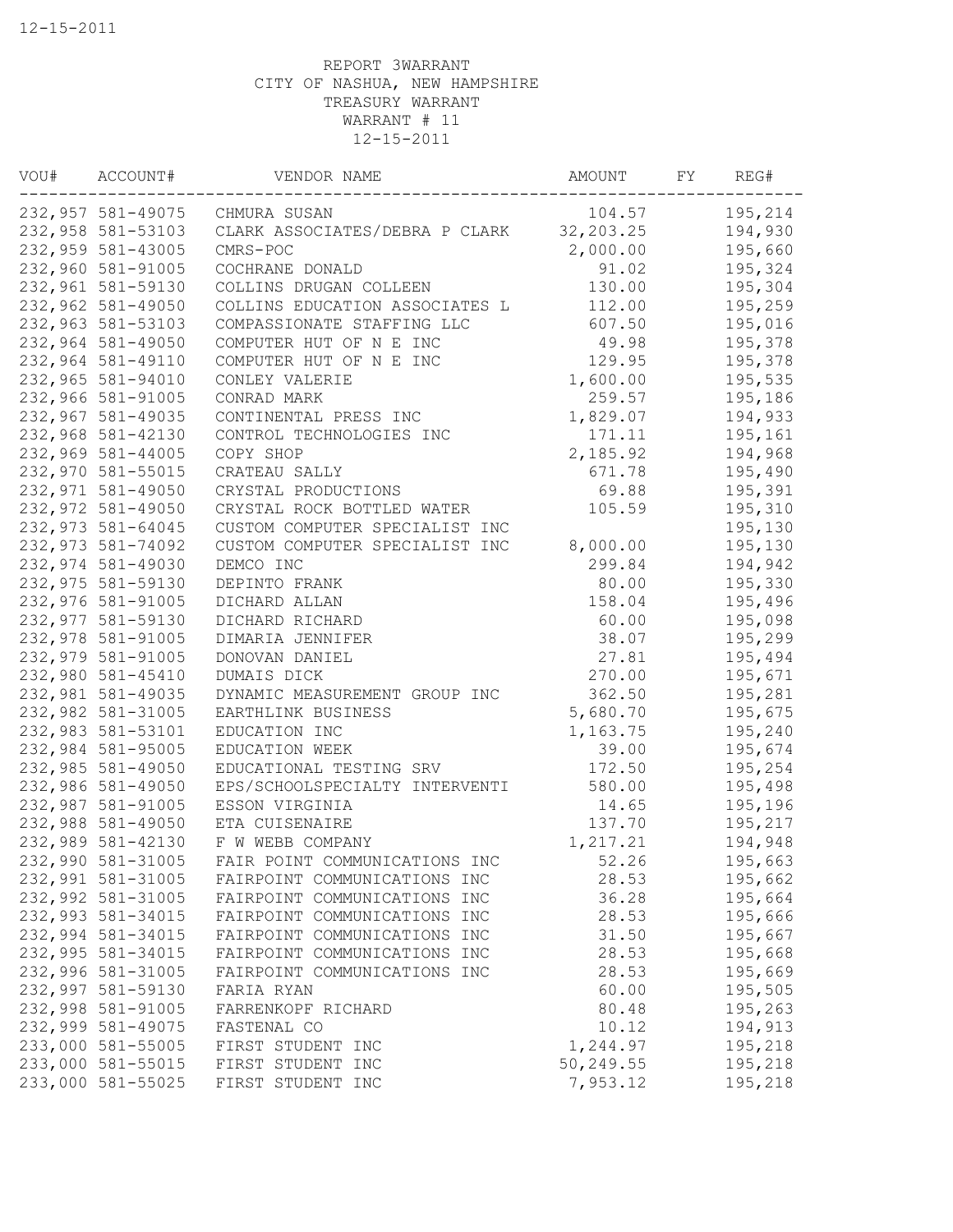| VOU# | ACCOUNT#          | VENDOR NAME                         | AMOUNT    | FΥ | REG#    |
|------|-------------------|-------------------------------------|-----------|----|---------|
|      |                   | 233,000 581-55035 FIRST STUDENT INC | 744.24    |    | 195,218 |
|      | 233,001 581-94030 | FISHER ANDREA                       | 140.00    |    | 195,230 |
|      | 233,002 581-49050 | FLINN SCIENTIFIC INC                | 310.03    |    | 194,954 |
|      | 233,003 581-49030 | FOLLETT LIBRARY RESOURCES           | 97.66     |    | 194,909 |
|      | 233,003 581-49050 | FOLLETT LIBRARY RESOURCES           | 1,876.14  |    | 194,909 |
|      | 233,004 581-49050 | FRENETTE BRENDA G                   | 6.86      |    | 195,030 |
|      | 233,005 581-45910 | GALE GROUP INC                      | 1,786.02  |    | 195,602 |
|      | 233,006 581-49050 | GILMAN TRACI A OTR/L                | 99.38     |    | 195,328 |
|      | 233,007 581-75023 | GOODRUM GYM SERVICES                | 2,600.00  |    | 195,302 |
|      | 233,008 581-49050 | GOPHER SPORT                        | 385.52    |    | 195,172 |
|      | 233,009 581-94010 | GOSSELIN JENNIFER                   | 1,360.00  |    | 195,507 |
|      | 233,010 581-49050 | GOVCONNECTION INC                   | 58.14     |    | 194,890 |
|      | 233,011 581-42130 | GRAINGER                            | 1,204.21  |    | 194,960 |
|      | 233,012 581-42120 | GRANITE GROUP WHOLESALERS LLC       | 368.09    |    | 195,102 |
|      | 233,013 581-53100 | GRANITE STATE SHUTTLE SERVICE       | 152.00    |    | 195,338 |
|      | 233,014 581-84030 | GREATER LAWRENCE ED COLLABORAT      | 55,507.35 |    | 195,233 |
|      | 233,015 581-91040 | GREATER NASHUA CHAMBER OF COMM      | 200.00    |    | 195,100 |
|      | 233,016 581-55018 | H A MARSTON INC                     | 375.00    |    | 195,522 |
|      | 233,017 581-59130 | HAMEL MARK                          | 60.00     |    | 195,313 |
|      | 233,018 581-84030 | HAMPSTEAD HOSPITAL                  | 362.50    |    | 195,185 |
|      | 233,019 581-49050 | HANNAFORD                           | 87.03     |    | 195,126 |
|      | 233,020 581-95005 | HARVARD GRADUATE SCHOOL OF          | 225.00    |    | 195,659 |
|      | 233,021 581-41015 | HASLER INC                          | 123.00    |    |         |
|      | 233,022 581-53100 |                                     |           |    | 195,673 |
|      |                   | HIGH OUTPUT INC                     | 540.00    |    | 195,255 |
|      | 233,023 581-74092 | HILLYARD/MANCHESTER                 | 3,721.15  |    | 195,501 |
|      | 233,024 581-49075 | HOME DEPOT CREDIT SERVICES          | 198.71    |    | 195,209 |
|      | 233,025 581-49050 | HOME DEPOT CREDIT SERVICES          | 686.80    |    | 195,238 |
|      | 233,026 581-49050 | HOWDA DESIGNZ                       | 311.96    |    | 195,521 |
|      | 233,027 581-59130 | HURLEY DONALD                       | 60.00     |    | 195,288 |
|      | 233,028 581-91005 | HYNES STACY                         | 104.54    |    | 195,184 |
|      | 233,029 581-41015 | IMTEK REPROGRAPHICS INC             | 14.40     |    | 195,216 |
|      | 233,030 581-49050 | J W PEPPER & SON INC                | 75.00     |    | 194,961 |
|      | 233,031 581-91005 | JALBERT DONALD                      | 246.42    |    | 195,515 |
|      | 233,032 581-94030 | JOHNSON EVAN                        | 100.00    |    | 195,296 |
|      | 233,033 581-49050 | JONES MARCIA                        | 1.20      |    | 195,512 |
|      | 233,034 581-64192 | KARCHER NORTH AMERICA INC           | 13,816.44 |    | 195,513 |
|      | 233,035 581-49030 | KNOWBUDDY RESOURCES                 | 204.90    |    | 195,236 |
|      | 233,036 581-59130 | KOHM JASON                          | 110.00    |    | 195,297 |
|      | 233,037 581-91005 | KOSOW CARMEN                        | 23.58     |    | 195,208 |
|      | 233,038 581-59130 | KUZMICH DAVID                       | 220.00    |    | 195,300 |
|      | 233,039 581-91005 | LALIME MAUREEN                      | 8.88      |    | 195,226 |
|      | 233,040 581-55015 | LANDRY DOUGLAS                      | 66.60     |    | 195,518 |
|      | 233,041 581-94030 | LANGILLE KYLE M                     | 250.00    |    | 195,176 |
|      | 233,042 581-59130 | LATHAM FREDERICK                    | 220.00    |    | 195,287 |
|      | 233,043 581-53100 | LATINA DONNA                        | 21.09     |    | 195,237 |
|      | 233,043 581-91005 | LATINA DONNA                        | 29.97     |    | 195,237 |
|      | 233,044 581-49050 | LAVOIE DEANNA                       | 100.00    |    | 195,331 |
|      | 233,045 581-59130 | LAWLOR ALBERT                       | 85.00     |    | 195,006 |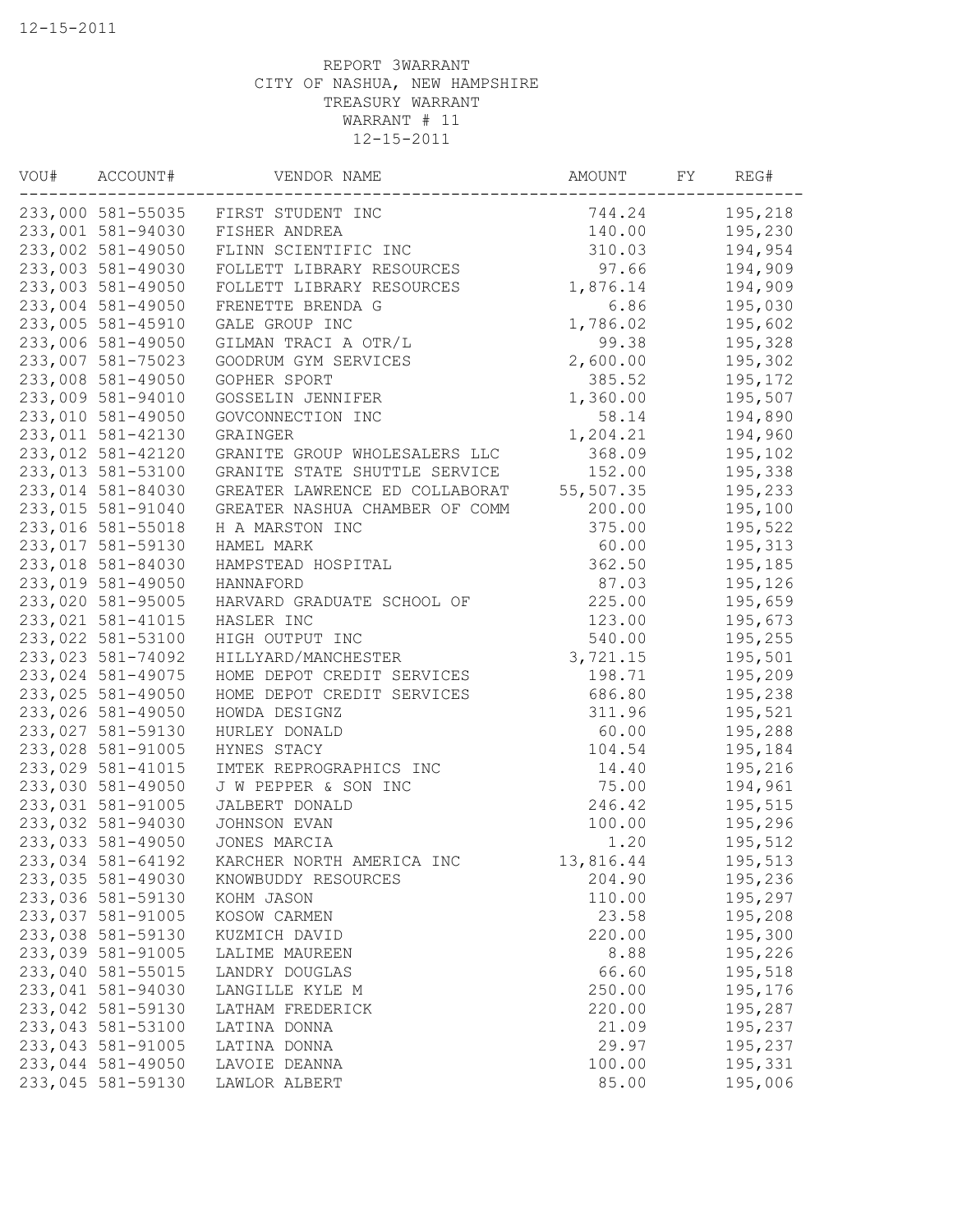| VOU# | ACCOUNT#          | VENDOR NAME                    | AMOUNT    | FΥ | REG#    |
|------|-------------------|--------------------------------|-----------|----|---------|
|      | 233,046 581-91005 | LEWIS SUSAN A                  | 4.72      |    | 195,241 |
|      | 233,047 581-84030 | LIGHTHOUSE SCHOOL INC          | 63,108.32 |    | 195,179 |
|      | 233,048 581-59130 | LISS MARK                      | 85.00     |    | 195,290 |
|      | 233,049 581-59130 | LIZOTTE TIMOTHY                | 60.00     |    | 195,495 |
|      | 233,050 581-49075 | LOWE'S                         | 62.92     |    | 195,301 |
|      | 233,051 581-91005 | LUCAS MARK                     | 26.64     |    | 195,345 |
|      | 233,052 581-53100 | LUTHERAN COMMUNITY SERVICES OF | 202.50    |    | 195,231 |
|      | 233,053 581-42110 | M & M ELECTRICAL SUPPLY CO INC | 119.78    |    | 195,354 |
|      | 233,054 581-94030 | MACKAY JESSICA                 | 50.00     |    | 195,506 |
|      | 233,055 581-91005 | MAGLIO RITA                    | 11.10     |    | 195,201 |
|      | 233,056 581-49050 | MAINE OXY                      | 78.00     |    | 195,056 |
|      | 233,057 581-49050 | MARKET BASKET                  | 641.10    |    | 195,011 |
|      | 233,057 581-49075 | MARKET BASKET                  | 107.83    |    | 195,011 |
|      | 233,058 581-75090 | MARVELL PLATE GLASS INC        | 225.54    |    | 194,906 |
|      | 233,059 581-75180 | MC CONTRACTING INC             | 1,500.00  |    | 195,358 |
|      | 233,060 581-53103 | MCCARTNEY AMY                  | 5,788.40  |    | 195,314 |
|      | 233,061 581-49050 | MCFEELY'S                      | 138.90    |    | 195,510 |
|      | 233,062 581-59130 | MELANSON DENNIS                | 110.00    |    | 194,905 |
|      | 233,063 581-95005 | MENC                           | 121.00    |    | 195,187 |
|      | 233,064 581-84030 | MERRIMACK SPECIAL EDUCATION    | 32,589.57 |    | 195,308 |
|      | 233,065 581-42130 | METRO GROUP INC (THE)          | 636.81    |    | 195,329 |
|      | 233,066 581-34015 | METROMEDIA ENERGY INC          | 40,083.91 |    | 195,661 |
|      | 233,067 581-84055 | MILFORD SCHOOL DISTRICT        | 3,293.88  |    | 195,191 |
|      | 233,068 581-49050 | MILLER ALYSON                  | 23.96     |    | 195,325 |
|      | 233,069 581-49050 | MOORE MEDICAL LLC              | 149.90    |    | 195,096 |
|      | 233,070 581-49050 | MOORE SANDY                    | 18.97     |    | 195,489 |
|      | 233,071 581-53100 | MULTI-STATE BILLING SERVICES L | 10,014.88 |    | 195,315 |
|      | 233,072 581-94010 | MURRAY SHAUNA                  | 1,444.00  |    | 195,335 |
|      | 233,073 581-49050 | MUSIC IN MOTION                | 31.00     |    | 195,193 |
|      | 233,074 581-78007 | NAPA AUTO PARTS                | 291.66    |    | 195,086 |
|      | 233,075 581-49050 | NASCO                          | 1,128.35  |    | 195,374 |
|      | 233,076 581-44005 | NASHUA HIGH SCHOOL NORTH       | 100.00    |    | 195,567 |
|      | 233,077 581-49050 | NASHUA OUTDOOR POWER EQUIPMENT | 16.07     |    | 195,004 |
|      | 233,077 581-49910 | NASHUA OUTDOOR POWER EQUIPMENT | 907.26    |    | 195,004 |
| 570  | 581-45295         | NASHUA SCHOOL DISTRICT #42     | 1,130.00  |    | 12,280  |
| 570  | 581-91040         | NASHUA SCHOOL DISTRICT #42     | 370.00    |    | 12,280  |
|      | 233,078 581-49075 | NASHUA WALLPAPER & PAINT CO    | 949.28    |    | 195,008 |
|      | 233,079 581-34015 | NATIONAL GRID                  | 5,887.86  |    | 195,676 |
|      | 233,080 581-49050 | NATIONAL PROFESSIONAL RESOURCE | 279.90    |    | 195,320 |
|      | 233,081 581-42010 | NATIONWIDE SALES & SERVICE     | 788.72    |    | 195,190 |
|      | 233,082 581-31005 | NEXTEL COMMUNICATIONS          | 1,757.63  |    | 195,582 |
|      | 233,083 581-94030 | NHSTE                          | 10.00     |    | 195,279 |
|      | 233,084 581-64192 | NILFISK-ADVANCE AMERICA INC    | 9,557.93  |    | 195,142 |
|      | 233,085 581-49050 | NORTHCENTER FOODSERVICES LLC   | 503.70    |    | 195,222 |
|      | 233,086 581-49050 | NORTHEAST FOUNDATION FOR CHILD | 47.00     |    | 195,206 |
|      | 233,086 581-94030 | NORTHEAST FOUNDATION FOR CHILD | 26.00     |    | 195,206 |
|      | 233,087 581-91005 | OLSEN KRISTIN                  | 27.20     |    | 195,119 |
|      | 233,088 581-49050 | P J CURRIER LUMBER CO          | 679.96    |    | 195,213 |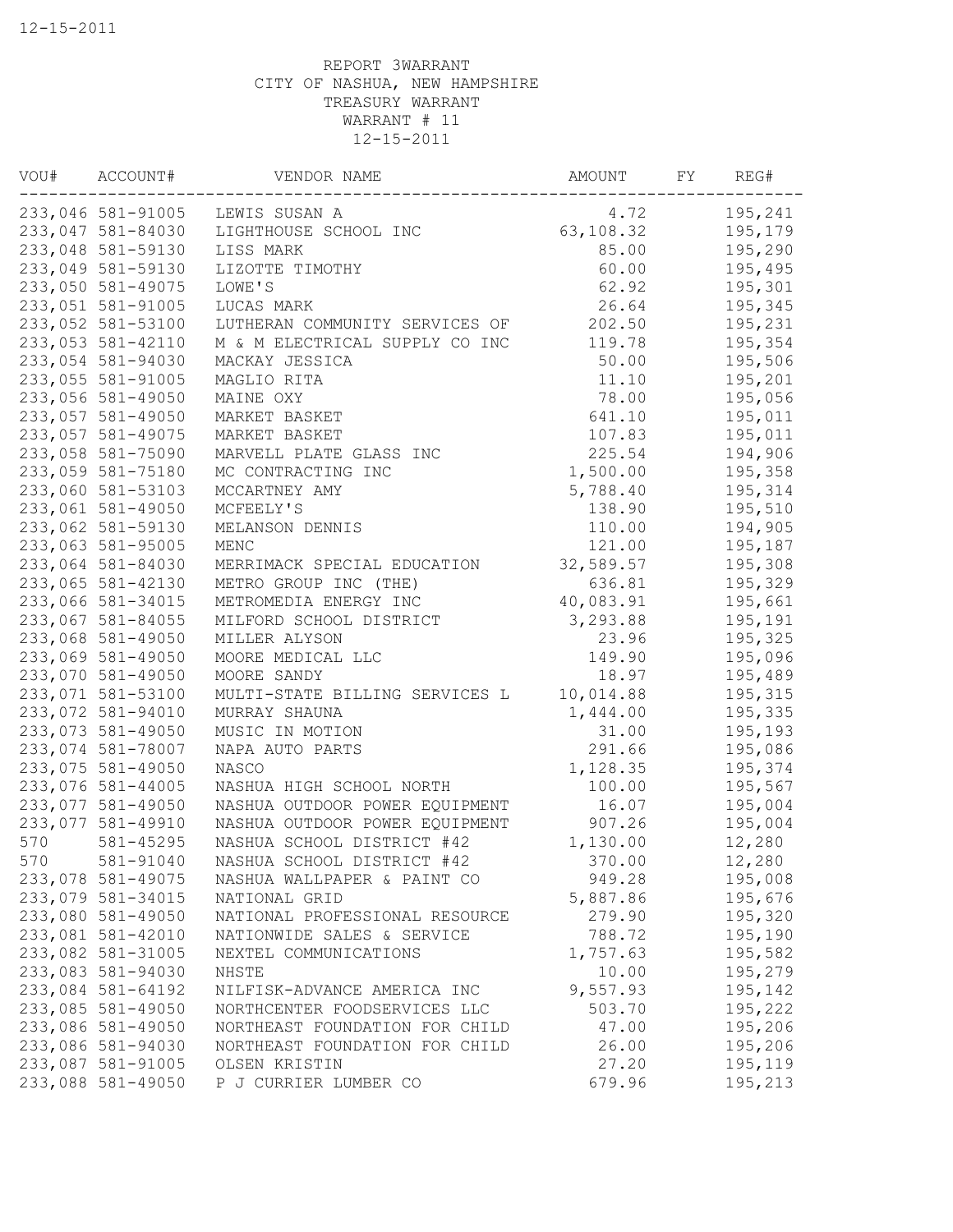| VOU# | ACCOUNT#           | VENDOR NAME                           | AMOUNT     | FΥ | REG#    |
|------|--------------------|---------------------------------------|------------|----|---------|
|      |                    | 233,089 581-91005  PAPANICOLAOU PAULA | 53.84      |    | 195,203 |
|      | 233,090 581-49050  | PARENTMAGIC INC                       | 55.40      |    | 195,278 |
|      | 233,091 581-49075  | PASEK CORP                            | 434.72     |    | 195,167 |
|      | 233,092 581-42120  | PEABODY SUPPLY CO INC                 | 542.77     |    | 195,500 |
|      | 233,093 581-49050  | PENN STATE INDUSTRIES INC             | 1,671.31   |    | 195,293 |
|      | 233,094 581-33005  | PENNICHUCK WATER WORKS INC            | 6,066.75   |    | 195,585 |
|      | 233,095 581-53100  | PERFORMANCE REHAB INC.                | 5,424.40   |    | 195,258 |
|      | 233,096 581-49050  | PETTY CASH                            | 9.00       |    | 195,563 |
|      | 233,097 581-49050  | PETTY CASH                            | 65.43      |    | 195,564 |
|      | 233,098 581-74092  | PHONAK LLC                            | 100.00     |    | 195,261 |
|      | 233,099 581-49050  | PITSCO INC                            | 73.39      |    | 194,885 |
|      | 233,100 581-84030  | PLUS CO INC (THE)                     | 615.00     |    | 195,081 |
|      | 233,101 581-49050  | POCKET NURSE ENTERPRISES INC          | 101.90     |    | 195,271 |
|      | 233,102 581-49050  | PRIMARY CONCEPTS                      | 130.98     |    | 195,244 |
|      | 233,103 581-49050  | PRO AV SYSTEMS INC                    | 320.00     |    | 195,295 |
|      | 233,104 581-55018  | PROVIDER ENTERPRISES INC (THE)        | 20, 177.25 |    | 195,210 |
|      | 233,104 581-55025  | PROVIDER ENTERPRISES INC (THE)        | 15,200.00  |    | 195,210 |
|      | 233,105 581-32005  | PSNH                                  | 1,685.37   |    | 195,643 |
|      | 233,106 581-53103  | PSYCHOLINGUISTIC ASSOCS INC           | 1,000.00   |    | 195,533 |
|      | 233,107 581-32005  | PUBLIC SERVICE OF NH                  | 43,535.26  |    | 195,641 |
|      | 233,108 581-91005  | RAUSSEO DAVID                         | 53.14      |    | 195,566 |
|      | 233,109 581-53103  | READYNURSE STAFFING SERVICES          | 336.00     |    | 194,958 |
|      | 233,110 581-49050  | REDLEAF PRESS                         | 301.18     |    | 195,180 |
|      | 233, 111 581-84030 | REGIONAL SERVICES & EDUCATION         | 331.25     |    |         |
|      | 233, 112 581-43005 |                                       |            |    | 194,898 |
|      |                    | RESERVE ACCOUNT                       | 2,000.00   |    | 195,640 |
|      | 233, 113 581-42110 | <b>REXEL</b>                          | 859.34     |    | 195,429 |
|      | 233, 114 581-91005 | RICKER RONALD L                       | 37.46      |    | 194,967 |
|      | 233, 115 581-59130 | RIVARD CAROL                          | 130.00     |    | 195,306 |
|      | 233, 116 581-59130 | ROBICHAUD GERARD                      | 50.00      |    | 195,286 |
|      | 233, 117 581-49050 | ROCKLER WOODWORKING & HARDWARE        | 1,100.45   |    | 195,235 |
|      | 233, 118 581-47010 | RUBBERSTAMP.COM                       | 13.75      |    | 195,531 |
|      | 233, 119 581-91005 | RYAN DAVID                            | 157.45     |    | 195,303 |
|      | 233, 120 581-42130 | S G TORRICE CO INC                    | 487.09     |    | 195,344 |
|      | 233, 121 581-78007 | SANEL AUTO PARTS CO                   | 616.76     |    | 195,000 |
|      | 233, 122 581-47010 | SCHOOL HEALTH CORP                    | 675.71     |    | 194,908 |
|      | 233, 123 581-49050 | SCHOOL NURSE SUPPLY INC               | 506.24     |    | 195,173 |
|      | 233, 124 581-41045 | SCHOOL SPECIALTY INC                  | 243.28     |    | 195,197 |
|      | 233, 124 581-49050 | SCHOOL SPECIALTY INC                  | 2,103.97   |    | 195,197 |
|      | 233, 125 581-91005 | SEUSING JENNIFER                      | 183.71     |    | 195,181 |
|      | 233, 126 581-91005 | SHEAFF ALTHEA                         | 41.20      |    | 195,262 |
|      | 233, 127 581-42130 | SIEMENS INDUSTRY, INC                 | 2,824.16   |    | 195,264 |
|      | 233, 128 581-59130 | SIMONEAU KEVIN                        | 110.00     |    | 194,896 |
|      | 233, 129 581-74092 | SIROIS & SON APPLIANCE REPAIRS        | 65.00      |    | 195,382 |
|      | 233,130 581-59130  | SNOW R BRIAN                          | 40.00      |    | 195,113 |
|      | 233, 131 581-49050 | SONNER HILARY                         | 19.58      |    | 195,528 |
|      | 233, 132 581-84055 | SPAULDING YOUTH CENTER                | 4,418.60   |    | 194,887 |
|      | 233, 133 581-31005 | SPRINT                                | 12.86      |    | 195,665 |
|      | 233, 134 581-84030 | ST ANN'S HOME INC                     | 4,948.93   |    | 194,949 |
|      |                    |                                       |            |    |         |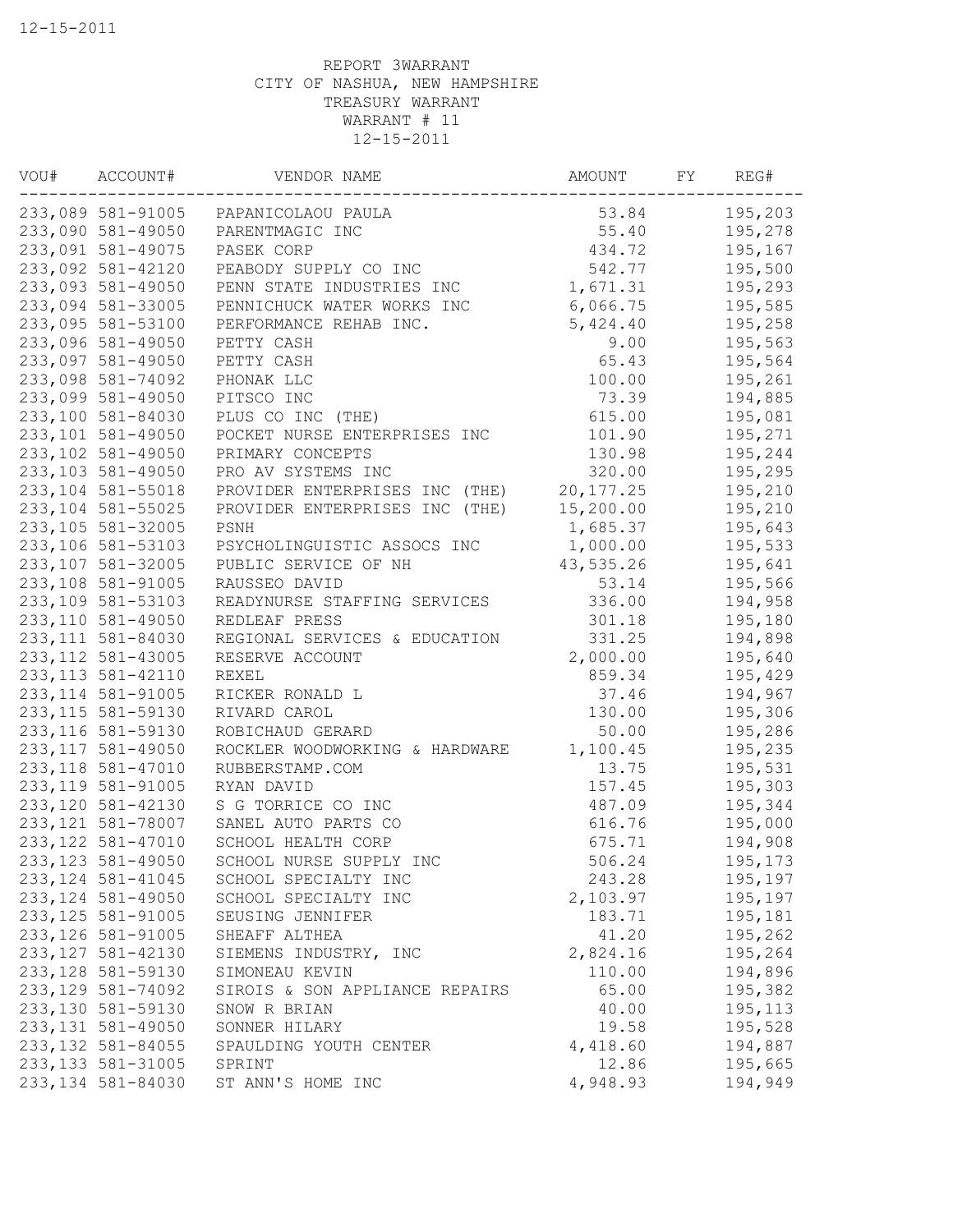| VOU#       | ACCOUNT#           | VENDOR NAME                          | AMOUNT             | FY | REG#       |
|------------|--------------------|--------------------------------------|--------------------|----|------------|
|            | 233,135 581-53100  | STANLEY ELEVATOR COMPANY INC         | 244.00             |    | 195,379    |
|            | 233, 136 581-41015 | STAPLES BUSINESS ADVANTAGE           | 1,516.38           |    | 195,072    |
|            | 233, 136 581-49050 | STAPLES BUSINESS ADVANTAGE           | 1,080.28           |    | 195,072    |
|            | 233, 137 581-53100 | STATE OF NH CRIMINAL RECORDS         | 1,340.00           |    | 195,565    |
|            | 233, 138 581-94010 | STONE HALLIE                         | 700.00             |    | 195,333    |
|            | 233, 139 581-64192 | SURPLUS OFFICE EQUIPMENT INC         | 99.00              |    | 195,117    |
|            | 233,140 581-91005  | SWINDELL LORNE                       | 118.55             |    | 195,219    |
|            | 233, 141 581-53100 | TERMINIX PROCESSING CENTER           | 45.00              |    | 195,274    |
|            | 233, 142 581-49050 | THERAPRO INC                         | 44.95              |    | 194,897    |
|            | 233, 143 581-78007 | TOWERS MOTOR PARTS CORP              | 56.64              |    | 195,092    |
|            | 233, 144 581-49050 | TYLER'S DISPLAY SUPPLY INC           | 101.98             |    | 195,532    |
|            | 233, 145 581-55010 | U-HAUL INTERNATIONAL                 | 78.27              |    | 195,194    |
|            | 233, 146 581-53103 | UNH-INSTITUTE ON DISABILITY          | 711.30             |    | 195,292    |
|            | 233, 147 581-74092 | UNITED MACHINE REPAIR INC            | 589.74             |    | 195,386    |
|            | 233, 148 581-42110 | UNITED PARCEL SERVICE                | 5.61               |    | 195,168    |
|            | 233, 149 581-53100 | USPS HASLER                          | 2,000.00           |    | 195,672    |
|            | 233,150 581-84030  | VERMONT CTR FOR THE DEAF &           | 395.67             |    | 195,321    |
|            | 233, 151 581-75180 | VIKING ROOFING, INC.                 | 6,385.00           |    | 195,273    |
|            | 233, 152 581-64192 | VIRCO INC                            | 375.26             |    | 195,207    |
|            | 233, 153 581-59130 | VOGLER NEAL                          | 85.00              |    | 195,114    |
|            | 233, 154 581-49050 | WALMART COMMUNITY                    | 99.25              |    | 195,146    |
|            | 233, 155 581-94030 | WARD LINDSAY                         | 250.00             |    | 195,323    |
|            | 233, 156 581-49050 | WARD'S NATURAL SCIENCE               | 93.76              |    | 195,046    |
|            | 233, 157 581-41045 | WB MASON COMPANY INC                 | 2,322.40           |    | 194,919    |
|            | 233, 158 581-59130 | WILLIAMS BRIAN                       | 85.00              |    | 195,289    |
|            | 233, 159 581-42110 | WILLIAMS COMMUNICATIONS SERVIC       | 626.75             |    | 195,250    |
|            | 233,160 581-53100  | WOLFF FRED                           | 500.00             |    | 195,327    |
|            | 233, 161 581-59130 | WONG GARY                            | 110.00             |    | 195,493    |
|            | 233, 162 581-53101 | YOUTH COUNCIL (THE)                  | 6,012.50           |    | 195,239    |
|            | 233, 163 581-53100 | YOUTH EDUCATIONAL EMPLOYMENT S       | 1,729.21           |    | 195,587    |
|            |                    |                                      | 100.00             |    |            |
|            | 233,164 581-94030  | ZIBOLIS CHAD                         | 110.00             |    | 195,265    |
|            | 233, 165 581-59130 | ZWICKER DAVE                         |                    |    | 195,298    |
| TOTAL      | 581                | SCHOOL DEPARTMENT                    |                    |    | 587,896.03 |
|            |                    |                                      |                    |    |            |
| 571        | 590-23531          | DELL MARKETING LP<br>PC MALL GOV INC | 5,426.01           |    | 194,959    |
| 572<br>573 | 590-23531          |                                      | 107.50<br>4,392.00 |    | 195,205    |
|            | 590-23551          | TRI-STATE CURB INC                   |                    |    | 195,089    |
| 574        | 590-24531          | BEN'S UNIFORMS                       | 99.00              |    | 195,380    |
| TOTAL      | 590                | PRIOR YEAR OBLIGATIONS               |                    |    | 10,024.51  |
| 575        | 592-85004          | FITCH INC                            | 13,000.00          |    | 195,627    |
| 576        | 592-85005          | US BANK                              | 300.00             |    | 195,595    |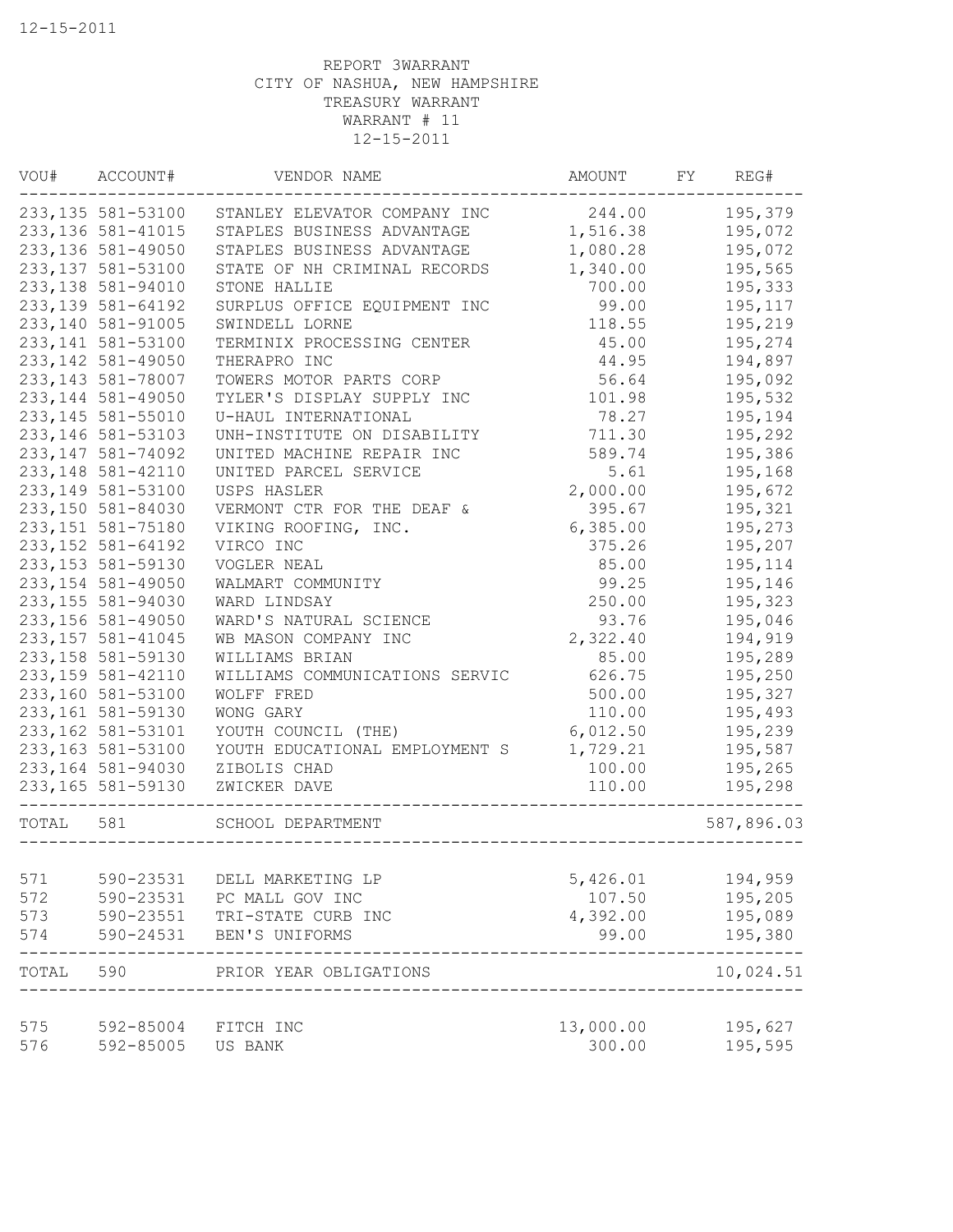| VOU#  | ACCOUNT#  | VENDOR NAME                  | AMOUNT    | FY | REG#      |
|-------|-----------|------------------------------|-----------|----|-----------|
| TOTAL | 592       | BONDED DEBT SERVICE          |           |    | 13,300.00 |
| 577   | 599-68050 | SOUTHWORTH MILTON INC        | 24,844.85 |    | 194,916   |
| TOTAL | 599       | "CERF" - EQUIPMENT PURCHASES |           |    | 24,844.85 |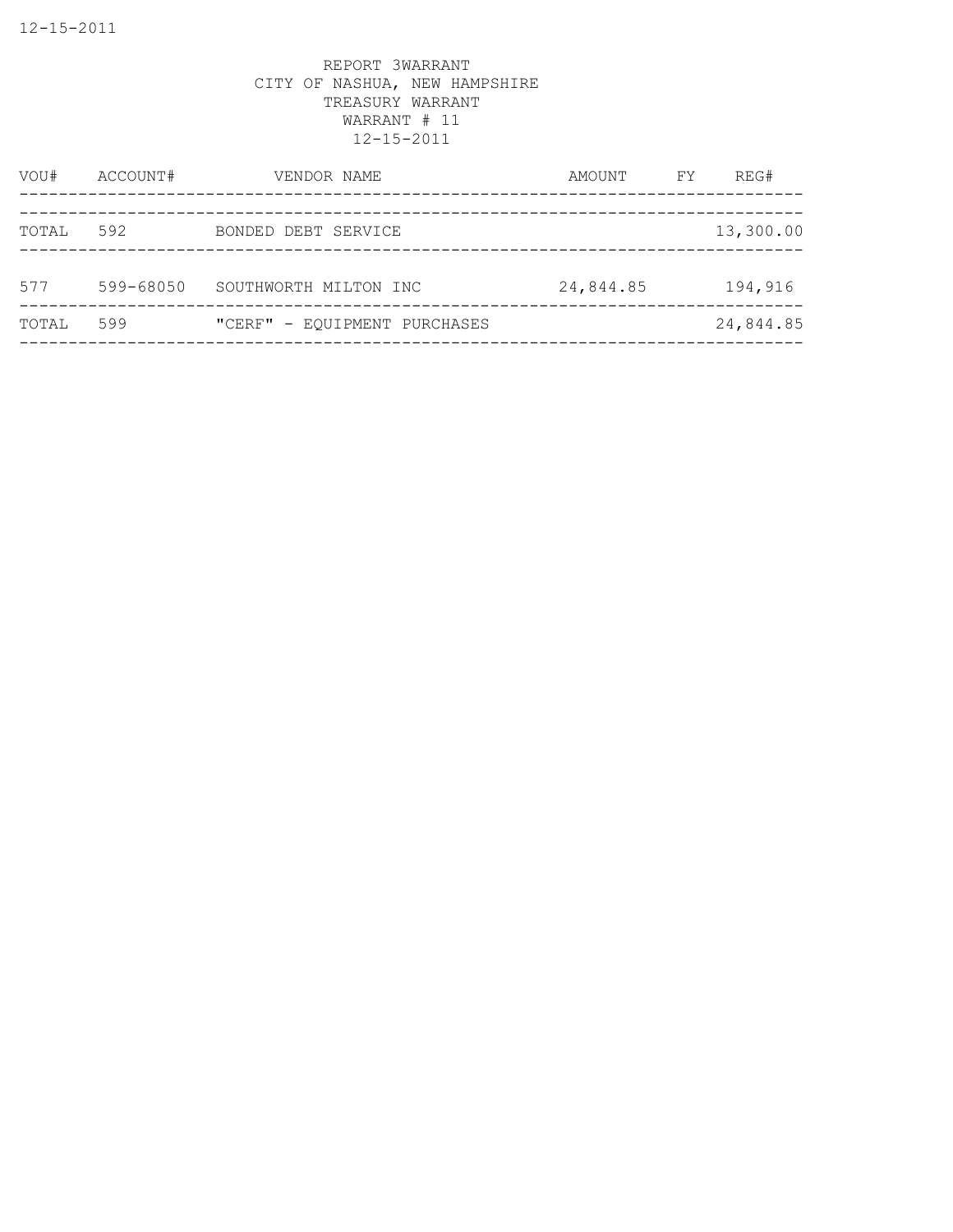| VOU#                     | ACCOUNT#                                             | VENDOR NAME                                                                                                                     | AMOUNT                                   | FY REG#                                 |
|--------------------------|------------------------------------------------------|---------------------------------------------------------------------------------------------------------------------------------|------------------------------------------|-----------------------------------------|
|                          |                                                      | 578 617-01 NASHUA WALLPAPER & PAINT CO                                                                                          | 6,975.35                                 | 195,008                                 |
|                          | TOTAL 617-01                                         | CAP IMP - BUILDING MAINT<br>GENERAL REPAIRS - CITY HALL                                                                         |                                          | 6,975.35                                |
| 579                      | $632 - 09$                                           | THERIAULT & SONS INC                                                                                                            | 17, 139.48 195, 227                      |                                         |
|                          | TOTAL 632-09                                         | CAP IMP - FIRE<br>DEFERRED BUILDING MAINT FY09                                                                                  |                                          | 17, 139.48                              |
| 579                      | $632 - 10$                                           | THERIAULT & SONS INC                                                                                                            | 16,702.36 195,227                        |                                         |
|                          | TOTAL 632-10                                         | CAP IMP - FIRE<br>DEFERRED BUILDING MAINT FY10                                                                                  |                                          | 16,702.36                               |
| 580                      | $653 - 09$                                           | PICHETTE BROS CONSTRUCTION INC                                                                                                  | 5,982.54                                 | 195,080                                 |
| TOTAL                    | 653-09                                               | CAP IMP - STREET DEPT<br>SIDEWALK CONSTR & REPLACEMENT                                                                          |                                          | 5,982.54                                |
| 581<br>582<br>583<br>584 | $653 - 20$<br>$653 - 20$<br>$653 - 20$<br>$653 - 20$ | ACCURATE TREE SERVICE LLC<br>MILLER ENGINEERING & TESTING I<br>PICHETTE BROS CONSTRUCTION INC<br>PICHETTE BROS CONSTRUCTION/RET | 3,900.00<br>952.00<br>7,247.46<br>735.00 | 195,439<br>194,990<br>195,080<br>12,299 |
| TOTAL                    | 653-20                                               | CAP IMP - STREET DEPT<br>SIDEWALK CONSTR & REPLACEMENT                                                                          |                                          | 12,834.46                               |
| 585<br>586               | $653 - 28$<br>$653 - 28$                             | BROX INDUSTRIES INC<br>PICHETTE BROS CONSTRUCTION INC                                                                           | 1,257.09<br>9,014.50                     | 194,925<br>195,080                      |
|                          | TOTAL 653-28                                         | CAP IMP - STREET DEPT<br>SIDEWALK PROGRAM FY10                                                                                  |                                          | 10,271.59                               |
|                          |                                                      | 587 653-33 BROX INDUSTRIES INC                                                                                                  | 100,389.58 194,925                       |                                         |
|                          |                                                      | TOTAL 653-33 CAP IMP - STREET DEPT<br>STRET PAVING PROGRAM FY12                                                                 |                                          | 100,389.58                              |
|                          |                                                      |                                                                                                                                 |                                          |                                         |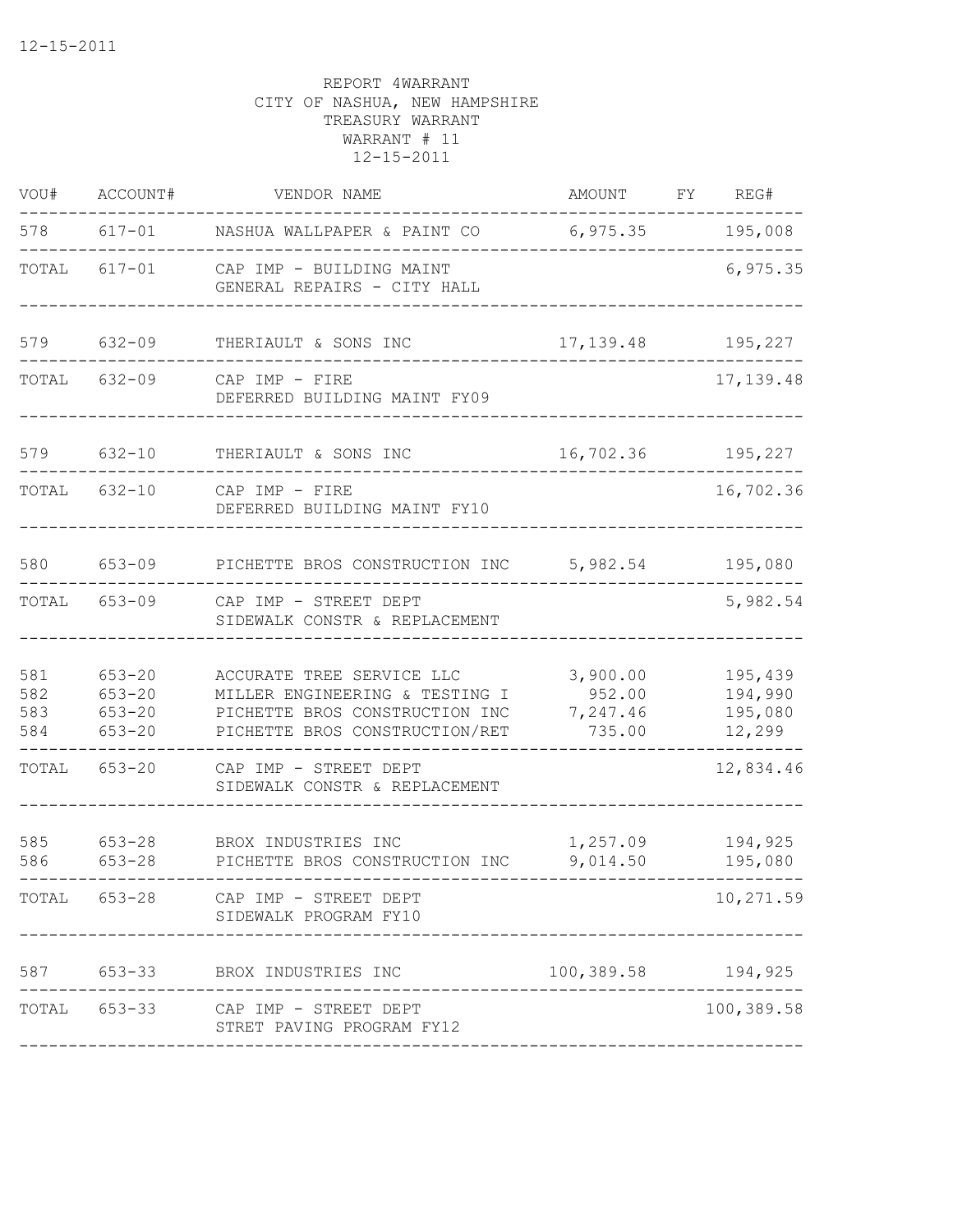| VOU#  | ACCOUNT#           | PROGRAM<br>VENDOR NAME                    | AMOUNT      | FY REG#          |
|-------|--------------------|-------------------------------------------|-------------|------------------|
| 588   |                    | 717-53140 3732 PROJECT RESOURCE GROUP LLC |             | 1,500.00 195,568 |
| TOTAL | 717                | CPF-GENERAL GOV'T BUILDINGS               | 1,500.00    |                  |
| 589   | 720-53186          | 3738 INTEGRATED ENGINEERED SYSTEMS        | 1,150.00    | 195,626          |
| 590   | 720-53186          | 3738 SCHROEDER CONSTRUCTION               | 22, 179. 25 | 195,569          |
| 591   | 720-53186          | 3738 SCHROEDER CONSTRUCTION MANAGEM       | 63,198.37   | 195,422          |
| TOTAL | 720                | CPF - HUNT BUILDING                       | 86,527.62   |                  |
|       |                    |                                           |             |                  |
| 592   | 722-12890          | 3735 CAREER CONNECTIONS                   | 557.55      | 194,969          |
| 593   | 722-12890          | 3735 OFFICETEAM                           | 1,280.00    | 195,319          |
| 594   | 722-53029          | 3735 VELOCITY TECHNOLOGY SOLUTIONS        | 14,973.00   | 195,414          |
| 595   | 722-53036          | 3735 COURTYARD BY MARRIOTT NASHUA         | 1,131.00    | 195,451          |
| 596   | 722-53036          | 3735 CROWNE PLAZA HOTEL                   | 1,900.00    | 195,010          |
| 597   | 722-53036          | 3735 HYLAND SOFTWARE INC                  | 4,101.25    | 195,435          |
| 598   | 722-53036          | 3735 VELOCITY TECHNOLOGY SOLUTIONS        | 15,544.20   | 195,414          |
| 599   | 722-53140          | 3735 BERRY DUNN MCNEIL & PARKER           | 15,088.00   | 195,256          |
| 600   | 722-53140          | 3735 CAREER CONNECTIONS                   | 2,157.93    | 194,969          |
| 601   | $722 - 64040$      | 3735 LAWSON SOFTWARE AMERICAS-USD         | 5,866.63    | 195,405          |
| 602   | 722-64040          | 3735 MHC SOFTWARE                         | 7,014.15    | 195,426          |
| 603   | 722-64040          | 3735 SHI INTERNATIONAL CORP               | 18,284.70   | 195,342          |
| 604   | 722-91075          | 3735 MOLONY JAMES                         | 23.87       | 195,570          |
| 605   | 722-98033          | 3735 BERRY DUNN MCNEIL & PARKER           | 405.64      | 195,256          |
| TOTAL | 722                | CPF-INFORMATION TECHNOLOGY                | 88, 327.92  |                  |
| 606   | 753-01310          | 3740 NCM DEMOLITION & REMEDIATION L       | 2,000.00    | 195,436          |
| 607   | 753-53075          | 3740 CREDERE ASSOCIATES                   | 23,546.30   | 195,393          |
| TOTAL | 753                | CPF-STREET DEPT                           | 25,546.30   |                  |
| 608   | 757-53140          | 3736 PROJECT RESOURCE GROUP LLC           | 2,375.00    | 195,571          |
| 608   | 757-53140          | 3737 PROJECT RESOURCE GROUP LLC           | 2,375.00    | 195,571          |
| TOTAL | 757                | CPF-PARKING LOTS                          | 4,750.00    |                  |
|       |                    |                                           |             |                  |
|       | 233,166 781-01310  | 3775 HARVEY CONSTRUCTION CO               | 152, 914.17 | 194,881          |
|       | 233,167 781-01680  | 3775 DESMARAIS ENVIRONMENTAL INC          | 802.00      | 195,215          |
|       | 233,168 781-01680  | 3775 ENVIROVANTAGE INC                    | 4,700.00    | 195,318          |
|       | 233,169 781-01680  | 3775 PAGE STREET LEASING, LLC             | 760.00      | 194,889          |
|       | 233,170 781-01695  | 3775 CX ASSOCIATES LLC                    | 17,360.00   | 195,511          |
|       | 233, 171 781-01695 | 3775 HARVEY CONSTRUCTION CO               | 219,557.17  | 194,881          |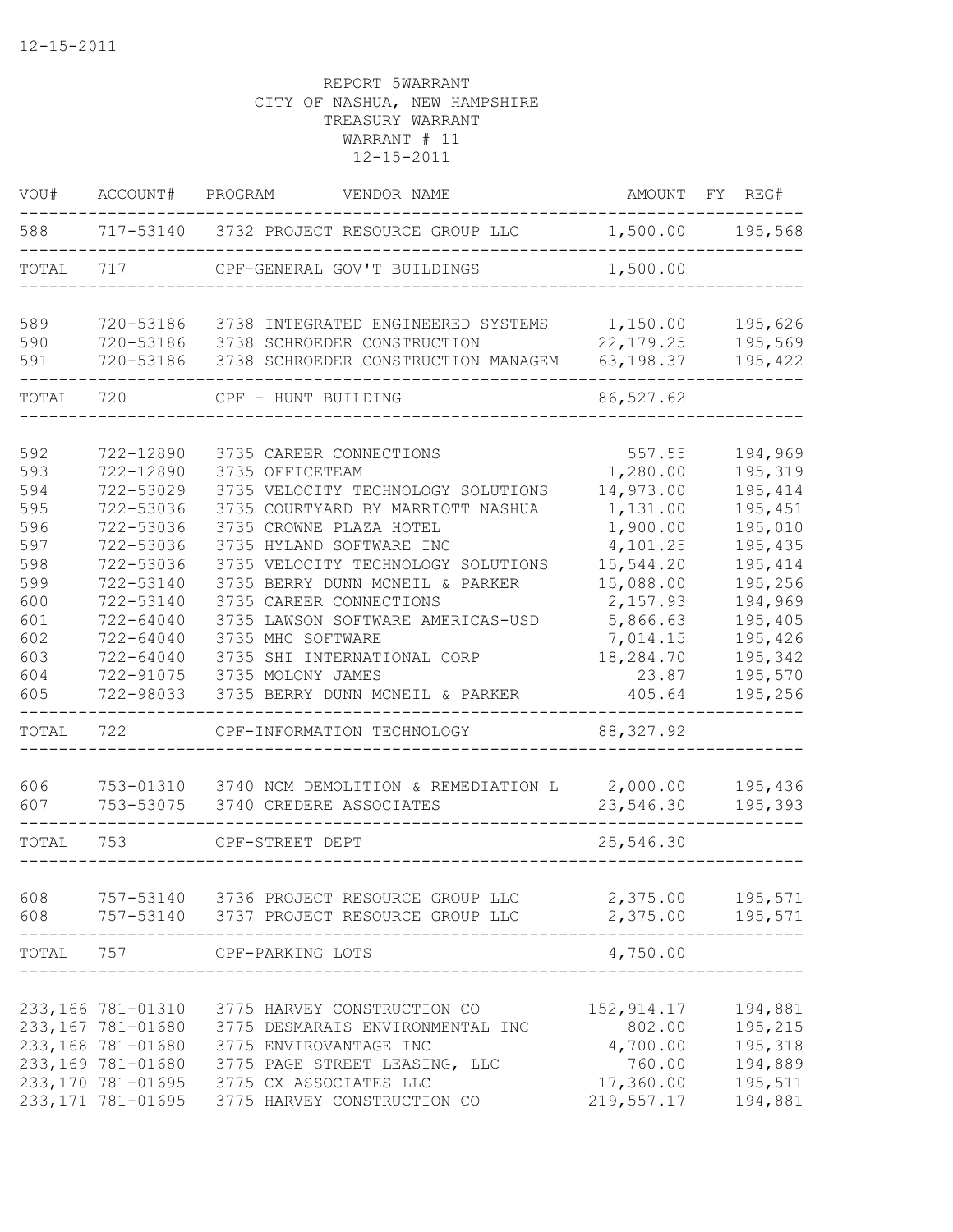|       | VOU# ACCOUNT# PROGRAM | VENDOR NAME                                                                                                          |             | AMOUNT FY REG#     |
|-------|-----------------------|----------------------------------------------------------------------------------------------------------------------|-------------|--------------------|
|       |                       | 233,172 781-53095 3775 TURNER BUILDING SCIENCE LLC 9,121.80<br>233,173 781-56020 3775 BOYS & GIRLS CLUB OF GREATER N | 2,000.00    | 195,305<br>194,923 |
|       |                       | TOTAL 781 CPF-SCHOOL DEPARTMENT                                                                                      | 407, 215.14 |                    |
| 609   | 792-01310             | 3748 DEFELICE CORP/RETAINAGE                                                                                         | 43,319.67   | 12,295             |
| 610   | 792-01310             | 3748 DEFELICE CORPORATION                                                                                            | 389,877.00  | 195,431            |
| 611   | 792-01310             | 3799 WATERLINE SERVICES LLC                                                                                          | 44,790.86   | 194,953            |
| 612   | 792-01310             | 3799 WATERLINE SERVICES LLC/RETAINA                                                                                  | 816.14      | 12,298             |
| 613   | 792-53030             | 3799 WRIGHT PIERCE                                                                                                   | 1,168.39    | 195,399            |
| 614   | 792-53075             | 3748 HAYNER/SWANSON INC                                                                                              | 17,950.19   | 195,247            |
| 615   | 792-53075             | 3745 HAZEN & SAWYER, PC                                                                                              | 778.50      | 195,140            |
| 616   | 792-59231             | 3744 ALBANES D&S INC RETAINAGE                                                                                       | 1,324.00    | 12,296             |
| 617   | 792-59231             | 3744 ALBANESE D&S INC                                                                                                | 11,916.00   | 195,430            |
| 618   | 792-59231             | 3744 BROX INDUSTRIES INC                                                                                             | 14,597.50   | 194,925            |
| 618   | 792-59231             | 3795 BROX INDUSTRIES INC                                                                                             | 2,160.59    | 194,925            |
| 619   | 792-59232             | 3795 ALBANES D&S INC RETAINAGE                                                                                       | 13,611.44   | 12,296             |
| 620   | 792-59232             | 3795 ALBANESE D&S INC                                                                                                | 122,502.92  | 195,430            |
| TOTAL | 792                   | CPF-WASTEWATER USER FUND                                                                                             | 664,813.20  |                    |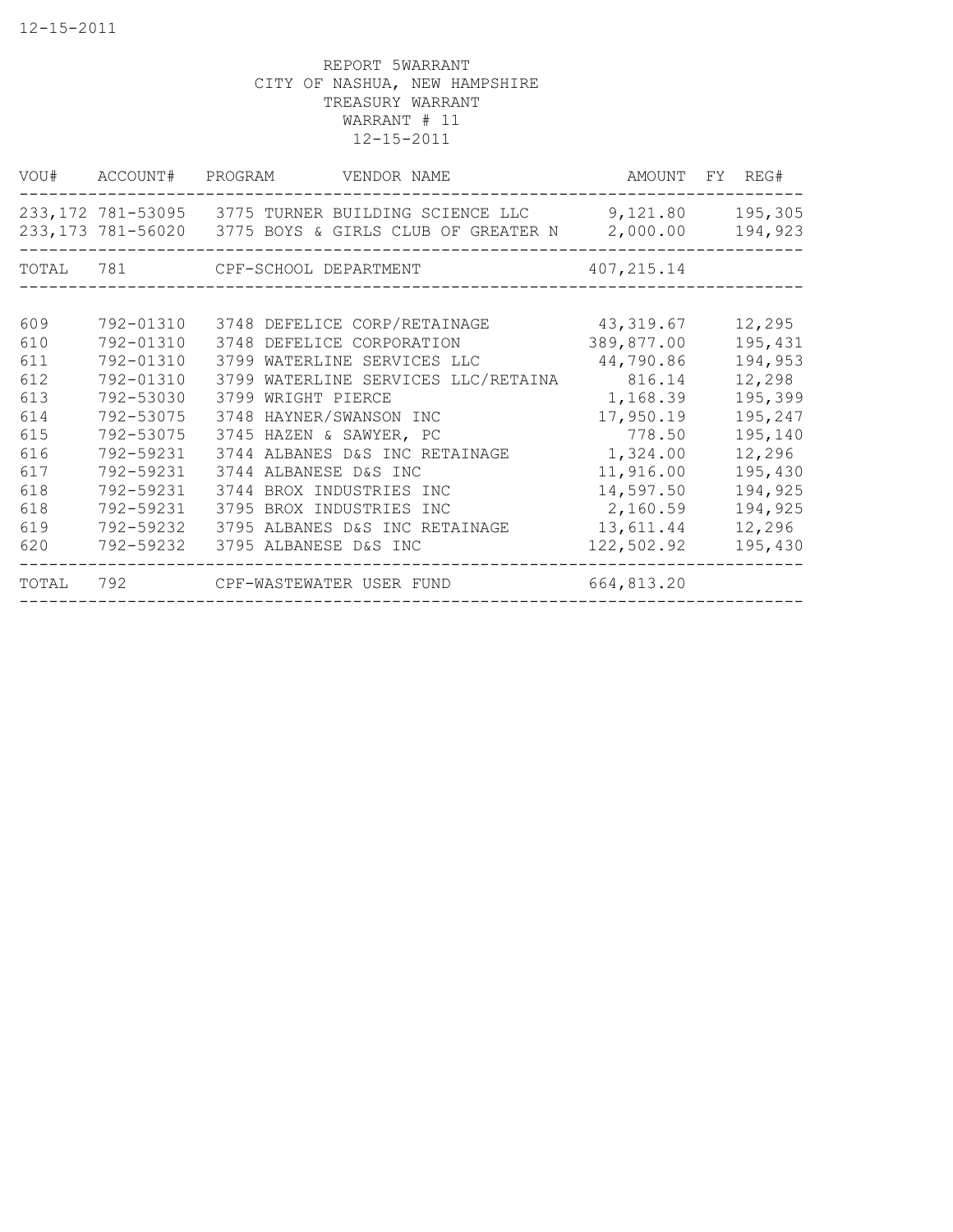| VOU#  | ACCOUNT#         | VENDOR NAME                    | AMOUNT    | FY | REG#       |
|-------|------------------|--------------------------------|-----------|----|------------|
| 621   | $801 - 151 - 01$ | STABILE COMPANIES              | 549.61    |    | 195,260    |
| 622   | 801-31005        | COMCAST                        | 68.48     |    | 195,608    |
| 623   | 801-31050        | NEXTEL COMMUNICATIONS          | 109.27    |    | 195,591    |
| 624   | 801-32005        | PSNH                           | 263.33    |    | 195,638    |
| 625   | 801-32005        | PUBLIC SERVICE OF NEW HAMPSHIR | 495.08    |    | 194,873    |
| 626   | 801-33005        | PENNICHUCK WATER               | 217.88    |    | 195,601    |
| 627   | 801-42000        | BANNER SYSTEMS OF MASSACHUSETT | 218.39    |    | 195,352    |
| 628   | 801-46045        | CCP INDUSTRIES INC             | 671.31    |    | 195,003    |
| 629   | 801-48005        | SHATTUCK MALONE OIL CO         | 1,062.87  |    | 195,578    |
| 629   | 801-48005        | SHATTUCK MALONE OIL CO         | 924.24    |    | 195,578    |
| 629   | 801-48005        | SHATTUCK MALONE OIL CO         | 323.48    |    | 195,578    |
| 630   | 801-53130        | TREASURER STATE OF NH          | 250.00    |    | 195,616    |
| 631   | 801-59100        | AMHERST APPLIANCE REPAIR/STEVE | 5,453.00  |    | 195,027    |
| 632   | 801-59100        | COLUMBIA ANALYTICAL SERVICES I | 807.00    |    | 195,026    |
| 633   | 801-59100        | THE DIRT DOCTORS               | 45,370.00 |    | 195,427    |
| 634   | 801-59105        | BILL'S WORLD CLASS CLEANING IN | 780.00    |    | 195,347    |
| 635   | 801-59238        | US BANCORP EQUIPMENT FINANCE I | 26.55     |    | 195,633    |
| 636   | 801-59245        | D & R TOWING INC               | 330.00    |    | 195,357    |
| 637   | 801-75023        | BELLETETES INC                 | 23.38     |    | 194,995    |
| 638   | 801-75023        | F W WEBB COMPANY               | 7.48      |    | 194,948    |
| 639   | 801-77020        | NAPA AUTO PARTS                | 53.20     |    | 195,086    |
| 640   | 801-77020        | POWERPLAN                      | 163.29    |    | 195,124    |
| 641   | 801-77020        | SOUTHWORTH MILTON INC          | 2,325.89  |    | 194,916    |
| 642   | 801-78065        | MAYNARD & LESIEUR INCORPORATED | 490.00    |    | 195,364    |
| 642   | 801-78065        | MAYNARD & LESIEUR INCORPORATED | 1,478.86  |    | 195,364    |
| 642   | 801-78065        | MAYNARD & LESIEUR INCORPORATED | 265.00    |    | 195,364    |
| 643   | 801-78100        | CN WOOD CO INC                 | 76.14     |    | 195,270    |
| 644   | 801-78100        | FREIGHTLINER OF NH INC         | 47.12     |    | 195,108    |
| 645   | 801-78100        | NEW G.H. BERLIN OIL COMPANY    | 797.18    |    | 195,024    |
| 646   | 801-78100        | SANEL AUTO PARTS CO            | 95.22     |    | 195,000    |
| 647   | 801-82025        | NH RETIREMENT SYSTEM           | 468.15    |    | 12,300     |
| 648   | 801-94005        | TREASURER STATE OF NH          | 100.00    |    | 195,616    |
| TOTAL | 801              | SOLID WASTE DISPOSAL           |           |    | 64, 311.40 |
|       |                  |                                |           |    |            |
| 649   | $802 - 09$       | BAYRING COMMUNICATIONS         | 60.42     |    | 195,618    |
| 650   | $802 - 215 - 00$ | BRASSARD RONALD                | 11.50     |    | 195,446    |
| 651   | $802 - 215 - 00$ | BUCHANAN MAYNARD & PARODI PLLC | 19.84     |    | 195,447    |
| 652   | $802 - 215 - 00$ | CHORNEY CORINE                 | 31.24     |    | 195,450    |
| 653   | $802 - 215 - 00$ | FEDERAL HOME LOAN MORTGAGE     | 82.86     |    | 195,449    |
| 654   | $802 - 215 - 00$ | MICHAUD GEORGE & DOROTHY       | 45.85     |    | 195,445    |
| 655   | $802 - 215 - 00$ | RAO HEMANT                     | 496.40    |    | 195,443    |
| 656   | $802 - 215 - 00$ | THE COTRAN GROUP INC           | 144.51    |    | 195,444    |
| 657   | $802 - 215 - 00$ | THE VERNA G OVERBY REVOCABLE T | 35.00     |    | 195,448    |
| 658   | 802-31005        | FAIRPOINT COMMUNICATIONS       | 63.00     |    | 195,620    |
| 659   | 802-31005        | NEXTEL COMMUNICATIONS          | 14.42     |    | 195,591    |
| 659   | 802-31005        | NEXTEL COMMUNICATIONS          | 245.64    |    | 195,591    |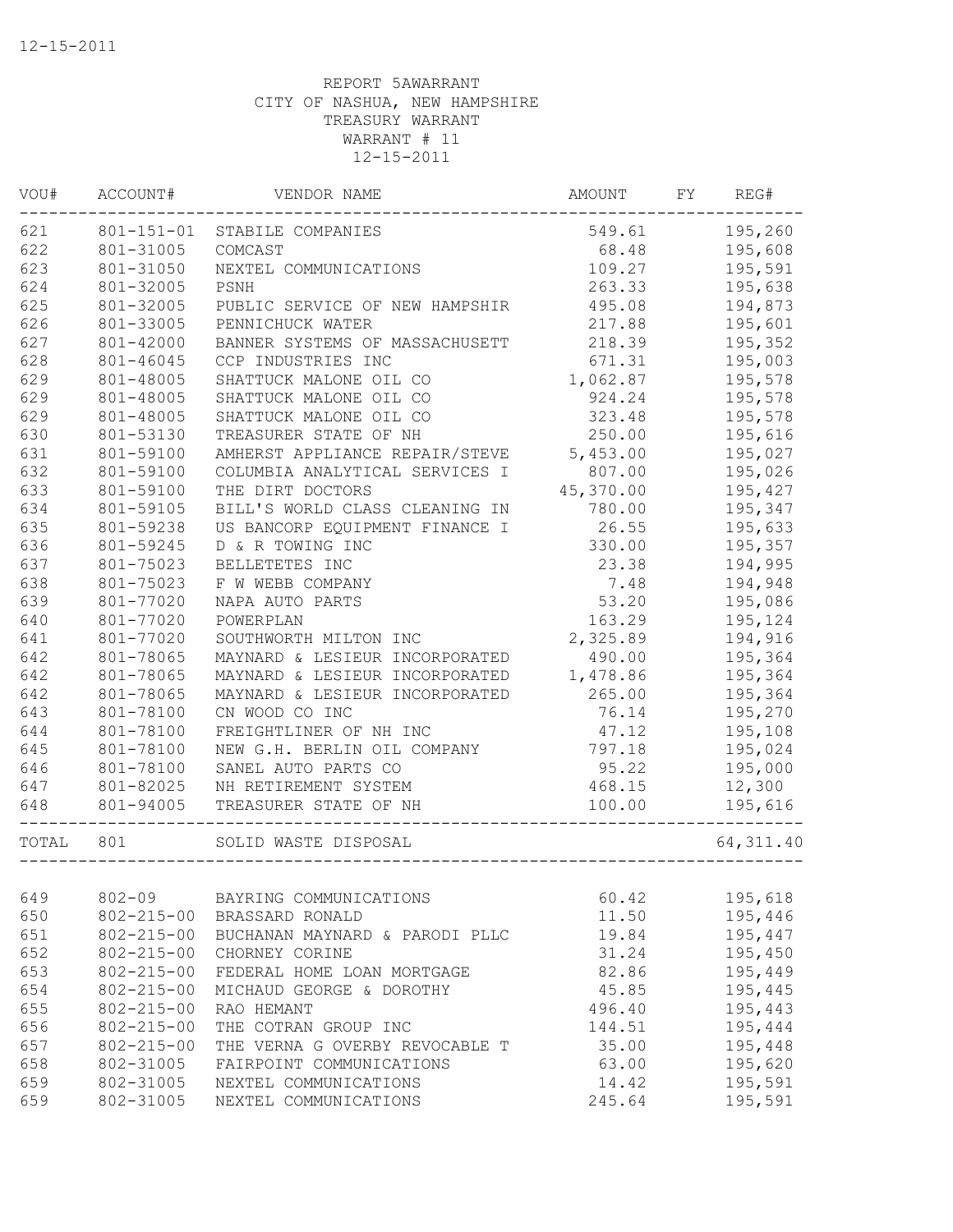| WOU# | ACCOUNT#  | VENDOR NAME                    | AMOUNT    | FY | REG#    |
|------|-----------|--------------------------------|-----------|----|---------|
| 660  | 802-32005 | PSNH                           | 1,841.75  |    | 195,638 |
| 661  | 802-33005 | PENNICHUCK WATER               | 234.76    |    | 195,601 |
| 662  | 802-34015 | NATIONAL GRID                  | 2,607.50  |    | 194,875 |
| 663  | 802-41015 | STAPLES ADVANTAGE              | 246.47    |    | 195,143 |
| 663  | 802-41015 | STAPLES ADVANTAGE              | 308.65    |    | 195,143 |
| 664  | 802-45103 | JCI JONES                      | 6,435.74  |    | 195,412 |
| 665  | 802-46045 | UNIFIRST CORPORATION           | 107.97    |    | 195,109 |
| 665  | 802-46045 | UNIFIRST CORPORATION           | 727.42    |    | 195,109 |
| 666  | 802-467   | HILLSBOROUGH COUNTY TREASURER  | 1,831.61  |    | 195,368 |
| 667  | 802-49070 | ENVIRONMENTAL RESOURCE ASSOCIA | 552.99    |    | 194,927 |
| 668  | 802-49070 | VWR INTERNATIONAL INC          | 136.80    |    | 195,144 |
| 669  | 802-49075 | <b>CUES</b>                    | 974.49    |    | 194,975 |
| 670  | 802-53030 | EASTERN ANALYTICAL INC         | 65.00     |    | 194,998 |
| 671  | 802-53030 | MILLIPORE CORPORATION          | 510.00    |    | 194,951 |
| 672  | 802-59100 | BAU HOPKINS                    | 650.00    |    | 194,928 |
| 673  | 802-59100 | DAVIS ALAN                     | 715.00    |    | 195,404 |
| 674  | 802-59100 | PROGRESSIVE ELECTRICAL SERVICE | 300.00    |    | 195,423 |
| 675  | 802-59105 | GREENLEAF WILLIAM              | 1,020.00  |    | 195,042 |
| 676  | 802-59220 | PRINTGRAPHICS OF MAINE         | 509.07    |    | 194,947 |
| 677  | 802-59225 | RESOURCE MANAGEMENT INC        | 19,917.90 |    | 195,396 |
| 678  | 802-59230 | BROX INDUSTRIES INC            | 2,209.57  |    | 194,925 |
| 679  | 802-59230 | CONTINENTAL PAVING INC         | 1,891.87  |    | 195,370 |
| 680  | 802-59230 | CORRIVEAU ROUTHIER INC         | 54.00     |    | 195,356 |
| 681  | 802-59230 | F W WEBB COMPANY               | 372.19    |    | 194,948 |
| 682  | 802-59230 | NEENAH FOUNDRY COMPANY         | 4,627.64  |    | 195,074 |
| 683  | 802-59238 | US BANCORP EQUIPMENT FINANCE I | 26.55     |    | 195,633 |
| 684  | 802-59275 | PENNICHUCK WATER               | 8,497.71  |    | 195,022 |
| 685  | 802-59320 | BEST FORD                      | 87.98     |    | 194,903 |
| 686  | 802-59320 | CN WOOD CO INC                 | 550.00    |    | 195,270 |
| 687  | 802-59320 | NAPA AUTO PARTS                | 308.82    |    | 195,086 |
| 688  | 802-64040 | HACH COMPANY                   | 6,003.00  |    | 195,094 |
| 689  | 802-64095 | HOME DEPOT CREDIT SERVICES     | 30.84     |    | 195,596 |
| 689  | 802-64192 | HOME DEPOT CREDIT SERVICES     | 95.64     |    | 195,596 |
| 690  | 802-77050 | GRAINGER                       | 733.66    |    | 194,960 |
| 691  | 802-77050 | M & M ELECTRICAL SUPPLY CO INC | 183.00    |    | 195,354 |
| 692  | 802-77065 | F W WEBB COMPANY               | 73.90     |    | 194,948 |
| 693  | 802-77066 | EASTERN INDUSTRIAL AUTOMATION  | 1,406.53  |    | 195,413 |
| 694  | 802-77066 | M & M ELECTRICAL SUPPLY CO INC | 23.70     |    | 195,354 |
| 695  | 802-77066 | ROTORK CONTROLS INC            | 875.00    |    | 195,434 |
| 696  | 802-77066 | THE WISE CO INC                | 2,794.34  |    | 195,437 |
| 697  | 802-77067 | BELLETETES INC                 | 8.10      |    | 194,995 |
| 698  | 802-77067 | F W WEBB COMPANY               | 87.09     |    | 194,948 |
| 699  | 802-77067 | M & M ELECTRICAL SUPPLY CO INC | 119.00    |    | 195,354 |
| 700  | 802-77069 | BELLETETES INC                 | 58.32     |    | 194,995 |
| 701  | 802-77069 | LAB SAFETY SUPPY INC           | 375.44    |    | 195,141 |
| 702  | 802-77069 | M & M ELECTRICAL SUPPLY CO INC | 81.60     |    | 195,354 |
| 703  | 802-77069 | MCMASTER-CARR SUPPLY CO        | 92.86     |    | 194,989 |
| 704  | 802-77069 | SAM'S CLUB DIRECT              | 85.80     |    | 195,605 |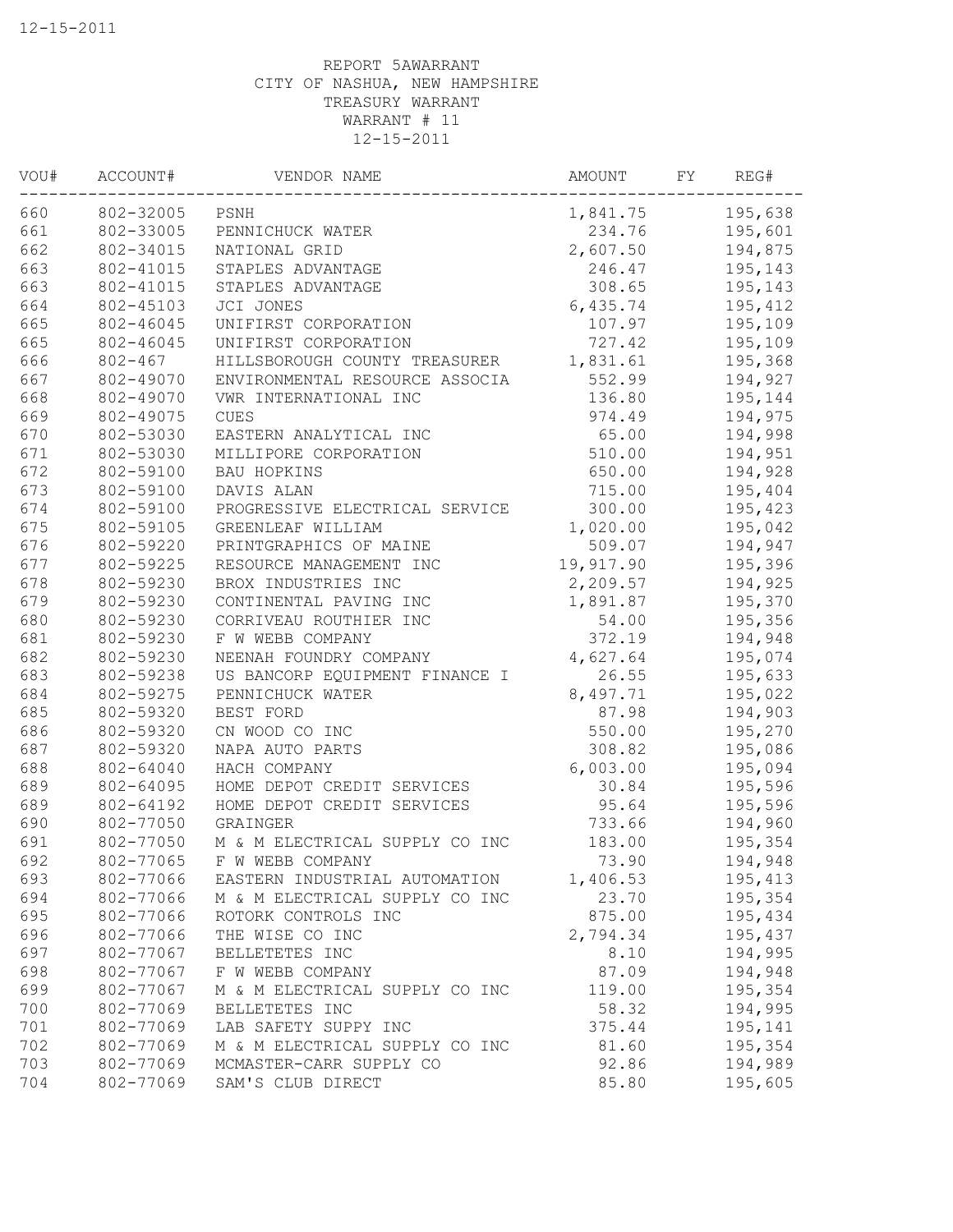| VOU#  | ACCOUNT#  | VENDOR NAME              | AMOUNT   | FY | REG#      |
|-------|-----------|--------------------------|----------|----|-----------|
| 705   | 802-77070 | WINDWARD PETROLEUM INC   | 7,535.86 |    | 194,941   |
| 706   | 802-77072 | HIGHLAND POWER           | 713.60   |    | 195,132   |
| 707   | 802-77072 | MCMASTER-CARR SUPPLY CO  | 151.16   |    | 194,989   |
| 708   | 802-77072 | SANEL AUTO PARTS CO      | 380.06   |    | 195,000   |
| 709   | 802-82025 | NH RETIREMENT SYSTEM     | 119.60   |    | 12,300    |
| 709   | 802-82025 | NH RETIREMENT SYSTEM     | 667.48   |    | 12,300    |
| 710   | 802-94005 | LANH                     | 100.00   |    | 195,629   |
| 711   | 802-94005 | NHWPCA                   | 170.00   |    | 195,644   |
| 712   | 802-95075 | TREASURER STATE OF NH    | 50.00    |    | 195,580   |
| TOTAL | 802       | SEWERAGE DISPOSAL SYSTEM |          |    | 82,585.71 |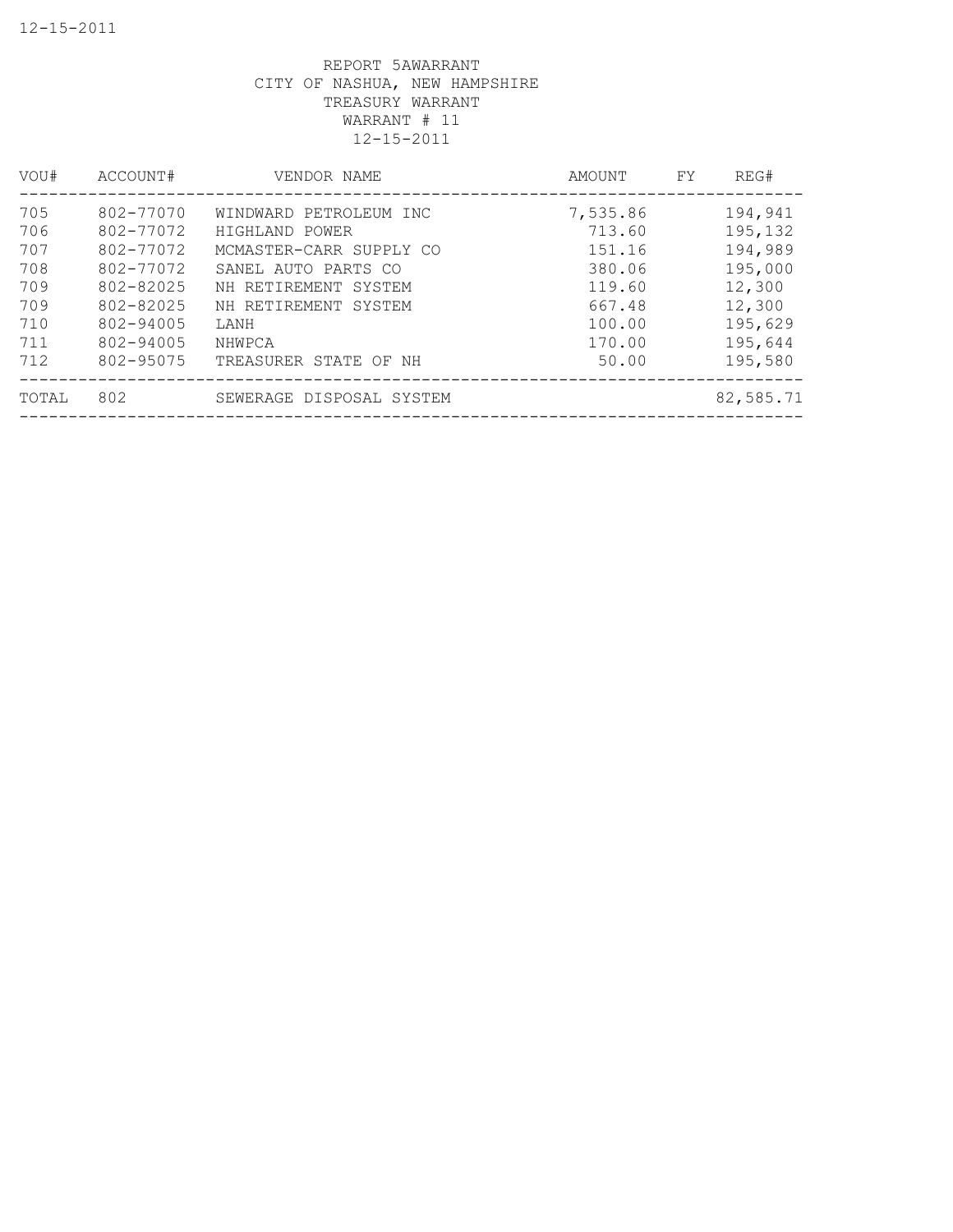| VOU#                     | ACCOUNT#                                               | VENDOR NAME                                                                                          | AMOUNT                                    | FY | REG#                                     |
|--------------------------|--------------------------------------------------------|------------------------------------------------------------------------------------------------------|-------------------------------------------|----|------------------------------------------|
| 713                      | 920-59100                                              | CRAM & FERGUSON ARCHITECTS                                                                           | 2,380.68                                  |    | 195,409                                  |
| TOTAL                    | 920                                                    | HUNT MEMORIAL BLDG TRUST FUND                                                                        |                                           |    | 2,380.68                                 |
| 714<br>715               | $951 - 05058$<br>$951 - 22$                            | BROX INDUSTRIES INC<br>231 MAIN DUNSTABLE LLC                                                        | 594.04<br>24,706.52                       |    | 194,925<br>194,872                       |
| TOTAL                    | 951                                                    | PWD & ENG TRUST FUND                                                                                 |                                           |    | 25,300.56                                |
| 716                      | 952-75021                                              | JG GRADING LLC                                                                                       | 450.00                                    |    | 195,036                                  |
| TOTAL                    | 952                                                    | PARK & RECREATION TRUST FUND                                                                         |                                           |    | 450.00                                   |
| 717                      | 953-45030                                              | BROX INDUSTRIES INC                                                                                  | 174,559.06                                |    | 194,925                                  |
| TOTAL                    | 953                                                    | STREET TRUST FUND                                                                                    |                                           |    | 174,559.06                               |
| 718<br>719<br>720<br>721 | $961 - 36$<br>$961 - 36$<br>$961 - 45185$<br>961-45195 | EDGEWOOD FLOWER FUND<br>EDGEWOOD PERPETUAL CARE<br>HARDY DORIC INC<br>GRIFFIN GREENHOUSE SUPPLIES IN | 300.00<br>23,200.00<br>1,365.00<br>775.65 |    | 195,573<br>195,572<br>195,005<br>195,069 |
| TOTAL                    | 961                                                    | EDGEWOOD CEMETERY TRUST FUND                                                                         |                                           |    | 25,640.65                                |
| 722                      | $962 - 36$                                             | SUBURBAN PERPETUAL CARE                                                                              | 2,000.00                                  |    | 195,574                                  |
| TOTAL                    | 962                                                    | SUBURBAN CEMETERY TRUST FUND                                                                         |                                           |    | 2,000.00                                 |
| 723<br>724               | $963 - 36$<br>963-45185                                | WOODLAWN ARBORETUM<br>HARDY DORIC INC                                                                | 7,099.25<br>585.00                        |    | 195,575<br>195,005                       |
|                          |                                                        | TOTAL 963 WOODLAWN CEMETERY TRUST FUND                                                               |                                           |    | 7,684.25                                 |
|                          | ------------                                           | 725 972-49075 BROX INDUSTRIES INC<br>------------------                                              | 1,894.85                                  |    | 194,925                                  |
|                          |                                                        | TOTAL 972 PLANNING TRUST FUND                                                                        | ____________________________              |    | 1,894.85                                 |
| 728                      | 975-32005 PSNH                                         | 726 975-05071 COOPER DOVILE<br>727 975-31040 BAYRING COMMUNICATIONS                                  | 440.00<br>25.00<br>39.91                  |    | 195,655<br>195,618<br>195,638            |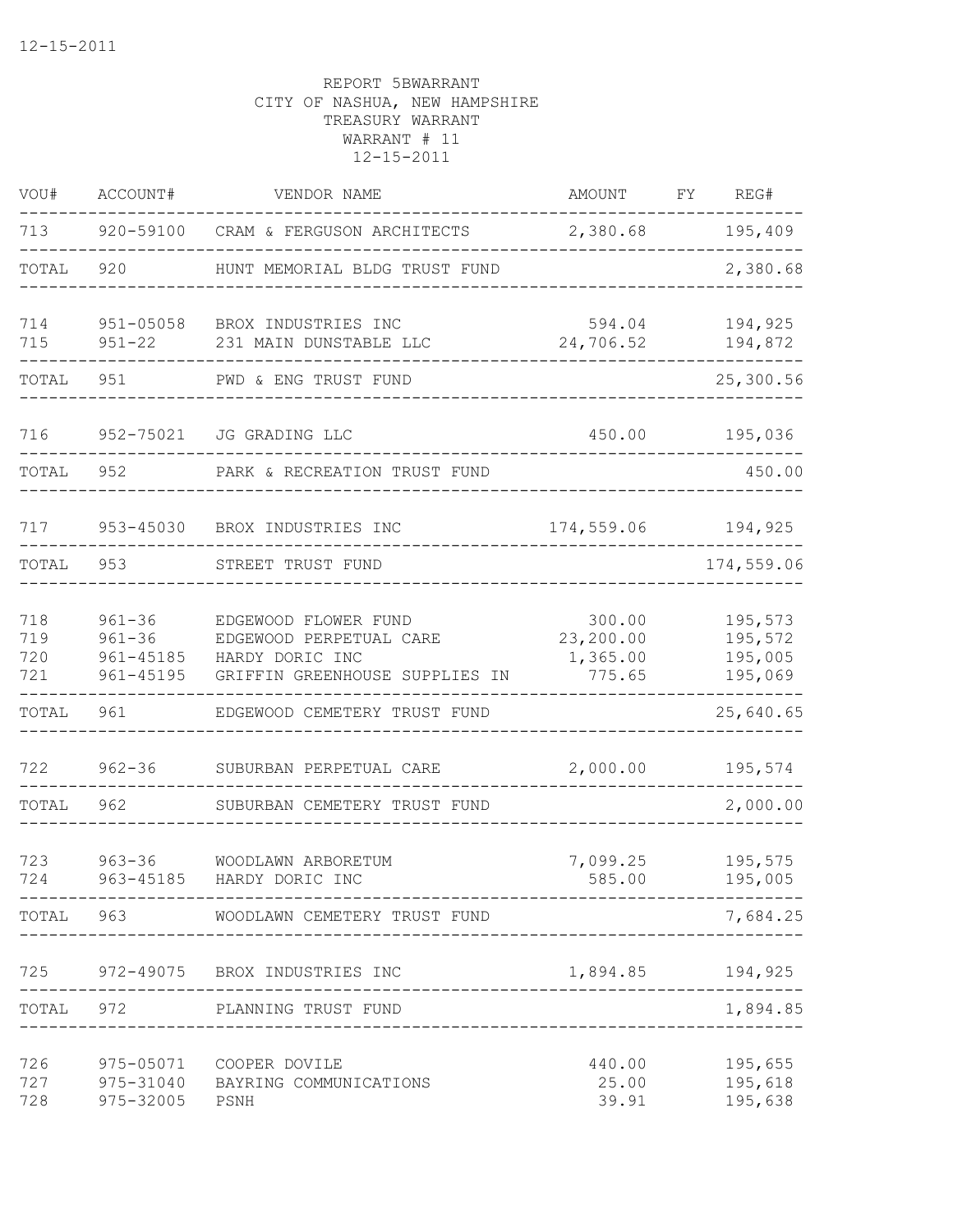|            |                                                                    | VOU# ACCOUNT# VENDOR NAME                                                                                                     |                                                                      | AMOUNT FY REG#                                              |
|------------|--------------------------------------------------------------------|-------------------------------------------------------------------------------------------------------------------------------|----------------------------------------------------------------------|-------------------------------------------------------------|
|            |                                                                    | 729 975-34015 NATIONAL GRID                                                                                                   |                                                                      | 145.99 194,874                                              |
|            |                                                                    | TOTAL 975 LIBRARY TRUST FUND                                                                                                  |                                                                      | 650.90                                                      |
| 730<br>730 | $981 - 36$<br>731 981-36<br>233, 17 981-49075<br>233, 17 981-49075 | 981-36 CAPITAL RESERVE<br>CAPITAL RESERVE<br>IMPACT FEES<br>GOPHER SPORT<br>PRO SALES<br>233,17 981-53109 SYMMETRY TILE WORKS | 600,000.00<br>$-300,000.00$<br>41,753.00<br>9.57<br>220.00<br>600.00 | 12,281<br>12,281<br>12,282<br>195,172<br>195,277<br>195,576 |
|            |                                                                    | TOTAL 981 SCHOOL TRUST FUND                                                                                                   |                                                                      | 342,582.57                                                  |
|            |                                                                    | 732 993-36 CAPITAL RESERVE                                                                                                    | 1, 153, 344.69 12, 281                                               |                                                             |
|            |                                                                    | TOTAL 993 CAPITAL RESERVE TRUST FUND                                                                                          | --------------------------                                           | 1, 153, 344.69                                              |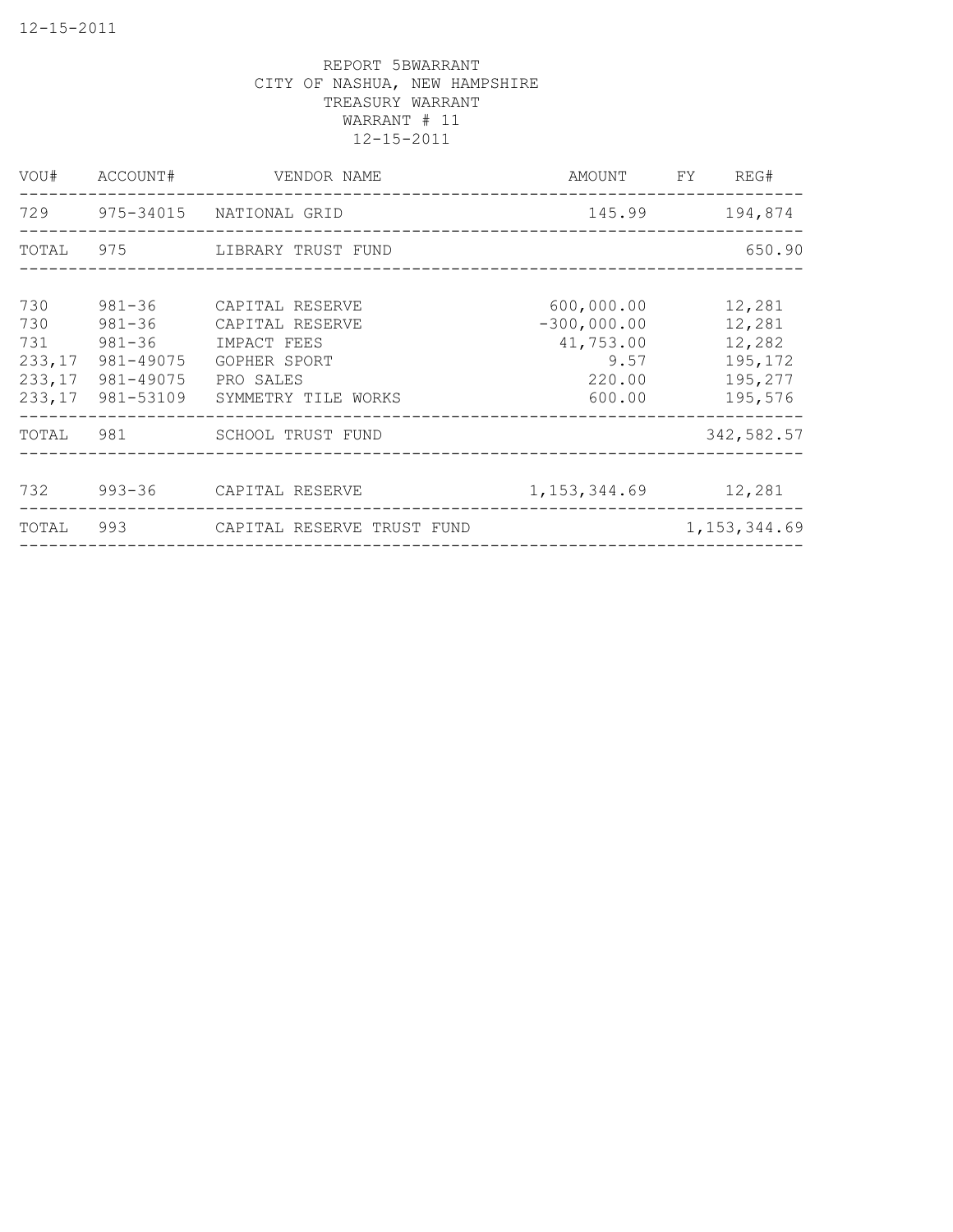|           | ACCOUNT# PAYROLL WEEK ENDING |  | AMOUNT |  |
|-----------|------------------------------|--|--------|--|
| TOTAL 951 |                              |  |        |  |
|           |                              |  |        |  |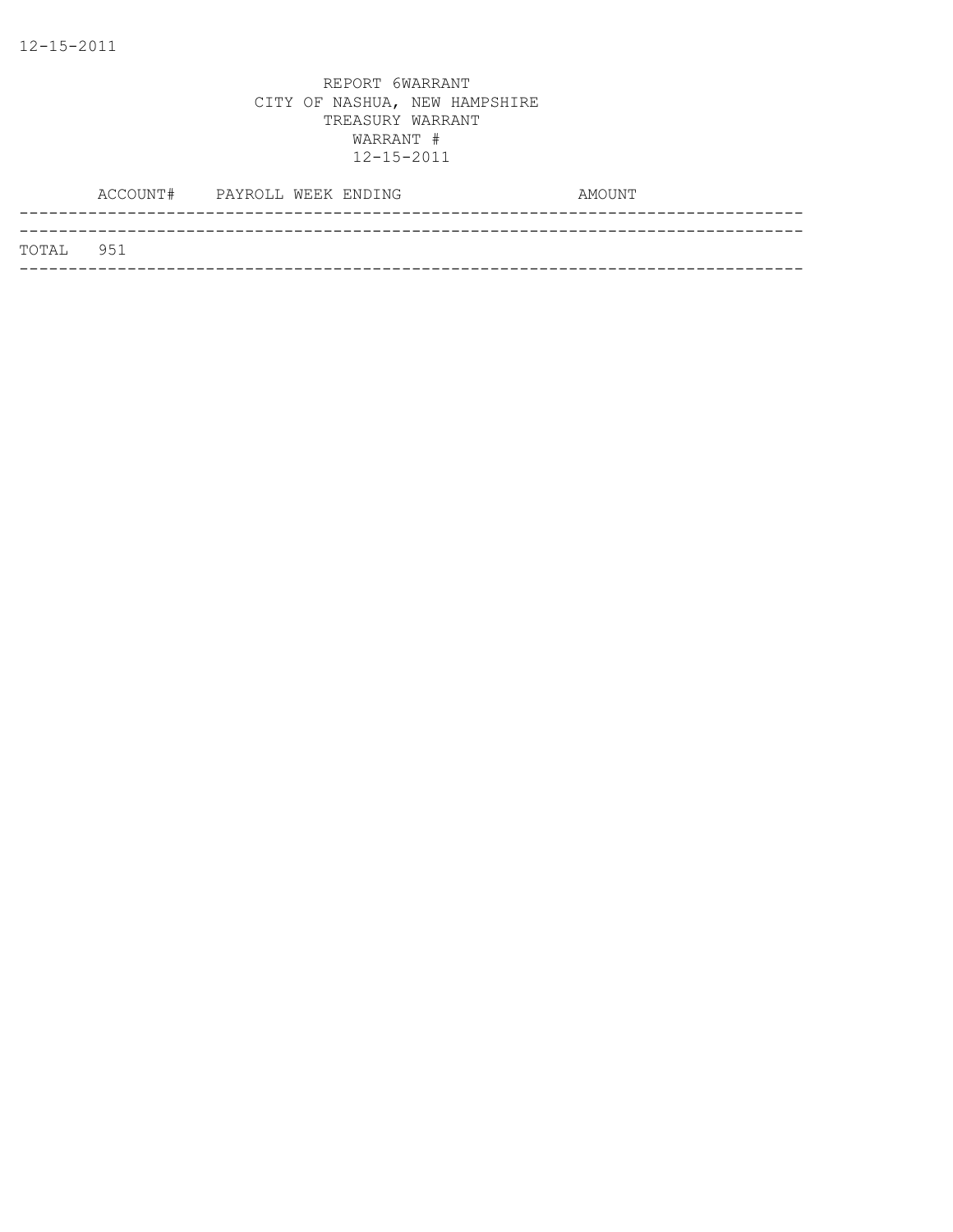|           | ACCOUNT#  | PAYROLL WEEK ENDING           | AMOUNT   |             |
|-----------|-----------|-------------------------------|----------|-------------|
|           | 305-11125 | 03-DEC-2011                   | 962.06   |             |
|           | 305-11125 | 10-DEC-2011                   | 962.06   |             |
|           | 305-11239 | 03-DEC-2011                   | 1,080.52 |             |
|           | 305-11239 | 10-DEC-2011                   | 1,080.52 |             |
| TOTAL 305 |           | SRF - CIVIC & COMM ACTIVITIES |          | 4,085.16    |
|           |           |                               |          |             |
|           | 308-11130 | 03-DEC-2011                   | 862.74   |             |
|           | 308-11130 | 10-DEC-2011                   | 862.73   |             |
|           | 308-11418 | 03-DEC-2011                   |          |             |
|           | 308-11418 | 10-DEC-2011                   |          |             |
|           | 308-11441 | 03-DEC-2011                   | 1,453.63 |             |
|           | 308-11441 | 10-DEC-2011                   | 1,453.64 |             |
|           | 308-11446 | 03-DEC-2011                   | 1,156.28 |             |
|           | 308-11446 | 10-DEC-2011                   | 1,156.28 |             |
|           | 308-11447 | 03-DEC-2011                   | 257.36   |             |
|           | 308-11447 | 10-DEC-2011                   | 257.36   |             |
|           | 308-11540 | 03-DEC-2011                   | 1,083.90 |             |
|           | 308-11540 | 10-DEC-2011                   | 1,083.90 |             |
|           | 308-11578 | 03-DEC-2011                   | 997.83   |             |
|           | 308-11578 | 10-DEC-2011                   | 997.83   |             |
|           | 308-11589 | 03-DEC-2011                   | 1,080.53 |             |
|           | 308-11589 | 10-DEC-2011                   | 1,080.53 |             |
|           | 308-11608 | 03-DEC-2011                   | 976.17   |             |
|           | 308-11608 | 10-DEC-2011                   | 976.17   |             |
|           | 308-83051 | 03-DEC-2011                   | 3,106.14 |             |
|           | 308-83051 | 10-DEC-2011                   | 3,073.01 |             |
|           | 308-83052 | 03-DEC-2011                   | 1,530.79 |             |
|           | 308-83052 | 10-DEC-2011                   | 1,530.79 |             |
|           |           |                               |          |             |
|           | 308-83102 | 03-DEC-2011                   | 1,950.04 |             |
|           | 308-83102 | 10-DEC-2011                   | 1,356.63 |             |
| TOTAL     | 308       | SRF - INSURANCE               |          | 28, 284. 28 |
|           | 309-31050 | 03-DEC-2011                   | 40.00    |             |
| TOTAL     | 309       |                               |          | 40.00       |
|           |           |                               |          |             |
|           |           | 3092-13004 03-DEC-2011        | 1,332.92 |             |
|           |           | 3092-13004 10-DEC-2011        | 663.18   |             |
| TOTAL     | 309       | FRESH FRUIT & VEGETABLE GRANT |          | 1,996.10    |

3097-11162 03-DEC-2011 645.75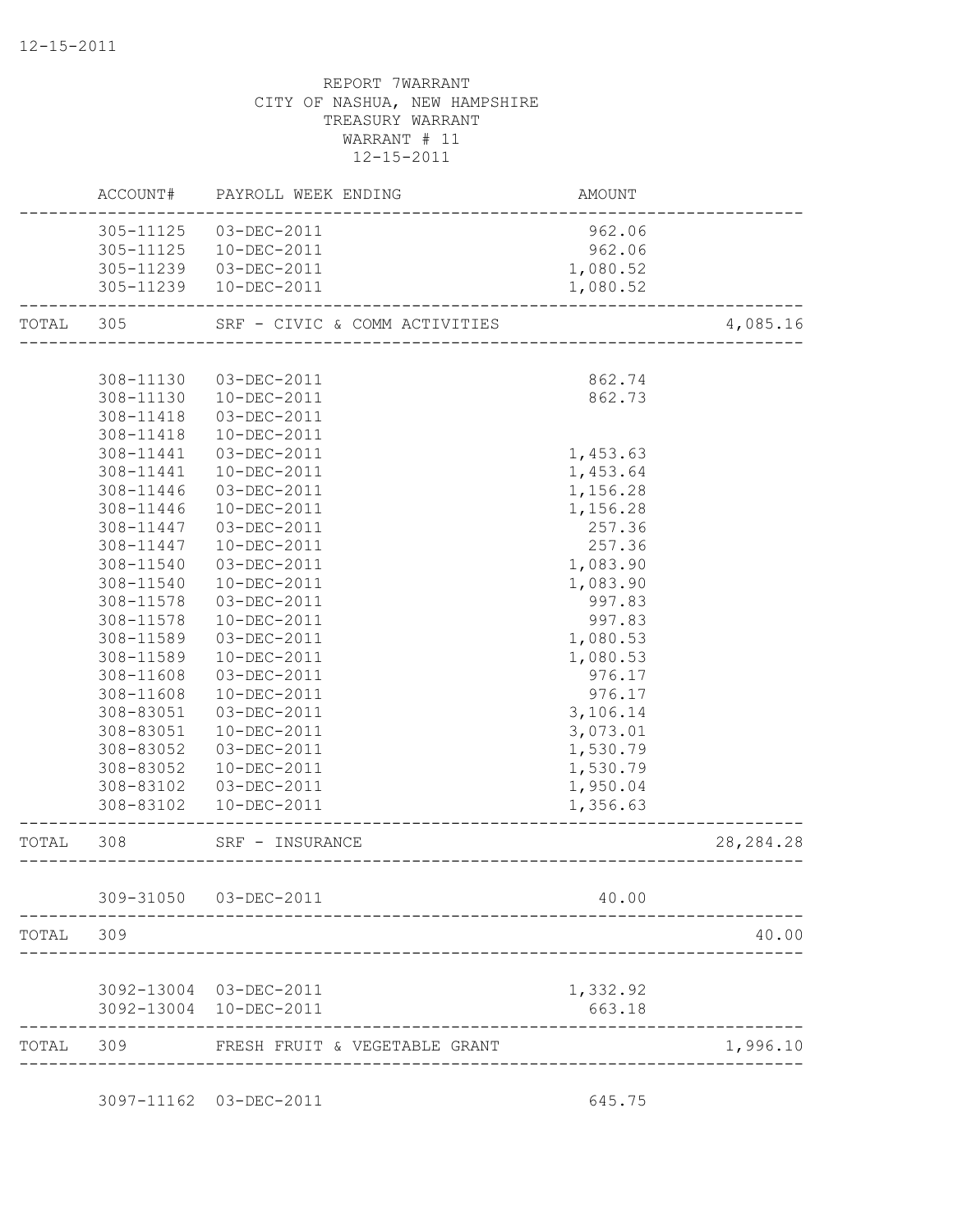|           |            | ACCOUNT# PAYROLL WEEK ENDING                            | AMOUNT                              |           |
|-----------|------------|---------------------------------------------------------|-------------------------------------|-----------|
|           |            | 3097-11162  10-DEC-2011                                 | 645.75                              |           |
|           |            | 3097-11408 03-DEC-2011                                  | 801.16                              |           |
|           | 3097-11408 | 10-DEC-2011                                             | 787.05                              |           |
|           | 3097-12112 | 03-DEC-2011                                             | 629.38                              |           |
|           | 3097-12112 | 10-DEC-2011                                             | 576.58                              |           |
|           | 3097-12830 | 03-DEC-2011                                             | 154.16                              |           |
|           | 3097-12830 | 10-DEC-2011                                             | 87.76                               |           |
|           | 3097-19138 | 03-DEC-2011                                             | 3,029.27                            |           |
|           | 3097-19139 | 03-DEC-2011                                             | 13, 142. 23                         |           |
|           | 3097-19140 | 03-DEC-2011                                             | 8,890.00                            |           |
|           | 3097-19140 | 10-DEC-2011                                             | 8,763.64                            |           |
|           | 3097-19540 | 03-DEC-2011                                             | 23,877.66                           |           |
|           | 3097-19540 | 10-DEC-2011                                             | 22,927.51                           |           |
|           | 3097-19544 | 03-DEC-2011                                             | 708.90                              |           |
|           | 3097-19544 | 10-DEC-2011                                             | 691.18                              |           |
|           |            | 3097-19545 03-DEC-2011                                  | 2,904.10                            |           |
|           |            | 3097-19545 10-DEC-2011                                  | 2,487.42                            |           |
| TOTAL 309 |            | SRF - FOOD SERVICES                                     | ----------------------------------- | 91,749.50 |
|           |            |                                                         |                                     |           |
|           |            | 3117-12006 03-DEC-2011                                  | 1,250.00                            |           |
|           |            | 3117-12006 10-DEC-2011                                  | 975.00                              |           |
|           |            | 3117-13032 03-DEC-2011                                  | 54.21                               |           |
| TOTAL 311 |            | DRIVER'S EDUCATION                                      |                                     | 2,279.21  |
|           |            |                                                         |                                     |           |
|           | 312-11165  | 03-DEC-2011                                             | 557.36                              |           |
|           | 312-11165  | 10-DEC-2011                                             | 557.36                              |           |
|           | 312-11191  | 03-DEC-2011                                             | 827.27                              |           |
|           | 312-11191  | 10-DEC-2011                                             | 827.27                              |           |
|           | 312-11445  | 03-DEC-2011                                             | 109.36                              |           |
|           | 312-11445  | 10-DEC-2011                                             | 109.36                              |           |
|           | 312-11547  | 03-DEC-2011                                             | 2,235.48                            |           |
|           | 312-11547  | $10 - DEC - 2011$                                       | 2,235.48                            |           |
|           | 312-12052  | 03-DEC-2011                                             | 573.99                              |           |
|           | 312-12052  | 10-DEC-2011                                             | 543.88                              |           |
|           | 312-12116  | 03-DEC-2011                                             | 596.13                              |           |
|           | 312-12116  | 10-DEC-2011                                             | 596.13                              |           |
|           | 312-13004  | 03-DEC-2011                                             | 545.05                              |           |
|           | 312-13004  | 10-DEC-2011                                             | 359.11                              |           |
| TOTAL     | 312        | SRF - FINANCIAL SERVICES<br>___________________________ |                                     | 10,673.23 |
|           |            |                                                         |                                     |           |
|           |            | 3122-12006 03-DEC-2011<br>3122-12006 10-DEC-2011        | 537.50<br>362.50                    |           |
|           |            |                                                         |                                     |           |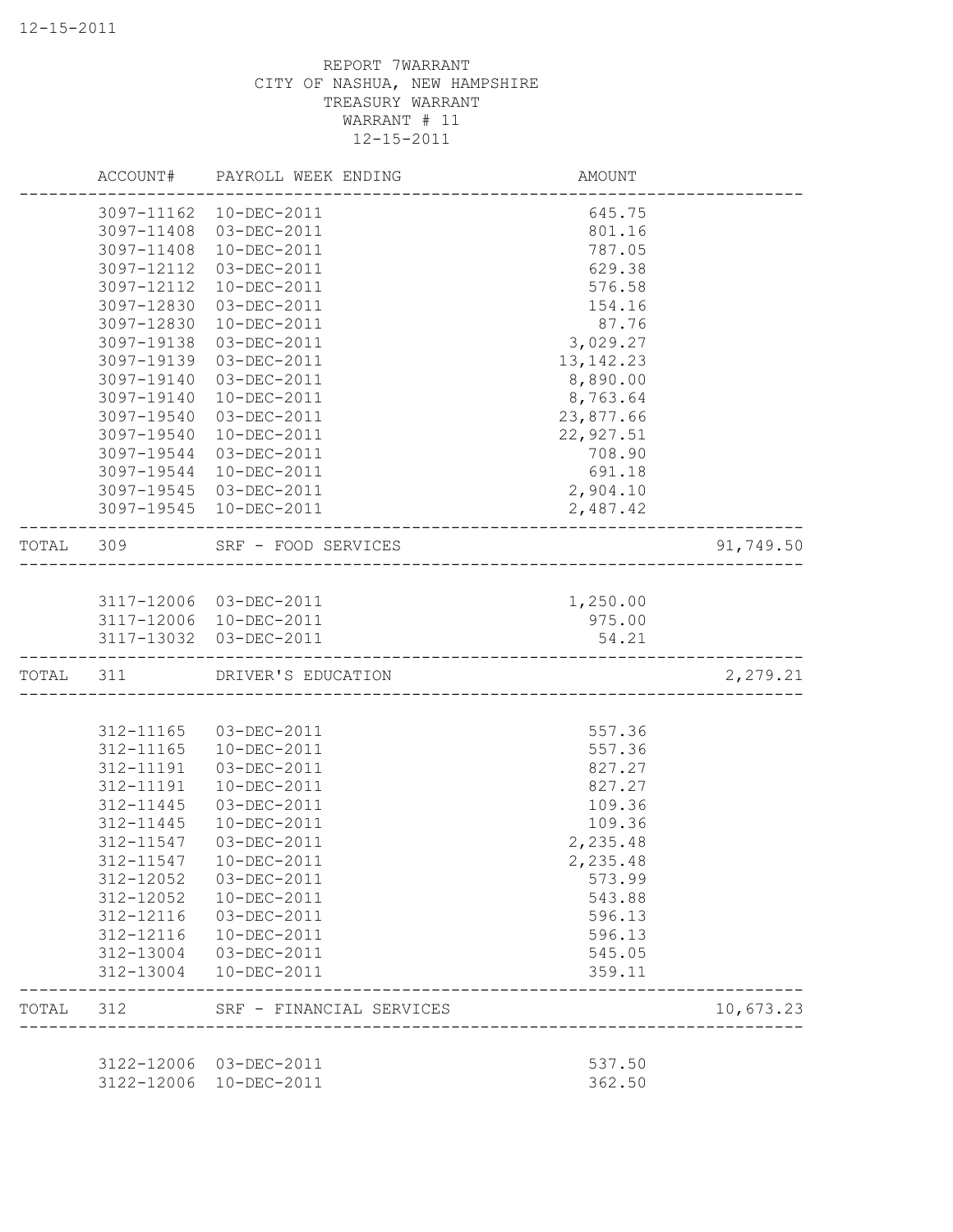|           |                                                                                                                                | ACCOUNT# PAYROLL WEEK ENDING                                                                                                                                                                                                                                           | AMOUNT                                                                                                                              |           |
|-----------|--------------------------------------------------------------------------------------------------------------------------------|------------------------------------------------------------------------------------------------------------------------------------------------------------------------------------------------------------------------------------------------------------------------|-------------------------------------------------------------------------------------------------------------------------------------|-----------|
|           |                                                                                                                                | 3122-13004 03-DEC-2011<br>-------------------------------                                                                                                                                                                                                              | 100.00                                                                                                                              |           |
|           |                                                                                                                                | TOTAL 312 ADULT ED/CONTINUING ED                                                                                                                                                                                                                                       |                                                                                                                                     | 1,000.00  |
|           |                                                                                                                                | 3212-12006 03-DEC-2011                                                                                                                                                                                                                                                 | 262.50                                                                                                                              |           |
|           |                                                                                                                                | TOTAL 321 ADULT ED/COLLEGE TRANSITIONS                                                                                                                                                                                                                                 |                                                                                                                                     | 262.50    |
|           |                                                                                                                                | 3262-11860 03-DEC-2011                                                                                                                                                                                                                                                 | 2,211.46                                                                                                                            |           |
| TOTAL 326 |                                                                                                                                | NH ALTERNATE ASSES COACH                                                                                                                                                                                                                                               |                                                                                                                                     | 2,211.46  |
| TOTAL     | 331-11250<br>331-11561<br>331-11561<br>331-12115<br>331-12115<br>331-13038<br>331-13038<br>331                                 | 03-DEC-2011<br>331-11250  10-DEC-2011<br>03-DEC-2011<br>10-DEC-2011<br>03-DEC-2011<br>10-DEC-2011<br>03-DEC-2011<br>$10 - DEC - 2011$<br>331-13044 03-DEC-2011<br>331-13044  10-DEC-2011<br>331-18036 03-DEC-2011<br>331-18036  10-DEC-2011<br>SRF - POLICE DEPARTMENT | 717.44<br>717.44<br>1,173.90<br>1,173.90<br>555.49<br>555.49<br>141.74<br>283.48<br>2,994.61<br>1,683.89<br>18, 132.79<br>10,642.19 | 38,772.36 |
|           |                                                                                                                                | 332-13004 03-DEC-2011<br>332-18084  03-DEC-2011<br>332-18084  10-DEC-2011                                                                                                                                                                                              | 2,404.94<br>515.65<br>180.06                                                                                                        |           |
| TOTAL     | 332                                                                                                                            | SRF - FIRE DEPARTMENT                                                                                                                                                                                                                                                  |                                                                                                                                     | 3,100.65  |
|           | 341-01210<br>341-01210<br>341-11024<br>341-11024<br>341-11235<br>341-11235<br>341-11484<br>341-11484<br>341-11563<br>341-11563 | 03-DEC-2011<br>10-DEC-2011<br>03-DEC-2011<br>10-DEC-2011<br>03-DEC-2011<br>10-DEC-2011<br>03-DEC-2011<br>10-DEC-2011<br>03-DEC-2011<br>10-DEC-2011                                                                                                                     | 437.49<br>437.48<br>264.36<br>264.35<br>1,217.17<br>1,217.17<br>963.20<br>963.20<br>1,019.33<br>1,019.33                            |           |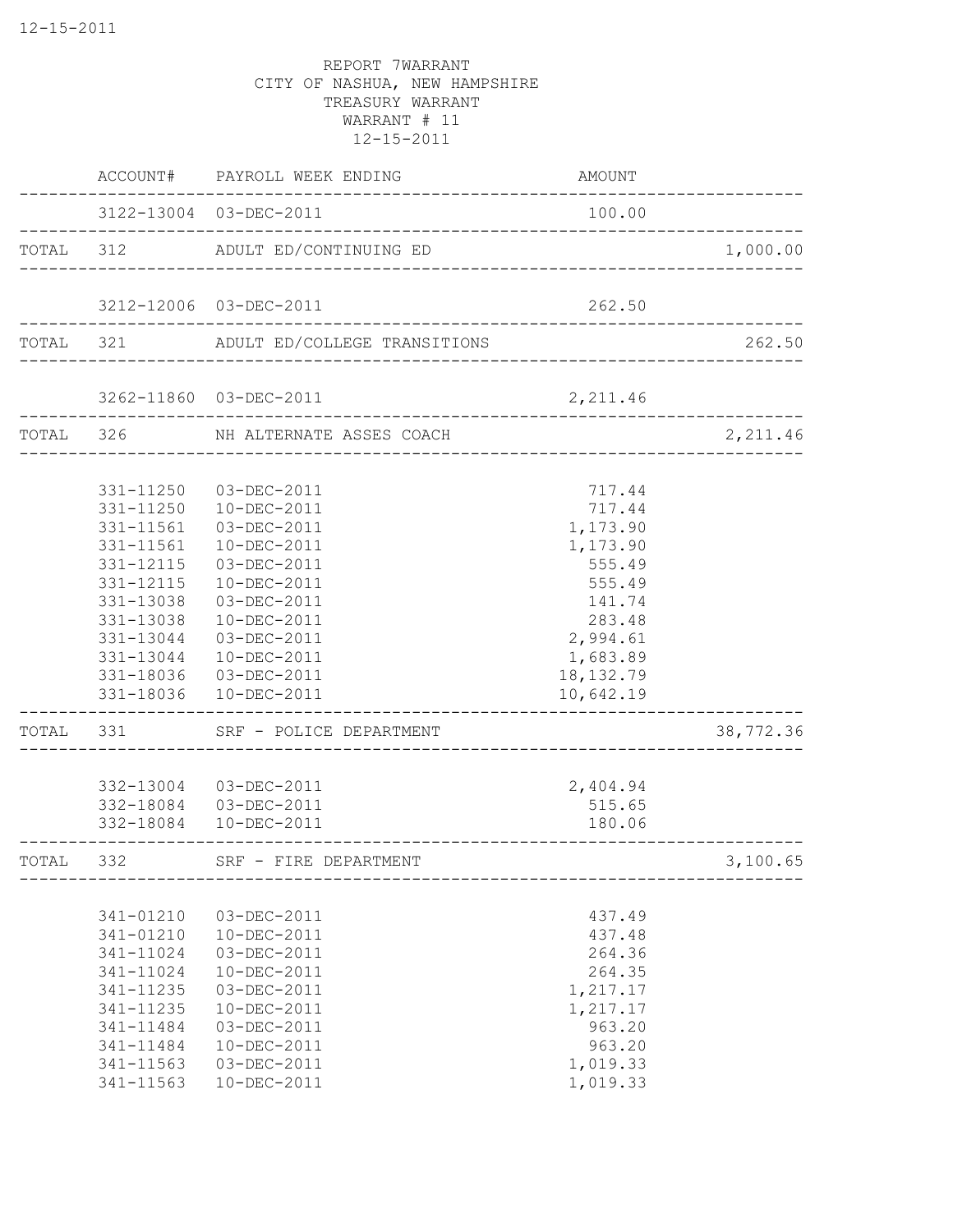|           |                        | ACCOUNT# PAYROLL WEEK ENDING      | AMOUNT                               |            |
|-----------|------------------------|-----------------------------------|--------------------------------------|------------|
|           |                        | 341-31050 03-DEC-2011             |                                      |            |
| TOTAL 341 |                        | SRF - COMMUNITY SERVICES          |                                      | 7,803.08   |
|           | 342-12000              | 03-DEC-2011                       | 518.10                               |            |
|           | 342-12000              | 10-DEC-2011                       | 518.10                               |            |
|           | 342-12199              | 03-DEC-2011                       | 959.35                               |            |
|           | 342-12199              | 10-DEC-2011                       | 959.35                               |            |
|           | 342-12582<br>342-12582 | 03-DEC-2011<br>10-DEC-2011        | 838.02<br>838.02                     |            |
| TOTAL 342 |                        | SRF - COMMUNITY HEALTH            |                                      | 4,630.94   |
|           |                        | 3452-11162 03-DEC-2011            | 711.38                               |            |
|           | 3452-11162             | 10-DEC-2011                       | 711.38                               |            |
|           |                        | 3452-11860 03-DEC-2011            | 7,073.01                             |            |
|           |                        | 3452-12006 03-DEC-2011            | 4,228.05                             |            |
|           |                        | 3452-12006 10-DEC-2011            | 2,651.05                             |            |
|           |                        | TOTAL 345 TITLE IV 21ST CENT ELEM | ____________________________________ | 15, 374.87 |
|           |                        | 3462-11860 03-DEC-2011            | 3,647.31                             |            |
|           |                        | 3462-12006 03-DEC-2011            | 2,613.40                             |            |
|           |                        | 3462-12006 10-DEC-2011            | 905.23                               |            |
| TOTAL     |                        | 346 TITLE IV 21ST CENT MIDDLE     | _________________________________    | 7,165.94   |
|           |                        | 3468-11162 03-DEC-2011            | 645.75                               |            |
|           |                        | 3468-11162  10-DEC-2011           | 645.75                               |            |
|           | 3468-11870             | 03-DEC-2011                       | 4,488.23                             |            |
|           | 3468-19230             | 03-DEC-2011                       | 1,700.00                             |            |
| TOTAL     | 346                    | SMALLER LEARNING COMMUNITY        |                                      | 7,479.73   |
|           | 3502-11726             | 03-DEC-2011                       | 21,301.47                            |            |
|           | 3502-11803             | 03-DEC-2011                       | 1,105.04                             |            |
|           | 3502-12201             | 03-DEC-2011                       | 31.00                                |            |
|           | 3502-12201             | 10-DEC-2011                       | 62.00                                |            |
| TOTAL     | 350                    | TITLE IIA HQT                     |                                      | 22,499.51  |

352-11562 03-DEC-2011 420.52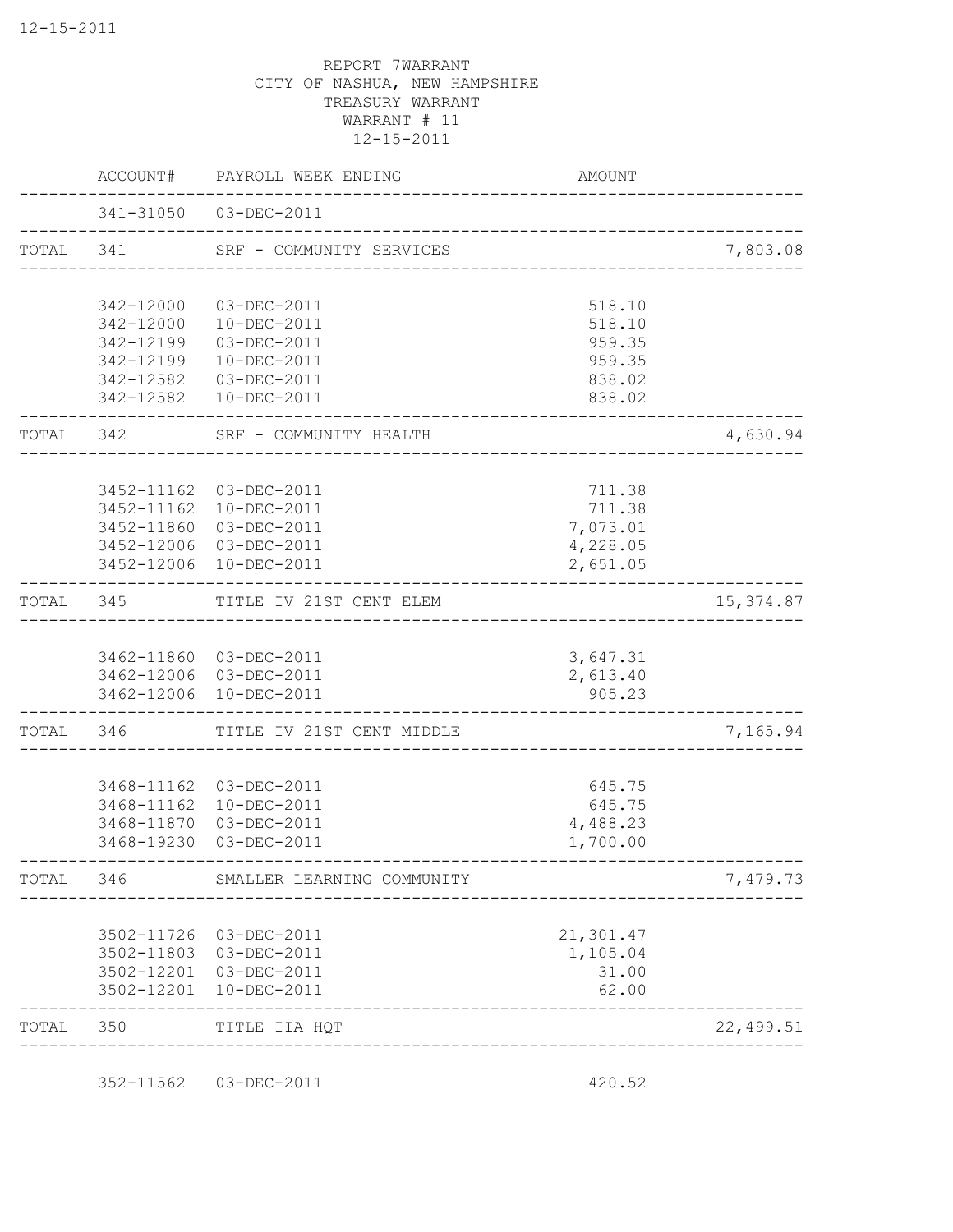|           |                        | ACCOUNT# PAYROLL WEEK ENDING                                 | AMOUNT                 |           |
|-----------|------------------------|--------------------------------------------------------------|------------------------|-----------|
|           |                        | 352-11562  10-DEC-2011                                       | 473.06                 |           |
|           |                        | TOTAL 352 SRF - PARKS AND RECREATION                         |                        | 893.58    |
|           |                        | 3532-11870 03-DEC-2011                                       | 325.00                 |           |
|           |                        | 3532-12006 03-DEC-2011<br>3532-12006 10-DEC-2011             | 3,250.00<br>1,775.00   |           |
|           |                        |                                                              |                        |           |
|           | TOTAL 353              | ADULT ED/HS DIPLOMA PROGRAM                                  |                        | 5,350.00  |
|           |                        | 3612-11515 03-DEC-2011                                       | 4,177.23               |           |
|           |                        | 3612-12111 03-DEC-2011<br>3612-12111 10-DEC-2011             | 14,672.76<br>14,546.42 |           |
| TOTAL 361 |                        | ED JOBS                                                      |                        | 33,396.41 |
|           |                        |                                                              |                        |           |
|           |                        | 371-12029  03-DEC-2011                                       | 55.56                  |           |
|           | -----------            | 371-12029  10-DEC-2011                                       | 55.56                  |           |
|           |                        | TOTAL 371 SRF - COMMUNITY DEVELOPMENT                        |                        | 111.12    |
|           |                        | 373-53075  03-DEC-2011                                       | 74.08                  |           |
|           |                        | 373-53075  10-DEC-2011<br>_______________________________    | 37.04                  |           |
| TOTAL     |                        | ._________________________<br>373 SRF - ECONOMIC DEVELOPMENT |                        | 111.12    |
|           |                        | 374-0705P 03-DEC-2011                                        | 1,948.29               |           |
|           | 374-0705P              | 10-DEC-2011                                                  | 1,948.29               |           |
|           | 374-07235              | 03-DEC-2011                                                  | 564.09                 |           |
|           | 374-07235              | 10-DEC-2011                                                  | 564.09                 |           |
|           | 374-07340              | 03-DEC-2011                                                  | 464.38                 |           |
|           | 374-07340<br>374-0734P | 10-DEC-2011<br>03-DEC-2011                                   | 464.38<br>1,081.59     |           |
|           | 374-0734P              | 10-DEC-2011                                                  | 1,081.59               |           |
|           | 374-07506              | 10-DEC-2011                                                  | 37.04                  |           |
| TOTAL     | 374                    | SRF - URBAN PROGRAMS<br>________________________             |                        | 8,153.74  |
|           | 3762-11726             | 03-DEC-2011                                                  | 17,264.52              |           |
|           | 3762-11802             | 03-DEC-2011                                                  | 2,064.08               |           |
|           | 3762-11870             | 03-DEC-2011                                                  | 2,860.09               |           |
|           | 3762-12111             | 03-DEC-2011                                                  | 5,810.65               |           |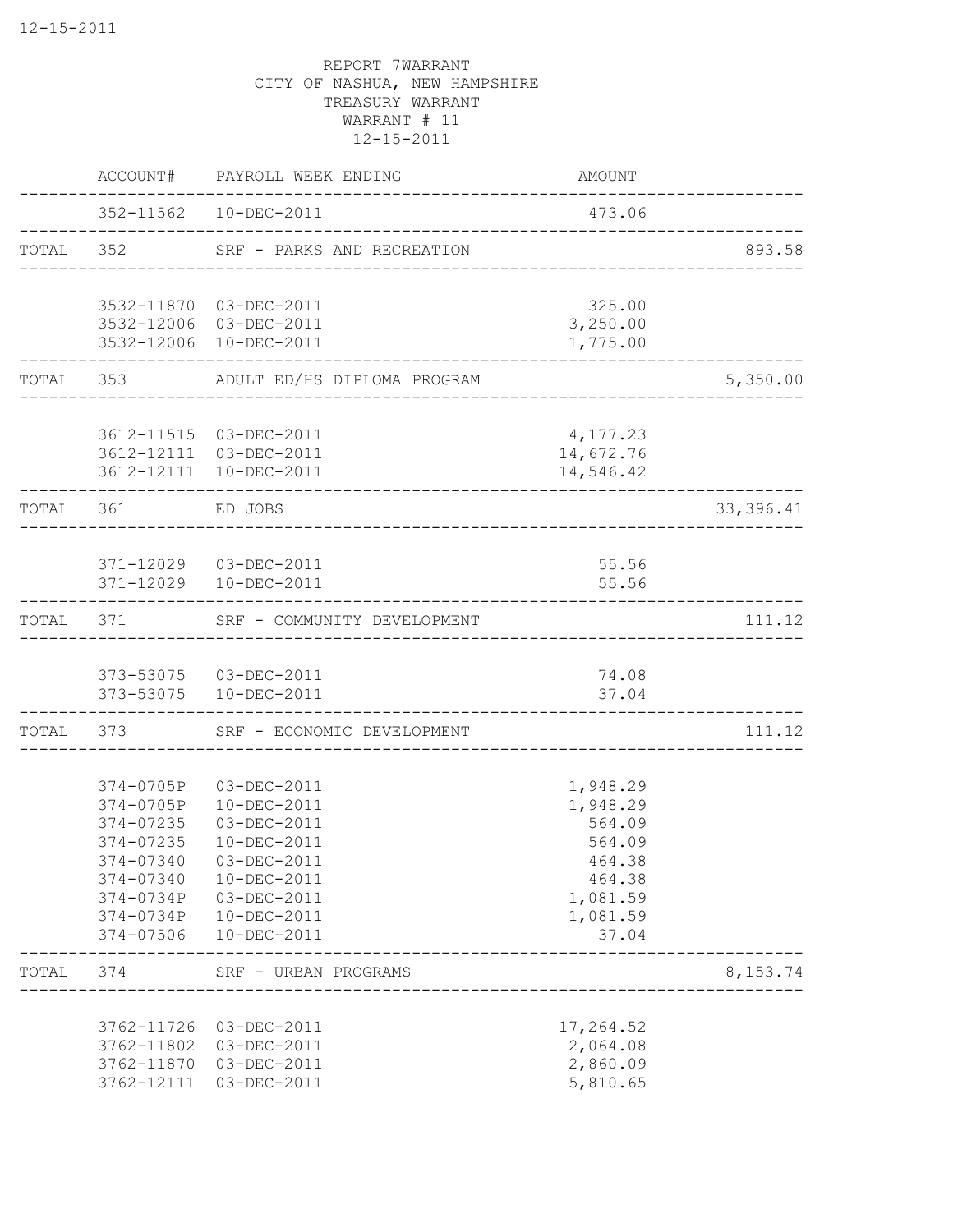|           |            | ACCOUNT# PAYROLL WEEK ENDING                  | AMOUNT     |            |
|-----------|------------|-----------------------------------------------|------------|------------|
|           | 3762-12111 | 10-DEC-2011                                   | 5,997.17   |            |
|           | 3762-12126 | 03-DEC-2011                                   | 616.53     |            |
|           | 3762-12126 | 10-DEC-2011                                   | 616.53     |            |
|           | 3762-12198 | 03-DEC-2011                                   | 53, 952.23 |            |
|           | 3762-12201 | 03-DEC-2011                                   | 310.00     |            |
|           | 3762-12201 | 10-DEC-2011                                   | 158.10     |            |
|           | 3762-13133 | 03-DEC-2011                                   | 856.25     |            |
|           | 3762-13137 | 03-DEC-2011                                   | 23.90      |            |
|           | 3762-19000 | 03-DEC-2011                                   | 4,468.47   |            |
|           | 3762-19000 | 10-DEC-2011                                   | 4,356.70   |            |
| TOTAL 376 |            | TITLE IA<br>_________________________________ |            | 99, 355.22 |
|           |            |                                               |            |            |
|           |            | 3771-11515 03-DEC-2011                        | 200.00     |            |
|           | 3771-11515 | $10 - DEC - 2011$                             | 1,650.00   |            |
|           | 3771-12006 | 03-DEC-2011                                   | 254.05     |            |
|           |            | 3771-12006 10-DEC-2011                        | 253.75     |            |
| TOTAL 377 |            | TITLE III ENHANCING ENG LANG                  |            | 2,357.80   |
|           |            |                                               |            |            |
|           |            | 3772-12006 03-DEC-2011                        | 1,145.00   |            |
|           |            | 3772-12006 10-DEC-2011                        | 315.00     |            |
| TOTAL 377 |            | TITLE III ENHANCING ENG LANG                  |            | 1,460.00   |
|           |            |                                               |            |            |
|           | 378-01210  | 03-DEC-2011                                   | 550.36     |            |
|           | 378-01210  | 10-DEC-2011                                   | 550.36     |            |
|           | 378-09003  | 03-DEC-2011                                   | 550.37     |            |
|           | 378-09003  | 10-DEC-2011                                   | 550.37     |            |
|           | 378-11676  | 03-DEC-2011                                   | 934.06     |            |
|           | 378-11676  | 10-DEC-2011                                   | 934.06     |            |
|           | 378-11679  | 03-DEC-2011                                   | 928.77     |            |
|           | 378-11679  | 10-DEC-2011                                   | 928.77     |            |
|           | 378-11680  | 03-DEC-2011                                   | 833.90     |            |
|           | 378-11680  | 10-DEC-2011                                   | 833.90     |            |
|           | 378-11683  | 03-DEC-2011                                   | 1,684.46   |            |
|           | 378-11683  | 10-DEC-2011                                   | 1,684.46   |            |
|           | 378-11688  | 03-DEC-2011                                   | 620.56     |            |
|           | 378-11688  | 10-DEC-2011                                   | 620.56     |            |
|           | 378-11751  | 03-DEC-2011                                   | 1,384.39   |            |
|           | 378-11751  | 10-DEC-2011                                   | 1,384.39   |            |
|           | 378-12188  | 03-DEC-2011                                   | 148.61     |            |
|           | 378-12188  | 10-DEC-2011                                   | 148.61     |            |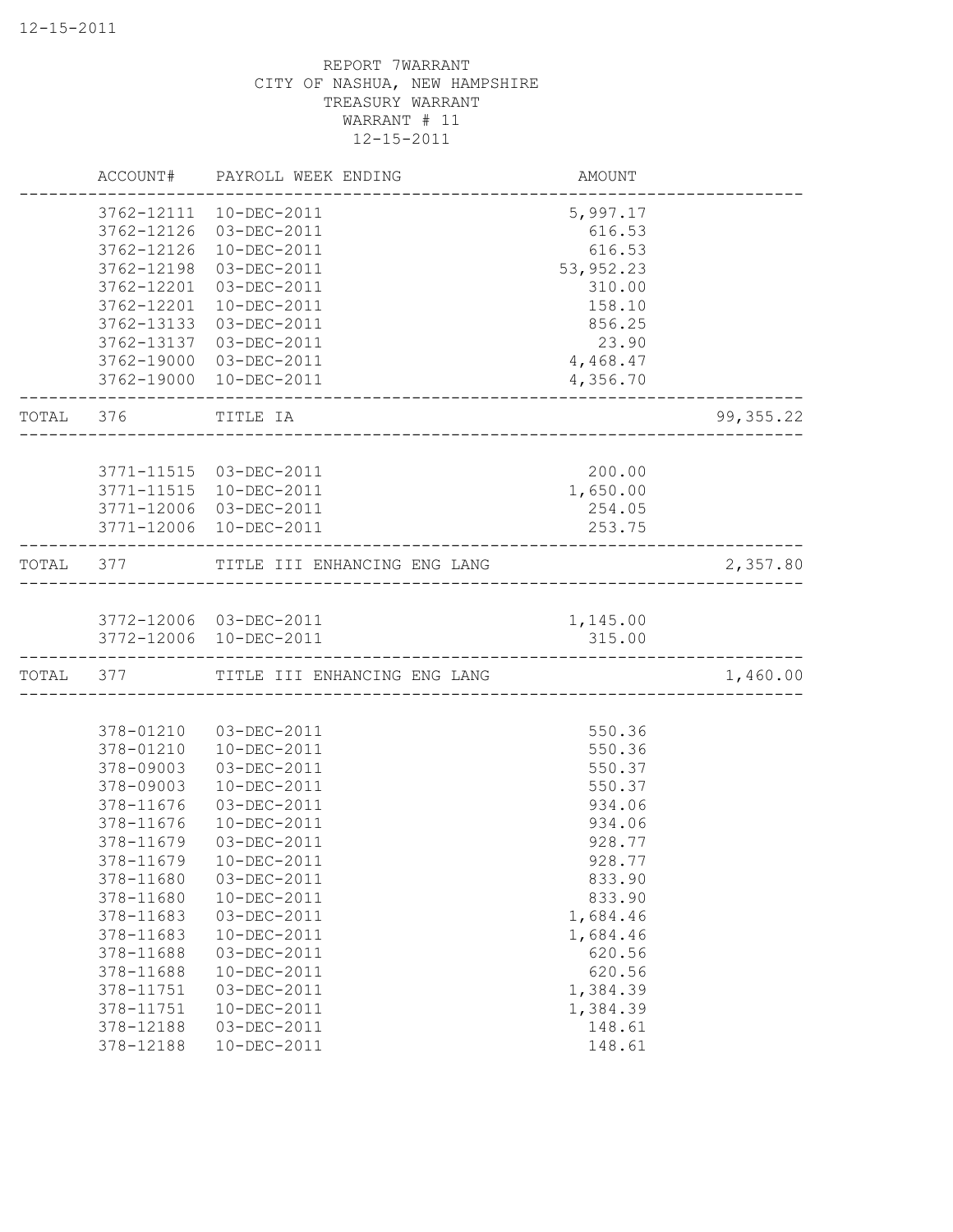|           |     | ACCOUNT# PAYROLL WEEK ENDING                                               | <b>AMOUNT</b>                      |             |
|-----------|-----|----------------------------------------------------------------------------|------------------------------------|-------------|
| TOTAL     | 378 | TRANSPORTATION                                                             | ---------------------------------- | 15,270.96   |
|           |     | 3937-12201 03-DEC-2011<br>3937-19000 03-DEC-2011                           | 124.00<br>846.77                   |             |
| TOTAL     | 393 | DAY CARE                                                                   |                                    | 970.77      |
|           |     | 3940-11726 03-DEC-2011                                                     | $-8,080.62$                        |             |
| TOTAL     | 394 | ARRA IDEA SPEC ED                                                          |                                    | $-8,080.62$ |
|           |     | 3951-11726 03-DEC-2011                                                     | $-2,578.63$                        |             |
| TOTAL 395 |     | IDEA SPEDIAL ED                                                            |                                    | $-2,578.63$ |
|           |     | 3952-11726 03-DEC-2011<br>3952-12201 03-DEC-2011<br>3952-12201 10-DEC-2011 | 72,265.38<br>248.00<br>167.40      |             |
| TOTAL     | 395 | IDEA B SPECIAL EDUCATION                                                   |                                    | 72,680.78   |
|           |     | 3962-11726 03-DEC-2011                                                     | 1,702.98                           |             |
| TOTAL     | 396 | IDEA PRESCHOOL                                                             |                                    | 1,702.98    |
|           |     | 3977-12111 03-DEC-2011<br>3977-12111 10-DEC-2011                           | 1,709.54<br>2,163.56               |             |
| TOTAL     | 397 | SPECIAL ED LOCAL                                                           |                                    | 3,873.10    |
|           |     |                                                                            |                                    |             |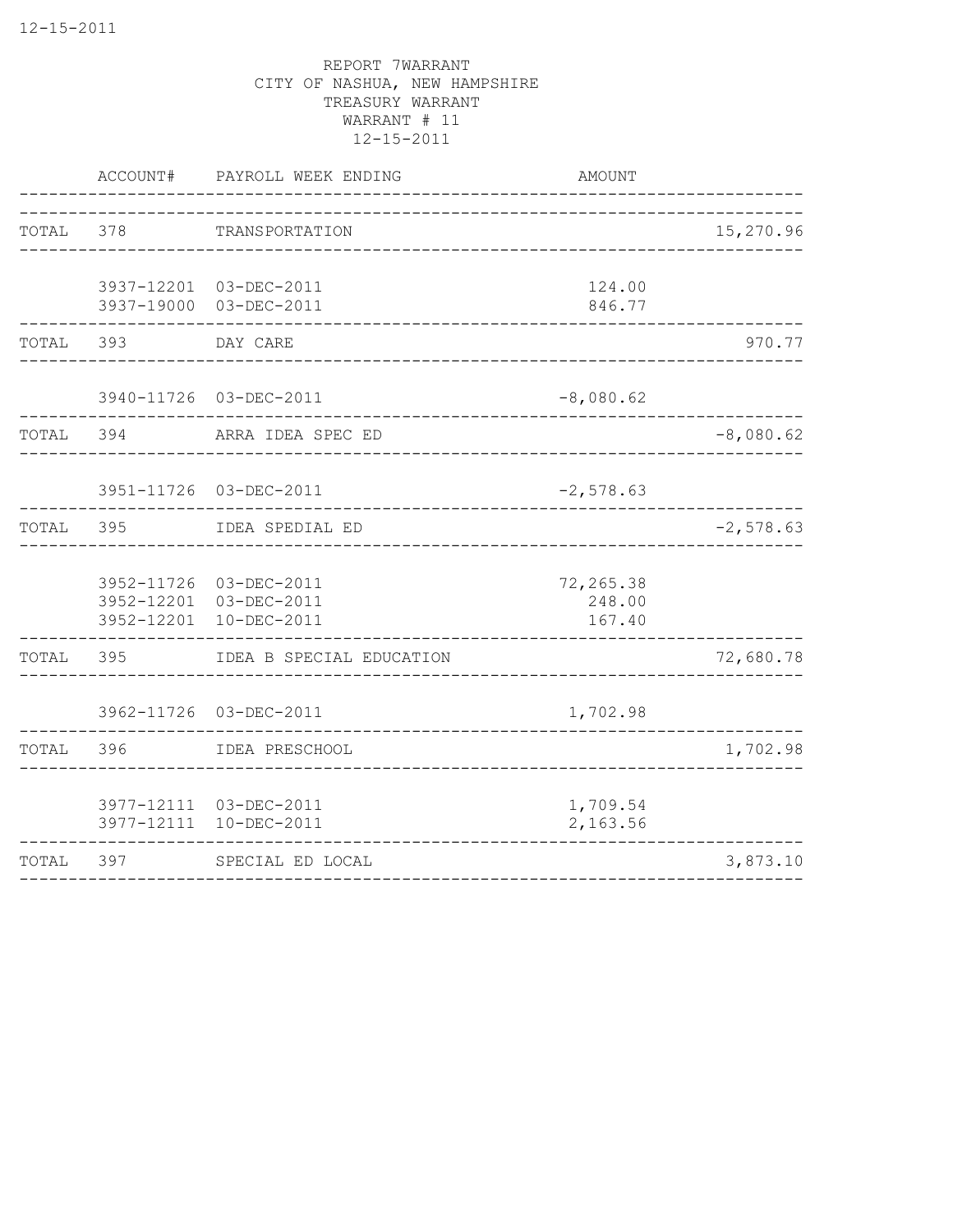|       | ACCOUNT#      | PAYROLL WEEK ENDING    | AMOUNT                      |           |
|-------|---------------|------------------------|-----------------------------|-----------|
|       | 501-11033     | 03-DEC-2011            | 852.14                      |           |
|       | 501-11033     | 10-DEC-2011            | 852.14                      |           |
|       | $501 - 11445$ | 03-DEC-2011            | 437.43                      |           |
|       | 501-11445     | 10-DEC-2011            | 437.44                      |           |
|       | $501 - 11463$ | 03-DEC-2011            | 802.30                      |           |
|       | $501 - 11463$ | 10-DEC-2011            | 802.30                      |           |
|       | 501-11470     | 03-DEC-2011            | 877.27                      |           |
|       | $501 - 11470$ | 10-DEC-2011            | 877.27                      |           |
|       | 501-11471     | 03-DEC-2011            | 2,033.79                    |           |
|       | 501-11471     | 10-DEC-2011            | 2,033.79                    |           |
|       |               | 501-11611  03-DEC-2011 | 549.53                      |           |
|       | 501-11611     | 10-DEC-2011            | 549.53                      |           |
| TOTAL | 501           | MAYOR'S OFFICE         | ___________________________ | 11,104.93 |
|       |               |                        |                             |           |
|       | 502-11195     | 03-DEC-2011            | 2,059.24                    |           |
|       |               | 502-11195  10-DEC-2011 | 2,059.24                    |           |
|       | 502-11219     | 03-DEC-2011            | 3,711.27                    |           |
|       |               | 502-11219  10-DEC-2011 | 3,711.28                    |           |
|       |               | 502-11518  03-DEC-2011 | 1,776.35                    |           |
|       |               | 502-11518  10-DEC-2011 | 1,776.36                    |           |
| TOTAL | 502           | LEGAL DEPARTMENT       |                             | 15,093.74 |
|       |               |                        |                             |           |
|       |               | 503-11071  03-DEC-2011 | 1,293.15                    |           |
|       |               | 503-11071  10-DEC-2011 | 1,293.14                    |           |
|       | 503-12092     | 03-DEC-2011            | 522.45                      |           |
|       | 503-12092     | 10-DEC-2011            | 348.30                      |           |
|       | 503-18005     | 03-DEC-2011            | 16,250.00                   |           |
| TOTAL | 503           | BOARD OF ALDERMEN      |                             | 19,707.04 |
|       |               |                        |                             |           |
|       | 511-11247     | 03-DEC-2011            | 670.28                      |           |
|       | 511-11247     | 10-DEC-2011            | 670.28                      |           |
|       | 511-11248     | 03-DEC-2011            | 1,442.84                    |           |
|       | 511-11248     | 10-DEC-2011            | 1,442.84                    |           |
| TOTAL | 511           | CITI-STAT              |                             | 4,226.24  |
|       |               |                        |                             |           |
|       | 512-11005     | 03-DEC-2011            | 863.56                      |           |
|       | 512-11005     | 10-DEC-2011            | 863.55                      |           |
|       | 512-11050     | 03-DEC-2011            | 742.06                      |           |
|       | 512-11050     | 10-DEC-2011            | 742.06                      |           |
|       | 512-11064     | 03-DEC-2011            | 1,017.56                    |           |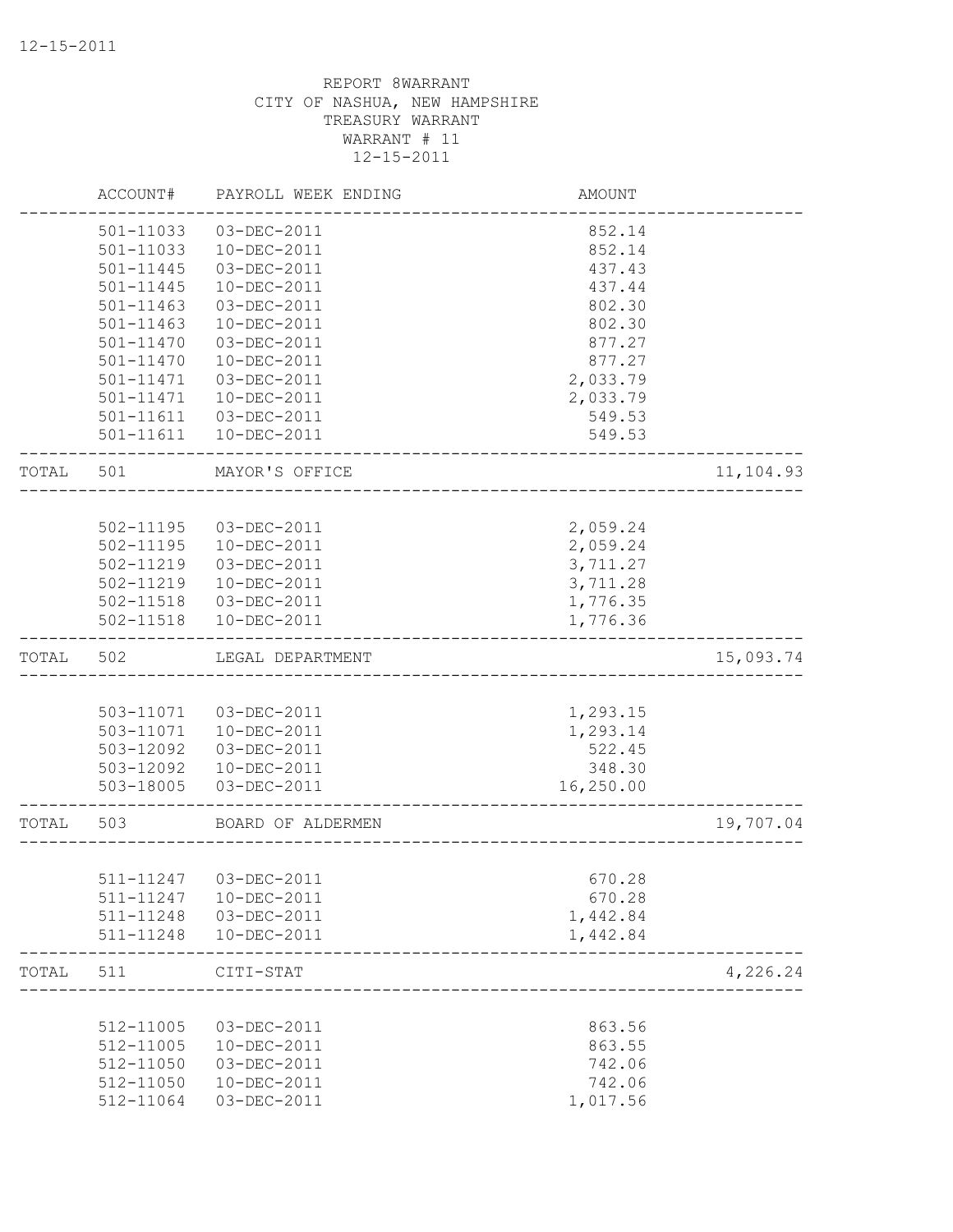|       | ACCOUNT#  | PAYROLL WEEK ENDING | AMOUNT   |           |
|-------|-----------|---------------------|----------|-----------|
|       | 512-11064 | 10-DEC-2011         | 1,017.55 |           |
|       | 512-11073 | 03-DEC-2011         | 1,627.83 |           |
|       | 512-11073 | 10-DEC-2011         | 1,627.84 |           |
|       | 512-11134 | 03-DEC-2011         | 796.65   |           |
|       | 512-11134 | 10-DEC-2011         | 796.65   |           |
|       | 512-11165 | 03-DEC-2011         | 1,614.42 |           |
|       | 512-11165 | 10-DEC-2011         | 1,605.05 |           |
|       | 512-11167 | 03-DEC-2011         | 580.90   |           |
|       | 512-11167 | 10-DEC-2011         | 580.90   |           |
|       | 512-11173 | 03-DEC-2011         | 1,453.63 |           |
|       | 512-11173 | 10-DEC-2011         | 1,453.64 |           |
|       | 512-11177 | 03-DEC-2011         | 1,895.14 |           |
|       | 512-11177 | 10-DEC-2011         | 1,895.14 |           |
|       | 512-11222 | 03-DEC-2011         | 1,020.07 |           |
|       | 512-11222 | 10-DEC-2011         | 1,020.07 |           |
|       | 512-11224 | 03-DEC-2011         | 1,005.33 |           |
|       | 512-11224 | 10-DEC-2011         | 1,005.33 |           |
|       | 512-11265 | 03-DEC-2011         | 888.18   |           |
|       | 512-11265 | 10-DEC-2011         | 888.18   |           |
|       | 512-11431 | 03-DEC-2011         | 1,944.54 |           |
|       | 512-11431 | 10-DEC-2011         | 1,944.54 |           |
|       | 512-11531 | 03-DEC-2011         | 1,693.74 |           |
|       | 512-11531 | 10-DEC-2011         | 1,693.75 |           |
|       | 512-11673 | 03-DEC-2011         | 1,062.20 |           |
|       | 512-11673 | 10-DEC-2011         | 1,062.19 |           |
|       | 512-11684 | 03-DEC-2011         | 877.27   |           |
|       | 512-11684 | 10-DEC-2011         | 877.27   |           |
|       |           |                     |          |           |
|       | 512-11714 | 03-DEC-2011         | 962.06   |           |
|       | 512-11714 | 10-DEC-2011         | 962.06   |           |
|       | 512-11740 | 03-DEC-2011         | 1,678.69 |           |
|       | 512-11740 | 10-DEC-2011         | 1,678.70 |           |
|       | 512-12033 | 03-DEC-2011         | 619.06   |           |
|       | 512-12033 | 10-DEC-2011         | 619.06   |           |
|       | 512-12056 | 03-DEC-2011         | 370.33   |           |
|       | 512-12056 | 10-DEC-2011         | 363.06   |           |
|       | 512-12749 | 03-DEC-2011         | 672.54   |           |
|       | 512-12749 | 10-DEC-2011         | 622.72   |           |
|       | 512-13004 | 03-DEC-2011         | 124.51   |           |
| TOTAL | 512       | FINANCIAL SERVICES  |          | 46,829.58 |
|       |           |                     |          |           |
|       | 513-11117 | 03-DEC-2011         | 1,626.12 |           |
|       | 513-11117 | 10-DEC-2011         | 1,626.12 |           |
|       | 513-11171 | 03-DEC-2011         | 1,286.34 |           |
|       | 513-11171 | 10-DEC-2011         | 2,056.01 |           |
|       | 513-11213 | 03-DEC-2011         | 1,299.58 |           |
|       | 513-11213 | 10-DEC-2011         | 1,299.58 |           |
|       |           |                     |          |           |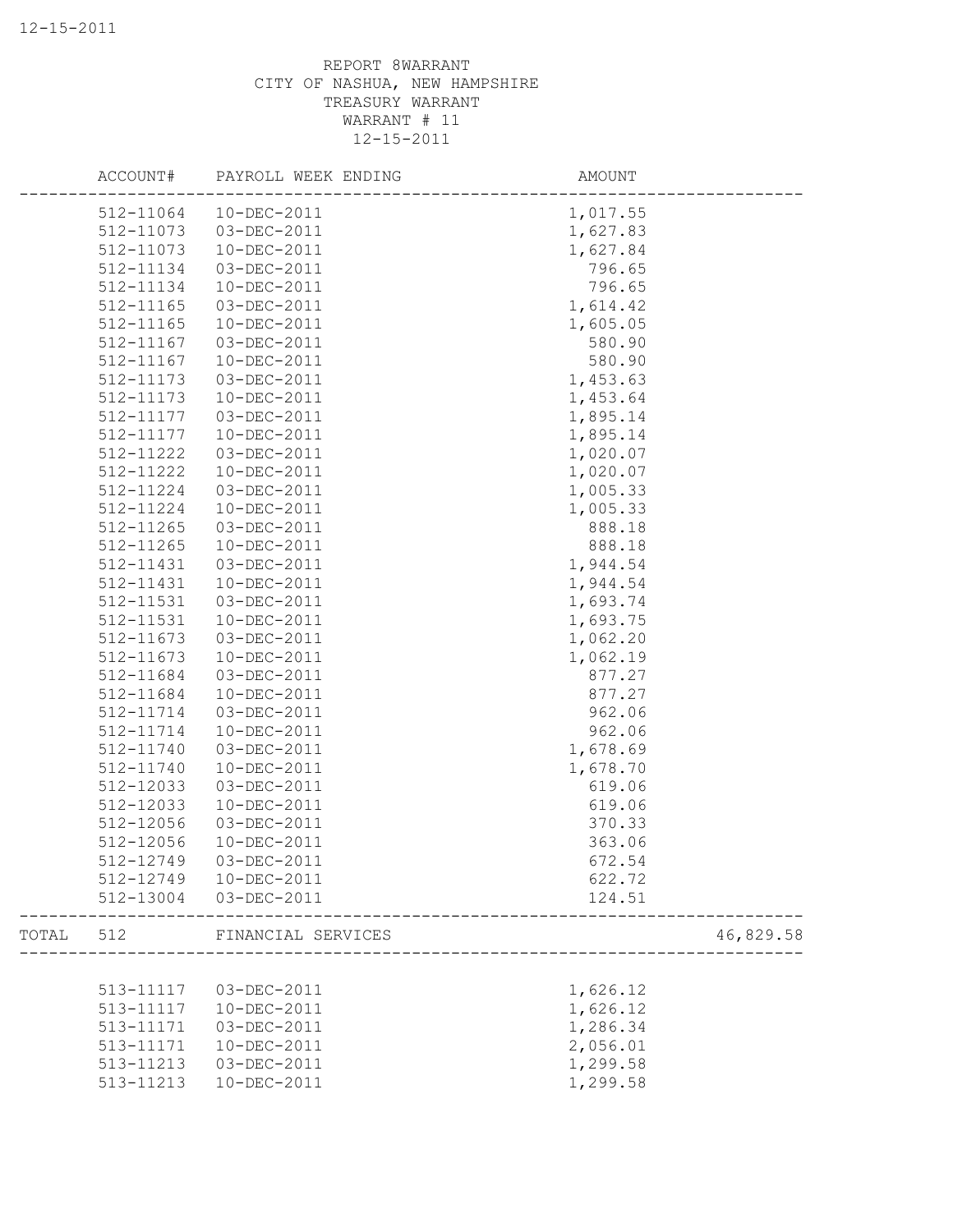|       | ACCOUNT#               | PAYROLL WEEK ENDING         | AMOUNT                 |           |
|-------|------------------------|-----------------------------|------------------------|-----------|
|       | 513-11223              | 03-DEC-2011                 | 774.95                 |           |
|       | 513-11223              | 10-DEC-2011                 | 774.94                 |           |
|       | 513-12085              | 03-DEC-2011                 | 200.00                 |           |
|       | 513-12085              | 10-DEC-2011                 | 250.00                 |           |
|       | 513-12132              | 03-DEC-2011                 | 140.00                 |           |
|       | 513-13004              | 10-DEC-2011                 | $-145.30$              |           |
|       | 513-13016              | 10-DEC-2011                 | 145.30                 |           |
| TOTAL | 513                    | CITY CLERK'S OFFICE         |                        | 11,333.64 |
|       |                        |                             |                        |           |
|       | 515-11185              | 03-DEC-2011                 | 1,026.81               |           |
|       | 515-11185              | 10-DEC-2011                 | 1,026.81               |           |
|       | 515-11350              | 03-DEC-2011                 | 962.06                 |           |
|       | 515-11350              | 10-DEC-2011                 | 962.06                 |           |
|       | 515-11447              | 03-DEC-2011                 | 1,458.37               |           |
|       | 515-11447              | 10-DEC-2011                 | 1,458.37               |           |
|       | 515-12028              | 03-DEC-2011                 | 612.71                 |           |
|       | 515-12028              | 10-DEC-2011                 | 612.71                 |           |
| TOTAL | 515                    | HUMAN RESOURCES             |                        | 8,119.90  |
|       |                        |                             |                        |           |
|       | 516-11147              | 03-DEC-2011                 | 637.19                 |           |
|       | 516-11147              | 10-DEC-2011                 | 637.19                 |           |
|       | 516-11148              | 03-DEC-2011                 | 985.60                 |           |
|       | 516-11148              | 10-DEC-2011                 | 985.60                 |           |
|       | 516-11459              | 03-DEC-2011                 | 1,293.15               |           |
|       | 516-11459              | 10-DEC-2011                 | 1,293.15               |           |
|       | 516-11573              | 03-DEC-2011                 | 939.12                 |           |
|       | 516-11573              | 10-DEC-2011                 | 939.12                 |           |
|       | 516-13004              | 10-DEC-2011                 | 47.79                  |           |
| TOTAL | 516                    | PURCHASING DEPARTMENT       | ---------------------- | 7,757.91  |
|       |                        |                             |                        |           |
|       | 517-11198              | 03-DEC-2011                 | 1,127.96               |           |
|       | 517-11198              | 10-DEC-2011                 | 1,127.96               |           |
|       | 517-11266              | 03-DEC-2011                 | 641.15                 |           |
|       | 517-11266              | 10-DEC-2011                 | 641.15                 |           |
|       | 517-11420              | 03-DEC-2011                 | 747.87                 |           |
|       | 517-11420              | 10-DEC-2011                 | 747.87                 |           |
|       | 517-13020<br>517-13020 | 03-DEC-2011<br>10-DEC-2011  | 140.23<br>41.85        |           |
| TOTAL | 517                    | BUILDING MAINT - CITY ADMIN |                        | 5,216.04  |
|       |                        |                             |                        |           |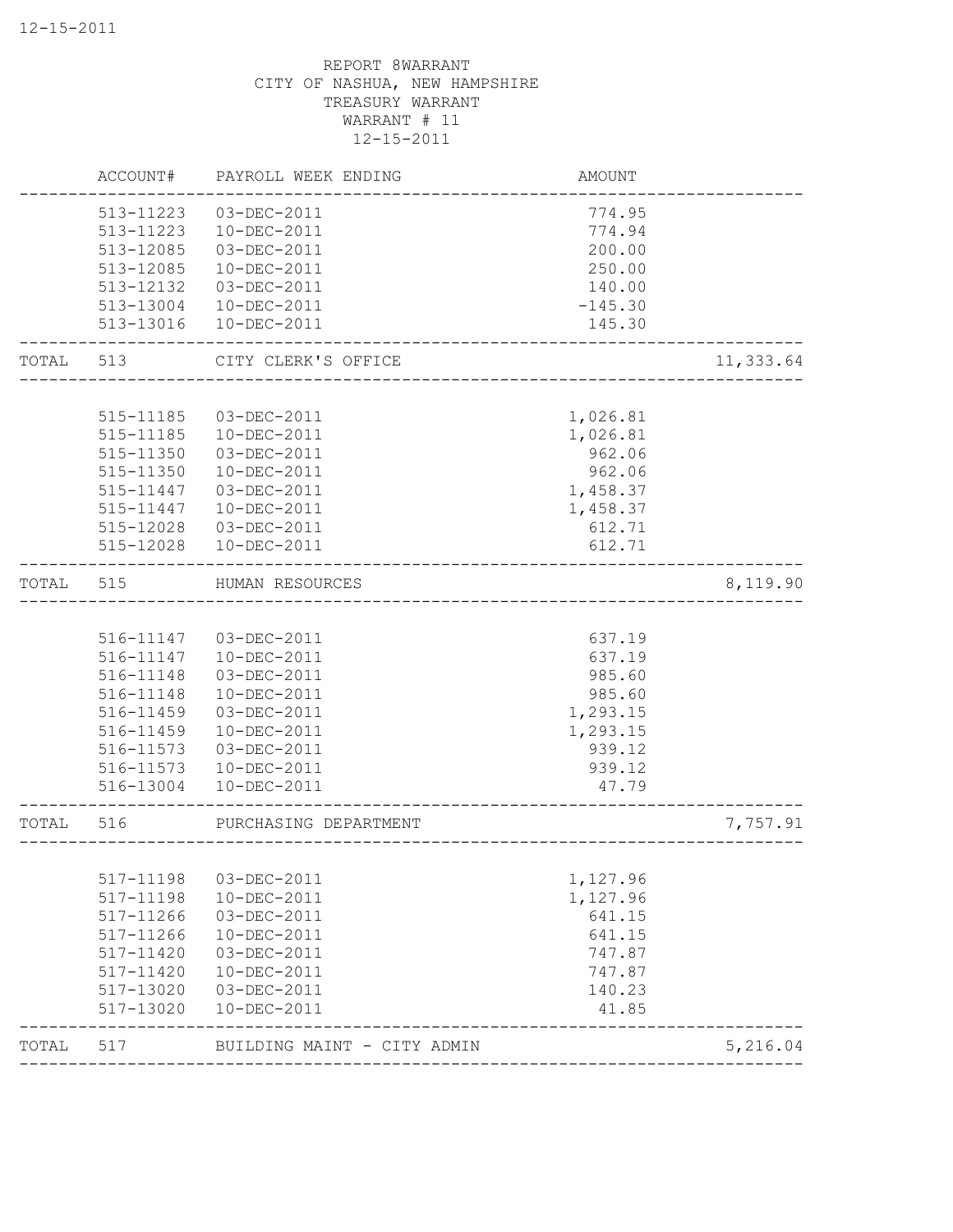|           |           | ACCOUNT# PAYROLL WEEK ENDING | AMOUNT   |           |
|-----------|-----------|------------------------------|----------|-----------|
|           | 519-11014 | 03-DEC-2011                  | 1,122.77 |           |
|           | 519-11014 | 10-DEC-2011                  | 1,122.77 |           |
|           | 519-11016 | 03-DEC-2011                  | 985.60   |           |
|           | 519-11016 | 10-DEC-2011                  | 985.60   |           |
|           | 519-11017 | 03-DEC-2011                  | 824.00   |           |
|           | 519-11017 | 10-DEC-2011                  | 824.00   |           |
|           | 519-11115 | 03-DEC-2011                  | 1,996.63 |           |
|           | 519-11115 | 10-DEC-2011                  | 1,996.63 |           |
|           | 519-11146 | 03-DEC-2011                  | 858.42   |           |
|           | 519-11146 | 10-DEC-2011                  | 858.42   |           |
|           | 519-11153 | 03-DEC-2011                  | 620.56   |           |
|           | 519-11153 | 10-DEC-2011                  | 620.56   |           |
|           | 519-11154 | 03-DEC-2011                  | 652.12   |           |
|           | 519-11154 | 10-DEC-2011                  | 652.12   |           |
|           | 519-11205 | 03-DEC-2011                  | 815.21   |           |
|           | 519-11205 | 10-DEC-2011                  | 815.21   |           |
|           |           | 519-11241  03-DEC-2011       | 1,367.59 |           |
|           |           | 519-11241  10-DEC-2011       | 1,367.59 |           |
|           |           |                              |          |           |
|           | TOTAL 519 | ASSESSORS                    |          | 18,485.80 |
|           |           |                              |          |           |
|           |           | 520-12077  03-DEC-2011       | 277.03   |           |
|           |           | 520-12077  10-DEC-2011       | 277.03   |           |
| TOTAL 520 |           | HUNT BUILDING                |          | 554.06    |
|           |           |                              |          |           |
|           | 522-11128 | 03-DEC-2011                  | 1,152.83 |           |
|           | 522-11128 | 10-DEC-2011                  | 1,152.82 |           |
|           | 522-11286 | 03-DEC-2011                  | 608.85   |           |
|           | 522-11286 | 10-DEC-2011                  | 608.85   |           |
|           | 522-11429 | 03-DEC-2011                  | 1,873.48 |           |
|           | 522-11429 | 10-DEC-2011                  | 1,873.47 |           |
|           | 522-11496 | 03-DEC-2011                  | 1,537.47 |           |
|           | 522-11496 | 10-DEC-2011                  | 1,537.47 |           |
|           | 522-11641 | 03-DEC-2011                  | 1,409.39 |           |
|           | 522-11641 | 10-DEC-2011                  | 1,409.39 |           |
|           | 522-11652 | 03-DEC-2011                  | 1,496.80 |           |
|           | 522-11652 | 10-DEC-2011                  | 1,496.80 |           |
|           | 522-11721 | 03-DEC-2011                  | 1,556.12 |           |
|           | 522-11721 | 10-DEC-2011                  | 1,556.11 |           |
|           | 522-11724 | 03-DEC-2011                  | 1,377.84 |           |
|           | 522-11724 | 10-DEC-2011                  | 1,377.84 |           |
|           | 522-11729 | 03-DEC-2011                  | 2,231.12 |           |
|           | 522-11729 | 10-DEC-2011                  | 2,231.12 |           |
|           |           |                              |          |           |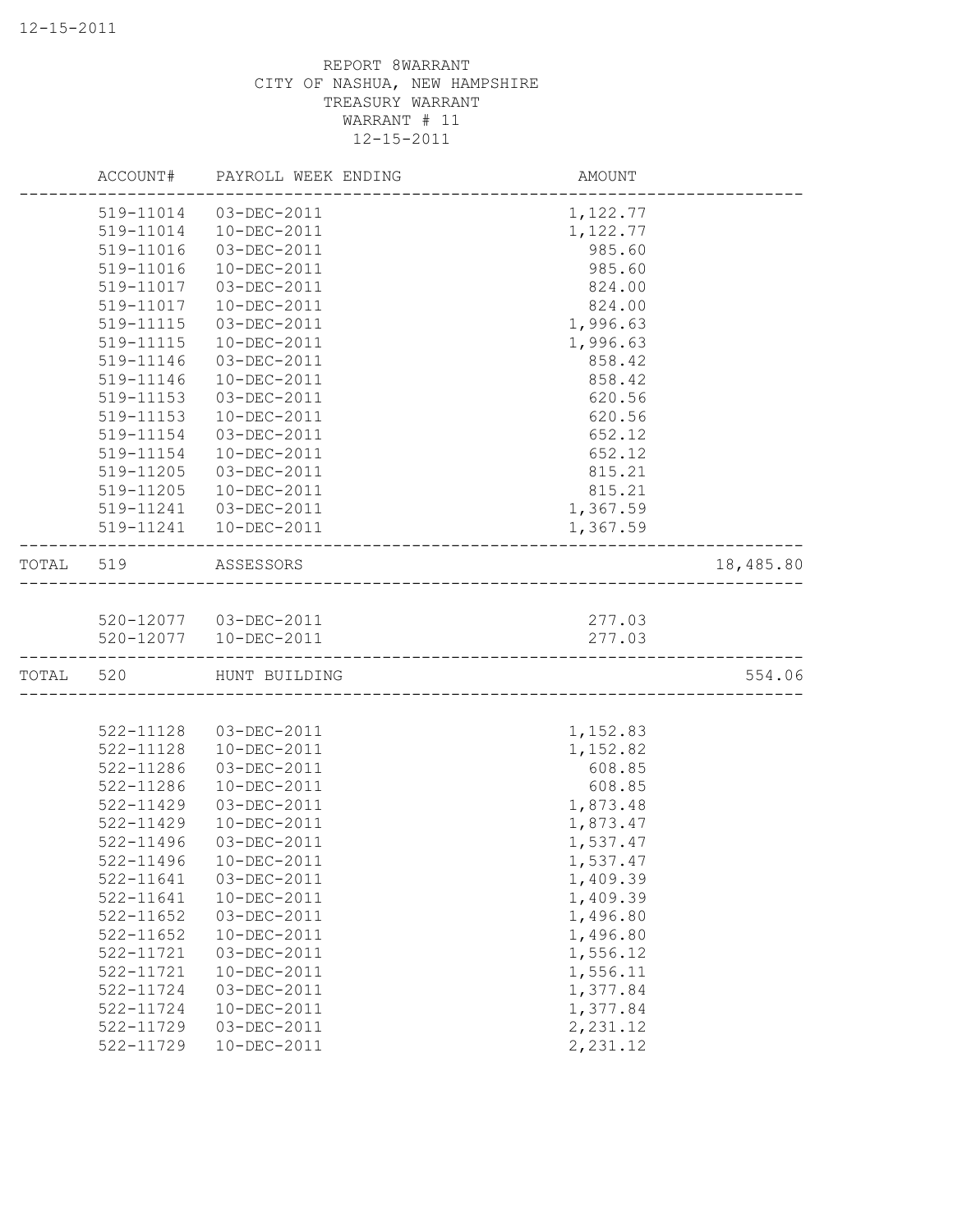|           |                        | ACCOUNT# PAYROLL WEEK ENDING            | AMOUNT                                   |           |
|-----------|------------------------|-----------------------------------------|------------------------------------------|-----------|
|           |                        | TOTAL 522 INFORMATION TECHNOLOGY        | -<br>___________________________________ | 26,487.77 |
|           |                        |                                         |                                          |           |
|           |                        | 523-11332  03-DEC-2011                  | 1,006.33                                 |           |
|           |                        | 523-11332  10-DEC-2011                  | 1,006.33                                 |           |
| TOTAL 523 |                        | GIS<br>-------------------------------- |                                          | 2,012.66  |
|           |                        |                                         |                                          |           |
|           | 531-11065              | 03-DEC-2011                             | 1,149.02                                 |           |
|           | 531-11065              | 10-DEC-2011                             | 1,149.02                                 |           |
|           | 531-11085              | 03-DEC-2011                             | 922.04                                   |           |
|           | 531-11085              | 10-DEC-2011                             | 922.04                                   |           |
|           | 531-11114              | 03-DEC-2011                             | 2,367.05                                 |           |
|           | 531-11114              | 10-DEC-2011                             | 2,367.05                                 |           |
|           | 531-11129              | 03-DEC-2011                             | 1,352.54                                 |           |
|           | 531-11129              | 10-DEC-2011                             | 1,352.54                                 |           |
|           | 531-11164              | 03-DEC-2011                             | 1,178.65                                 |           |
|           | 531-11164              | 10-DEC-2011                             | 1,178.65                                 |           |
|           | 531-11166              | 03-DEC-2011                             | 1,937.99                                 |           |
|           | 531-11166              | 10-DEC-2011                             | 2,408.78                                 |           |
|           | 531-11170              | 03-DEC-2011                             | 1,526.03                                 |           |
|           | 531-11170              | 10-DEC-2011                             | 1,526.04                                 |           |
|           | 531-11201              | 03-DEC-2011                             | 682.42                                   |           |
|           | 531-11201              | $10 - DEC - 2011$                       | 682.42                                   |           |
|           | 531-11203              | 03-DEC-2011                             | 1,349.54                                 |           |
|           | 531-11203              | 10-DEC-2011                             | 1,349.54                                 |           |
|           | 531-11226              | 03-DEC-2011                             | 776.25                                   |           |
|           | 531-11226              | 10-DEC-2011                             | 776.25                                   |           |
|           | 531-11242              | 03-DEC-2011                             | 1,158.79                                 |           |
|           | 531-11242              | 10-DEC-2011                             | 1,158.79                                 |           |
|           | 531-11245              | 03-DEC-2011                             | 643.00                                   |           |
|           | 531-11245              | 10-DEC-2011                             | 643.00                                   |           |
|           | 531-11257              | 03-DEC-2011                             | 4,403.35                                 |           |
|           | 531-11257              | 10-DEC-2011                             |                                          |           |
|           |                        | 03-DEC-2011                             | 4,403.35                                 |           |
|           | 531-11287<br>531-11287 | 10-DEC-2011                             | 846.15                                   |           |
|           |                        |                                         | 846.15                                   |           |
|           | 531-11398              | 03-DEC-2011                             | 646.25                                   |           |
|           | 531-11398              | 10-DEC-2011                             | 646.26                                   |           |
|           | 531-11474              | 03-DEC-2011                             | 740.38                                   |           |
|           | 531-11474              | 10-DEC-2011                             | 740.39                                   |           |
|           | 531-11477              | 03-DEC-2011                             | 735.61                                   |           |
|           | 531-11477              | 10-DEC-2011                             | 735.61                                   |           |
|           | 531-11487              | 03-DEC-2011                             | 1,400.35                                 |           |
|           | 531-11487              | $10 - DEC - 2011$                       | 1,400.35                                 |           |
|           | 531-11495              | 03-DEC-2011                             | 1,037.27                                 |           |
|           | 531-11495              | 10-DEC-2011                             | 1,037.26                                 |           |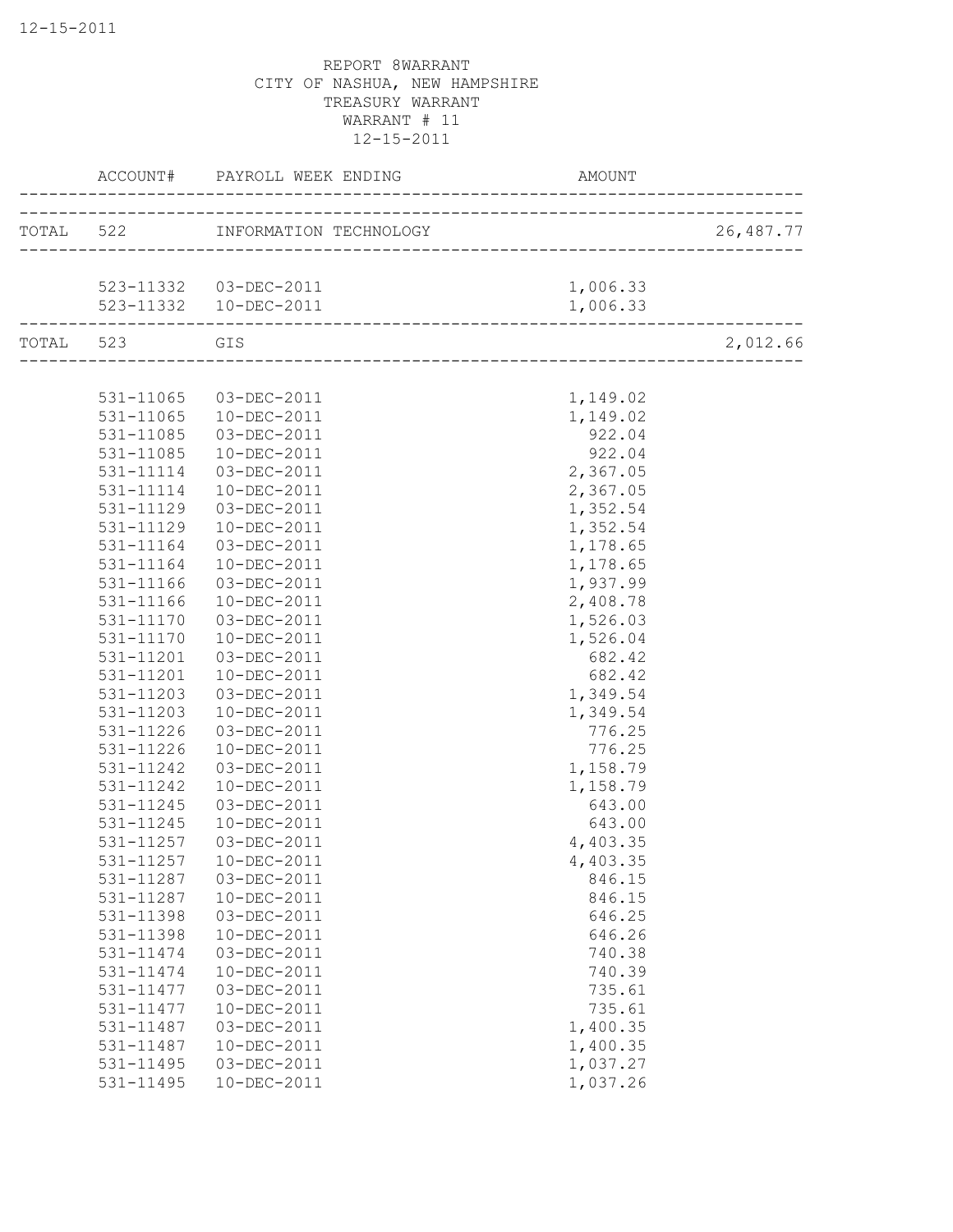| ACCOUNT#  | PAYROLL WEEK ENDING | AMOUNT      |
|-----------|---------------------|-------------|
| 531-11498 | 03-DEC-2011         | 882.57      |
| 531-11498 | 10-DEC-2011         | 882.57      |
| 531-11516 | 03-DEC-2011         | 884.57      |
| 531-11516 | 10-DEC-2011         | 884.57      |
| 531-11534 | 03-DEC-2011         | 1,496.62    |
| 531-11534 | 10-DEC-2011         | 1,496.62    |
| 531-11535 | 03-DEC-2011         | 13,447.79   |
| 531-11535 | 10-DEC-2011         | 13,447.79   |
| 531-11537 | 03-DEC-2011         | 14,485.33   |
| 531-11537 | 10-DEC-2011         | 14,485.33   |
| 531-11538 | 03-DEC-2011         | 922.04      |
| 531-11538 | 10-DEC-2011         | 922.02      |
| 531-11539 | 03-DEC-2011         | 1,587.09    |
| 531-11539 | $10 - DEC - 2011$   | 1,587.09    |
| 531-11544 | 03-DEC-2011         | 4,289.96    |
| 531-11544 | 10-DEC-2011         | 4,289.97    |
| 531-11549 | 03-DEC-2011         | 8,285.40    |
| 531-11549 | 10-DEC-2011         | 8,285.40    |
| 531-11552 | 03-DEC-2011         | 10,362.00   |
| 531-11552 | 10-DEC-2011         | 10,362.00   |
| 531-11555 | 03-DEC-2011         | 41,940.01   |
| 531-11555 | 10-DEC-2011         | 41, 474.00  |
| 531-11558 | 03-DEC-2011         | 64, 977.61  |
| 531-11558 | 10-DEC-2011         | 64,977.59   |
| 531-11561 | 03-DEC-2011         | 18,440.47   |
| 531-11561 | 10-DEC-2011         | 18,788.25   |
| 531-11567 | 03-DEC-2011         | 34, 187. 10 |
| 531-11567 | 10-DEC-2011         | 34,187.10   |
| 531-11569 | 03-DEC-2011         | 1,214.02    |
| 531-11569 | 10-DEC-2011         | 1,214.02    |
| 531-11618 | 03-DEC-2011         | 2,713.47    |
| 531-11618 | 10-DEC-2011         | 2,713.47    |
| 531-11622 | 03-DEC-2011         | 3,062.09    |
| 531-11622 | 10-DEC-2011         | 3,062.10    |
| 531-11664 | 03-DEC-2011         | 1, 171. 17  |
| 531-11664 | 10-DEC-2011         | 1,171.17    |
| 531-11665 | 03-DEC-2011         | 863.25      |
| 531-11665 | 10-DEC-2011         | 863.25      |
| 531-11719 | 03-DEC-2011         | 949.27      |
| 531-11719 | 10-DEC-2011         | 949.27      |
| 531-11732 | 03-DEC-2011         | 6,658.35    |
| 531-11732 | 10-DEC-2011         | 6,658.35    |
| 531-12020 | 03-DEC-2011         | 984.99      |
| 531-12020 | 10-DEC-2011         | 984.99      |
| 531-12042 | 03-DEC-2011         | 930.43      |
| 531-12042 | 10-DEC-2011         | 1,577.71    |
| 531-12066 | 03-DEC-2011         | 666.40      |
| 531-12066 | 10-DEC-2011         | 666.40      |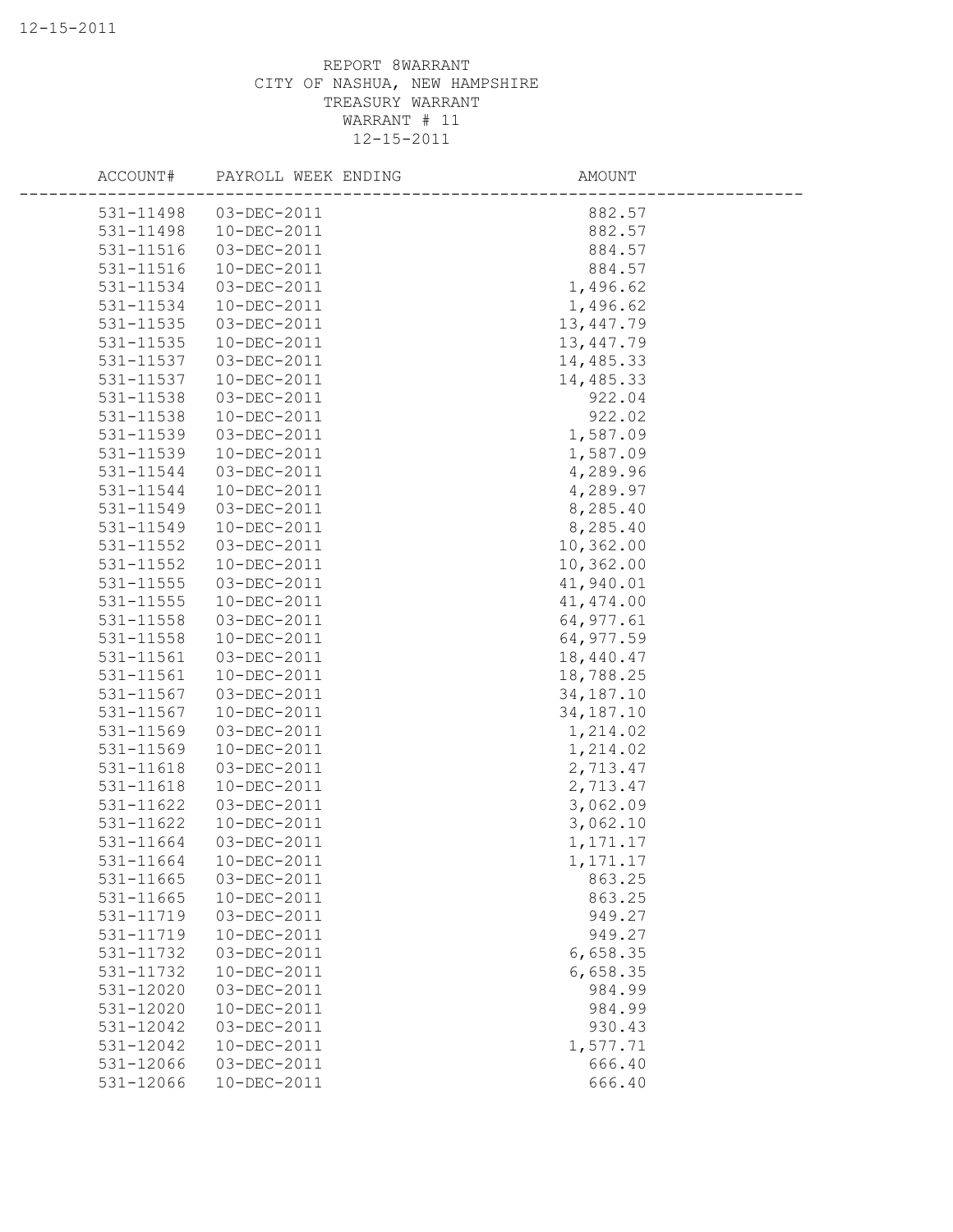|           | ACCOUNT#               | PAYROLL WEEK ENDING              | AMOUNT               |  |
|-----------|------------------------|----------------------------------|----------------------|--|
|           | 531-12068              | 03-DEC-2011                      | 725.99               |  |
|           | 531-12068              | 10-DEC-2011                      | 725.99               |  |
|           | 531-12071              | 03-DEC-2011                      | 266.52               |  |
|           | 531-12071              | 10-DEC-2011                      | 266.52               |  |
|           | 531-12119              | 03-DEC-2011                      | 1,158.52             |  |
|           | 531-12119              | 10-DEC-2011                      | 1,158.52             |  |
|           | 531-13004              | 03-DEC-2011                      | 3,505.59             |  |
|           | 531-13004              | 10-DEC-2011                      | 3,188.98             |  |
|           | 531-13038              | 03-DEC-2011                      | 276.18               |  |
|           | 531-13038              | 10-DEC-2011                      | 590.05               |  |
|           | 531-13040              | 03-DEC-2011                      | 5,548.22             |  |
|           | 531-13040              | 10-DEC-2011                      | 4,206.58             |  |
|           | 531-13044              | 03-DEC-2011                      | 141.74               |  |
|           | 531-13044              | 10-DEC-2011                      | 436.81               |  |
|           | 531-13047              | 03-DEC-2011                      | 7,074.80             |  |
|           | 531-13047              | 10-DEC-2011                      | 3,803.50             |  |
|           | 531-13048              | 03-DEC-2011                      | 4,230.01             |  |
|           | 531-13048              | 10-DEC-2011                      | 8,008.46             |  |
|           | 531-17001              | 10-DEC-2011                      | 100.00               |  |
|           | 531-17003              | 03-DEC-2011                      | 2,650.00             |  |
|           | 531-17003              | 10-DEC-2011                      | 3,000.00             |  |
|           | 531-17006              | 10-DEC-2011                      | 1,250.00             |  |
|           |                        | 531-18051  03-DEC-2011           | 100.00               |  |
| TOTAL 531 |                        | POLICE DEPARTMENT                | 573, 922.18          |  |
|           |                        |                                  |                      |  |
|           |                        |                                  |                      |  |
|           |                        | 03-DEC-2011                      |                      |  |
|           | 532-11024<br>532-11024 | 10-DEC-2011                      | 2,120.50             |  |
|           | 532-11036              | 03-DEC-2011                      | 2,120.49             |  |
|           |                        |                                  | 1,929.25             |  |
|           | 532-11036<br>532-11063 | $10 - DEC - 2011$<br>03-DEC-2011 | 1,929.25<br>1,377.02 |  |
|           | 532-11063              | 10-DEC-2011                      | 1,377.02             |  |
|           | 532-11066              | 03-DEC-2011                      | 1,363.38             |  |
|           | 532-11066              | 10-DEC-2011                      | 1,363.38             |  |
|           | 532-11069              | 03-DEC-2011                      | 2,726.90             |  |
|           | 532-11069              | 10-DEC-2011                      | 2,726.88             |  |
|           | 532-11111              | 03-DEC-2011                      | 2,240.77             |  |
|           | 532-11111              | 10-DEC-2011                      | 2,240.77             |  |
|           | 532-11207              | 03-DEC-2011                      | 6,395.02             |  |
|           | 532-11207              | 10-DEC-2011                      | 6,393.02             |  |
|           | 532-11281              | 03-DEC-2011                      | 1,005.80             |  |
|           | 532-11281              | 10-DEC-2011                      | 1,005.80             |  |
|           | 532-11285              | 03-DEC-2011                      | 8, 414.53            |  |
|           | 532-11285              | 10-DEC-2011                      | 8, 414.54            |  |
|           | 532-11291              | 03-DEC-2011                      | 7,134.94             |  |
|           | 532-11291              | 10-DEC-2011<br>03-DEC-2011       | 7,080.60             |  |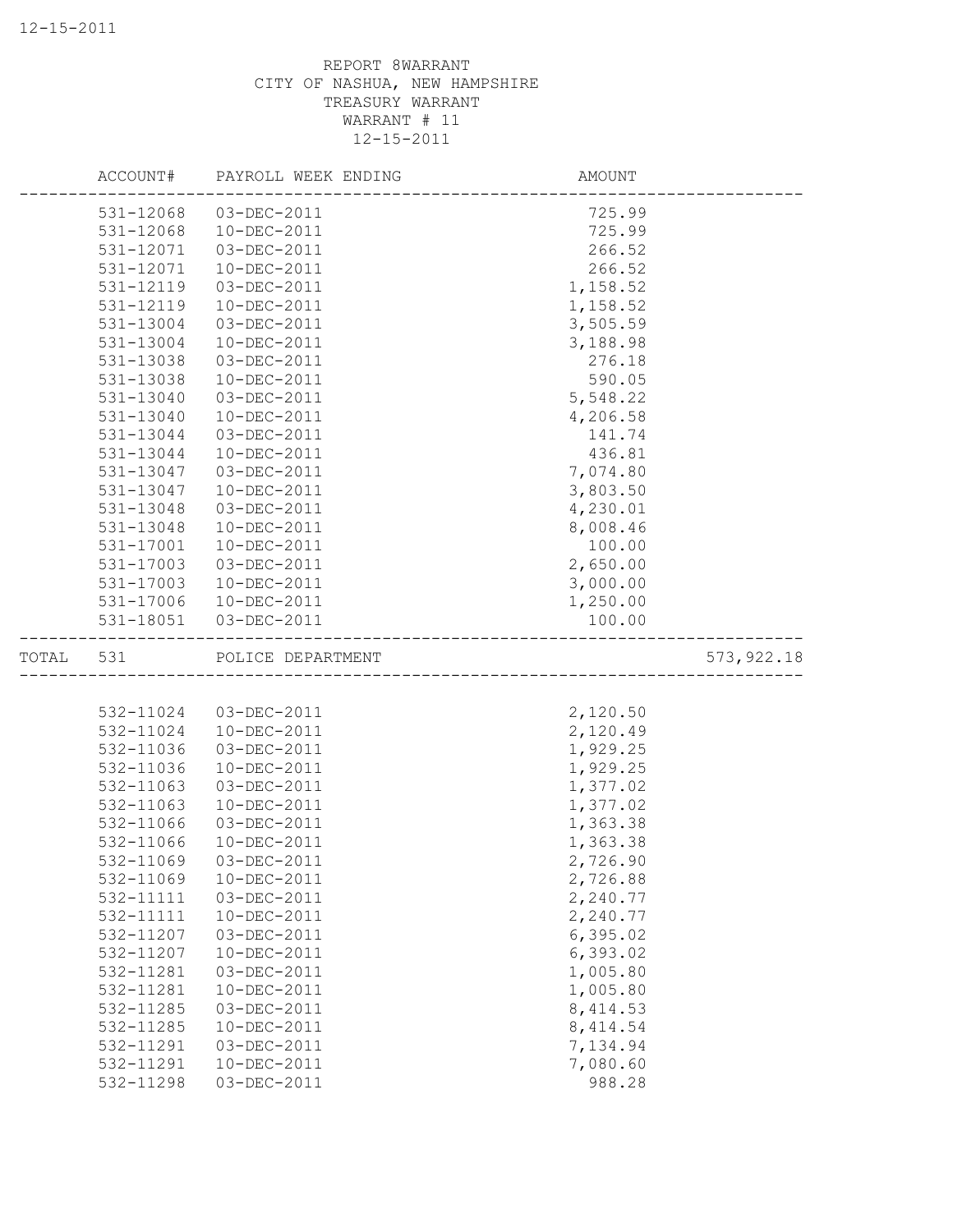|       | ACCOUNT#  | PAYROLL WEEK ENDING  | AMOUNT     |            |
|-------|-----------|----------------------|------------|------------|
|       | 532-11298 | 10-DEC-2011          | 1,104.55   |            |
|       | 532-11300 | 03-DEC-2011          | 37,389.72  |            |
|       | 532-11300 | 10-DEC-2011          | 37,389.70  |            |
|       | 532-11303 | 03-DEC-2011          | 1,252.31   |            |
|       | 532-11303 | 10-DEC-2011          | 1,252.31   |            |
|       | 532-11309 | 03-DEC-2011          | 100,774.44 |            |
|       | 532-11309 | 10-DEC-2011          | 101,934.79 |            |
|       | 532-11660 | 03-DEC-2011          | 1,535.86   |            |
|       | 532-11660 | 10-DEC-2011          | 1,535.86   |            |
|       | 532-11663 | 03-DEC-2011          | 1,535.88   |            |
|       | 532-11663 | 10-DEC-2011          | 1,535.88   |            |
|       | 532-11666 | 03-DEC-2011          | 1,535.86   |            |
|       | 532-11666 | 10-DEC-2011          | 1,535.88   |            |
|       | 532-11668 | 03-DEC-2011          | 1,551.21   |            |
|       | 532-11668 | 10-DEC-2011          | 1,551.20   |            |
|       | 532-12070 | 03-DEC-2011          | 30,909.21  |            |
|       | 532-12070 | 10-DEC-2011          | 27, 297.86 |            |
|       | 532-13003 | 03-DEC-2011          | 398.69     |            |
|       | 532-13003 | 10-DEC-2011          | 400.68     |            |
|       | 532-13004 | 03-DEC-2011          | 1,135.18   |            |
|       | 532-13004 | 10-DEC-2011          | 166.96     |            |
|       | 532-13018 | 03-DEC-2011          | 1,754.66   |            |
|       | 532-13018 | 10-DEC-2011          | 401.44     |            |
|       | 532-13024 | 03-DEC-2011          | 163.70     |            |
|       | 532-13024 | 10-DEC-2011          | 1,323.23   |            |
|       | 532-13050 | 03-DEC-2011          | 9,863.09   |            |
|       | 532-13050 | 10-DEC-2011          | 8,891.83   |            |
|       | 532-17020 | 03-DEC-2011          |            |            |
|       | 532-19231 | 03-DEC-2011          | 1,228.20   |            |
|       | 532-19231 | 10-DEC-2011          | 1,228.20   |            |
|       | 532-19232 | 03-DEC-2011          | 1,861.15   |            |
|       | 532-19232 | 10-DEC-2011          | 1,873.69   |            |
|       | 532-19233 | 03-DEC-2011          | 2,834.22   |            |
|       | 532-19233 | $10 - DEC - 2011$    | 2,846.76   |            |
|       | 532-19234 | 03-DEC-2011          | 1,788.24   |            |
|       |           |                      |            |            |
|       | 532-19234 | $10 - DEC - 2011$    | 1,800.78   |            |
| TOTAL | 532       | FIRE DEPARTMENT      |            | 461,931.36 |
|       |           |                      |            |            |
|       | 535-11436 | 03-DEC-2011          | 1,384.62   |            |
|       | 535-11436 | 10-DEC-2011          | 1,384.61   |            |
|       | 535-11980 | 03-DEC-2011          | 96.15      |            |
|       | 535-11980 | 10-DEC-2011          | 96.15      |            |
| TOTAL | 535       | EMERGENCY MANAGEMENT |            | 2,961.53   |
|       |           |                      |            |            |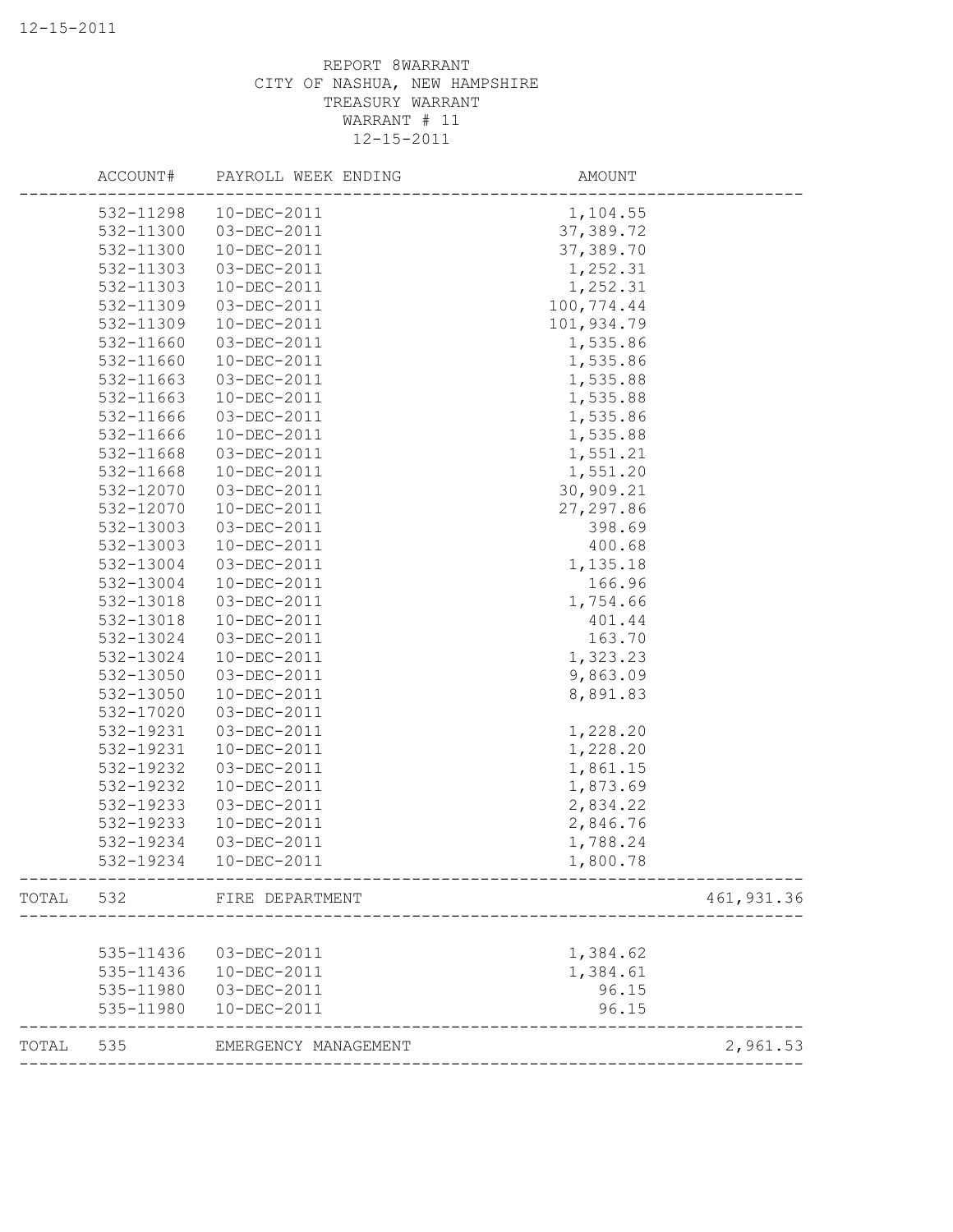|           | 544-11008<br>544-11008 | 03-DEC-2011<br>10-DEC-2011                                 | 770.29<br>770.29      |           |
|-----------|------------------------|------------------------------------------------------------|-----------------------|-----------|
| TOTAL     | 543                    | ENVIRONMENTAL HEALTH DEPT.<br>____________________________ |                       | 11,621.22 |
|           | 543-11605              | 10-DEC-2011                                                | 990.06<br>----------- |           |
|           | 543-11605              | 03-DEC-2011                                                | 990.06                |           |
|           | 543-11604              | 10-DEC-2011                                                | 1,581.50              |           |
|           | 543-11604              | 03-DEC-2011                                                | 1,581.50              |           |
|           | 543-11602              | 10-DEC-2011                                                | 914.39                |           |
|           | 543-11602              | 03-DEC-2011                                                | 914.39                |           |
|           | 543-11438              | $10 - DEC - 2011$                                          | 1,331.51              |           |
|           | 543-11438              | 03-DEC-2011                                                | 1,331.51              |           |
|           | 543-11380              | 543-11380 03-DEC-2011<br>10-DEC-2011                       | 993.15<br>993.15      |           |
|           | 542                    | COMMUNITY HEALTH                                           |                       | 10,335.52 |
| TOTAL     |                        |                                                            |                       |           |
|           | 542-12044              | 10-DEC-2011                                                | 90.90                 |           |
|           |                        | 542-12044 03-DEC-2011                                      | 166.65                |           |
|           | 542-11584              | 10-DEC-2011                                                | 2,934.59              |           |
|           | 542-11584              | 03-DEC-2011                                                | 2,934.59              |           |
|           | 542-11484              | 10-DEC-2011                                                | 156.80                |           |
|           | 542-11426<br>542-11484 | 10-DEC-2011<br>03-DEC-2011                                 | 1,286.72<br>156.80    |           |
|           | 542-11426              | 03-DEC-2011                                                | 1,286.72              |           |
|           | 542-11024              | 10-DEC-2011                                                | 760.01                |           |
|           |                        | 542-11024 03-DEC-2011                                      | 561.74                |           |
|           |                        |                                                            |                       |           |
| TOTAL 541 |                        | COMMUNITY SERVICES DIVISION                                |                       | 4,785.82  |
|           | 541-11346              | 10-DEC-2011                                                | 437.48                |           |
|           | 541-11240<br>541-11346 | 10-DEC-2011<br>03-DEC-2011                                 | 437.48                |           |
|           |                        | 541-11240  03-DEC-2011                                     | 1,558.90<br>1,558.90  |           |
|           | 541-11024              | 10-DEC-2011                                                | 396.53                |           |
|           | 541-11024              | 03-DEC-2011                                                | 396.53                |           |
|           |                        |                                                            |                       |           |
| TOTAL     | 536                    | CITYWIDE COMMUNICATIONS                                    |                       | 5,359.44  |
|           |                        | 536-12137  03-DEC-2011<br>536-12137  10-DEC-2011           | 1,230.12<br>1,230.12  |           |
|           | 536-11200              | 10-DEC-2011                                                | 1,449.60              |           |
|           |                        | 536-11200 03-DEC-2011                                      | 1,449.60              |           |
|           | ACCOUNT#               | PAYROLL WEEK ENDING                                        | AMOUNT                |           |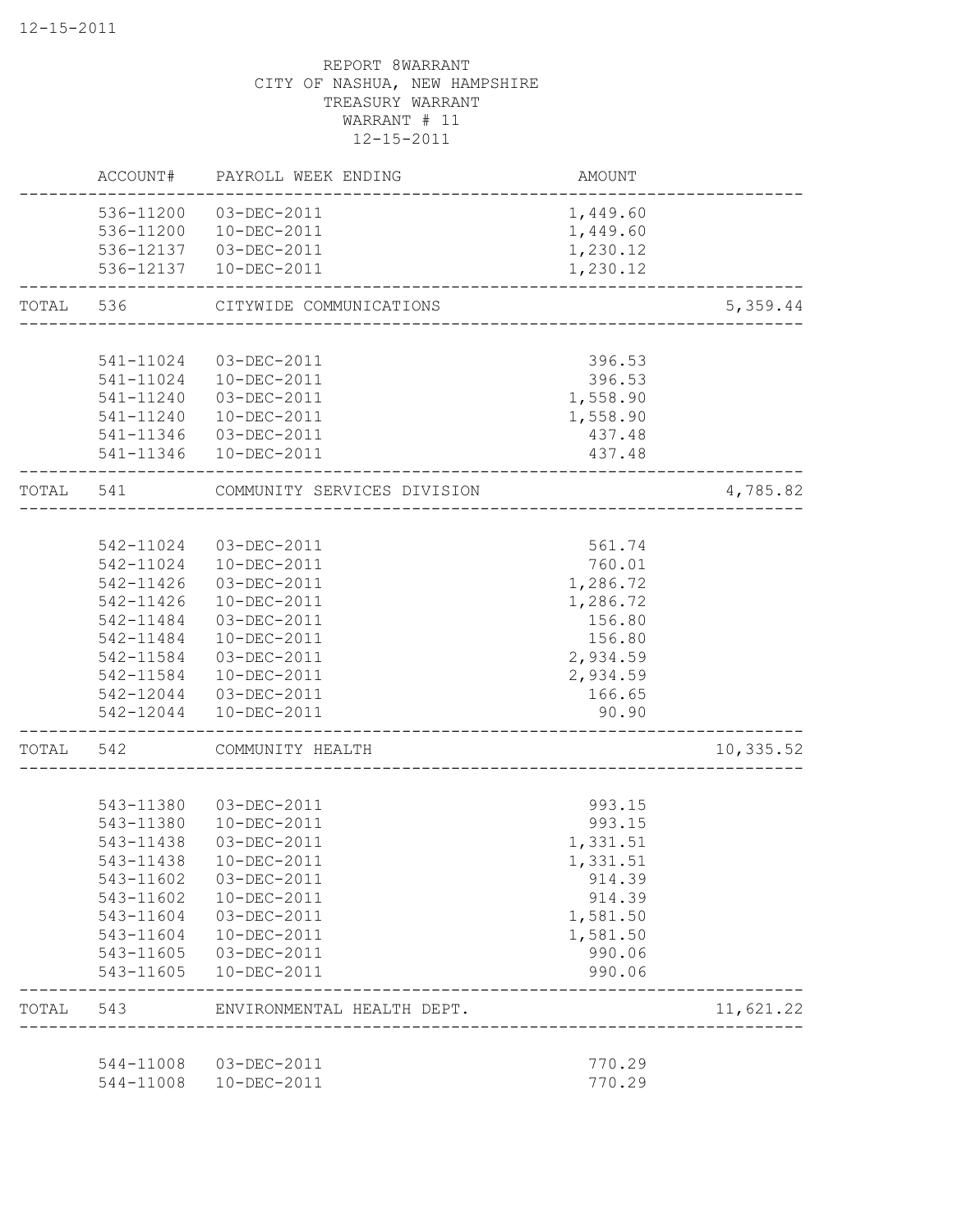| 544-11099<br>03-DEC-2011<br>2, 171.97<br>10-DEC-2011<br>2,171.96<br>544-11099<br>03-DEC-2011<br>881.65<br>544-11112<br>10-DEC-2011<br>881.66<br>544-11112<br>03-DEC-2011<br>862.73<br>544-11367<br>862.73<br>544-11367<br>10-DEC-2011<br>1,334.82<br>03-DEC-2011<br>544-11777<br>544-11777<br>10-DEC-2011<br>1,334.81<br>12,042.91<br>TOTAL 544<br>WELFARE ADMINISTRATION<br>551-11024<br>03-DEC-2011<br>639.71<br>639.71<br>551-11024<br>10-DEC-2011<br>920.69<br>551-11057<br>03-DEC-2011<br>920.69<br>551-11057<br>$10 - DEC - 2011$<br>551-11094<br>03-DEC-2011<br>313.78<br>551-11094<br>10-DEC-2011<br>313.78<br>551-11097<br>03-DEC-2011<br>1,101.98<br>551-11097<br>10-DEC-2011<br>1,101.98<br>551-11211<br>03-DEC-2011<br>635.27<br>635.27<br>551-11211<br>10-DEC-2011<br>1,359.29<br>551-11249<br>03-DEC-2011<br>551-11249<br>10-DEC-2011<br>1,359.29<br>$551 - 11268$<br>650.13<br>03-DEC-2011<br>551-11268<br>10-DEC-2011<br>650.13<br>551-11273<br>03-DEC-2011<br>1,735.80<br>551-11273<br>10-DEC-2011<br>1,735.80<br>551-11435<br>03-DEC-2011<br>941.42<br>551-11435<br>10-DEC-2011<br>941.42<br>551-11462<br>03-DEC-2011<br>1,059.21<br>551-11462<br>10-DEC-2011<br>1,059.21<br>551-11620<br>03-DEC-2011<br>1,190.53<br>551-11620<br>10-DEC-2011<br>1,190.53<br>551-11638<br>03-DEC-2011<br>1,218.12<br>$10 - DEC - 2011$<br>551-11638<br>1,218.12<br>551-13004<br>10-DEC-2011<br>192.92 |
|---------------------------------------------------------------------------------------------------------------------------------------------------------------------------------------------------------------------------------------------------------------------------------------------------------------------------------------------------------------------------------------------------------------------------------------------------------------------------------------------------------------------------------------------------------------------------------------------------------------------------------------------------------------------------------------------------------------------------------------------------------------------------------------------------------------------------------------------------------------------------------------------------------------------------------------------------------------------------------------------------------------------------------------------------------------------------------------------------------------------------------------------------------------------------------------------------------------------------------------------------------------------------------------------------------------------------------------------------------------------------------------------------------|
|                                                                                                                                                                                                                                                                                                                                                                                                                                                                                                                                                                                                                                                                                                                                                                                                                                                                                                                                                                                                                                                                                                                                                                                                                                                                                                                                                                                                         |
|                                                                                                                                                                                                                                                                                                                                                                                                                                                                                                                                                                                                                                                                                                                                                                                                                                                                                                                                                                                                                                                                                                                                                                                                                                                                                                                                                                                                         |
|                                                                                                                                                                                                                                                                                                                                                                                                                                                                                                                                                                                                                                                                                                                                                                                                                                                                                                                                                                                                                                                                                                                                                                                                                                                                                                                                                                                                         |
|                                                                                                                                                                                                                                                                                                                                                                                                                                                                                                                                                                                                                                                                                                                                                                                                                                                                                                                                                                                                                                                                                                                                                                                                                                                                                                                                                                                                         |
|                                                                                                                                                                                                                                                                                                                                                                                                                                                                                                                                                                                                                                                                                                                                                                                                                                                                                                                                                                                                                                                                                                                                                                                                                                                                                                                                                                                                         |
|                                                                                                                                                                                                                                                                                                                                                                                                                                                                                                                                                                                                                                                                                                                                                                                                                                                                                                                                                                                                                                                                                                                                                                                                                                                                                                                                                                                                         |
|                                                                                                                                                                                                                                                                                                                                                                                                                                                                                                                                                                                                                                                                                                                                                                                                                                                                                                                                                                                                                                                                                                                                                                                                                                                                                                                                                                                                         |
|                                                                                                                                                                                                                                                                                                                                                                                                                                                                                                                                                                                                                                                                                                                                                                                                                                                                                                                                                                                                                                                                                                                                                                                                                                                                                                                                                                                                         |
|                                                                                                                                                                                                                                                                                                                                                                                                                                                                                                                                                                                                                                                                                                                                                                                                                                                                                                                                                                                                                                                                                                                                                                                                                                                                                                                                                                                                         |
|                                                                                                                                                                                                                                                                                                                                                                                                                                                                                                                                                                                                                                                                                                                                                                                                                                                                                                                                                                                                                                                                                                                                                                                                                                                                                                                                                                                                         |
|                                                                                                                                                                                                                                                                                                                                                                                                                                                                                                                                                                                                                                                                                                                                                                                                                                                                                                                                                                                                                                                                                                                                                                                                                                                                                                                                                                                                         |
|                                                                                                                                                                                                                                                                                                                                                                                                                                                                                                                                                                                                                                                                                                                                                                                                                                                                                                                                                                                                                                                                                                                                                                                                                                                                                                                                                                                                         |
|                                                                                                                                                                                                                                                                                                                                                                                                                                                                                                                                                                                                                                                                                                                                                                                                                                                                                                                                                                                                                                                                                                                                                                                                                                                                                                                                                                                                         |
|                                                                                                                                                                                                                                                                                                                                                                                                                                                                                                                                                                                                                                                                                                                                                                                                                                                                                                                                                                                                                                                                                                                                                                                                                                                                                                                                                                                                         |
|                                                                                                                                                                                                                                                                                                                                                                                                                                                                                                                                                                                                                                                                                                                                                                                                                                                                                                                                                                                                                                                                                                                                                                                                                                                                                                                                                                                                         |
|                                                                                                                                                                                                                                                                                                                                                                                                                                                                                                                                                                                                                                                                                                                                                                                                                                                                                                                                                                                                                                                                                                                                                                                                                                                                                                                                                                                                         |
|                                                                                                                                                                                                                                                                                                                                                                                                                                                                                                                                                                                                                                                                                                                                                                                                                                                                                                                                                                                                                                                                                                                                                                                                                                                                                                                                                                                                         |
|                                                                                                                                                                                                                                                                                                                                                                                                                                                                                                                                                                                                                                                                                                                                                                                                                                                                                                                                                                                                                                                                                                                                                                                                                                                                                                                                                                                                         |
|                                                                                                                                                                                                                                                                                                                                                                                                                                                                                                                                                                                                                                                                                                                                                                                                                                                                                                                                                                                                                                                                                                                                                                                                                                                                                                                                                                                                         |
|                                                                                                                                                                                                                                                                                                                                                                                                                                                                                                                                                                                                                                                                                                                                                                                                                                                                                                                                                                                                                                                                                                                                                                                                                                                                                                                                                                                                         |
|                                                                                                                                                                                                                                                                                                                                                                                                                                                                                                                                                                                                                                                                                                                                                                                                                                                                                                                                                                                                                                                                                                                                                                                                                                                                                                                                                                                                         |
|                                                                                                                                                                                                                                                                                                                                                                                                                                                                                                                                                                                                                                                                                                                                                                                                                                                                                                                                                                                                                                                                                                                                                                                                                                                                                                                                                                                                         |
|                                                                                                                                                                                                                                                                                                                                                                                                                                                                                                                                                                                                                                                                                                                                                                                                                                                                                                                                                                                                                                                                                                                                                                                                                                                                                                                                                                                                         |
|                                                                                                                                                                                                                                                                                                                                                                                                                                                                                                                                                                                                                                                                                                                                                                                                                                                                                                                                                                                                                                                                                                                                                                                                                                                                                                                                                                                                         |
|                                                                                                                                                                                                                                                                                                                                                                                                                                                                                                                                                                                                                                                                                                                                                                                                                                                                                                                                                                                                                                                                                                                                                                                                                                                                                                                                                                                                         |
|                                                                                                                                                                                                                                                                                                                                                                                                                                                                                                                                                                                                                                                                                                                                                                                                                                                                                                                                                                                                                                                                                                                                                                                                                                                                                                                                                                                                         |
|                                                                                                                                                                                                                                                                                                                                                                                                                                                                                                                                                                                                                                                                                                                                                                                                                                                                                                                                                                                                                                                                                                                                                                                                                                                                                                                                                                                                         |
|                                                                                                                                                                                                                                                                                                                                                                                                                                                                                                                                                                                                                                                                                                                                                                                                                                                                                                                                                                                                                                                                                                                                                                                                                                                                                                                                                                                                         |
|                                                                                                                                                                                                                                                                                                                                                                                                                                                                                                                                                                                                                                                                                                                                                                                                                                                                                                                                                                                                                                                                                                                                                                                                                                                                                                                                                                                                         |
|                                                                                                                                                                                                                                                                                                                                                                                                                                                                                                                                                                                                                                                                                                                                                                                                                                                                                                                                                                                                                                                                                                                                                                                                                                                                                                                                                                                                         |
|                                                                                                                                                                                                                                                                                                                                                                                                                                                                                                                                                                                                                                                                                                                                                                                                                                                                                                                                                                                                                                                                                                                                                                                                                                                                                                                                                                                                         |
|                                                                                                                                                                                                                                                                                                                                                                                                                                                                                                                                                                                                                                                                                                                                                                                                                                                                                                                                                                                                                                                                                                                                                                                                                                                                                                                                                                                                         |
|                                                                                                                                                                                                                                                                                                                                                                                                                                                                                                                                                                                                                                                                                                                                                                                                                                                                                                                                                                                                                                                                                                                                                                                                                                                                                                                                                                                                         |
|                                                                                                                                                                                                                                                                                                                                                                                                                                                                                                                                                                                                                                                                                                                                                                                                                                                                                                                                                                                                                                                                                                                                                                                                                                                                                                                                                                                                         |
|                                                                                                                                                                                                                                                                                                                                                                                                                                                                                                                                                                                                                                                                                                                                                                                                                                                                                                                                                                                                                                                                                                                                                                                                                                                                                                                                                                                                         |
| 551<br>23,724.78<br>TOTAL<br>PUBLIC WORKS DIV & ENGINEERING                                                                                                                                                                                                                                                                                                                                                                                                                                                                                                                                                                                                                                                                                                                                                                                                                                                                                                                                                                                                                                                                                                                                                                                                                                                                                                                                             |
|                                                                                                                                                                                                                                                                                                                                                                                                                                                                                                                                                                                                                                                                                                                                                                                                                                                                                                                                                                                                                                                                                                                                                                                                                                                                                                                                                                                                         |
| 552-11024<br>03-DEC-2011<br>706.27                                                                                                                                                                                                                                                                                                                                                                                                                                                                                                                                                                                                                                                                                                                                                                                                                                                                                                                                                                                                                                                                                                                                                                                                                                                                                                                                                                      |
| 706.26<br>552-11024<br>10-DEC-2011                                                                                                                                                                                                                                                                                                                                                                                                                                                                                                                                                                                                                                                                                                                                                                                                                                                                                                                                                                                                                                                                                                                                                                                                                                                                                                                                                                      |
| 1,338.13<br>552-11077<br>03-DEC-2011                                                                                                                                                                                                                                                                                                                                                                                                                                                                                                                                                                                                                                                                                                                                                                                                                                                                                                                                                                                                                                                                                                                                                                                                                                                                                                                                                                    |
| 10-DEC-2011<br>1,338.14<br>552-11077                                                                                                                                                                                                                                                                                                                                                                                                                                                                                                                                                                                                                                                                                                                                                                                                                                                                                                                                                                                                                                                                                                                                                                                                                                                                                                                                                                    |
| 878.00<br>552-11087<br>03-DEC-2011                                                                                                                                                                                                                                                                                                                                                                                                                                                                                                                                                                                                                                                                                                                                                                                                                                                                                                                                                                                                                                                                                                                                                                                                                                                                                                                                                                      |
| 870.48<br>552-11087<br>10-DEC-2011                                                                                                                                                                                                                                                                                                                                                                                                                                                                                                                                                                                                                                                                                                                                                                                                                                                                                                                                                                                                                                                                                                                                                                                                                                                                                                                                                                      |
| 03-DEC-2011<br>552-11143<br>878.00                                                                                                                                                                                                                                                                                                                                                                                                                                                                                                                                                                                                                                                                                                                                                                                                                                                                                                                                                                                                                                                                                                                                                                                                                                                                                                                                                                      |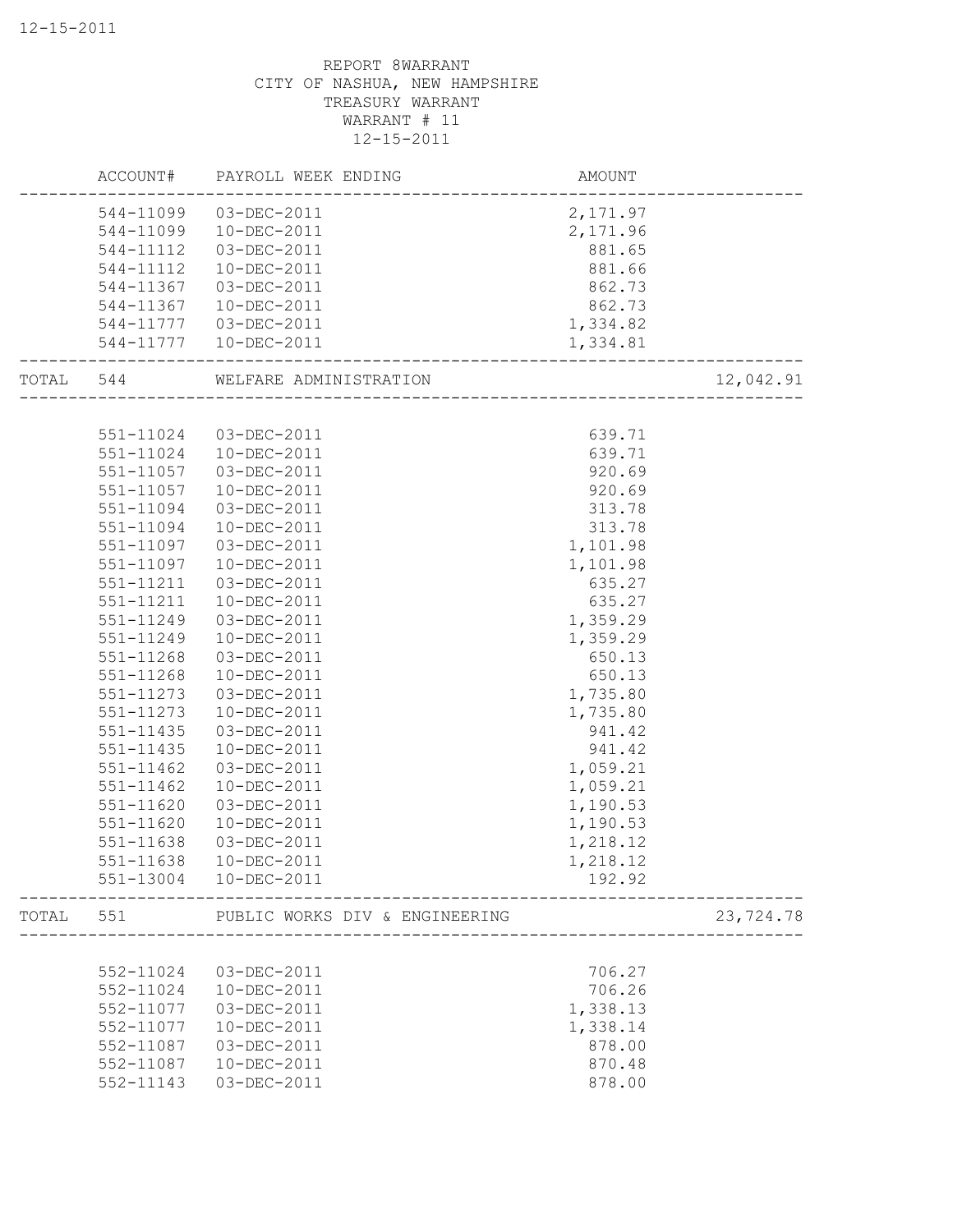|           | ACCOUNT# PAYROLL WEEK ENDING     | AMOUNT                             |           |
|-----------|----------------------------------|------------------------------------|-----------|
| 552-11143 | 10-DEC-2011                      | 878.00                             |           |
| 552-11324 | 03-DEC-2011                      | 3, 177.63                          |           |
| 552-11324 | 10-DEC-2011                      | 4,236.84                           |           |
| 552-11339 | 03-DEC-2011                      | 3,090.40                           |           |
| 552-11339 | 10-DEC-2011                      | 3,069.44                           |           |
| 552-11342 | 03-DEC-2011                      | 790.80                             |           |
| 552-11342 | 10-DEC-2011                      | 790.80                             |           |
| 552-11343 | 03-DEC-2011                      | 2,665.20                           |           |
| 552-11343 | 10-DEC-2011                      | 2,665.20                           |           |
| 552-11407 | 03-DEC-2011                      | 5,469.60                           |           |
| 552-11407 | 10-DEC-2011                      | 5,497.52                           |           |
| 552-11492 | 03-DEC-2011                      | 836.40                             |           |
| 552-11492 | 10-DEC-2011                      | 836.40                             |           |
| 552-11562 | 03-DEC-2011                      | 420.52                             |           |
| 552-11562 | 10-DEC-2011                      | 473.06                             |           |
| 552-11580 | 03-DEC-2011                      | 1,019.77                           |           |
| 552-11580 | $10 - DEC - 2011$                | 1,019.77                           |           |
| 552-11672 | 03-DEC-2011                      | 1,575.29                           |           |
| 552-11672 | 10-DEC-2011                      | 1,575.29                           |           |
| 552-11750 | 03-DEC-2011                      | 803.60                             |           |
| 552-11750 | 10-DEC-2011                      | 803.60                             |           |
| 552-13004 | 03-DEC-2011                      | 781.26                             |           |
| 552-13004 | 10-DEC-2011                      | 3,493.15                           |           |
| 552-13009 | 10-DEC-2011                      | 1,165.45                           |           |
| 552-13067 | 03-DEC-2011                      | 1,158.90                           |           |
| 552-13067 | 10-DEC-2011<br>----------------- | 2,011.33                           |           |
| TOTAL 552 | PARKS AND RECREATION             | ---------------------------------- | 57,020.50 |
|           |                                  |                                    |           |
| 553-11024 | 03-DEC-2011                      | 338.05                             |           |
| 553-11024 | 10-DEC-2011                      | 318.65                             |           |
| 553-11078 | 03-DEC-2011                      |                                    |           |
| 553-11078 | 10-DEC-2011                      |                                    |           |
| 553-11098 | 03-DEC-2011                      | 1,038.42                           |           |
| 553-11098 | $10 - DEC - 2011$                | 1,038.42                           |           |
| 553-11192 | 03-DEC-2011                      | 977.06                             |           |
| 553-11192 | 10-DEC-2011                      | 977.06                             |           |
| 553-11279 | 03-DEC-2011                      | 7,154.56                           |           |
| 553-11279 | 10-DEC-2011                      | 7,119.93                           |           |
| 553-11327 | 03-DEC-2011                      | 4,236.84                           |           |
| 553-11327 | 10-DEC-2011                      | 4,236.84                           |           |
| 553-11375 | 03-DEC-2011                      | 753.20                             |           |
| 553-11375 | 10-DEC-2011                      | 753.20                             |           |
| 553-11465 | 03-DEC-2011                      | 3,345.60                           |           |
| 553-11465 | 10-DEC-2011                      | 2,509.20                           |           |
| 553-11474 | 03-DEC-2011                      | 3,955.04                           |           |
| 553-11474 | 10-DEC-2011                      | 3,955.04                           |           |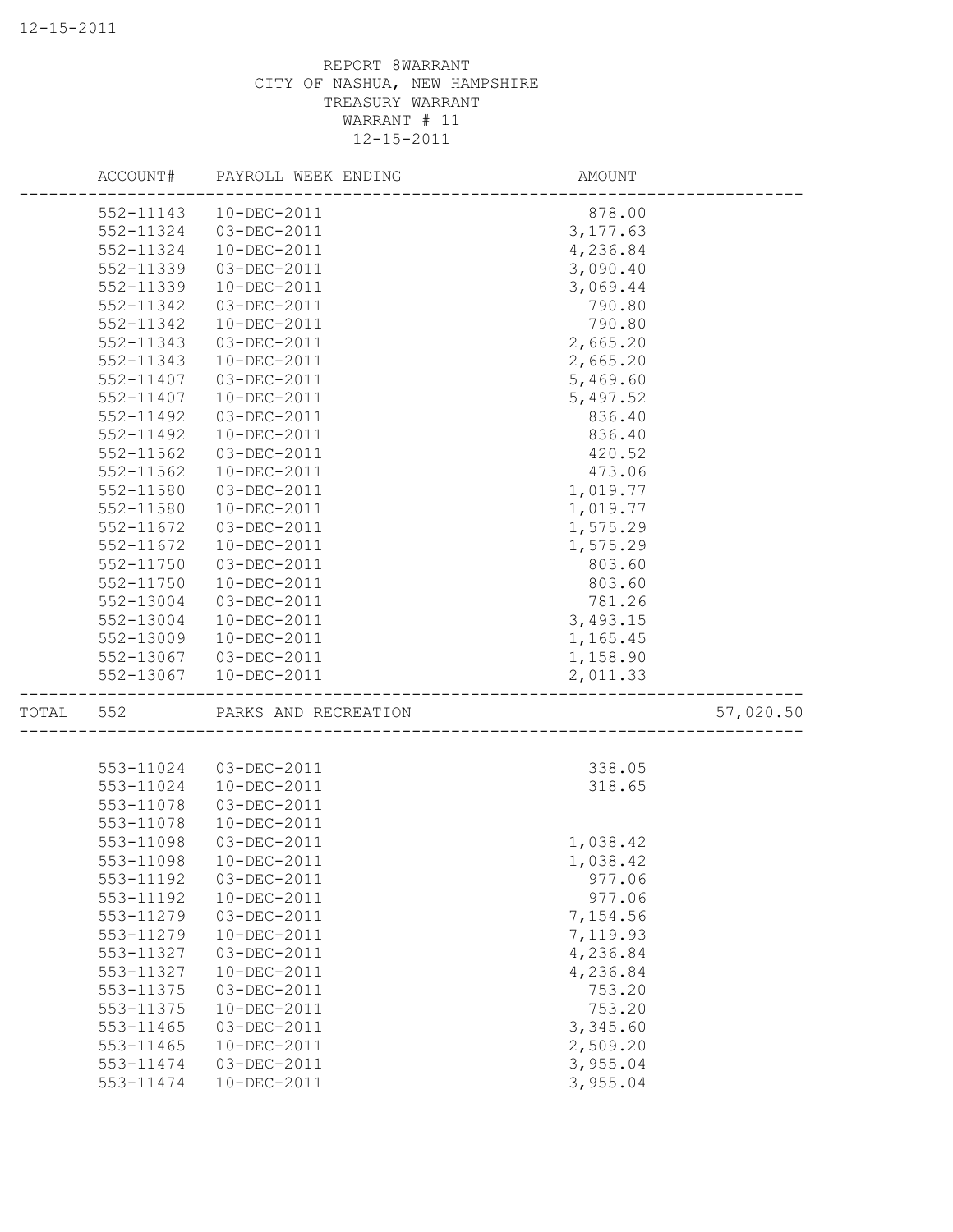|       | ACCOUNT#  | PAYROLL WEEK ENDING | AMOUNT                 |            |
|-------|-----------|---------------------|------------------------|------------|
|       | 553-11475 | 03-DEC-2011         | 2,919.60               |            |
|       | 553-11475 | 10-DEC-2011         | 2,924.40               |            |
|       | 553-11477 | 03-DEC-2011         | 1,756.00               |            |
|       | 553-11477 | 10-DEC-2011         | 1,756.00               |            |
|       | 553-11478 | 03-DEC-2011         | 898.85                 |            |
|       | 553-11478 | 10-DEC-2011         | 890.00                 |            |
|       | 553-11648 | 03-DEC-2011         | 860.55                 |            |
|       | 553-11648 | 10-DEC-2011         | 860.56                 |            |
|       | 553-11678 | 03-DEC-2011         | 1,493.12               |            |
|       | 553-11678 | 10-DEC-2011         | 1,725.31               |            |
|       | 553-11759 | 03-DEC-2011         | 13,667.93              |            |
|       | 553-11759 | 10-DEC-2011         | 14,801.76              |            |
|       | 553-11771 | 03-DEC-2011         | 1,901.60               |            |
|       | 553-11771 | 10-DEC-2011         | 1,901.60               |            |
|       | 553-13004 | 03-DEC-2011         | 515.52                 |            |
|       | 553-13004 | 10-DEC-2011         | 11,344.10              |            |
|       | 553-13009 | 10-DEC-2011         | 4,044.56               |            |
|       | 553-13901 | 03-DEC-2011         | 10,743.21              |            |
|       | 553-13901 | 10-DEC-2011         | 10,548.63              |            |
|       | 553-17002 | 10-DEC-2011         | 500.00                 |            |
|       | 553-17008 | 10-DEC-2011         | 900.00                 |            |
|       | 553-17010 | 03-DEC-2011         | 1,100.00               |            |
| TOTAL | 553       | STREET DEPARTMENT   | ______________________ | 130,760.41 |
|       |           |                     |                        |            |
|       | 555-11024 | 03-DEC-2011         | 338.05                 |            |
|       | 555-11024 | 10-DEC-2011         | 318.66                 |            |
|       | 555-11058 | 03-DEC-2011         | 1,019.77               |            |
|       | 555-11058 | 10-DEC-2011         | 1,019.77               |            |
|       | 555-11461 | 03-DEC-2011         | 1,541.28               |            |
|       | 555-11461 | 10-DEC-2011         | 1,541.28               |            |
|       | 555-11505 | 03-DEC-2011         | 1,225.81               |            |
|       | 555-11505 | $10 - DEC - 2011$   | 1,225.81               |            |
|       | 555-11639 | 03-DEC-2011         | 836.41                 |            |
|       | 555-11639 | 10-DEC-2011         | 836.40                 |            |
|       | 555-11640 | 03-DEC-2011         | 558.69                 |            |
|       | 555-11640 | 10-DEC-2011         | 779.20                 |            |
|       | 555-11738 | 03-DEC-2011         | 2,000.00               |            |
|       | 555-11738 | 10-DEC-2011         | 2,000.00               |            |
|       | 555-11745 | 03-DEC-2011         | 831.60                 |            |
|       | 555-11745 | 10-DEC-2011         | 831.60                 |            |
|       | 555-11746 | 03-DEC-2011         | 1,179.38               |            |
|       | 555-11746 | 10-DEC-2011         | 1,179.38               |            |
|       | 555-13004 | 03-DEC-2011         | 225.00                 |            |
|       | 555-13004 | 10-DEC-2011         | 559.21                 |            |
|       | 555-13068 | 03-DEC-2011         | 263.37                 |            |
|       | 555-13068 | 10-DEC-2011         | 263.15                 |            |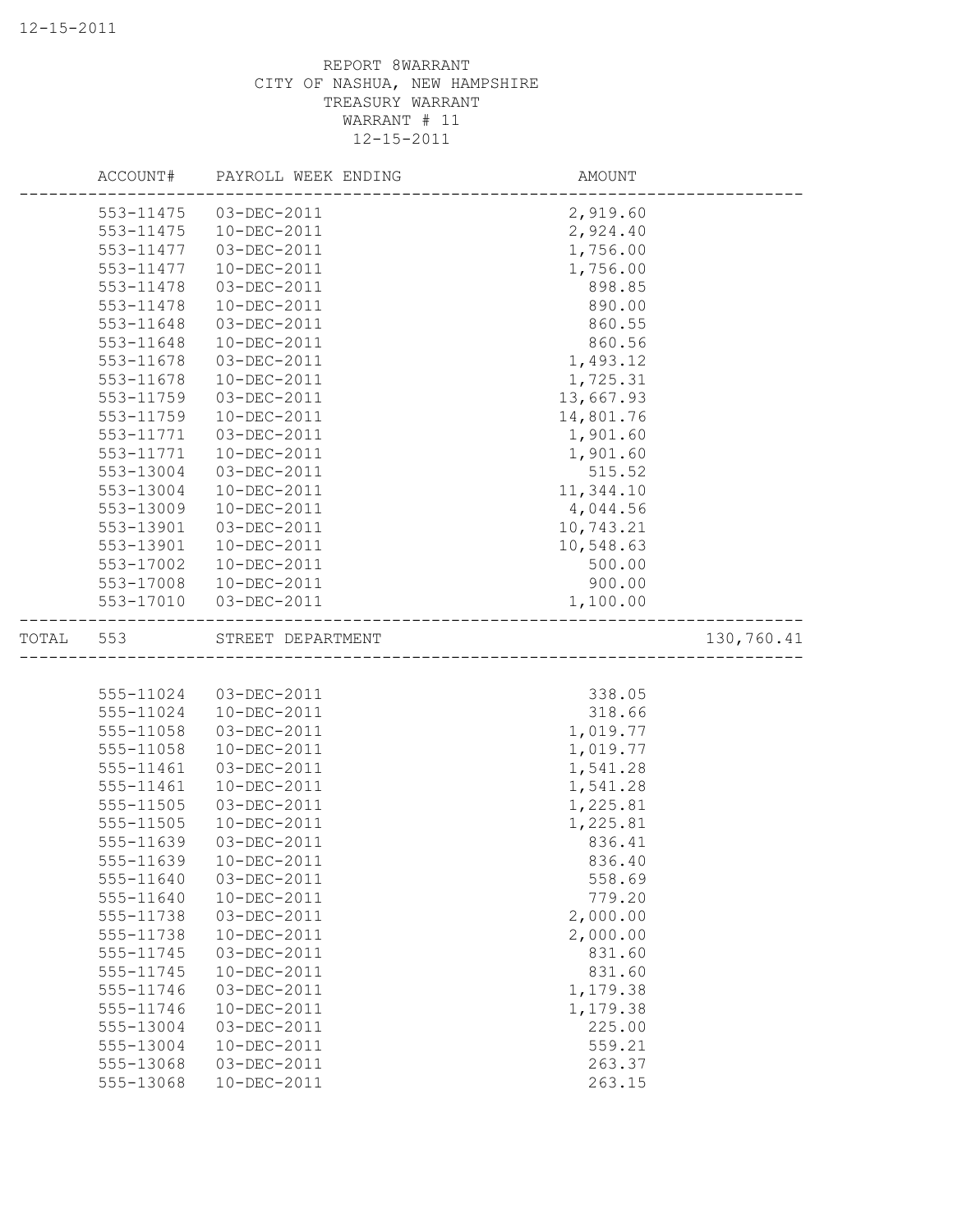|           | ACCOUNT#  | PAYROLL WEEK ENDING   | AMOUNT   |           |
|-----------|-----------|-----------------------|----------|-----------|
|           |           |                       |          |           |
| TOTAL 555 |           | TRAFFIC DEPARTMENT    |          | 20,573.82 |
|           | 557-11024 | 03-DEC-2011           | 639.71   |           |
|           | 557-11024 | 10-DEC-2011           | 639.71   |           |
|           | 557-11161 | 03-DEC-2011           | 1,268.16 |           |
|           | 557-11161 | 10-DEC-2011           | 1,268.16 |           |
|           | 557-11751 | 03-DEC-2011           | 72.86    |           |
|           | 557-11751 | 10-DEC-2011           | 72.86    |           |
| TOTAL     | 557       | PARKING LOTS          |          | 3,961.46  |
|           |           |                       |          |           |
|           | 561-11345 | 03-DEC-2011           | 1,247.10 |           |
|           | 561-11345 | 10-DEC-2011           | 1,247.10 |           |
|           | 561-11651 | 03-DEC-2011           | 890.19   |           |
|           | 561-11651 | 10-DEC-2011           | 890.19   |           |
|           | 561-11658 | 03-DEC-2011           | 1,080.99 |           |
|           | 561-11658 | 10-DEC-2011           | 1,080.99 |           |
|           | 561-12153 | 03-DEC-2011           | 400.00   |           |
|           | 561-12153 | 10-DEC-2011           | 400.00   |           |
|           | 561-13004 | 03-DEC-2011           | 140.30   |           |
| TOTAL     | 561       | EDGEWOOD CEMETERY     |          | 7,376.86  |
|           |           |                       |          |           |
|           | 563-11345 | 03-DEC-2011           | 1,199.48 |           |
|           | 563-11345 | 10-DEC-2011           | 1,199.46 |           |
|           | 563-11651 | 03-DEC-2011           | 792.54   |           |
|           | 563-11651 | 10-DEC-2011           | 792.54   |           |
|           | 563-11657 | 03-DEC-2011           | 990.49   |           |
|           | 563-11657 | 10-DEC-2011           | 990.49   |           |
|           | 563-12153 | 03-DEC-2011           |          |           |
| TOTAL     | 563       | WOODLAWN CEMETERY     |          | 5,965.00  |
|           |           |                       |          |           |
|           | 571-11024 | 03-DEC-2011           | 639.71   |           |
|           | 571-11024 | 10-DEC-2011           | 639.71   |           |
|           | 571-11237 | 03-DEC-2011           | 2,059.24 |           |
|           | 571-11237 | 10-DEC-2011           | 2,059.24 |           |
| TOTAL     | 571       | COMMUNITY DEVELOPMENT |          | 5,397.90  |
|           | 572-11024 | 03-DEC-2011           | 672.17   |           |
|           | 572-11024 | 10-DEC-2011           | 672.17   |           |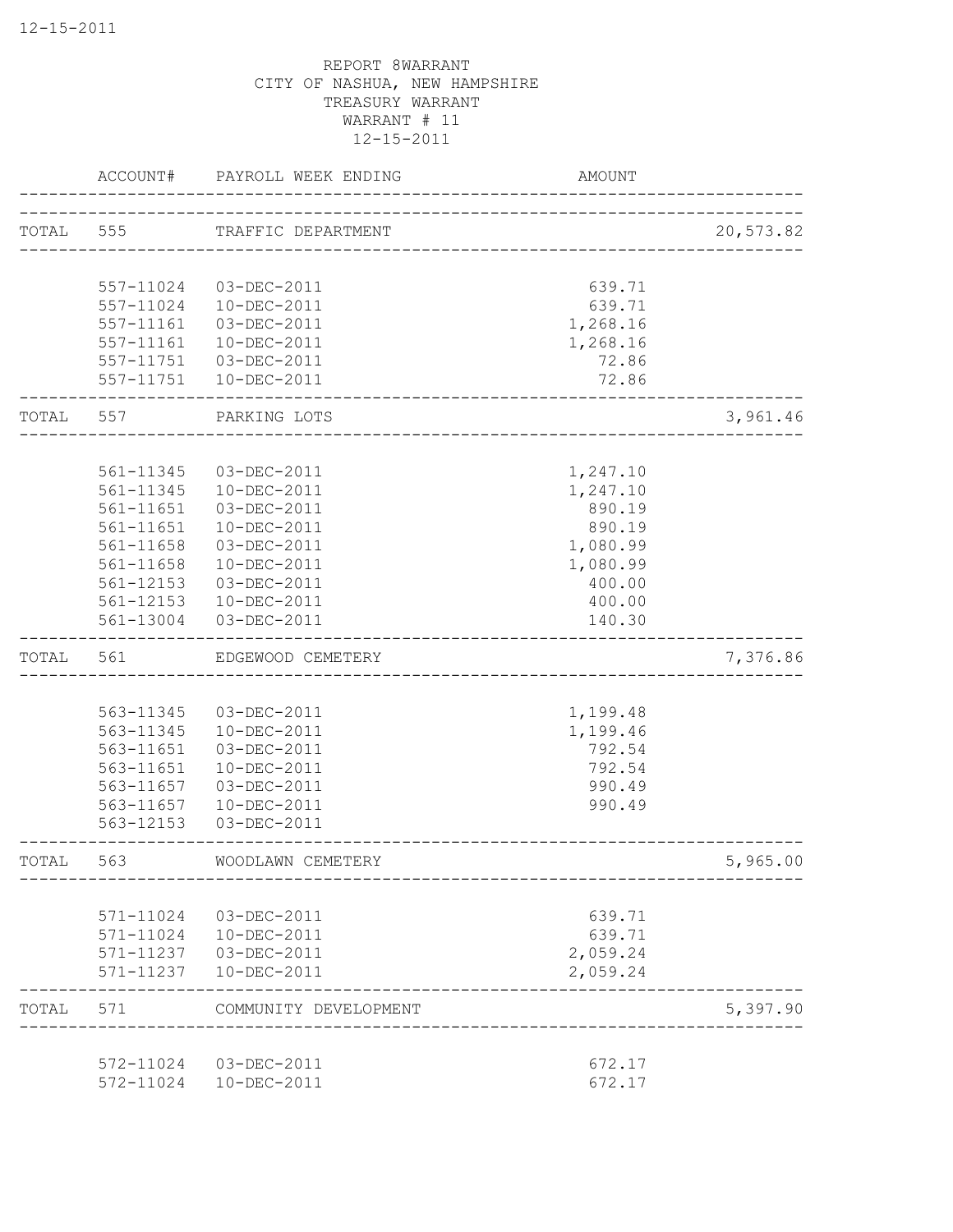|           | ACCOUNT#  | PAYROLL WEEK ENDING    | AMOUNT   |           |
|-----------|-----------|------------------------|----------|-----------|
|           | 572-11215 | 03-DEC-2011            | 3,727.01 |           |
|           | 572-11215 | 10-DEC-2011            | 3,727.01 |           |
|           | 572-11238 | 03-DEC-2011            | 882.39   |           |
|           | 572-11238 | 10-DEC-2011            | 882.38   |           |
|           | 572-11450 | 03-DEC-2011            | 1,780.04 |           |
|           | 572-11450 | 10-DEC-2011            | 1,780.04 |           |
|           | 572-11522 | 03-DEC-2011            | 858.42   |           |
|           | 572-11522 | 10-DEC-2011            | 858.42   |           |
|           | 572-11525 | 03-DEC-2011            | 1,058.00 |           |
|           | 572-11525 | 10-DEC-2011            | 1,058.00 |           |
|           | 572-58005 | 03-DEC-2011            | 200.00   |           |
|           | 572-98046 | 10-DEC-2011            | 180.00   |           |
| TOTAL 572 |           | PLANNING DEPARTMENT    |          | 18,336.05 |
|           |           |                        |          |           |
|           |           | 573-11444 03-DEC-2011  | 1,715.72 |           |
|           |           | 573-11444  10-DEC-2011 | 1,715.72 |           |
|           | 573-12029 | 03-DEC-2011            | 370.43   |           |
|           | 573-12029 | 10-DEC-2011            | 370.43   |           |
| TOTAL 573 |           | ECONOMIC DEVELOPMENT   |          | 4,172.30  |
|           |           |                        |          |           |
|           | 575-11032 | 03-DEC-2011            | 742.01   |           |
|           | 575-11032 | 10-DEC-2011            | 742.01   |           |
|           | 575-11042 | 03-DEC-2011            | 1,478.66 |           |
|           | 575-11042 | 10-DEC-2011            | 1,478.66 |           |
|           | 575-11189 | 03-DEC-2011            | 1,135.74 |           |
|           | 575-11189 | 10-DEC-2011            | 1,135.74 |           |
|           | 575-11246 | 03-DEC-2011            | 1,735.56 |           |
|           | 575-11246 | 10-DEC-2011            | 1,735.55 |           |
|           | 575-11365 | 03-DEC-2011            | 462.30   |           |
|           | 575-11365 | $10 - DEC - 2011$      | 462.30   |           |
|           | 575-11387 | 03-DEC-2011            | 7,061.53 |           |
|           | 575-11387 | $10 - DEC - 2011$      | 7,061.53 |           |
|           | 575-11393 | 03-DEC-2011            | 3,696.26 |           |
|           | 575-11393 | 10-DEC-2011            | 3,696.25 |           |
|           | 575-11400 | 03-DEC-2011            | 8,465.62 |           |
|           | 575-11400 | 10-DEC-2011            | 8,465.62 |           |
|           | 575-11401 | 03-DEC-2011            | 3,311.90 |           |
|           | 575-11401 | 10-DEC-2011            | 3,311.90 |           |
|           | 575-11403 | 03-DEC-2011            | 790.75   |           |
|           | 575-11403 | 10-DEC-2011            | 790.75   |           |
|           | 575-11404 | 03-DEC-2011            | 803.50   |           |
|           | 575-11404 | 10-DEC-2011            | 803.50   |           |
|           | 575-11627 | 03-DEC-2011            | 646.71   |           |
|           | 575-11627 | 10-DEC-2011            | 646.72   |           |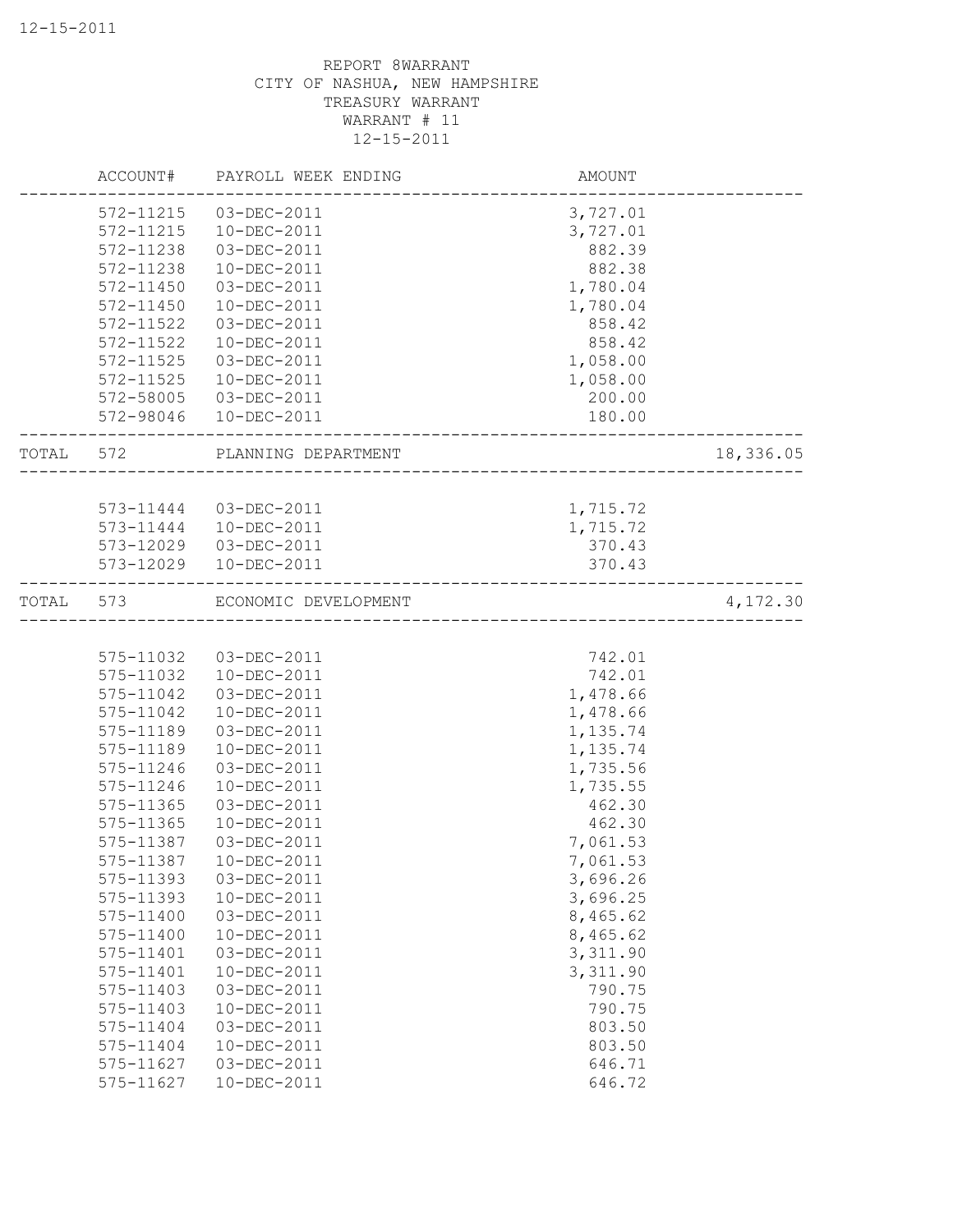|       | ACCOUNT#  | PAYROLL WEEK ENDING | AMOUNT     |            |
|-------|-----------|---------------------|------------|------------|
|       | 575-12090 | 03-DEC-2011         | 1,237.20   |            |
|       | 575-12090 | 10-DEC-2011         | 1,252.87   |            |
|       | 575-12114 | 03-DEC-2011         | 1,433.48   |            |
|       | 575-12114 | 10-DEC-2011         | 1,364.57   |            |
|       | 575-13004 | 03-DEC-2011         | $-55.20$   |            |
|       | 575-13035 | 03-DEC-2011         | 1,029.15   |            |
|       | 575-13035 | 10-DEC-2011         | 877.89     |            |
|       | 575-59100 | 03-DEC-2011         | 100.00     |            |
| TOTAL | 575       | PUBLIC LIBRARIES    |            | 67,901.03  |
|       |           |                     |            |            |
|       | 576-11059 | 03-DEC-2011         | 1,334.82   |            |
|       | 576-11059 | 10-DEC-2011         | 1,334.82   |            |
|       | 576-11221 | 03-DEC-2011         | 1,092.14   |            |
|       | 576-11221 | $10 - DEC - 2011$   | 1,092.14   |            |
|       | 576-11315 | 03-DEC-2011         | 762.16     |            |
|       | 576-11315 | 10-DEC-2011         | 762.16     |            |
|       | 576-11361 | 03-DEC-2011         | 3,113.66   |            |
|       | 576-11361 | 10-DEC-2011         | 3, 113.64  |            |
|       | 576-11362 | 03-DEC-2011         | 1, 114.73  |            |
|       | 576-11362 | 10-DEC-2011         | 1, 114.73  |            |
|       | 576-12045 | 03-DEC-2011         | 304.26     |            |
|       | 576-12045 | 10-DEC-2011         | 304.26     |            |
|       | 576-12134 | 03-DEC-2011         | 494.60     |            |
|       | 576-12134 | 10-DEC-2011         | 494.60     |            |
|       | 576-12149 | 03-DEC-2011         | 399.20     |            |
|       | 576-12149 | 10-DEC-2011         | 399.19     |            |
| TOTAL | 576       | BUILDING DEPARTMENT |            | 17, 231.11 |
|       |           |                     |            |            |
|       | 577-11067 | 03-DEC-2011         | 1,222.78   |            |
|       | 577-11067 | 10-DEC-2011         | 1,222.80   |            |
|       | 577-11183 | 03-DEC-2011         | 1,894.23   |            |
|       | 577-11183 | 10-DEC-2011         | 1,894.23   |            |
| TOTAL | 577       | CODE ENFORCEMENT    |            | 6, 234.04  |
|       |           |                     |            |            |
|       | 581-11012 | 03-DEC-2011         | 3,791.85   |            |
|       | 581-11076 | 03-DEC-2011         | 3,907.92   |            |
|       | 581-11162 | 03-DEC-2011         | 55, 361.74 |            |
|       | 581-11162 | 10-DEC-2011         | 54,640.43  |            |
|       | 581-11204 | 03-DEC-2011         | 11,903.60  |            |
|       | 581-11204 | 10-DEC-2011         | 13,068.41  |            |
|       | 581-11347 | 03-DEC-2011         | 2,472.35   |            |
|       | 581-11348 | 03-DEC-2011         | 86,101.73  |            |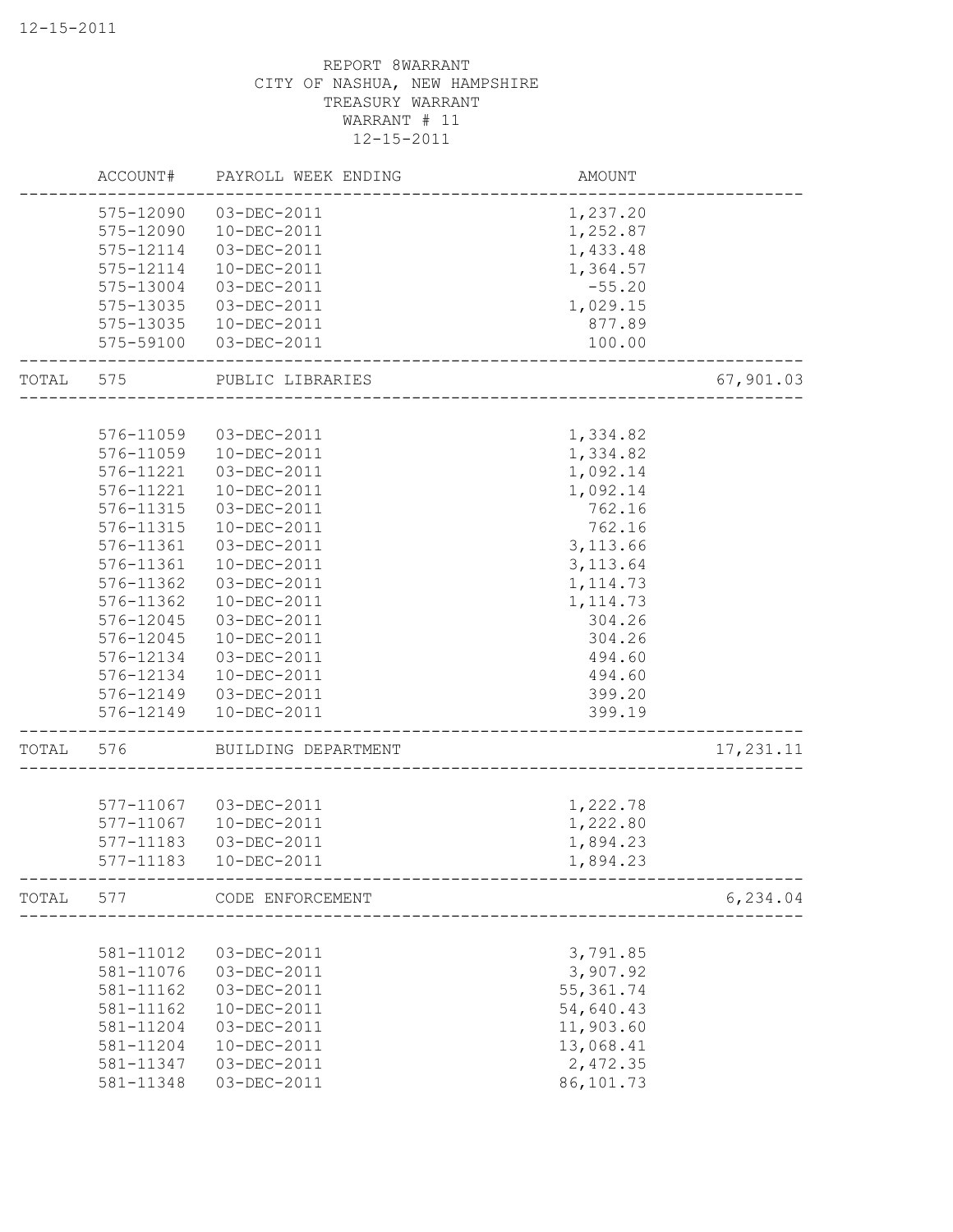| ACCOUNT#  | PAYROLL WEEK ENDING | AMOUNT       |  |
|-----------|---------------------|--------------|--|
| 581-11366 | 03-DEC-2011         | 55,523.03    |  |
| 581-11366 | 10-DEC-2011         | 54,920.47    |  |
| 581-11396 | 03-DEC-2011         | 40,563.59    |  |
| 581-11402 | 03-DEC-2011         | 3,453.47     |  |
| 581-11402 | 10-DEC-2011         | 3,453.47     |  |
| 581-11408 | 03-DEC-2011         | 18,422.40    |  |
| 581-11408 | 10-DEC-2011         | 18,309.85    |  |
| 581-11486 | 03-DEC-2011         | 42,714.33    |  |
| 581-11515 | 03-DEC-2011         | 1,657.58     |  |
| 581-11570 | 03-DEC-2011         | 65,045.92    |  |
| 581-11572 | 03-DEC-2011         | 56,900.47    |  |
| 581-11579 | 03-DEC-2011         | 41, 112.20   |  |
| 581-11628 | 03-DEC-2011         | 4,474.22     |  |
| 581-11628 | $10 - DEC - 2011$   | 4,510.13     |  |
| 581-11675 | 03-DEC-2011         | 5,223.46     |  |
| 581-11709 | 03-DEC-2011         | 5,838.12     |  |
| 581-11711 | 03-DEC-2011         | 2,946.52     |  |
| 581-11726 | 03-DEC-2011         | 1,693,730.86 |  |
| 581-11800 | 03-DEC-2011         | 36,188.01    |  |
| 581-11801 | 03-DEC-2011         | 19,731.33    |  |
| 581-11801 | 10-DEC-2011         | 366.00       |  |
| 581-11802 | 03-DEC-2011         | 12,648.84    |  |
| 581-11803 | 03-DEC-2011         | 14,566.31    |  |
| 581-11803 | 10-DEC-2011         | 731.55       |  |
| 581-11805 | 03-DEC-2011         | 33,043.00    |  |
| 581-11812 | 03-DEC-2011         | 2,693.54     |  |
| 581-11830 | 03-DEC-2011         | 5,853.96     |  |
| 581-11845 | 03-DEC-2011         | 289.35       |  |
| 581-11845 | 10-DEC-2011         | 289.35       |  |
| 581-11850 | 03-DEC-2011         | 1,914.46     |  |
| 581-11850 | $10 - DEC - 2011$   | 1,914.46     |  |
| 581-11860 | 03-DEC-2011         | 8,337.91     |  |
| 581-12021 | 03-DEC-2011         | 2,894.01     |  |
| 581-12060 | 03-DEC-2011         | 3, 173.55    |  |
| 581-12060 | 10-DEC-2011         | 3,150.04     |  |
| 581-12078 | 03-DEC-2011         | 1,025.36     |  |
| 581-12078 | 10-DEC-2011         | 925.00       |  |
| 581-12081 | 03-DEC-2011         | 2,463.73     |  |
| 581-12084 | 03-DEC-2011         | 1,675.00     |  |
| 581-12084 | 10-DEC-2011         | 1,925.00     |  |
| 581-12111 | 03-DEC-2011         | 153,683.57   |  |
| 581-12111 | 10-DEC-2011         | 151,824.33   |  |
| 581-12112 | 03-DEC-2011         | 7,290.79     |  |
| 581-12112 | 10-DEC-2011         | 7,253.09     |  |
| 581-12126 | 03-DEC-2011         | 4,412.92     |  |
| 581-12126 | 10-DEC-2011         | 4,453.87     |  |
| 581-12135 | 03-DEC-2011         | 4,347.30     |  |
| 581-12135 | 10-DEC-2011         | 4,489.20     |  |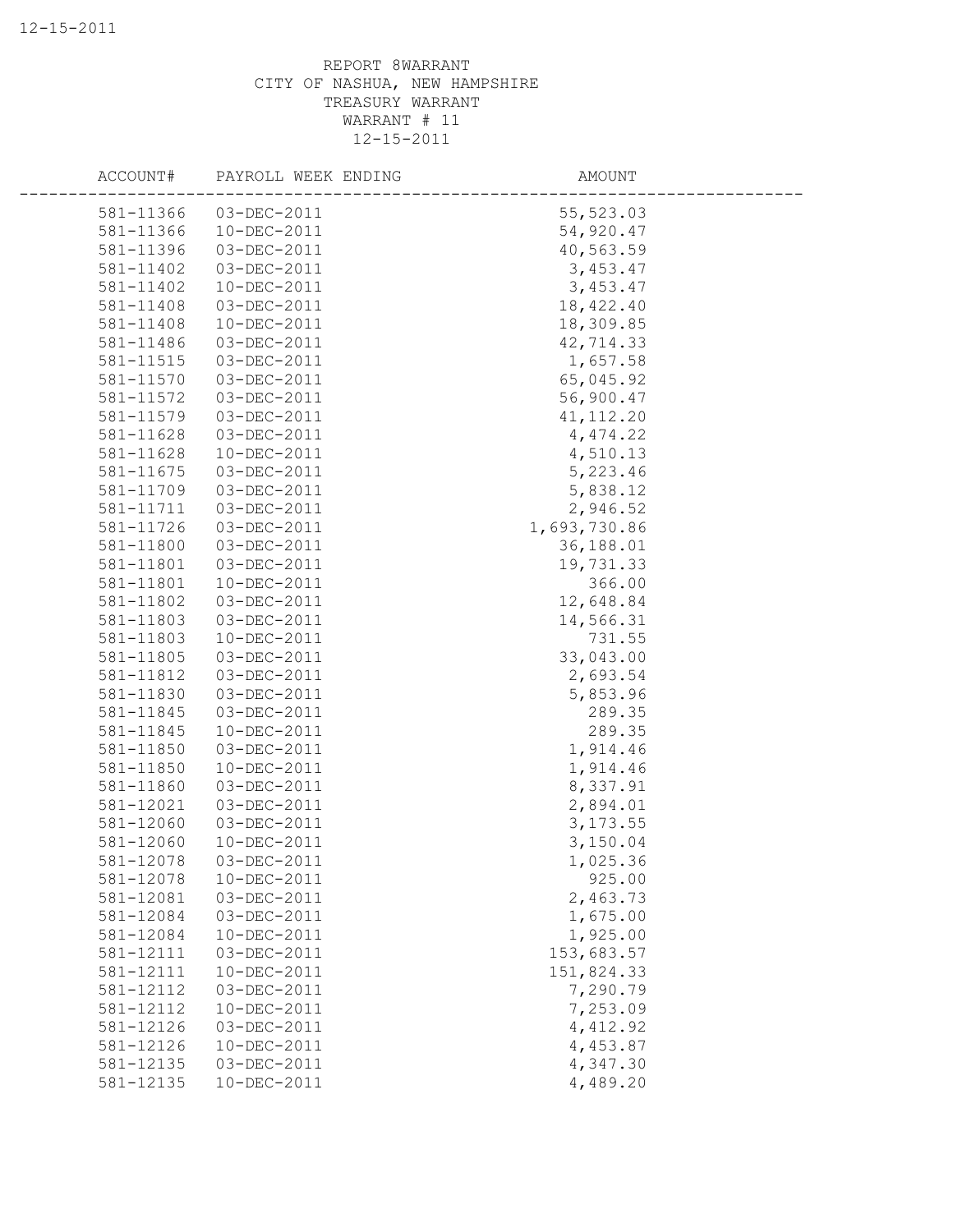| TOTAL 581 |           | SCHOOL DEPARTMENT            |            | 2,971,698.81 |
|-----------|-----------|------------------------------|------------|--------------|
|           | 581-31050 | 03-DEC-2011                  | 1,700.00   |              |
|           | 581-19240 | 03-DEC-2011                  | 346.50     |              |
|           | 581-19000 | 03-DEC-2011                  | 8,200.89   |              |
|           | 581-13137 | $10 - DEC - 2011$            | 220.00     |              |
|           | 581-13133 | 10-DEC-2011                  | 792.20     |              |
|           | 581-13133 | 03-DEC-2011                  | 3, 173. 75 |              |
|           | 581-13120 | $10 - DEC - 2011$            | 3,208.22   |              |
|           | 581-13120 | 03-DEC-2011                  | 5,976.73   |              |
|           | 581-13032 | $10 - DEC - 2011$            | 281.53     |              |
|           | 581-13032 | 03-DEC-2011                  | 947.19     |              |
|           | 581-13021 | 10-DEC-2011                  | 550.65     |              |
|           | 581-13021 | 03-DEC-2011                  | 471.10     |              |
|           | 581-13004 | 10-DEC-2011                  | 372.49     |              |
|           | 581-13004 | 03-DEC-2011                  | 1,855.00   |              |
|           | 581-12201 | $10 - DEC - 2011$            | 29,515.88  |              |
|           | 581-12201 | 03-DEC-2011                  | 30,712.89  |              |
|           | 581-12198 | 03-DEC-2011                  | 37,598.77  |              |
|           | 581-12153 | 10-DEC-2011                  | 30.00      |              |
|           | 581-12153 | 03-DEC-2011                  | 30.00      |              |
|           | 581-12141 | 10-DEC-2011                  | 100.00     |              |
|           | 581-12141 | 03-DEC-2011                  | 100.00     |              |
|           | 581-12138 | 10-DEC-2011                  | 515.14     |              |
|           | 581-12138 | 03-DEC-2011                  | 383.36     |              |
|           | 581-12136 | 10-DEC-2011                  | 486.39     |              |
|           |           | 581-12136 03-DEC-2011        | 527.18     |              |
|           |           | ACCOUNT# PAYROLL WEEK ENDING | AMOUNT     |              |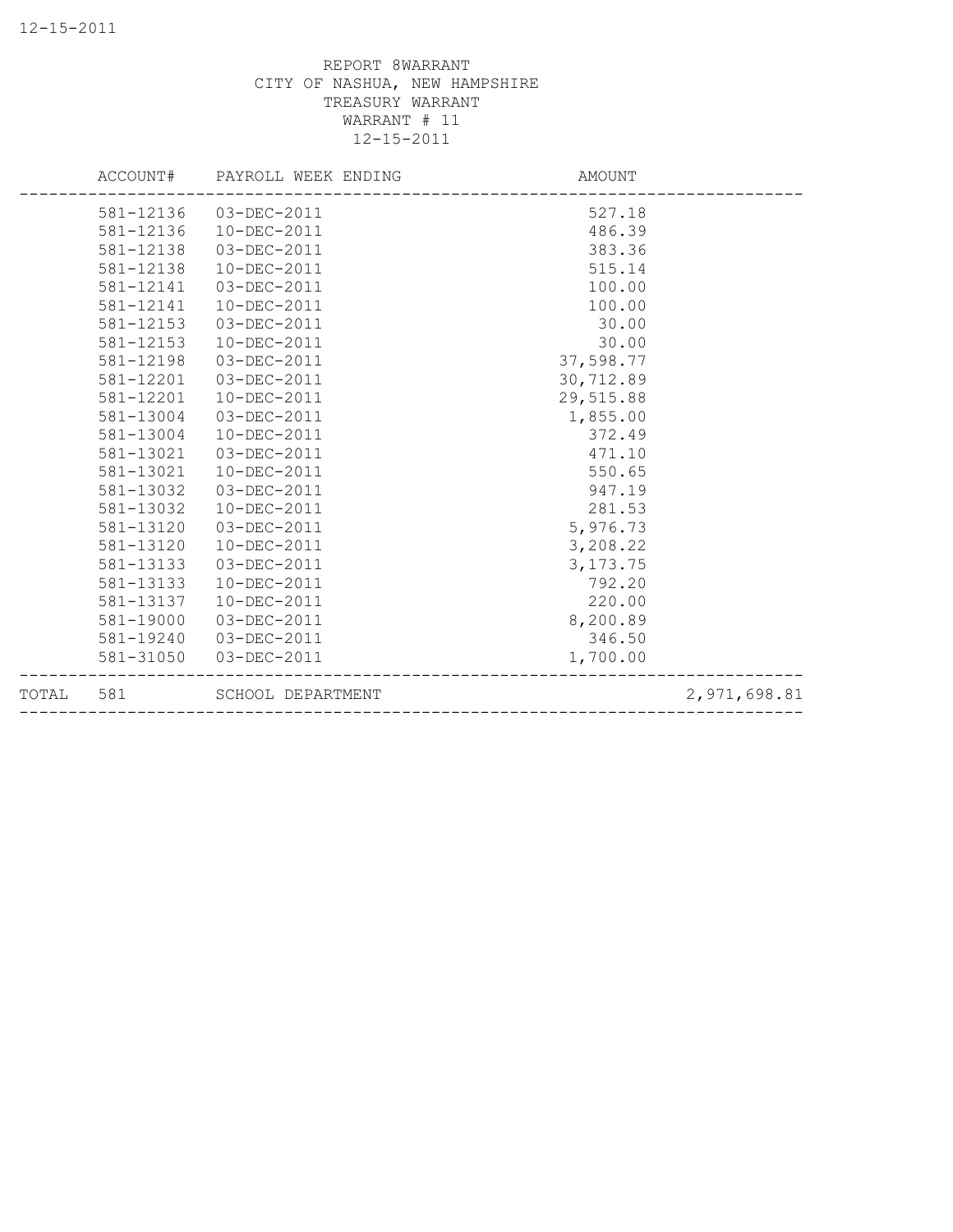|       | ACCOUNT#                                         | PAYROLL WEEK ENDING                                      | AMOUNT                            |          |
|-------|--------------------------------------------------|----------------------------------------------------------|-----------------------------------|----------|
|       | 722-12890                                        | 03-DEC-2011<br>722-12890 10-DEC-2011                     | 1,233.76<br>1,060.00              |          |
|       |                                                  | TOTAL 722 CPF-INFORMATION TECHNOLOGY                     |                                   | 2,293.76 |
|       | 753-11468                                        | 03-DEC-2011<br>753-11468  10-DEC-2011                    |                                   |          |
|       |                                                  | TOTAL 753 CPF-STREET DEPT                                |                                   |          |
|       | 792-13004<br>792-13004<br>792-13004<br>792-13004 | 03-DEC-2011<br>03-DEC-2011<br>10-DEC-2011<br>10-DEC-2011 | 196.29<br>41.18<br>51.66<br>32.94 |          |
| TOTAL |                                                  | 792 CPF-WASTEWATER USER FUND                             |                                   | 322.07   |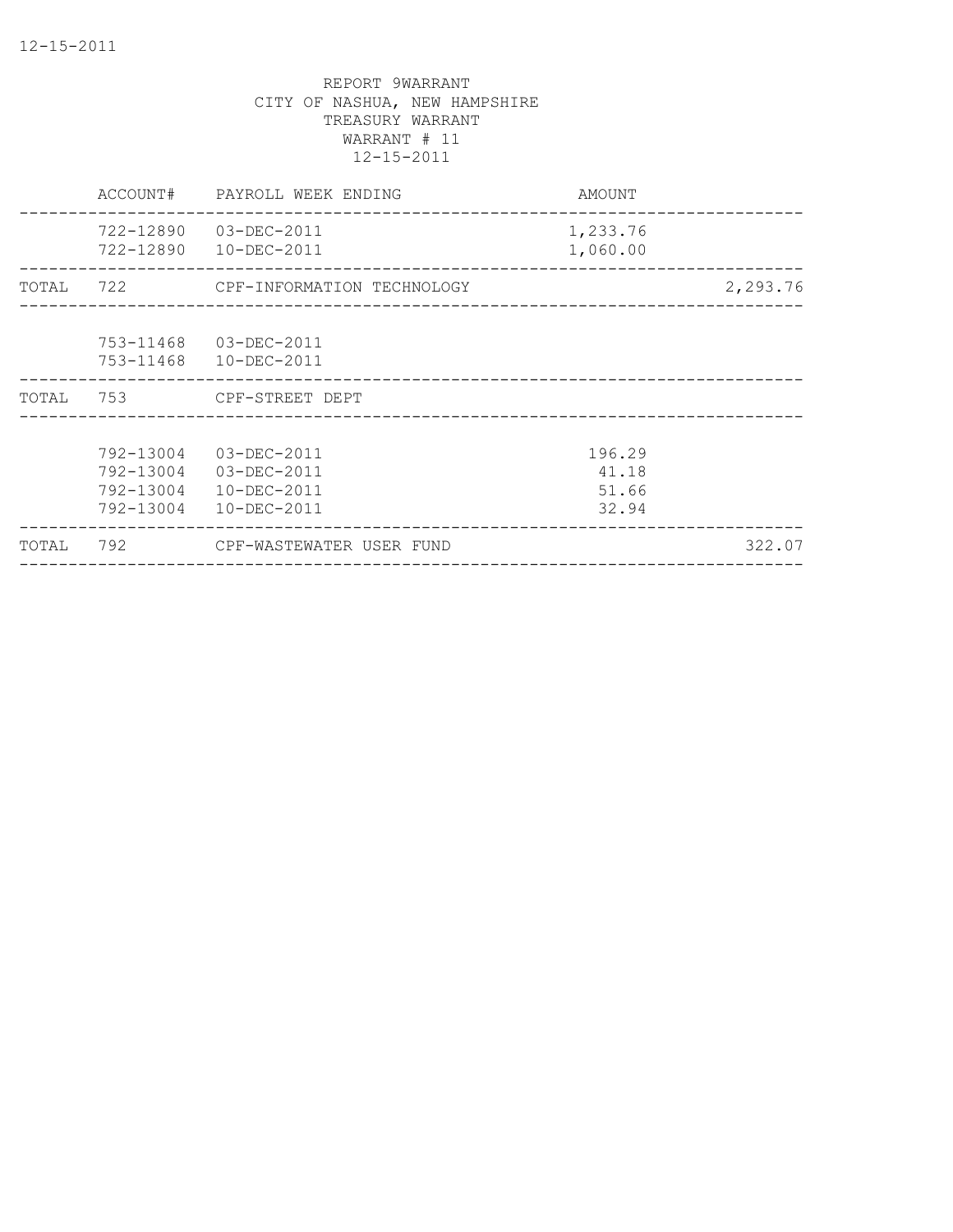| ACCOUNT#  | PAYROLL WEEK ENDING | AMOUNT    |  |
|-----------|---------------------|-----------|--|
| 801-11008 | 03-DEC-2011         | 608.42    |  |
| 801-11008 | 10-DEC-2011         | 608.42    |  |
| 801-11024 | 03-DEC-2011         | 639.71    |  |
| 801-11024 | 10-DEC-2011         | 639.71    |  |
| 801-11064 | 03-DEC-2011         | 145.36    |  |
| 801-11064 | 10-DEC-2011         | 145.36    |  |
| 801-11094 | 03-DEC-2011         | 104.59    |  |
| 801-11094 | 10-DEC-2011         | 104.59    |  |
| 801-11190 | 03-DEC-2011         | 421.45    |  |
| 801-11190 | 10-DEC-2011         | 421.44    |  |
| 801-11193 | 03-DEC-2011         | 1,025.44  |  |
| 801-11193 | 10-DEC-2011         | 1,025.45  |  |
| 801-11211 | 03-DEC-2011         | 70.59     |  |
| 801-11211 | 10-DEC-2011         | 70.59     |  |
| 801-11222 | 03-DEC-2011         | 218.59    |  |
| 801-11222 | 10-DEC-2011         | 218.59    |  |
| 801-11249 | 03-DEC-2011         | 194.19    |  |
| 801-11249 | 10-DEC-2011         | 194.19    |  |
| 801-11268 | 03-DEC-2011         | 139.32    |  |
| 801-11268 | 10-DEC-2011         | 139.32    |  |
| 801-11271 | 03-DEC-2011         | 1,190.53  |  |
| 801-11271 | 10-DEC-2011         | 1,190.53  |  |
| 801-11276 | 03-DEC-2011         | 5,384.40  |  |
| 801-11276 | 10-DEC-2011         | 5,384.40  |  |
| 801-11289 | 03-DEC-2011         | 350.06    |  |
| 801-11289 | 10-DEC-2011         | 350.06    |  |
| 801-11431 | 03-DEC-2011         | 324.09    |  |
| 801-11431 | 10-DEC-2011         | 324.09    |  |
| 801-11435 | 03-DEC-2011         | 282.43    |  |
| 801-11435 | 10-DEC-2011         | 282.43    |  |
| 801-11595 | 03-DEC-2011         | 4,154.00  |  |
| 801-11595 | 03-DEC-2011         | 4,153.99  |  |
| 801-11595 | 10-DEC-2011         | 4,767.73  |  |
| 801-11595 | 10-DEC-2011         | 4,153.99  |  |
| 801-11596 | 03-DEC-2011         | 3,512.00  |  |
| 801-11596 | $10 - DEC - 2011$   | 3,512.00  |  |
| 801-11598 | 03-DEC-2011         | 870.00    |  |
| 801-11598 | 10-DEC-2011         | 870.00    |  |
| 801-11599 | 03-DEC-2011         | 1, 114.71 |  |
| 801-11599 | 03-DEC-2011         | 1, 114.71 |  |
| 801-11599 | 10-DEC-2011         | 1, 114.71 |  |
| 801-11599 | 10-DEC-2011         | 1, 114.71 |  |
| 801-11606 | 03-DEC-2011         | 725.29    |  |
| 801-11606 | 10-DEC-2011         | 725.29    |  |
| 801-11647 | 03-DEC-2011         | 1,485.69  |  |
| 801-11647 | 10-DEC-2011         | 1,485.69  |  |
| 801-13004 | 03-DEC-2011         | 1,599.41  |  |
| 801-13004 | 03-DEC-2011         | 1,074.98  |  |
|           |                     |           |  |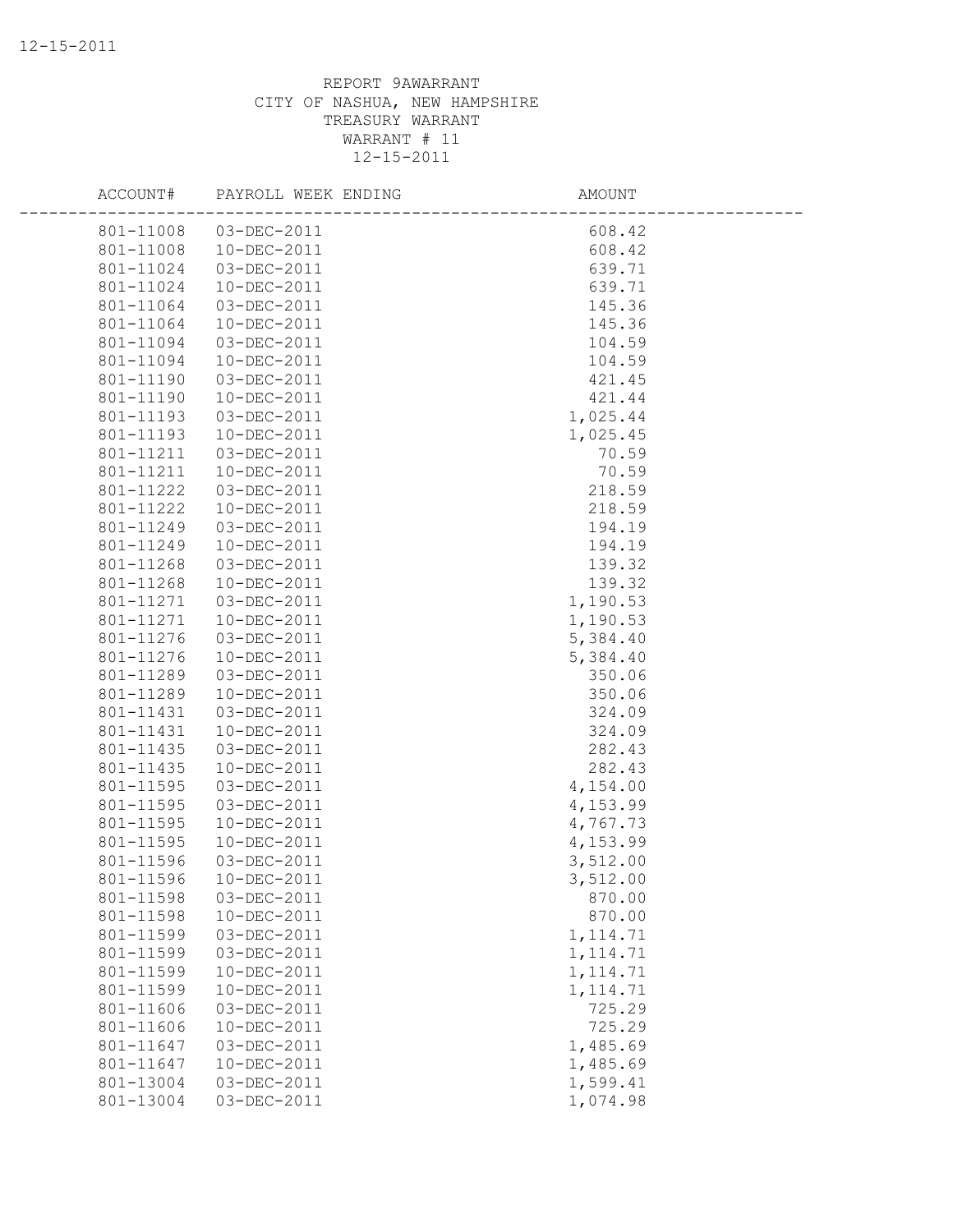|       | ACCOUNT#  | PAYROLL WEEK ENDING  | AMOUNT   |           |
|-------|-----------|----------------------|----------|-----------|
|       | 801-13004 | 03-DEC-2011          | 22.82    |           |
|       | 801-13004 | 03-DEC-2011          | 174.35   |           |
|       | 801-13004 | 10-DEC-2011          | 2,756.95 |           |
|       | 801-13004 | 10-DEC-2011          | 1,874.61 |           |
|       | 801-13004 | 10-DEC-2011          | 215.19   |           |
|       | 801-13004 | 10-DEC-2011          | 1,267.53 |           |
|       | 801-17002 | 10-DEC-2011          | 500.00   |           |
|       | 801-17008 | 03-DEC-2011          | 900.00   |           |
| TOTAL | 801       | SOLID WASTE DISPOSAL |          | 67,458.69 |
|       |           |                      |          |           |
|       | 802-11024 | 03-DEC-2011          | 155.94   |           |
|       | 802-11024 | 03-DEC-2011          | 623.77   |           |
|       | 802-11024 | 10-DEC-2011          | 155.94   |           |
|       | 802-11024 | $10 - DEC - 2011$    | 623.77   |           |
|       | 802-11064 | 03-DEC-2011          | 145.36   |           |
|       | 802-11064 | 03-DEC-2011          | 145.36   |           |
|       | 802-11064 | 10-DEC-2011          | 145.36   |           |
|       | 802-11064 | $10 - DEC - 2011$    | 145.36   |           |
|       | 802-11091 | 03-DEC-2011          | 1,145.45 |           |
|       | 802-11091 | 10-DEC-2011          | 1,145.45 |           |
|       | 802-11092 | 03-DEC-2011          | 803.60   |           |
|       | 802-11092 | 10-DEC-2011          | 482.16   |           |
|       | 802-11094 | 03-DEC-2011          | 313.79   |           |
|       | 802-11094 | 03-DEC-2011          | 313.78   |           |
|       | 802-11094 | 10-DEC-2011          | 313.79   |           |
|       | 802-11094 | 10-DEC-2011          | 313.78   |           |
|       | 802-11096 | 03-DEC-2011          | 959.78   |           |
|       | 802-11096 | 10-DEC-2011          | 959.79   |           |
|       | 802-11105 | 03-DEC-2011          | 1,074.36 |           |
|       | 802-11105 | 10-DEC-2011          | 1,111.46 |           |
|       | 802-11124 | 03-DEC-2011          | 760.65   |           |
|       | 802-11124 | 10-DEC-2011          | 760.65   |           |
|       | 802-11155 | 03-DEC-2011          | 1,050.42 |           |
|       | 802-11155 | 10-DEC-2011          | 1,050.42 |           |
|       | 802-11157 | 03-DEC-2011          | 1,748.00 |           |
|       | 802-11157 | 10-DEC-2011          | 1,748.00 |           |
|       | 802-11158 | 03-DEC-2011          | 942.40   |           |
|       | 802-11158 | 10-DEC-2011          | 942.40   |           |
|       | 802-11190 | 03-DEC-2011          | 421.44   |           |
|       | 802-11190 | 10-DEC-2011          | 421.44   |           |
|       | 802-11211 | 03-DEC-2011          | 282.34   |           |
|       | 802-11211 | 03-DEC-2011          | 423.52   |           |
|       | 802-11211 | 10-DEC-2011          | 282.34   |           |
|       | 802-11211 | 10-DEC-2011          | 423.51   |           |
|       | 802-11222 | 03-DEC-2011          | 218.59   |           |
|       | 802-11222 | 10-DEC-2011          | 218.59   |           |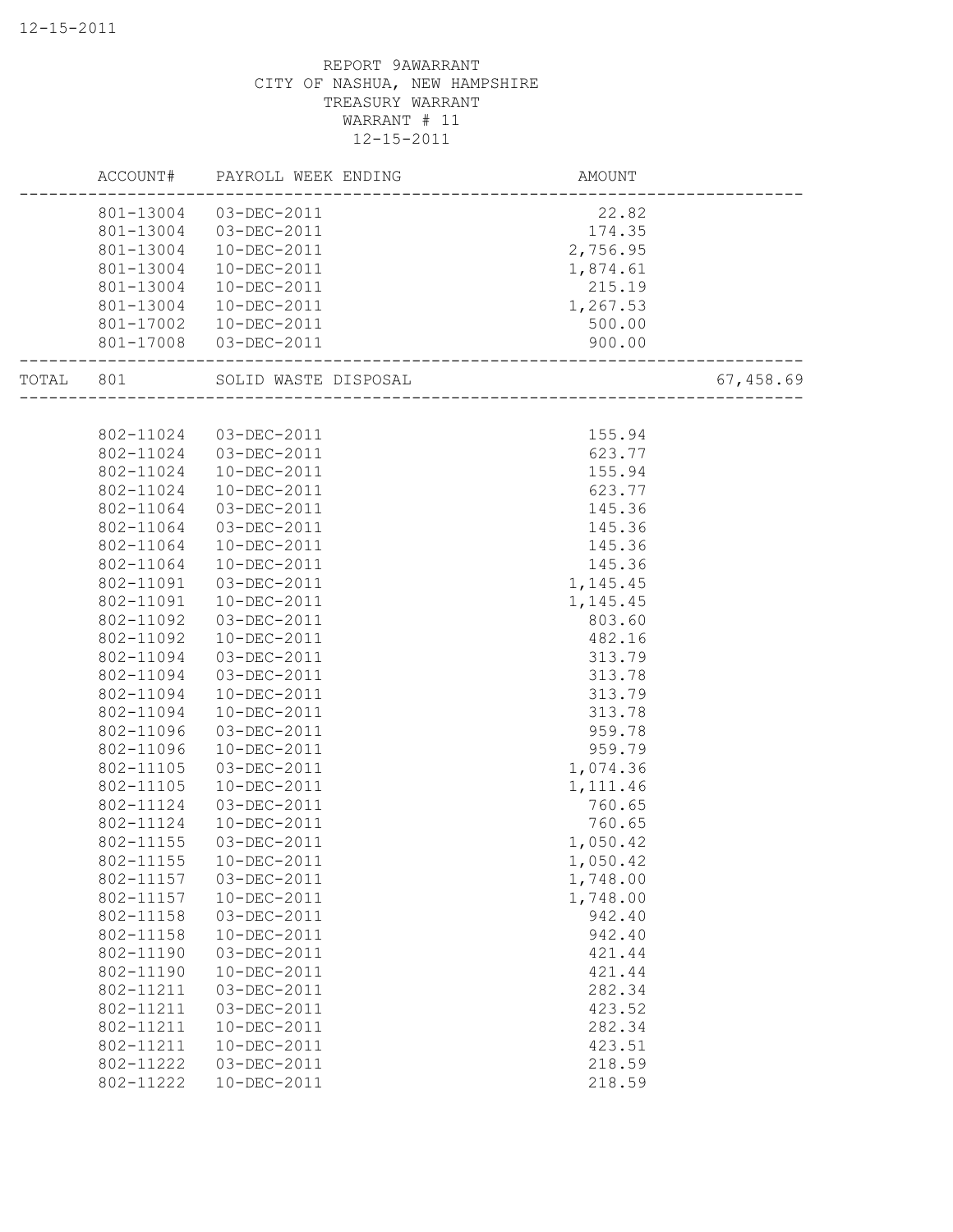|       | ACCOUNT#  | PAYROLL WEEK ENDING      | AMOUNT                            |           |
|-------|-----------|--------------------------|-----------------------------------|-----------|
|       | 802-11249 | 03-DEC-2011              | 194.19                            |           |
|       | 802-11249 | 03-DEC-2011              | 194.19                            |           |
|       | 802-11249 | 10-DEC-2011              | 194.19                            |           |
|       | 802-11249 | 10-DEC-2011              | 194.19                            |           |
|       | 802-11260 | 03-DEC-2011              | 2,008.00                          |           |
|       | 802-11260 | 10-DEC-2011              | 2,008.00                          |           |
|       | 802-11268 | 03-DEC-2011              | 46.44                             |           |
|       | 802-11268 | 03-DEC-2011              | 92.88                             |           |
|       | 802-11268 | 10-DEC-2011              | 46.44                             |           |
|       | 802-11268 | 10-DEC-2011              | 92.88                             |           |
|       | 802-11270 | 03-DEC-2011              | 1, 114.73                         |           |
|       | 802-11270 | 10-DEC-2011              | 1, 114.74                         |           |
|       | 802-11289 | 03-DEC-2011              | 350.06                            |           |
|       | 802-11289 | 10-DEC-2011              | 350.06                            |           |
|       | 802-11330 | 03-DEC-2011              | 1, 114.71                         |           |
|       | 802-11330 | 10-DEC-2011              | 1, 114.71                         |           |
|       | 802-11333 | 03-DEC-2011              | 1,092.86                          |           |
|       | 802-11333 | 10-DEC-2011              | 1,092.85                          |           |
|       | 802-11431 | 03-DEC-2011              | 324.09                            |           |
|       | 802-11431 | $10 - DEC - 2011$        | 324.09                            |           |
|       | 802-11435 | 03-DEC-2011              | 470.71                            |           |
|       | 802-11435 | 03-DEC-2011              | 188.28                            |           |
|       | 802-11435 | 10-DEC-2011              | 470.71                            |           |
|       | 802-11435 | 10-DEC-2011              | 188.28                            |           |
|       | 802-11480 | 03-DEC-2011              | 2,901.60                          |           |
|       | 802-11480 | 10-DEC-2011              | 2,901.60                          |           |
|       | 802-11513 | 03-DEC-2011              | 6,106.66                          |           |
|       | 802-11513 | 10-DEC-2011              | 6, 103.31                         |           |
|       | 802-11514 | 03-DEC-2011              | 3,036.40                          |           |
|       | 802-11514 | 10-DEC-2011              | 3,036.40                          |           |
|       | 802-11681 | 03-DEC-2011              | 326.04                            |           |
|       | 802-11681 | 03-DEC-2011              | 1,304.17                          |           |
|       | 802-11681 | 10-DEC-2011              | 326.04                            |           |
|       | 802-11681 | $10 - DEC - 2011$        | 1,304.18                          |           |
|       | 802-11693 | 03-DEC-2011              | 1, 114.73                         |           |
|       | 802-11693 | $10 - DEC - 2011$        | 1, 114.73                         |           |
|       | 802-11764 | 03-DEC-2011              | 1,225.81                          |           |
|       | 802-11764 | 10-DEC-2011              | 1,225.81                          |           |
|       | 802-13004 | 03-DEC-2011              | 475.46                            |           |
|       | 802-13004 | 03-DEC-2011              | 3,875.30                          |           |
|       | 802-13004 | 10-DEC-2011              | 1,029.69                          |           |
|       | 802-13004 | 10-DEC-2011              | 2,682.09                          |           |
|       | 802-17001 | 03-DEC-2011              | 300.00                            |           |
| TOTAL | 802       | SEWERAGE DISPOSAL SYSTEM | . _ _ _ _ _ _ _ _ _ _ _ _ _ _ _ _ | 77,545.06 |
|       |           |                          |                                   |           |

951-01510 03-DEC-2011 100.00